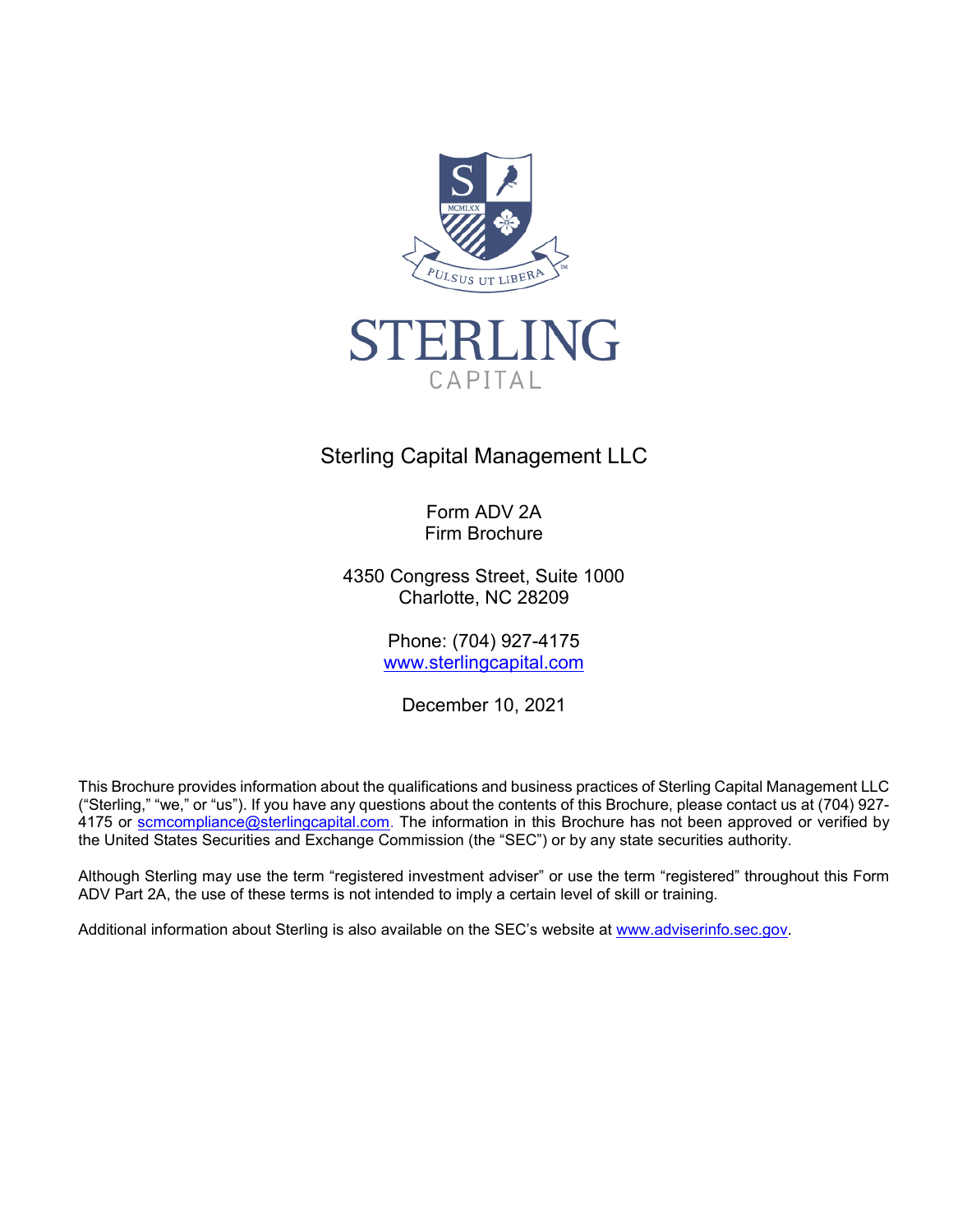## **Item 2 – Material Changes**

This Brochure, dated December 10, 2021, contains the following material changes since the last update of the Brochure on March 31, 2021:

**Item 4, Advisory Business** has been revised to remove the Richmond, VA office.

**Item 8, Methods of Analysis, Investment Strategies and Risk of Loss** has been updated to include a description of Sterling's new Sterling Capital Diverse Multi-Manager Active ETF. Item 8 has also been updated to include additional and enhanced disclosures regarding certain investment risks, including, but not limited to, Ownership Concentration Risk, Bank Holding Company Act Risk, Volcker Rule Risk, ADR Risk, and Quantitative Modeling Risk.

**Item 10, Other Financial Industry Activities and Affiliations** has been updated to disclose certain limitations imposed by the Bank Holding Company Act of 1956 due to Sterling's affiliation with Truist Financial Corporation.

**Item 11, Code of Ethics, Participation, or Interest in Client Transaction and Personal Trading** has been updated to provide additional information regarding conflicts of interest when Sterling invests in or recommends Affiliated Funds, including new Affiliated Funds, for client accounts and when Sterling, our affiliates or employees provide seed capital for the purpose of developing new investment strategies or products. In addition, Item 11 has also been updated to disclose that Sterling may engage in Principal transactions and expand upon when a Principal, Cross or Agency Cross Transactions may occur.

We encourage you to read the entire Brochure.

 $\_$  ,  $\_$  ,  $\_$  ,  $\_$  ,  $\_$  ,  $\_$  ,  $\_$  ,  $\_$  ,  $\_$  ,  $\_$  ,  $\_$  ,  $\_$  ,  $\_$  ,  $\_$  ,  $\_$  ,  $\_$  ,  $\_$  ,  $\_$  ,  $\_$  ,  $\_$  ,  $\_$  ,  $\_$  ,  $\_$  ,  $\_$  ,  $\_$  ,  $\_$  ,  $\_$  ,  $\_$  ,  $\_$  ,  $\_$  ,  $\_$  ,  $\_$  ,  $\_$  ,  $\_$  ,  $\_$  ,  $\_$  ,  $\_$  ,

Pursuant to SEC rules, we will ensure that you receive a summary of any material changes to this and subsequent Brochures within 120 days of the close of our business' fiscal year. We may further provide other ongoing disclosure information about material changes as necessary. We will provide you with a new Brochure as necessary based on changes or new information, at any time, without charge.

Copies of our Brochure may be requested by contacting Sterling's Compliance Department at [scmcompliance@sterlingcapital.com.](mailto:scmcompliance@sterlingcapital.com) Additional information about Sterling is also available via the SEC's web site at [www.adviserinfo.sec.gov.](http://www.adviserinfo.sec.gov/) Sterling is a registered investment adviser under the Investment Advisers Act of 1940; however, such registration does not imply a certain level of skill or training.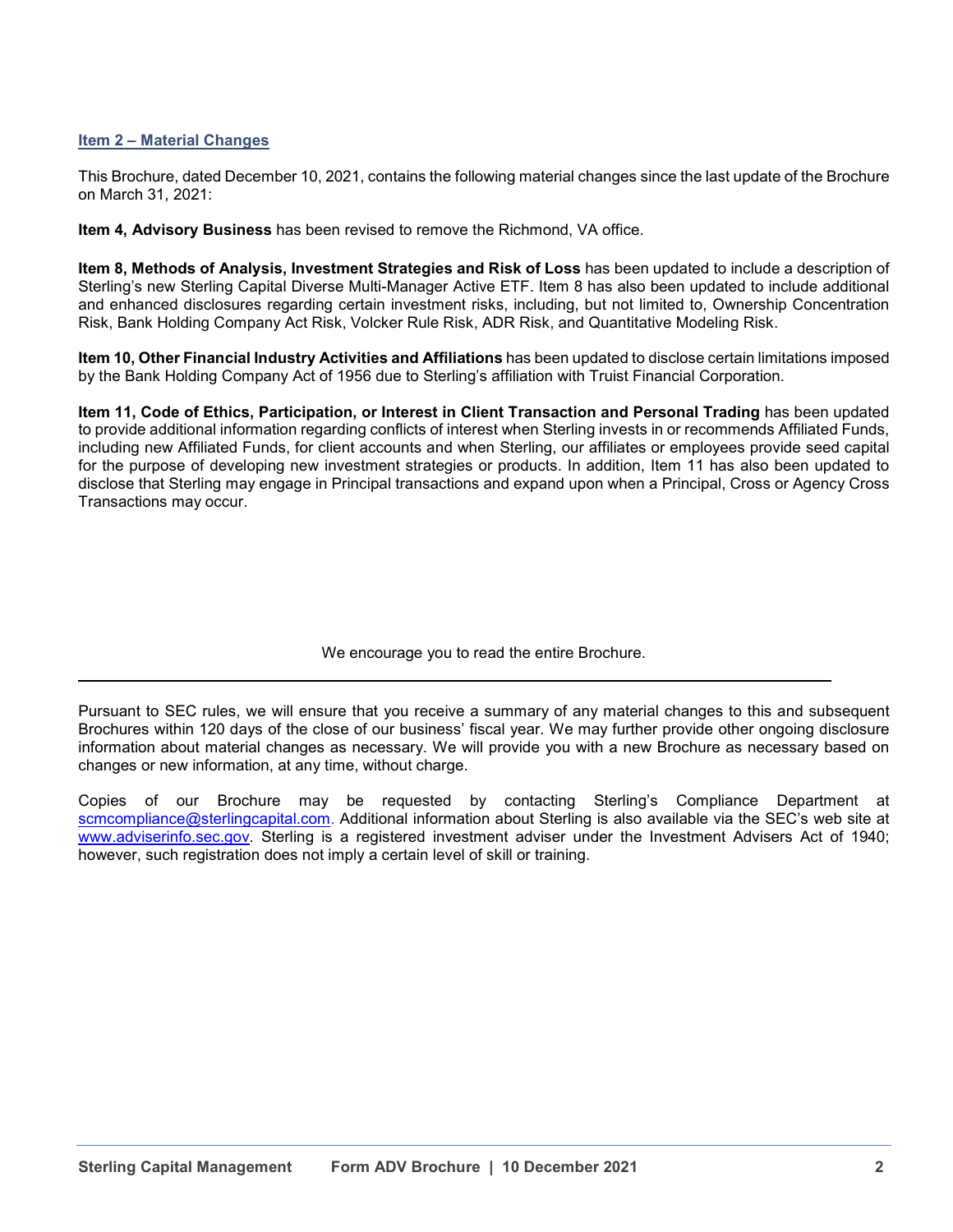## Item 3 - Table of Contents

| Item 11 - Code of Ethics, Participation, or Interest in Client Transactions and Personal Trading 28 |  |
|-----------------------------------------------------------------------------------------------------|--|
|                                                                                                     |  |
|                                                                                                     |  |
|                                                                                                     |  |
|                                                                                                     |  |
|                                                                                                     |  |
|                                                                                                     |  |
|                                                                                                     |  |
|                                                                                                     |  |
|                                                                                                     |  |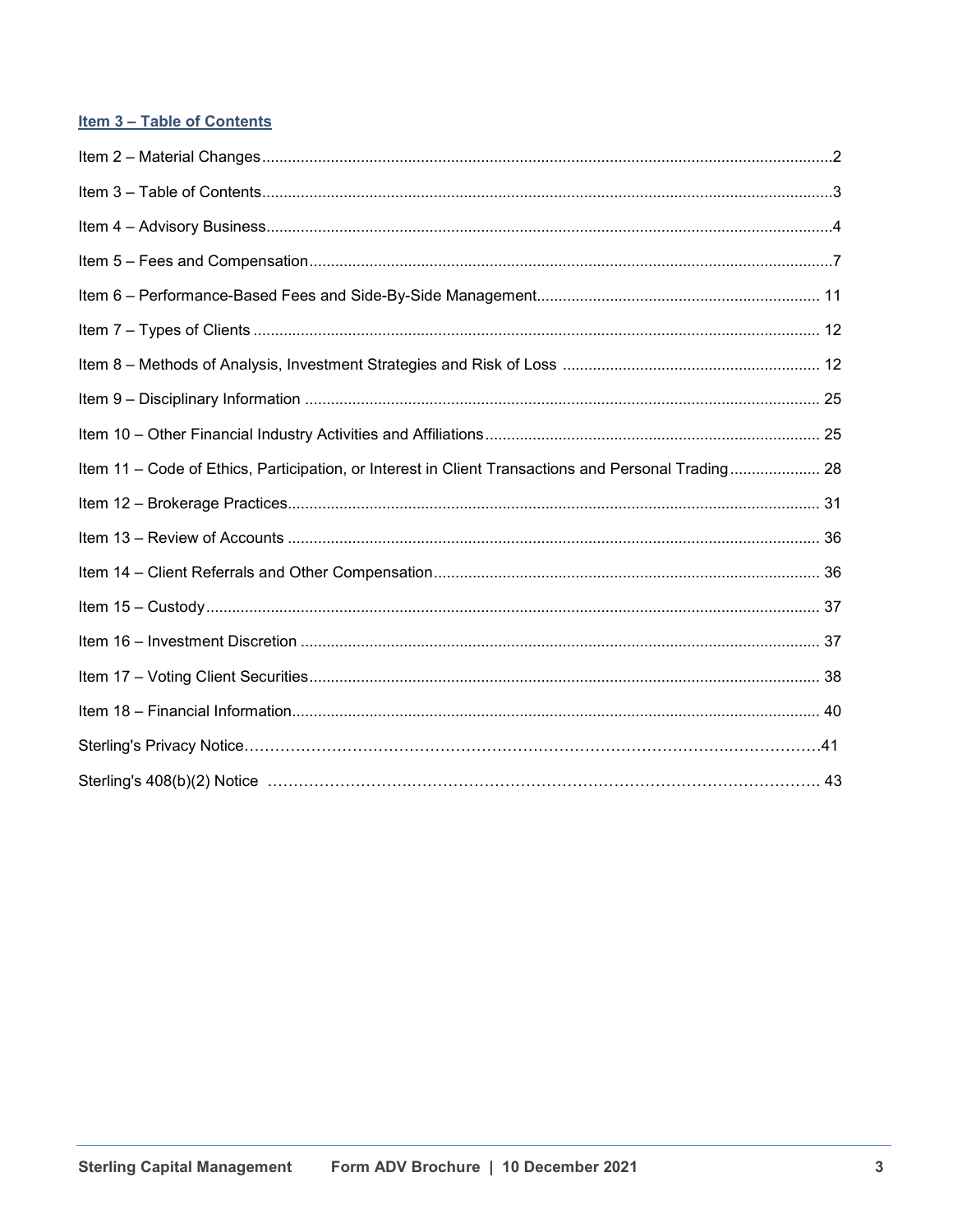#### **Item 4 – Advisory Business**

#### **General Description of Advisory Firm**

Sterling Capital Management LLC ("Sterling," "we," or "us") is a registered investment adviser with the U.S. Securities and Exchange Commission (SEC) under the Investment Advisers Act of 1940 (the "Advisers Act"). The firm was founded in 1970 and is organized as a North Carolina limited liability company. Sterling is an independentlyoperated subsidiary of Truist Financial Corporation (NYSE: TFC), one of the nation's largest financial services holding companies. Sterling has over 160 employees and is headquartered in Charlotte, NC, with additional offices in Raleigh, NC; Washington, DC; King of Prussia, PA; Virginia Beach, VA; Jupiter, FL and San Francisco, CA.

#### **Assets Under Management**

As of December 31, 2020, Sterling's assets under management ("AUM") totaled \$70,108,412,136. Of that total, we managed, on a discretionary basis, \$69,512,786,347 in client assets. Non-discretionary client assets totaled \$595,625,789.

#### **Description of Advisory Services**

As a registered investment adviser, Sterling has a fiduciary obligation to our clients in providing investment management services. As a fiduciary, we will act in our clients' best interests and will endeavor to ensure that clients are informed about and have access to material facts and information related to Sterling's services. This brochure is a key element in meeting this disclosure obligation. The fiduciary standards we aim to follow are established under the Advisers Act and state laws, where applicable.

Sterling provides discretionary investment management services and has the authority to select securities or other investment vehicles (all collectively referred to in this brochure as "securities") consistent with clients' investment guidelines. However, certain clients may limit or prohibit investment in certain sectors, instruments, and securities as further described in Item 16 – Investment Discretion. Sterling also provides discretionary and non-discretionary investment advice to separately managed account programs and platforms sponsored by affiliated and unaffiliated investment advisers, broker-dealers and other financial service firms. Sterling offers the following services:

#### **Institutional and Individual Separate Account Management**

Sterling provides investment management services to a broad range of institutional and individual clients. Sterling provides our services in an array of fixed income, equity or other investment strategies including in the broad categories of municipal bonds, taxable fixed income, value, growth and core equities and asset allocation.

#### **Managed Account Programs**

Sterling provides investment management services to separately managed account ("SMA") or "wrap fee" programs and platforms (each, a "Wrap Program") sponsored by investment advisers, broker-dealers and other financial services firms (each, a "Program Sponsor"). Sterling provides these services pursuant to an advisory agreement either directly with the Program Sponsor (*i.e.*, a "single contract SMA") or with the Program Sponsor and the underlying end investor (*i.e.*, "dual contract SMA") depending on the program. Sterling also provides discretionary and non-discretionary investment advice to Program Sponsors and/or overlay managers through model investment portfolios (collectively referred to as "Model Programs"). Sterling's Program Sponsor SMAs and Model Programs are collectively referred to as the "Managed Account Programs".

In a Wrap Program, Sterling is appointed to act as an investment adviser through a process generally administered or assisted by the Program Sponsor. Clients participating in a Wrap Program, generally with assistance from the Program Sponsor, may select Sterling to provide investment management services for their account (or a portion thereof) for a particular strategy. Sterling provides investment management services in accordance with one or more of our investment strategies. In a typical Wrap Program, clients enter into an agreement with the applicable Program Sponsor who provides or arranges for the provision of an array of services, including some or all of the following: assistance with establishing client goals and objectives, asset allocation analysis, security selection and other portfolio management services, selection of investment advisers, sub-advisers, custodians and/or brokerdealers, trade execution and providing ongoing monitoring, reporting and client support, all of which may be covered by a single "wrap" fee to the client.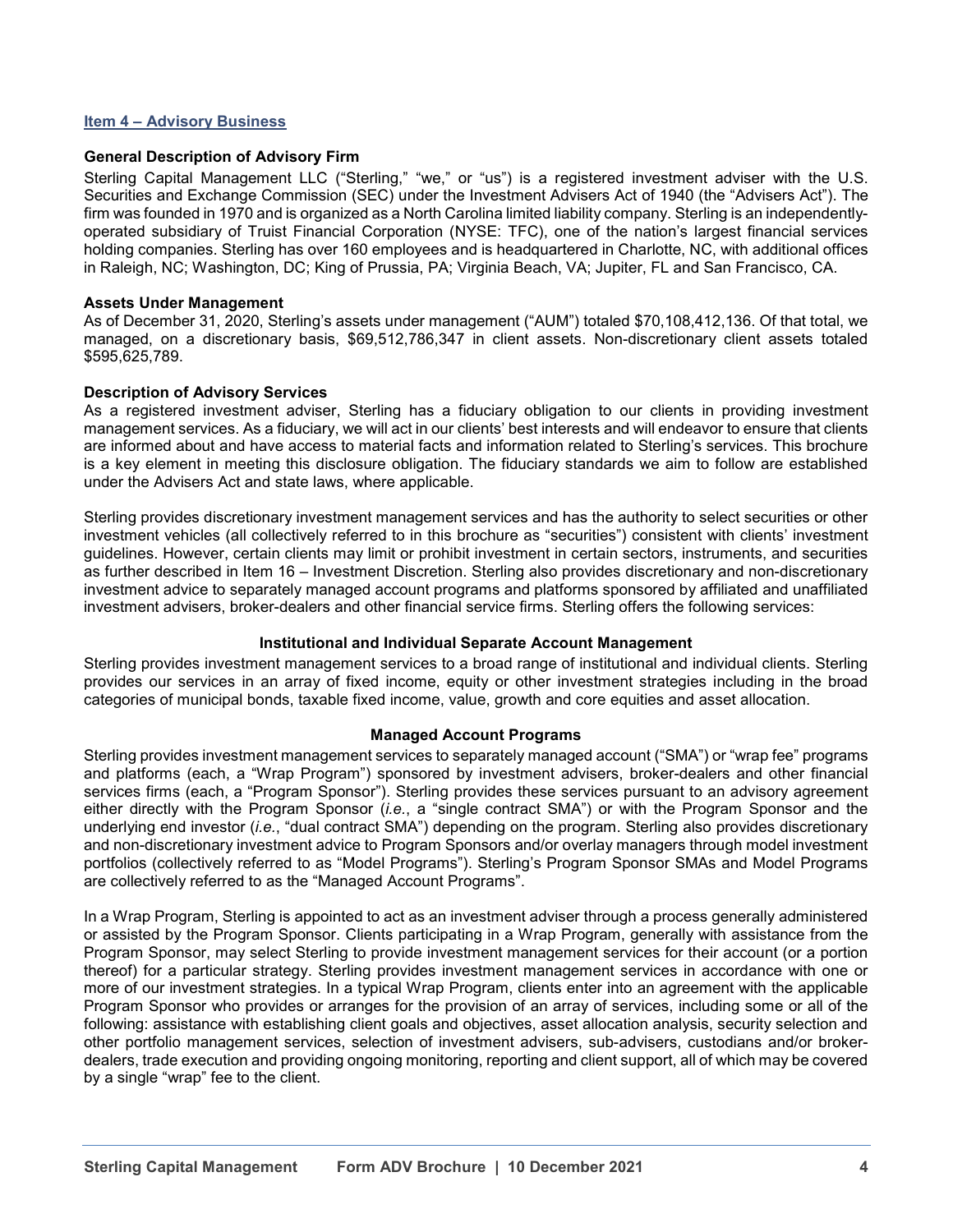There are certain differences between how we manage accounts in a Wrap Program versus how we manage other client portfolios. For example, in Wrap Programs, the Program Sponsor is generally responsible for determining the suitability of the Wrap Program, including the use of a Sterling investment strategy for the client. Sterling is typically only responsible for managing the client's assets in accordance with the selected investment strategy and any reasonable restrictions imposed by the client and agreed upon by Sterling. In certain Wrap Programs, the Program Sponsor may limit the information available to us. In addition, Program Sponsors may restrict us from communicating directly with Wrap Program clients.

Sterling may make available through Wrap Programs the same or similar strategies that are available to other Sterling clients. However, not all of Sterling's strategies are available through Wrap Programs and not every Sterling strategy is available through a particular Wrap Program. The performance of a strategy available through a Wrap Program may differ from the performance of the same or similar strategy executed through another Wrap Program, client, or platform.

Typically, the investment management services Sterling provides in connection with these Wrap Programs are discretionary. Sterling is generally responsible for causing the portion of each discretionary Wrap Program account managed by Sterling to engage in transactions that are appropriate for the selected strategy. Wrap Program accounts within a particular strategy are generally managed similarly, subject to a Wrap Program client's ability to impose reasonable restrictions (such as a prohibition on holding the securities of a particular issuer). Because Sterling's advisory services to these accounts are strategy-dependent, Sterling will not accept a restriction that we believe would be inconsistent with the investment strategy.

Sterling may participate in Wrap Programs sponsored by unaffiliated, third-party sponsors as well as Wrap Programs sponsored by an affiliate of Sterling. Affiliated Program Sponsors may have an incentive to recommend Sterling's services over the services of unaffiliated managers, which may not be known to Sterling. Program Sponsors may apply different methods of analysis, use different types of information, or apply different thresholds in determining whether to recommend an affiliated manager; this method of analysis may be applied differently when recommending an unaffiliated manager.

All Wrap Program clients and prospective clients should carefully review the terms of the agreement with the Program Sponsor and the relevant Wrap Program brochures and disclosure documents to understand the terms, services, minimum account size and any additional fees or expenses that may be associated with a Wrap Program account. In evaluating a Wrap Program arrangement, the client should consider the amount of portfolio activity and the value attributed to monitoring, custodial and any other services provided.

In addition to the investment management services we provide for Wrap Programs, Sterling may also provide nondiscretionary Model Program services to the Program Sponsor who exercises investment discretion. In these Model Programs, Sterling will typically provide a model portfolio to the Program Sponsor who will be responsible for reviewing, implementing, and executing the orders for the client as the Program Sponsor determines. Where Sterling participates in a Model Program, the Model Program Sponsor or overlay manager is generally responsible for investment decisions and performing many other services and functions typically handled by Sterling in a traditional discretionary managed account program. In these Model Programs, Sterling does not have an advisory relationship with clients of the Program Sponsor or overlay manager of the Model Program, and Sterling generally does not have any investment discretion or trading responsibilities. Similarly, in these Model Programs, Sterling does not manage model portfolios based on the financial situation or investment objectives of individual clients. In certain cases, Sterling provides model portfolios to an overlay manager, and Sterling affects the trades resulting from the model portfolio changes.

In a non-discretionary Model Program, Sterling does not consider itself to have an advisory relationship with clients of the Program Sponsor or overlay manager. If the Form ADV Part 2A is delivered to the Sponsor's model-based clients with whom Sterling does not have an advisory relationship, or where it is not legally required to be delivered, it is provided for informational purposes only.

## **Outsourced Chief Investment Officer Services**

For clients seeking comprehensive asset allocation and investment selection solutions, Sterling's Advisory Solutions team provides Outsourced Chief Investment Officer ("OCIO") services by offering to clients an asset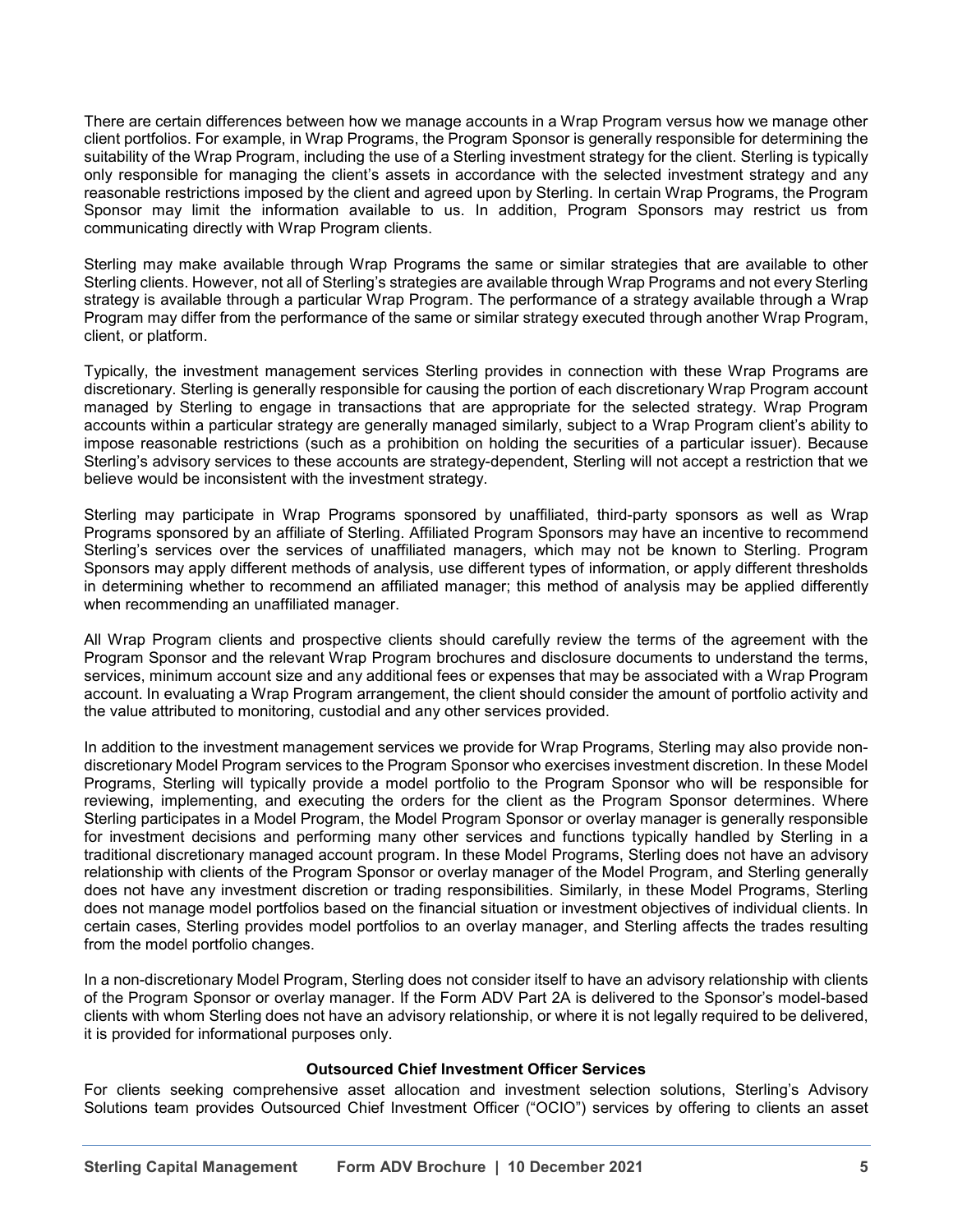allocation framework with a comprehensive investment manager search-and-selection methodology to create unique, client-specific portfolios. These open architecture, multi-asset class portfolios are constructed using specific investment objectives, risk tolerance, and other considerations of the client with a goal of delivering consistent, longterm, risk-adjusted performance.

While the asset allocation ranges included in a portfolio's investment objectives will provide a guide for Sterling's asset allocation services, the portfolio's actual asset allocation may, at any time, vary from the client's investment objectives for various reasons, including, but not limited to, fund flows into or out of the portfolio, market movements, and asset allocation decisions.

## **Registered Investment Companies and Other Pooled Vehicles**

Sterling may act as an investment adviser to a variety of pooled investment vehicles (collectively, "Affiliated Funds"), including:

- (i) Registered investment companies, registered under the Investment Company Act of 1940, including open-end investment companies (mutual funds) and exchange-traded funds ("ETFs");
- (ii) Collective investment funds and trusts ("CIFs"), common trust funds ("CTFs"), common and collective trusts; and
- (iii) Private investment funds.

Sterling administers and serves as the investment adviser to the Sterling Capital Funds and serves as the investment adviser for the Sterling Capital ETFs and the Sterling Capital CIFs and CTFs. Sterling, where appropriate and consistent with client guidelines, may purchase for client portfolios shares of the Affiliated Funds as part of the portfolios' investment strategy. Clients should note that Sterling has a conflict of interest and financial incentive to choose Affiliated Funds because Sterling receives investment management and other fees from the Affiliated Funds. Sterling reduces our investment management fees with respect to investments in Affiliated Funds in client portfolios. However, this reduction in fees does not eliminate the conflict of interest, as there are other incentives such as increasing Sterling's AUM or providing support to the Affiliated Funds. Clients have the right, at any time, to prohibit us from investing any of their managed assets in the Affiliated Funds.

With regard to the Sterling Capital ETFs, CIFs and CTFs, Sterling serves as investment adviser to the applicable trust that is administered by unaffiliated third-party trustees (*i.e.*, Hand, Benefits & Trust Company ("Hand") with regard to the Sterling CIFs and CTFs and Northern Lights Fund Trust IV ("Northern Lights") with regard to the Sterling Capital ETFs) pursuant to separate investment advisory agreements with the applicable trustee. Sterling, where appropriate and consistent with client guidelines, may recommend and introduce clients to Hand to establish an investment in the Sterling Capital CIFs and/or CTFs. Sterling does not receive a referral fee for introducing clients to Hand or Northern Lights. Sterling has a conflict of interest as we have a financial incentive to introduce the client to Hand or Northern Lights as Sterling will receive an increase in investment management fees should the client invest in the Sterling Capital ETFs, CIFs or CTFs.

The prospectus or offering document for each of the Affiliated Funds contains a complete description of the compensation Sterling receives for our services to each of the Affiliated Funds. It is possible, in certain circumstances, that the fees (*e.g.*, expenses and advisory fees) payable by a client with respect to an Affiliated Fund may exceed the fees of an unaffiliated fund that employs a similar investment strategy as the relevant Affiliated Fund.

#### **Retirement Plan Services**

Sterling provides investment management services to Retirement Plans ("Plans") on a non-discretionary basis as a "Co-Fiduciary" under Section 3(21) of the Employee Retirement Income Security Act of 1974 ("ERISA") and on a discretionary basis as an "Investment Manager" under Section 3(38) of ERISA. As a 3(21) Co-Fiduciary, Sterling has a shared fiduciary arrangement with the Plan where Sterling provides ongoing investment advice to the Plan; however the Plan retains ultimate decision making authority concerning the investments for Plan participants and may accept or reject the non-discretionary investment recommendations provided by Sterling. As a 3(38) Investment Manager, Sterling provides discretionary investment management services through a broad range of investment solutions and support services for the Plans and their participants.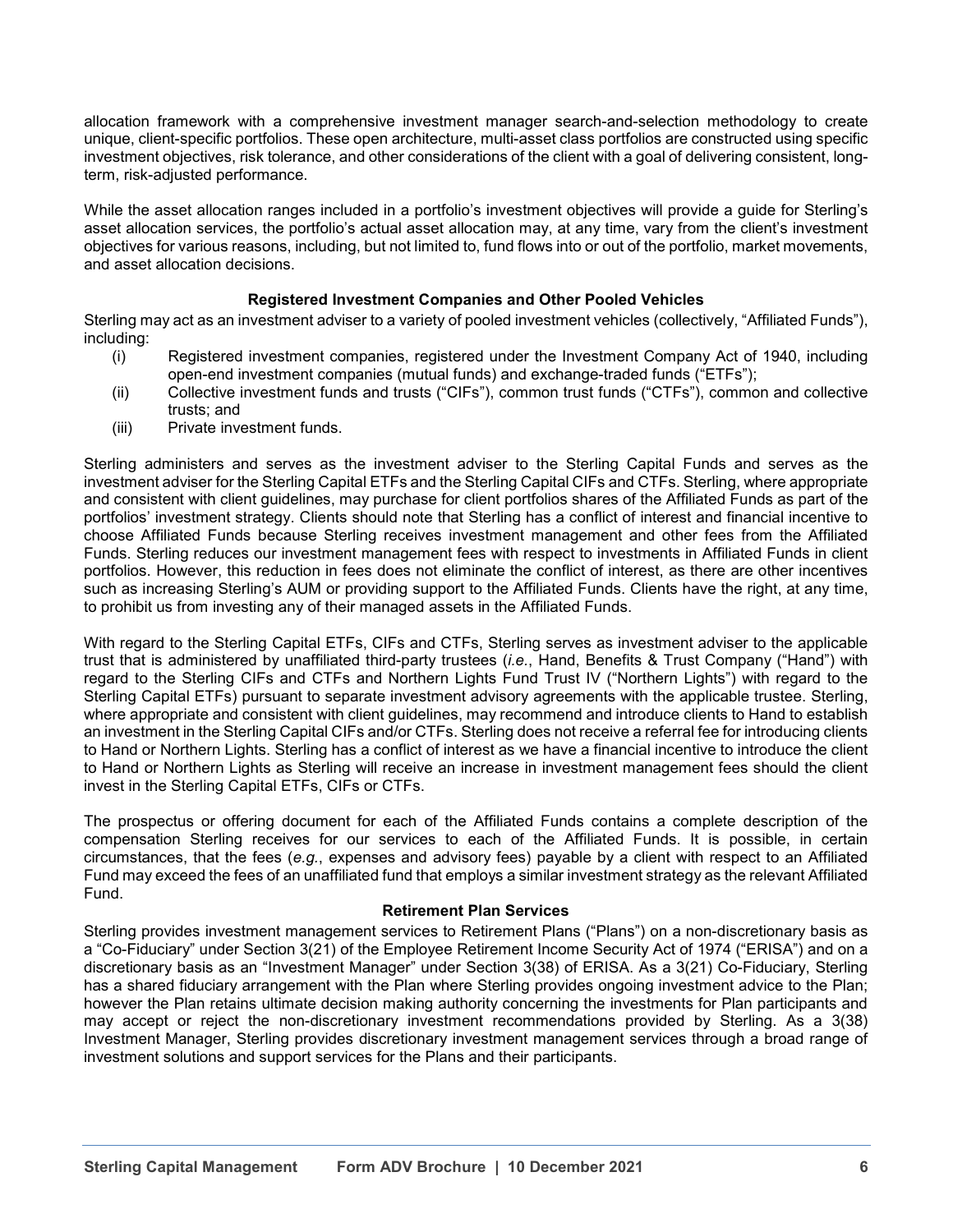#### **Subadvisory Fund Management**

Sterling may serve as investment subadvisor to funds sponsored by investment advisers, banks, and other thirdparty financial institutions. Dependent on the duties described in the investment subadvisory agreement, Sterling may provide one or more of the following services: provide day-to-day investment management services to the fund(s); support the funds' compliance with applicable investment restrictions and investment policies; provide periodic performance and compliance reports to the funds' adviser and its board; and assist the funds' service providers in pricing certain securities and preparing various fund-related materials to be included in fund registration statements, proxies, and semi-annual and annual reports. Sterling may also provide investment-related content, fund communications, and meeting support to the funds' sponsors and their applicable affiliates.

#### **Client-Imposed Restrictions**

Clients may impose reasonable investment restrictions (*e.g.*, prohibiting investing in certain securities or types of securities) or other specialized requirements on the management of their account. However, if the restrictions prevent Sterling from properly servicing the client account, or if the restrictions would require Sterling to deviate from our standard investment management services, Sterling may not accept a restriction and reserves the right to request the client to modify the restriction or end the relationship.

In addition, clients should be aware that investment restrictions imposed on a client's account can limit Sterling's ability to act and as a result the investment performance and diversification of the assets in a client's account may differ from a similar account in which no such restrictions have been imposed. Further, because of the timing and processes required to satisfy the requirements and circumstances relevant to an investment restriction, there will be circumstances where it is necessary for a client's account with an investment restriction to trade after Affiliated Funds that are invested in the same investment strategy and other Sterling managed accounts that do not contain an applicable trading or account restriction or client preference.

#### **Item 5 – Fees and Compensation**

#### **Fees – How and When Clients are Billed**

Sterling is compensated for providing investment management services by charging an investment management fee. Generally, the investment management fee is based on an annual rate on total AUM or assets under advisement ("AUA") for Model Programs or other non-discretionary services. Occasionally, Sterling may consult on a small percentage of portfolios that are not actively managed by Sterling. Fixed fees may be set when the amount of work involved is not directly related to the AUM or AUA. Sterling does not receive compensation from the sale of securities or other investment products.

Performance-based investment management fees may be available, where applicable by law. These fee schedules are customized and individually negotiated. Please refer to Item 6 – Performance-Based Fees and Side-by-Side Management.

Fees and minimum account sizes may vary or be negotiable depending upon the types of products or services selected or the number of accounts and asset size associated with the client relationship. The negotiations may result in a reduced, higher, or fixed fee. Fees are generally billed quarterly, in advance or arrears, depending on the nature and circumstances of the client and services selected. Clients may elect to be billed directly for fees or to authorize Sterling to debit fees from the client's managed account(s). In some instances, clients calculate their own fee and initiate payment to Sterling.

Sterling's investment management agreement may be cancelled by either party upon written notice. If a client account is terminated prior to the end of a billing cycle, any investment management fees paid in advance will be refunded on a pro-rated basis. For clients that pay in arrears, in the event of a termination, any earned but unpaid fees will be billed on a pro-rata basis payable and due to Sterling.

Unless otherwise provided in an investment management agreement, when Sterling is responsible for calculating the fees owed by a client, we will calculate the fee according to the market value of AUM in the account on our internal accounting system(s), which may include securities for which current market prices are not available,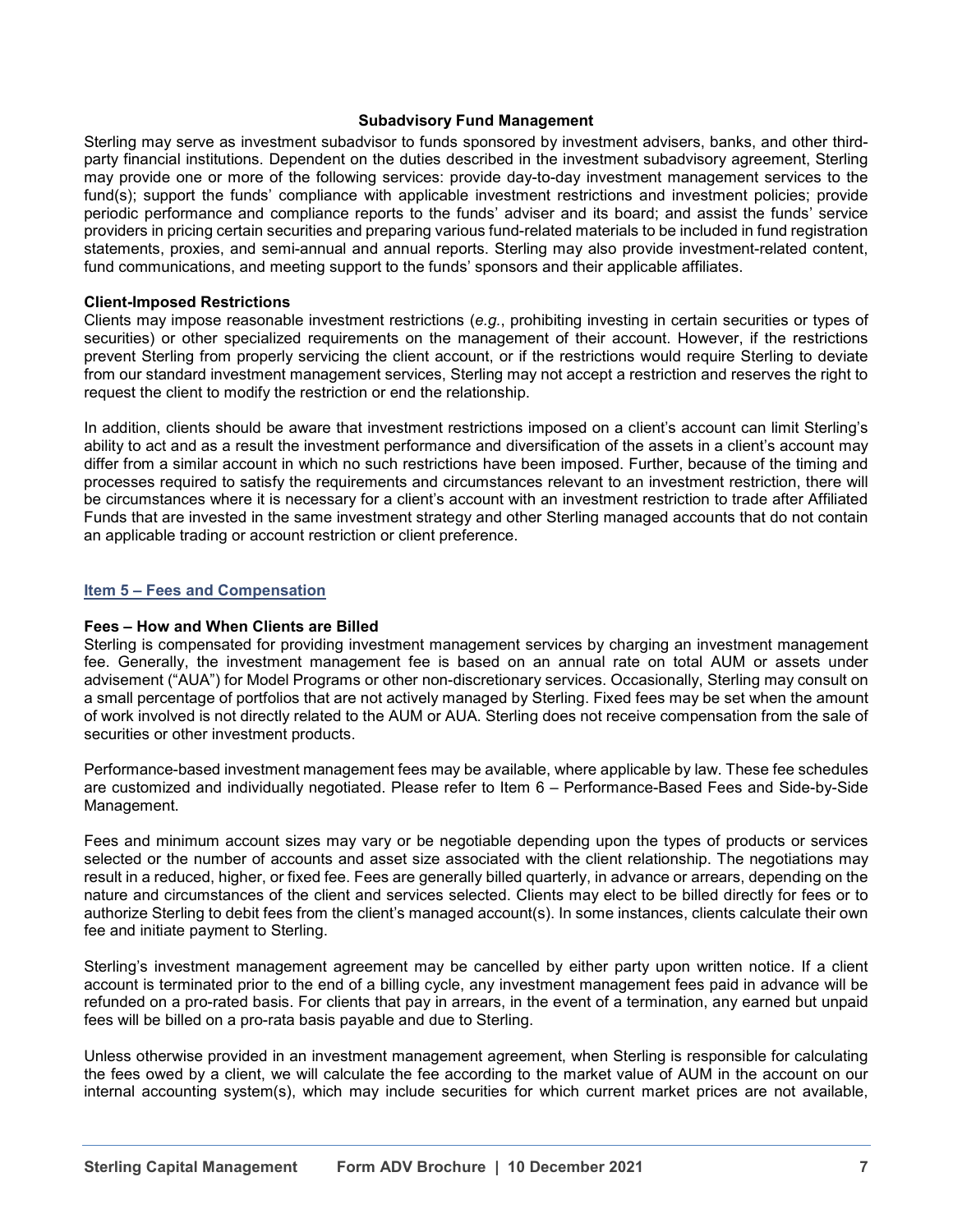securities for which Sterling elects to override the market price provided by a third party, or securities for which pending portfolio activities have not yet been fully processed. A conflict of interest exists when Sterling calculates fees based on securities that we have determined the market value for as Sterling may be incentivized to apply a higher valuation. Sterling has adopted valuation policies and procedures that are designed to value securities fairly, mitigating this conflict of interest. Due to differences in securities' valuations and/or pending portfolio activities, a client account's AUM calculated by Sterling may not match the account's AUM reported by the client's custodian.

Sterling reserves the right to change our standard fee schedules and absent contractual provisions to the contrary, is not required to change the fee schedules of existing clients to match any such updated fee schedules, even if such updated fee schedules would be more advantageous to the client. Sterling may, at our sole discretion, offer certain clients more advantageous fee schedules than those offered to other clients for similar services provided.

### **Additional Fees and Costs**

There are a number of other fees that can be associated with holding and investing in securities. In addition to the investment management fees paid to Sterling, clients may also incur certain charges imposed by other third parties, such as broker-dealers, custodians, trust companies, banks and other financial institutions. These additional charges may include brokerage commissions, transaction fees, custodial fees, fees charged by other managers, margin costs, charges imposed directly by a mutual fund or ETF in a client's account, as disclosed in the fund's prospectus or offering document (*e.g*., fund management fees and other fund expenses), deferred sales charges, odd-lot differentials, transfer taxes, wire transfer, and electronic fund fees, and other fees and taxes on brokerage accounts and securities transactions.

#### **Fees for Fund Management**

Sterling may include mutual funds, ETFs, and other pooled vehicles (CTFs, CIFs, etc.) in our investment strategies; these funds also charge operating expenses, which are disclosed as "other expenses" in the fund's prospectus or offering document. When Sterling purchases a mutual fund in a client portfolio, Sterling will, on a best efforts basis, select the lowest cost share class of such mutual fund in which the client is eligible to invest at the time of initial purchase. Sterling will periodically review advisory client mutual fund holdings to determine if a lower cost mutual fund share class is available to the client. Sterling will take into account associated conversion fees, tax consequences and other relevant factors when determining if a client would benefit from the lower cost share class. If Sterling determines that a client would benefit from the lower cost share class, then Sterling will convert the client's mutual fund holdings.

Please refer to Item 12 – Brokerage Practices for the factors that Sterling considers in selecting or recommending broker-dealers for client transactions and determining the reasonableness of their compensation (*e.g.*, commissions).

#### **Wrap Programs**

The fees described in this brochure do not include information for investment management services Sterling provides through Wrap Programs. The terms of each client's account in a Wrap Program is governed by the client's agreement with the Program Sponsor and disclosure document for reach Wrap Program. Wrap Program clients are urged to refer to the appropriate disclosure document and client agreement for more information about the Wrap Program and advisory services. The fees for a Wrap Program may result in higher costs than a client would otherwise realize by paying standard fees and negotiating separate arrangements for trade execution, custodial and consulting services. Wrap Programs typically pay a fee to the Program Sponsor based on assets managed through the program. The Program Sponsor generally pays Sterling a fee based on the assets managed by Sterling in the Wrap Program. Therefore, Sterling receives a portion of the wrap fee paid by each client in the program.

#### **Investment in Affiliated Funds**

Sterling provides investment management services to the Affiliated Funds. Each Affiliated Funds' prospectus or offering document will include information about the fees and expenses paid by the Affiliated Fund, including compensation Sterling may receive for portfolio management and administrative services.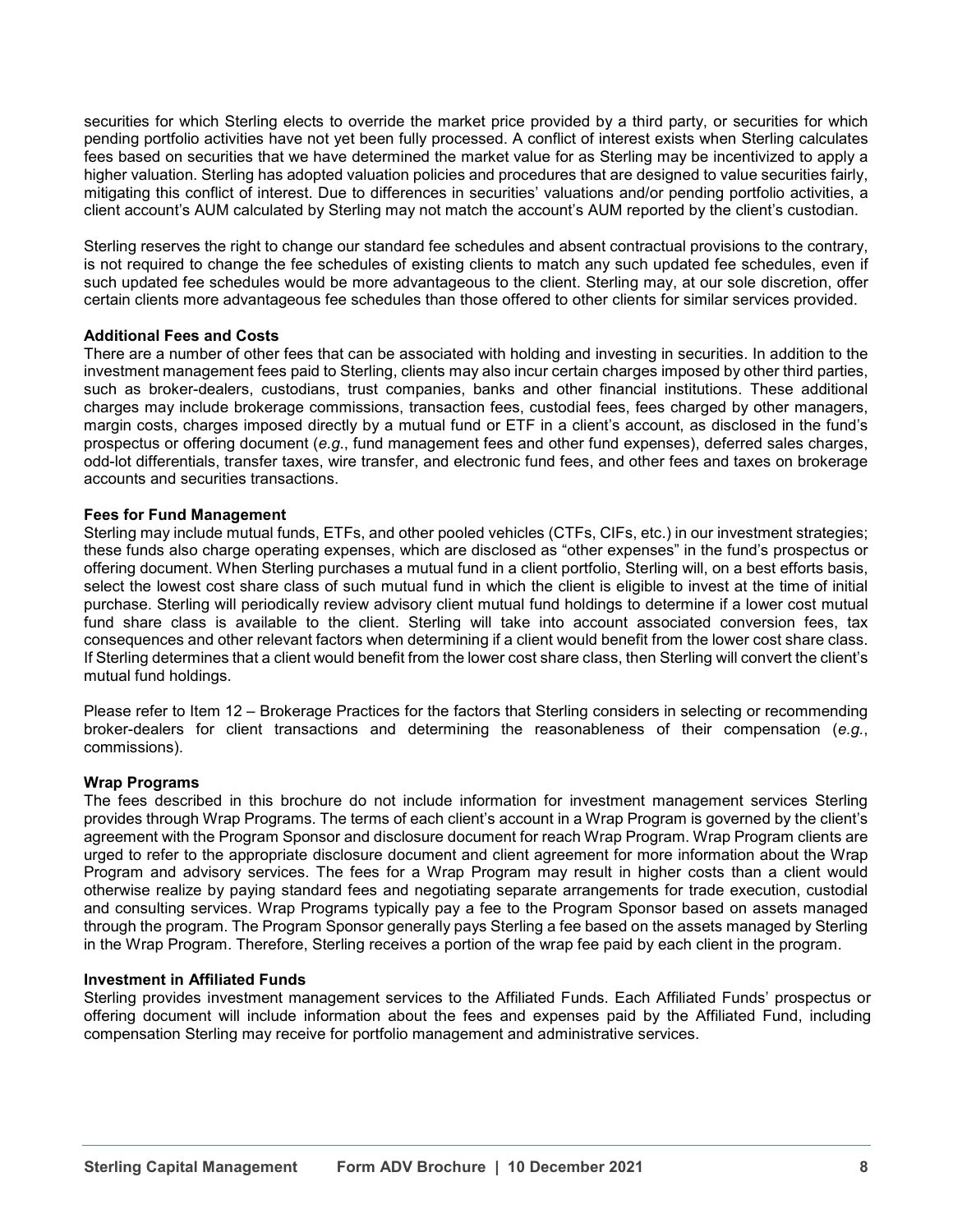#### **Standard Fee Schedules**

Below are Sterling's standard fee schedules. The fee schedules are subject to change and are negotiable; therefore, existing and future clients of Sterling may have different fee arrangements or minimum investments from those stated below.

#### **Sterling Institutional Separately Managed Accounts – Equity**

#### **Stratton Small Cap Value, Small Cap Value, Small-Mid Value**

| First \$25 million         | 1.00%        |
|----------------------------|--------------|
| <b>Thereafter</b>          | 0.75%        |
| Minimum Initial Investment | \$10 million |

#### **Small Cap Value Focused Factor**

| First \$50 million         | 0.60%        |
|----------------------------|--------------|
| Next \$50 million          | 0.55%        |
| Thereafter                 | $0.50\%$     |
| Minimum Initial Investment | \$10 million |

#### **Mid Cap Value Equity, Stratton Mid Cap Value, Stratton Real Estate**

| First \$10 million         | 0.85%        |
|----------------------------|--------------|
| Next \$15 million          | $0.70\%$     |
| Thereafter                 | 0.60%        |
| Minimum Initial Investment | \$10 million |

#### **Equity Income, Special Opportunities, Focus Equity, Insight, Global Leaders, SMID Opportunities, Enhanced Equity**

| First \$25 million         | 0.70%        |
|----------------------------|--------------|
| Next \$25 million          | $0.60\%$     |
| Next \$25 million          | 0.50%        |
| Thereafter                 | 0.40%        |
| Minimum Initial Investment | \$10 million |
|                            |              |

#### **Large Cap Value Focused Factor**

| First \$250 million        | 0.45%        |
|----------------------------|--------------|
| Next \$250 million         | 0.35%        |
| <b>Thereafter</b>          | 0.25%        |
| Minimum Initial Investment | \$10 million |
|                            |              |

#### **International Focused Factor**

| $0.60\%$     |
|--------------|
| 0.50%        |
| 0.40%        |
| \$10 million |
|              |

## **Sterling Institutional Separately Managed Accounts – Fixed Income**

## **Ultra Short Duration (Cash Management and Enhanced Cash)**

| 0.12%        |
|--------------|
| $0.10\%$     |
| $0.08\%$     |
| \$50 million |
|              |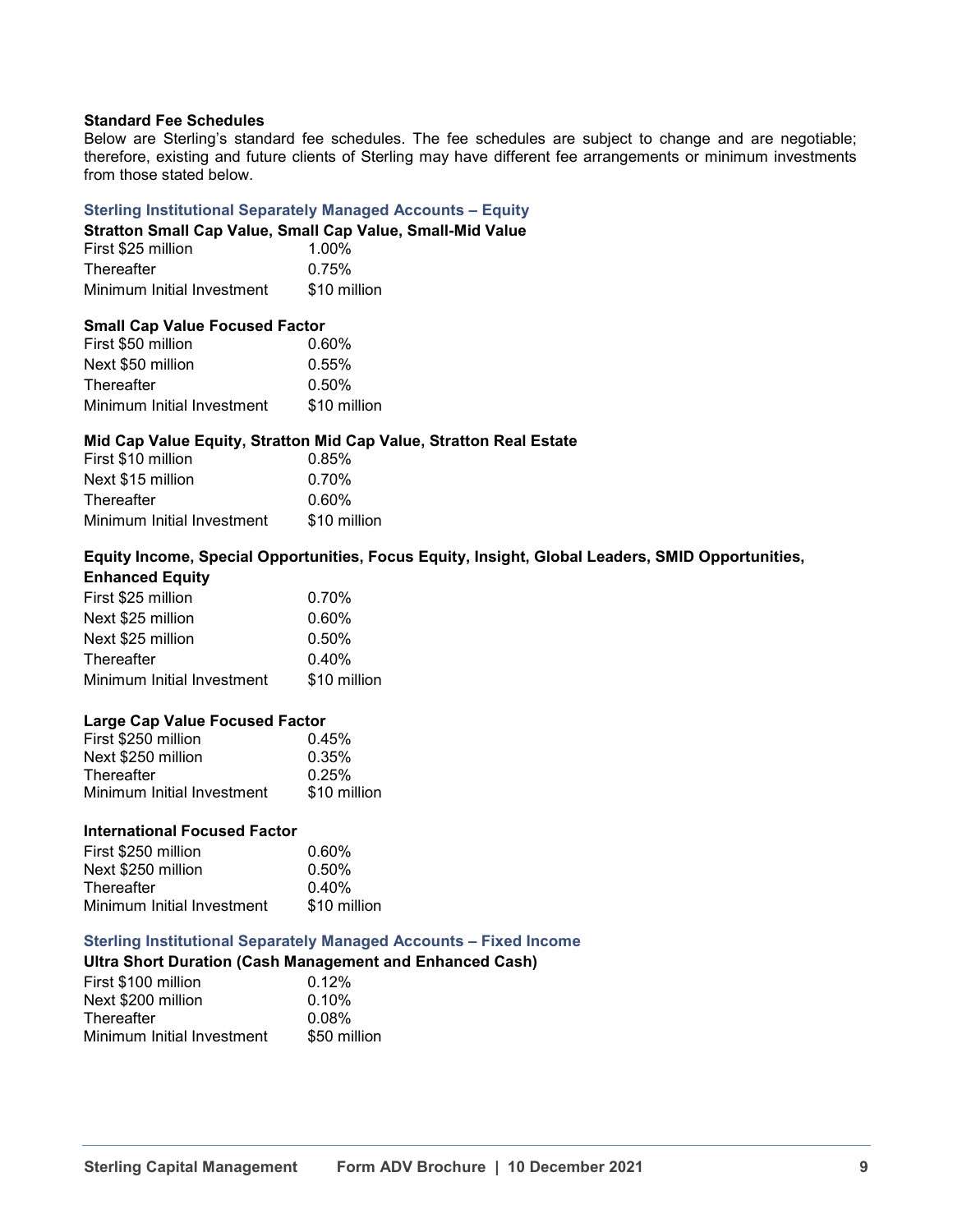### **Short Duration Fixed Income (Short Term and Short Term Investment Grade)**

| First \$100 million        | 0.15%        |
|----------------------------|--------------|
| Next \$100 million         | 0.125%       |
| <b>Thereafter</b>          | $0.10\%$     |
| Minimum Initial Investment | \$25 million |

#### **Intermediate, Core or Long Duration Fixed Income**

| First \$50 million         | 0.25%        |
|----------------------------|--------------|
| <b>Thereafter</b>          | $0.20\%$     |
| Minimum Initial Investment | \$20 million |

#### **High Yield**

| First \$50 million         | 0.50%        |
|----------------------------|--------------|
| <b>Thereafter</b>          | 0.45%        |
| Minimum Initial Investment | \$20 million |

#### **Intermediate or Core Fixed Income Municipal**

| $0.35\%$     |
|--------------|
| 0.25%        |
| 0.15%        |
| \$20 million |
|              |

## **Sterling Managed Account Platforms**

# **Wrap Programs** Minimum Initial Investment \$100,000

Annual Fee **1.30%-0.60%** on all program assets depending on selected strategy

#### **Model Programs**

Annual Fee **1.20%-0.50%** on all model-based assets depending on selected strategy<sup>\*</sup>

*\*Fees charged by Sterling to affiliated and unaffiliated Model Program Sponsors do not include underlying manager fees. Sterling's fees are charged directly to individual clients or the external investment platform sponsors.* 

#### **Sterling Managed Fixed Income Accounts – Taxable Strategy**

| <b>Taxable Strategy</b>     | Minimum Investment Annual Fee |       |
|-----------------------------|-------------------------------|-------|
| Core SMA                    | \$500,000                     | 0.20% |
| <b>Enhanced Cash SMA</b>    | \$1,000,000                   | 0.20% |
| Full Term Gov/Credit SMA    | \$250,000                     | 0.20% |
| Intermediate Gov SMA        | \$250,000                     | 0.20% |
| Intermediate Corp SMA       | \$250,000                     | 0.20% |
| Intermediate Gov/Credit SMA | \$250,000                     | 0.20% |
| <b>Short Term Gov SMA</b>   | \$250,000                     | 0.20% |
| Short Term Corp SMA         | \$250,000                     | 0.20% |
| <b>Short Gov/Credit SMA</b> | \$250,000                     | 0.20% |

#### **Sterling Managed Fixed Income Accounts – Municipal Strategy**

| <b>Municipal Strategy</b>      | <b>Minimum Investment</b> Annual Fee |       |
|--------------------------------|--------------------------------------|-------|
| Muni Enhanced Cash SMA         | \$1,000,000                          | 0.20% |
| Muni Extended Intermediate SMA | \$250,000                            | 0.20% |
| Muni Intermediate SMA          | \$250,000                            | 0.20% |
| Muni Short Intermediate SMA    | \$250,000                            | 0.20% |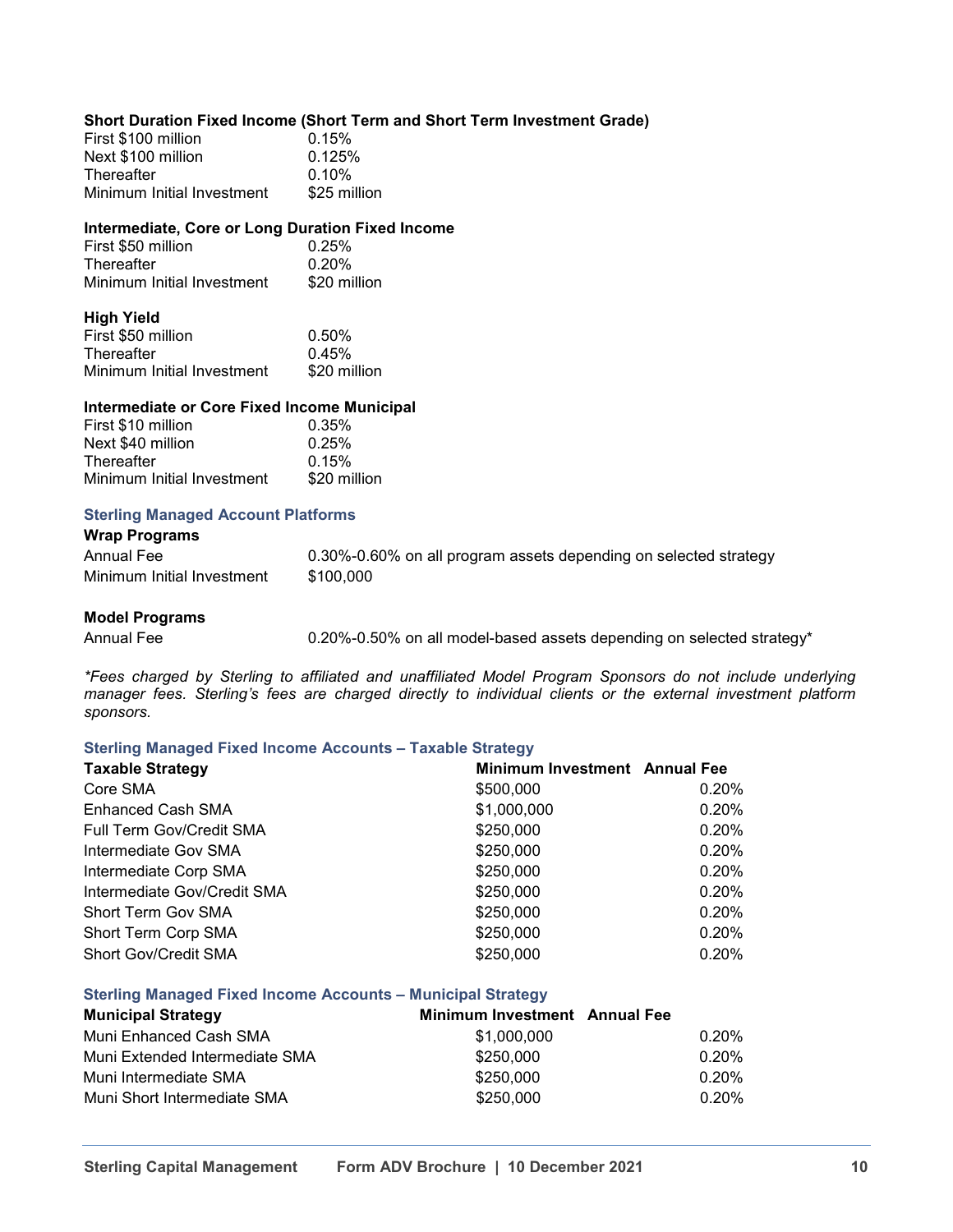| Muni Short Term SMA                              | \$250,000 | 0.20%    |
|--------------------------------------------------|-----------|----------|
| State Specific/Focused Extended Intermediate SMA | \$500,000 | $0.20\%$ |
| State Specific/Focused Intermediate SMA          | \$500,000 | 0.20%    |
| State Specific/Focused Short Intermediate SMA    | \$500,000 | 0.20%    |
| State Specific/Focused Short Term SMA            | \$500,000 | 0.20%    |

*\*The following Managed Fixed Income strategy is no longer available for new clients*

| Intermediate Government Credit Total Return |       |
|---------------------------------------------|-------|
| First \$5 million                           | 0.28% |
| Next \$5 million                            | 0.25% |
| Thereafter                                  | 0.23% |

#### **Sterling OCIO Services (Advisory Solutions)**

| First \$50 million | 0.20%    |
|--------------------|----------|
| Next \$50 million  | 0.15%    |
| Next \$100 million | $0.10\%$ |
| Thereafter         | 0.05%    |
| Minimum Annual Fee | \$50,000 |

#### **Sterling Private Client**

Investment management fees are based on the following annual rate on total AUM. Fees may be paid in advance or arrears depending on the client relationship. Minimum investment required is \$10 million in the aggregate and minimum annual fee is \$10,000. From time to time, Sterling may charge a flat fee for services rendered other than investment management. This fee is negotiable and will be determined at the time of service.

| <b>Equity</b>     |       | <b>Fixed Income</b> |          |
|-------------------|-------|---------------------|----------|
| First \$5 million | 1.00% | First \$5 million   | $0.50\%$ |
| Next \$10 million | 0.75% | Next \$5 million    | $0.40\%$ |
| Next \$10 million | 0.65% | Thereafter          | 0.25%    |
| Thereafter        | 0.50% |                     |          |

#### **Item 6 – Performance-Based Fees and Side-By-Side Management**

In some cases, and in compliance with applicable law, client accounts may provide for investment management fees to include a share in the capital appreciation of the account, also known as performance or incentive fees. The amount of a performance-based fee can vary depending on factors such as the portfolio's relative return to a particular benchmark return. Sterling will take into consideration the investment objectives of the client as well as what Sterling deems to be reasonable performance goals.

Portfolio managers responsible for the management of performance-based portfolios may also be responsible for the management of portfolios with an asset-based fee or other fee arrangement. Performance-based fee arrangements may create an incentive for Sterling to recommend investments which may be riskier or more speculative than those which would be recommended under an asset-based fee or other fee arrangement. Such fee arrangements also create an incentive to favor higher fee-paying portfolios over other portfolios in the allocation of investment opportunities.

Sterling has procedures to ensure that clients are treated fairly and equally and to prevent this potential conflict of interest from influencing the allocation of investment opportunities among clients.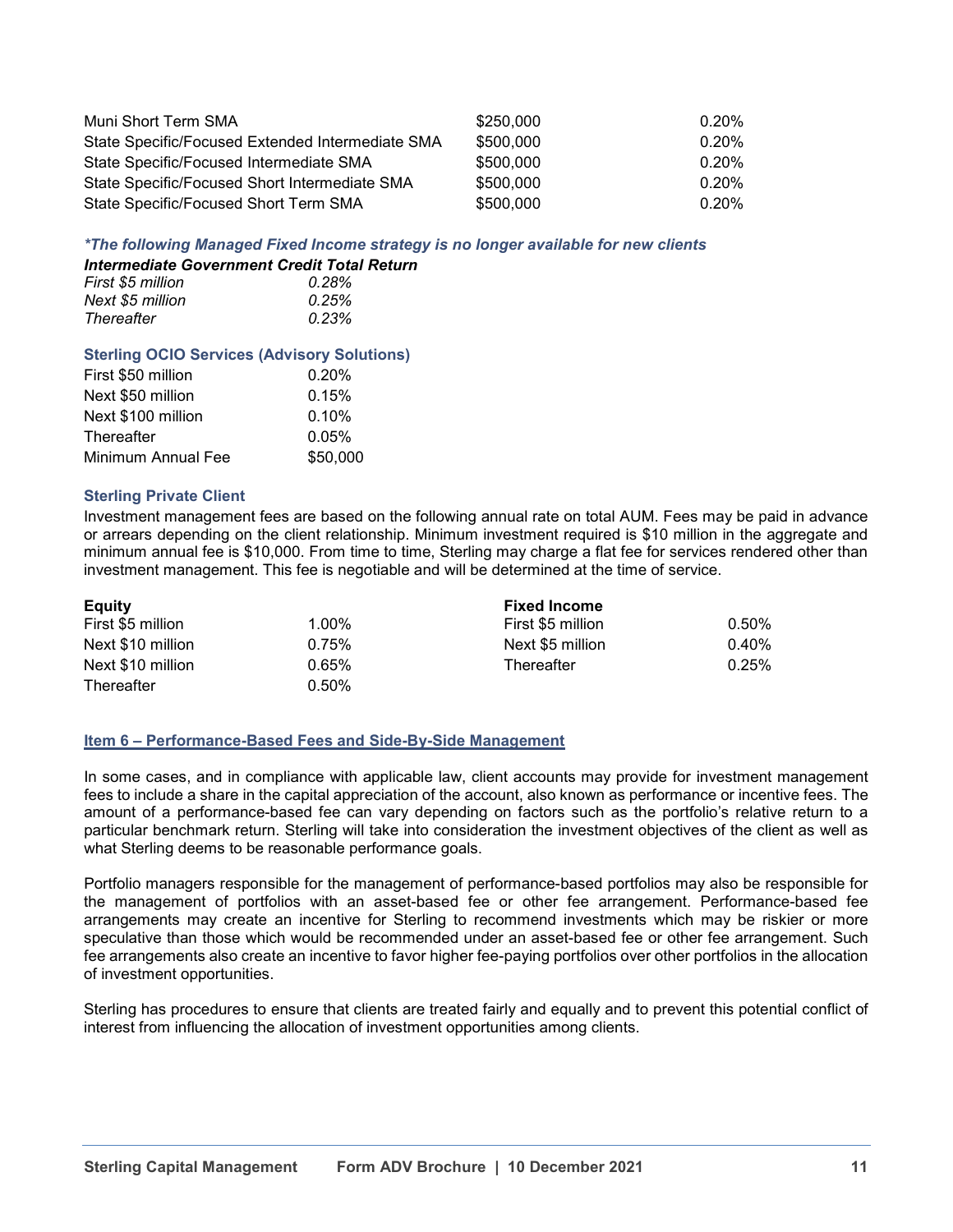## **Item 7 – Types of Clients**

Sterling provides investment management services to a diversified group of clients including, but not limited to, individuals, high net worth individuals, trusts, estates, banking or thrift institutions, affiliated and non-affiliated investment companies and other pooled investment products (e.g., CTFs, CITS and private investment funds), investment advisers, foundations, endowments, charitable organizations, corporations and other business entities, insurance companies, state and municipal government entities, churches, and affiliated and non-affiliated Wrap Programs. In addition, Sterling also provides investment management services to retirement plans including 401(k) plans, 403(b) plans, pensions and profit sharing plans, non-qualified plans or other retirement plan types not listed. Portfolio minimums vary by type of client (e.g., wealth management, institutional, Wrap), investment type (e.g., fixed, equity), and product (e.g., small cap, mid cap, balanced, short term fixed, intermediate fixed). For specific portfolio minimums, please refer to Item 5 – Fees and Compensation.

### **Item 8 – Methods of Analysis, Investment Strategies and Risk of Loss**

### **Methods of Analysis**

Sterling's security analysis methods include: fundamental, qualitative, quantitative, behavioral, cyclical, and technical. In conducting security analysis, we utilize a broad spectrum of information, including but not limited to financial publications, third-party research materials, annual reports, prospectuses, regulatory filings, company press releases, corporate rating services, remittance reports, inspections of corporate activities and meetings with management of various companies.

In addition, Sterling includes environmental, social and governance ("ESG") considerations in our investment process across certain equity and fixed income strategies, as well as in our Advisory Solutions investment manager search and selection process, as one of several other fundamental considerations that make up the investment mosaic among several other fundamental considerations. Sterling uses a selective approach with respect to various ESG measures and factors, gravitating to ones that tend to be more objective in nature and material to issuer specific risk and/ or financial results. Sterling seeks to identify companies that have strong ESG characteristics while being aligned to the firm's goal to pursue outperformance. Sterling believes that incorporating ESG principles into the investment process is useful, particularly in mitigating downside risk and volatility in investment portfolios.

Sterling offers various investment strategies to our clients; in doing so, Sterling may invest in a wide range of securities and other financial instruments, unless expressly limited by written direction or our client's guidelines and policies. We employ a range of investment strategies to implement the advice we give to clients including but not limited to long-term purchases, short-term purchases, trading, short sales, option strategies (*e.g.,* covered options, uncovered options, or spreading strategies), and over-the-counter derivative strategies.

The specific risk associated with a particular strategy depends on the securities used and the extent to which the strategy employs certain portfolio management techniques. Not all of the risks apply to each strategy. For a summary of each risk, see **Summary of Material Risks** at the end of this item.

## **Principal Investment Strategies**

A brief summary for each principal investment strategy listed below is included along with the methods of analyses. Please refer to the Summary of Material Risks for a description of material risks that apply to the principal investment strategies*.*

## *Fixed Income (Taxable and Tax-Exempt)*

#### **Investment Types**

Sterling's Fixed Income team may invest in the following investment on behalf of clients including, without limitation: securities issued or guaranteed by the U.S. government, its agencies or instrumentalities; foreign government and government-related securities, securities issued by supranational organizations, corporate debt, preferred stock, taxable and tax-exempt municipal securities, asset-backed securities, mortgage-backed securities, including commercial mortgage-backed securities, convertible securities, and pooled investment vehicles (e.g., ETFs, CTFs, collective investment trusts, etc.). Certain fixed-income strategies may also include investments in commodity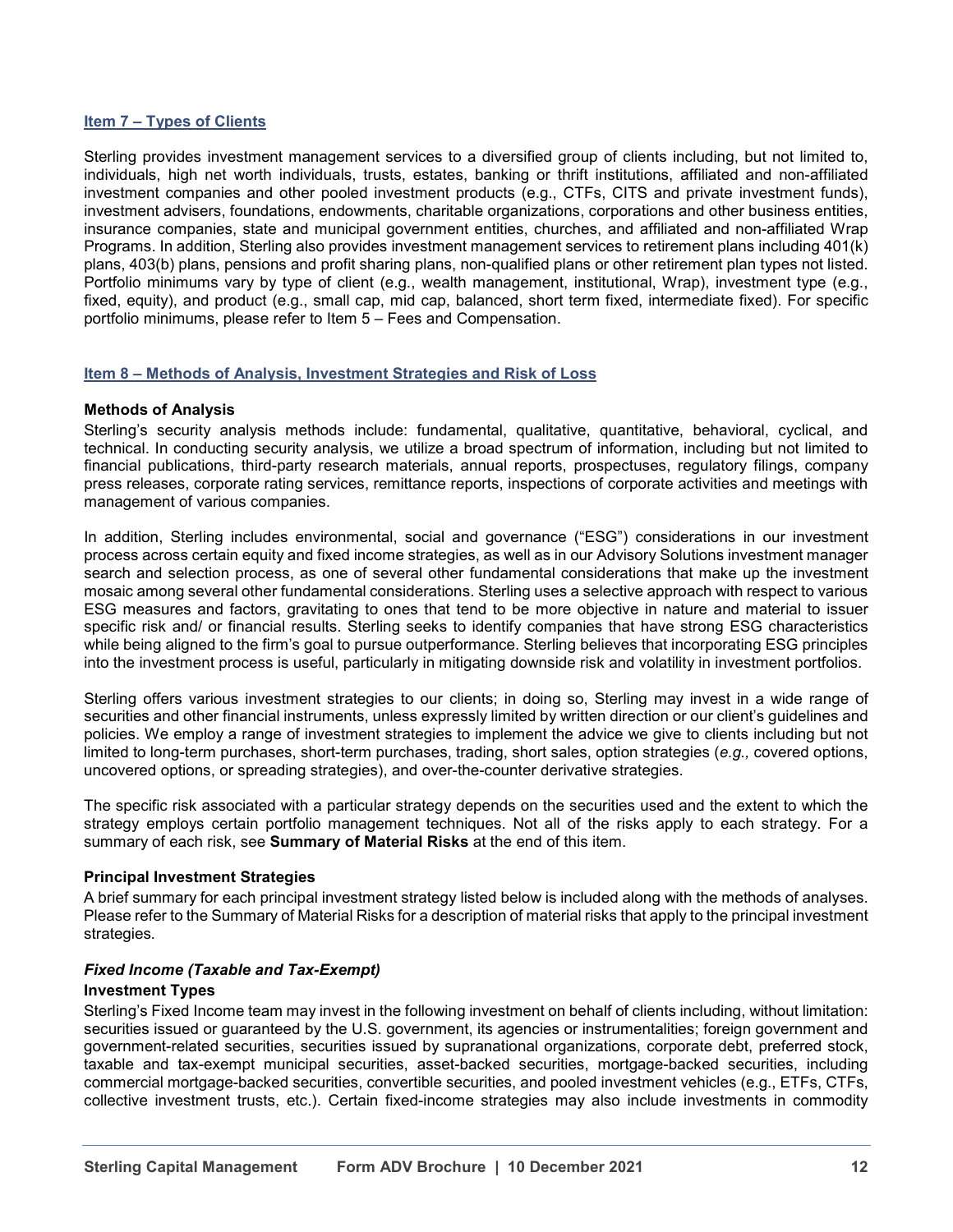interests (e.g., treasury futures), 144A securities, structured products, collateralized loan obligations ("CLOs"), derivatives (including swaps), fixed or floating rate loans or similar instruments that may be more volatile and less liquid than cash market fixed-income securities. Some strategies may also hold an allowance to non-investment grade securities.

## **Investment Strategies & Philosophy**

Sterling's Fixed Income Team combines elements of both "top-down" as well as "bottom-up" investment management strategies in constructing portfolios. The "top-down" macro view drives the team's interest rate risk and sector allocation decisions, while "bottom-up" credit fundamentals drive the team's security selection decisions. For yield curve management, in addition to the trend in interest rates, other factors such as future inflation expectations, supply factors, and forward curve analysis are considered. Sector weightings are driven by a combination of the firm's macro view on the economy, sector fundamentals, interest rates and volatility as well as relative spread analysis. The Fixed Income Team then selects individual securities by utilizing fundamental analysis and looking for the best relative values within particular sectors. The analysis includes an attempt to understand the structure and embedded features of potential securities. Features that are analyzed include puts, calls, sinking fund requirements, prepayment and extension risk, debt limitations, lien baskets, restricted payments baskets and other covenants and individual company financial data for potential corporate holdings. Scenario analysis is the primary tool employed for these assessments. Sterling's fixed income strategies are managed primarily in one of the following mandates:

- Ultra Short Duration Fixed Income, including Cash and Enhanced Cash mandates, with an average duration ranging from 0.25 to 1.30 years.
- Short Duration Fixed Income, including Short Term and Short Term Investment Grade mandates, with an average duration ranging from 1.30 to 3.50 years.
- Intermediate Fixed Income includes mandates with an average duration ranging from 3.50 years to 5.50 years.
- Core Fixed Income includes mandates measured against the Bloomberg Barclays US Aggregate Bond Index.
- Long Duration Fixed Income includes mandates with an average duration of over 10 years.
- High Yield mandates
- Intermediate or Core Fixed Income Municipal mandates

## *Equity*

## **Investment Types, Investment Strategies & Philosophy**

Sterling's Equity and Advisory Solutions teams may invest in the following investment on behalf of clients including, without limitation: common and preferred stocks, exchange-listed securities, securities traded over-the-counter, foreign securities, and pooled investment vehicles (*e.g.*, ETFs, CTFs, CIFs, etc.). Sterling may also invest, when appropriate, in real estate investment trusts ("REITS"), derivative instruments such as warrants, American Depository Receipts ("ADRs"), Global Depository Receipts, commodity interests (*e.g*., forwards, futures and swaps) and options.

## **Diverse Multi-Manager Active ETF**

The Sterling Capital Diverse Multi-Manager Active ETF ("DEIF") seeks long-term capital appreciation through strategies managed by sub-advisers that are majority diverse-owned (i.e., greater than 50 percent owned and/or controlled by persons of designated diverse backgrounds, including women, racial minorities, LGBTQ+ individuals, veterans, and disabled individuals). Under normal market conditions, the DEIF invests at least 80% of its net assets (including investment borrowings) in equity securities issued by large-cap or mid-cap companies. The DEIF considers large capitalization companies to be those companies within the market capitalization range of the companies comprising the Russell 1000 Index (as of the index's most recent reconstitution) and mid-capitalization companies to be those companies within the market capitalization range of companies comprising the Russell Midcap Index, a subset of the Russell 1000 Index. The DEIF utilizes a multi-manager approach to provide exposure to an actively managed U.S. large-cap value strategy, an actively managed U.S. large-cap growth strategy, and an actively managed U.S. mid-cap core strategy. Each strategy reflects a separate sleeve of the DEIF's portfolio.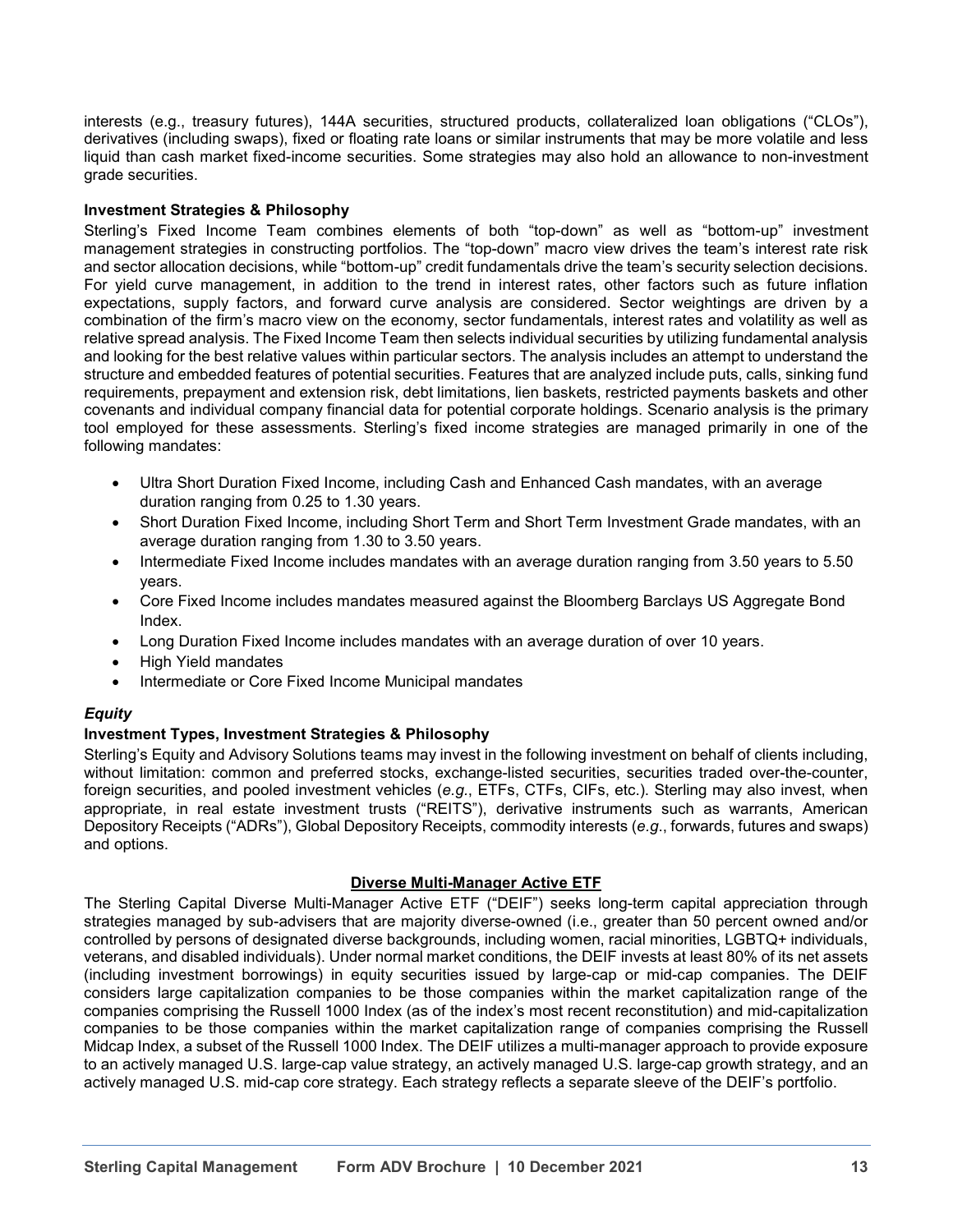Sterling oversees the DEIF's investment sub-advisers, each of which provide investment recommendations generated by their respective model portfolios to Sterling regarding the selection and allocation of the securities in the respective strategy under its management. Sterling provides the day-to-day management of the DEIF and determines each sub-adviser's model portfolio weighting within the DEIF through its asset allocation process. Sterling selects the portfolio securities that the DEIF buys and sells after reviewing each sub-adviser's model recommendations.

Sterling and/or its affiliates have provided seed capital to the DEIF, and this investment creates specific risks with respect to the operation and continued viability of the DEIF (See *Affiliated Fund Risks* below.)

### **Diversified Income**

The Diversified Income strategy seeks income and capital appreciation by investing in a broad range of incomegenerating asset classes and strategies. To pursue this objective, assets will be allocated among (i) the Affiliated Funds and (ii) registered open-end and closed-end investment companies (including ETFs) that are not a part of the Affiliated Funds. The portfolio management team will make allocation decisions according to the team's outlook for the economy, financial market, and relative market valuation of the Underlying Funds.

## **Equity Opportunities - Equity Income, Special Opportunities, SMID Opportunities, Insight, Global Leaders, Enhanced Equity and Focus Equity**

The Equity Opportunities portfolios consist of seven strategies, each using a stock selection multi-cap, multi-style approach to build a diversified, but concentrated, portfolio. The Equity Income portfolio is primarily larger-cap equities and focused on total return, selecting stocks with increasing dividend payouts. The Special Opportunities portfolio seeks capital appreciation with a quality bias that tends to favor large- and mid-cap equities. The SMID Opportunities portfolio focuses on small- and mid-cap stocks. The Insight portfolio focuses on corporate insiders' stock purchasing activities or existing ownership based on SEC filings. The Global Leaders portfolio primarily consists of larger cap global equities that are seen as industry leaders, with a focus on tax efficiency. The Enhanced Equity portfolio is designed for investors who seek the long-term capital growth of equity markets and who are comfortable with the risks inherent in selling call options against the underlying common stock positions, while emphasizing short-term cash flows as part of a total return strategy. The Focus Equity portfolio seeks capital appreciation with a growth and quality bias that tends to favor large- and mid-cap equities

In managing each of these portfolios, the Equity Opportunities team will place a strong emphasis on identifying companies with the following characteristics: strong profitability, attractive valuation, below average debt, above average return on equity and skilled management. Both quantitative and qualitative analysis is used in identifying investment opportunities. The focus will be on companies perceived to have a quality business model, strong balance sheet, and good management. Valuation analysis of each security is conducted relative to its historical range, peers, growth rate, and the market. A long-term investment horizon allows portfolios to take advantage of transitory weakness that creates potential buying opportunities. To implement the Enhanced Equity strategy, outof-the-money covered call options are written opportunistically against positions in the portfolio which provide income to the portfolio.

#### **Focused Factor - Small Cap Value, Large Cap Value, and International**

#### **(Focused Factor strategies are offered as Behavioral Small Cap Value Equity, Behavioral Large Cap Value Equity, and Behavioral International Equity for the Sterling Capital Funds)**

The Focused Factor suite of products consists of three strategies that employ techniques seeking to capitalize upon behavioral finance-based principles and to take advantage of inefficiencies within the market. Investors are prone to certain biases and heuristics (mental shortcuts) as well as greed and fear that often times lead to anomalies within the financial markets. Our investment process, from the valuation and momentum factors we use to the portfolio construction techniques we employ, is specifically designed to capitalize upon investor behavior.

The Small Cap Value Focused Factor portfolio seeks to invest in U.S. small capitalization stocks that will potentially offer greater capital appreciation than its applicable benchmark. The Large Cap Value Focused Factor portfolio seeks to invest in U.S. large and mid-capitalization stocks that will potentially offer greater capital appreciation than its applicable benchmark. The International Focused Factor portfolio seeks to invest in developed market (ex-U.S.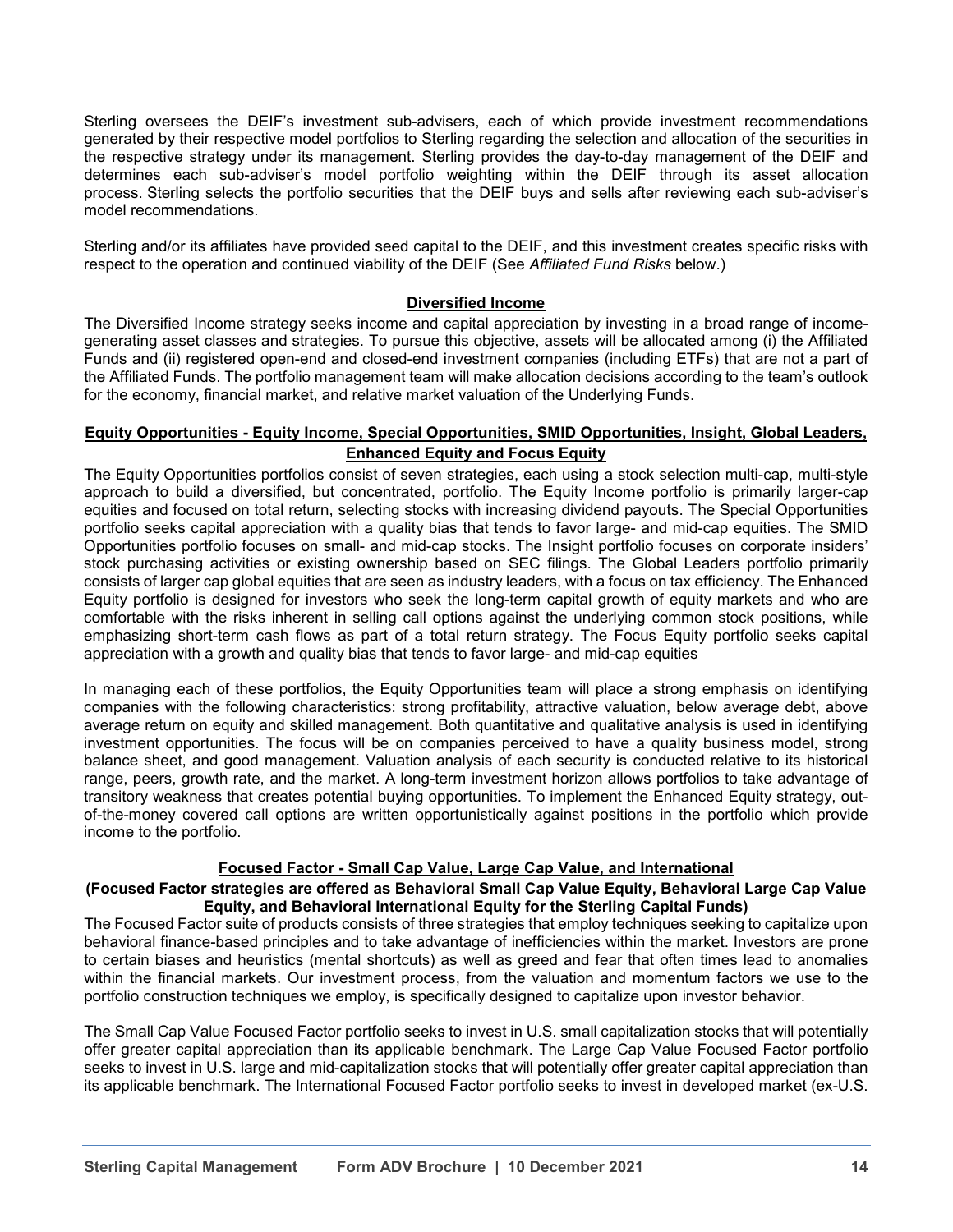and Canada) large and mid-capitalization stocks that will potentially offer greater capital appreciation than its applicable benchmark.

## **Fundamental Small Cap, SMID and Mid Cap Value**

Sterling's team of portfolio managers and analysts utilize quantitative and qualitative tools to examine the fundamental and investment characteristics of a particular company. The analysis is focused on finding undervalued businesses producing strong cash flows, high returns on invested capital, and sustainable competitive advantages. We seek businesses run by capable managers with a track record of good capital allocation and shareholderaligned incentives. The team seeks attractive risk/reward investment opportunities and broad diversification across uncorrelated economic sectors.

Sterling's investment process attempts to analyze and define the intrinsic value of the business using both quantitative and qualitative fundamental analysis.

We emphasize the five key factors listed below:

- Free cash flow<br>■ Return on inves
- Return on invested capital
- Sustainable competitive advantages
- Capable management
- Balance sheet strength

### **Large Cap Equity - Core Equity, Focused Equity, and Dividend Advantage**

The Large Cap Equity products consist of three separate strategies, each using a disciplined approach and a common fundamentally-driven, multi-factor quantitative model to identify attractively valued equity securities with an emphasis on large capitalization stocks with above average financial quality. Factors used to manage the portfolios include earnings growth, forward earnings yield, cash flow, debt levels, price momentum and dividend yield.

The portfolio management team will at times overlay strategies that emphasize certain segments of the market in order to position the portfolios to participate in attractive trends developing in the market. These decisions are driven by several factors including the current macro-economic environment and business cycle events. The strategies have the ability to invest a portion of the portfolio in attractively valued mid-cap stocks when appropriate. However, the portfolios will consistently maintain exposure to all sectors of the market, and be positioned as large cap strategies at all times.

The Core Equity portfolio is a broadly diversified portfolio of 30-40 equity holdings across all market sectors. Focused Equity is a more concentrated portfolio of 20-30 individual holdings; however, the portfolio maintains broad diversification across all market segments. The Dividend Advantage portfolio is diversified across all market sectors and has a target dividend yield of 150% of the yield of the S&P 500. All three Large Cap Equity strategies are comprised of publicly- traded equities with minimal cash levels.

The Large Cap Equity strategies take a long-term approach to the markets, and the portfolio team closely monitors the tax impact throughout the portfolio management process. This tax awareness approach includes attention to holding periods (long vs. short term), pending tax legislation, impact on after-tax returns and ex-dividend timing. These factors are balanced against the benefits associated with portfolio changes.

#### **Stratton Real Estate**

The Real Estate strategy employs a combination of quantitative and qualitative measures, including underlying real estate values, earnings multiples, geographic and tenant concentrations, balance sheet metrics, company strategies, and management track record to identify the most attractive securities on a relative valuation basis within each property subsector. Based on the aforementioned criteria, stocks that appear undervalued relative to peers, and have identifiable fundamental catalysts, are buy candidates.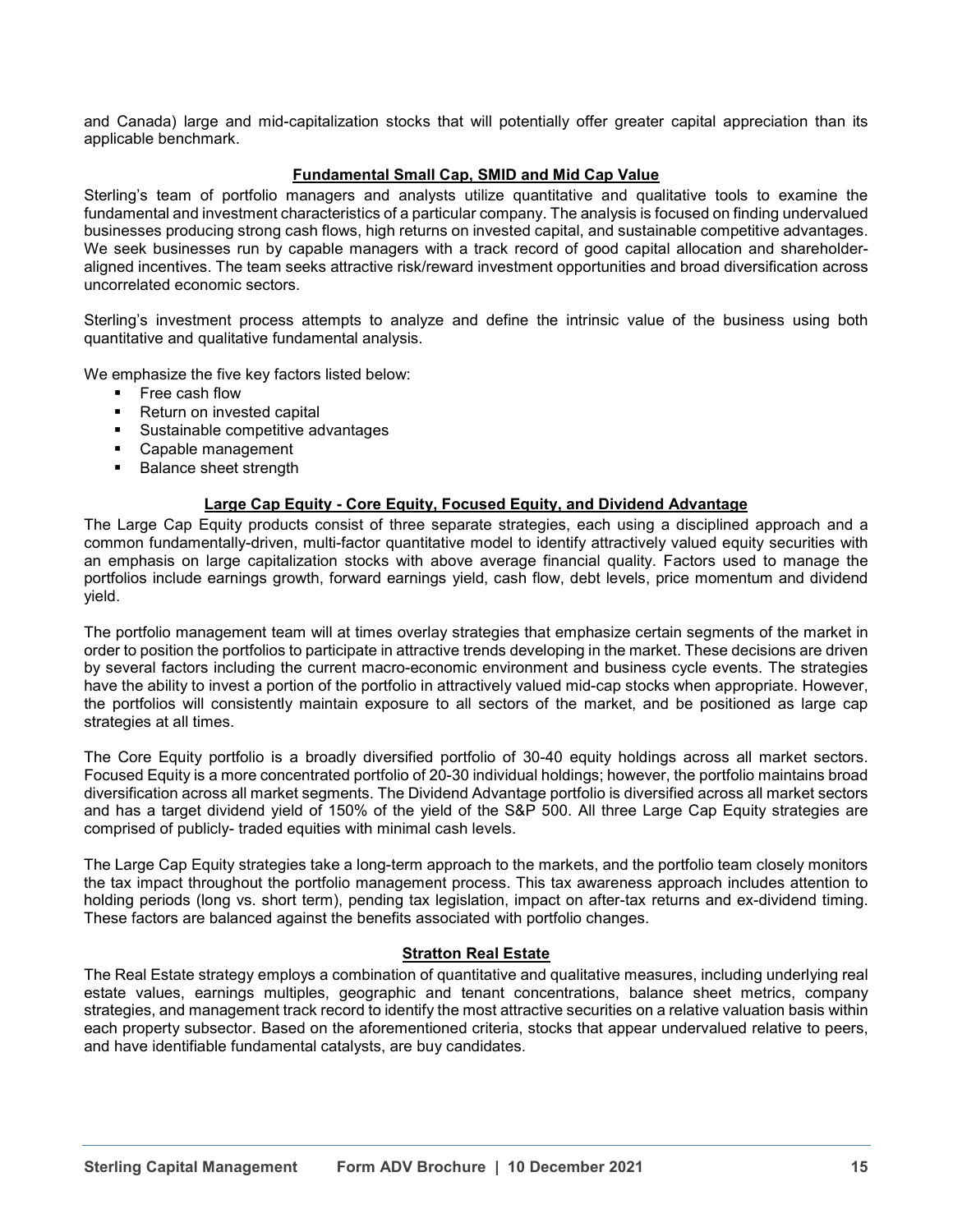## **Stratton Relative Small Cap Value and Stratton Relative Mid Cap Value**

The portfolio management team uses a value investment approach to invest primarily in common stock of small or mid-capitalization companies. We believe that undervalued companies with good earnings prospects have superior appreciation potential with reasonable levels of risk. Quantitatively, we focus on a stock's fundamental valuation relative to its peers, with particular emphasis on cash-flow valuation metrics. Other quantitative measures such as earnings momentum and relative price strength are also considered. Qualitatively, we seek to identify business catalysts, which will serve to drive future earnings growth, increase investor interest, and expand valuation. Management seeks to control risk through broad diversification across economic sectors.

## *Other Investment Services/Strategies*

## **Investment Types, Investment Strategies & Philosophy**

## **Advisory Solutions (OCIO)**

Sterling's Advisory Solutions team provides discretionary Outsourced Chief Investment Officer ("OCIO") services and open architecture-based solutions for clients seeking comprehensive asset allocation, investment manager selection, and portfolio construction. Solutions are achieved by blending multiple investment strategies and asset classes. This combination can include domestic and international equities, fixed income, alternative investments and private market assets, affiliated and non-affiliated funds. The investment process includes:

- Developing an asset allocation framework aligned with client specific goals and constraints
- Actively managing asset allocation, employing both quantitative and qualitative principles<br>■ Iltilizing a blend of active and passive managers, striving to achieve above-average ret
- Utilizing a blend of active and passive managers, striving to achieve above-average returns with belowaverage risk
- Seeking to identify investment managers for each allocation within the portfolio
- Utilizing a complementary mix of investment managers<br>■ Employing a diversified portfolio of senarately manage
- Employing a diversified portfolio of separately managed accounts, mutual funds, index funds, exchangetraded funds, and/or private investment funds

## **Summary of Material Risks**

Investing in securities involves risk of loss that clients should be prepared to bear. The value of assets held in a client's account or portfolio is subject to a variety of factors, such as the liquidity and volatility of the securities markets. Investment performance of any kind is not guaranteed, and Sterling's past performance with respect to other portfolios does not predict future performance with respect to any particular account or portfolio. In addition, certain investment products that may be purchased in a portfolio may pose greater risks and, in some instances, increased volatility and lack of liquidity. The below summary is not meant to describe all risks related to investments or potential investments in securities products.

*General Risks:* The risks below represent a general summary of the risks that pertain to all investment strategies described above.

- *Asset Allocation Risk:* The amount invested in various asset classes of securities may change over time and is subject to the risks associated with those asset classes (*e.g.*, the asset class may underperform other asset classes or that the allocation selected by Sterling may fail to perform as expected).
- *Commodities Risk:* The value of commodities investments will generally be affected by overall market movements and factors specific to a particular industry or commodity, such as weather, embargoes, tariffs, public health, political environment, international factors, and regulatory developments. Economic and other events (whether real or perceived) can reduce the demand for commodities, which may reduce market prices and cause the value of a client portfolio to fall. The frequency and magnitude of such changes cannot be predicted. Exposure to commodities and commodities markets may subject a client portfolio to greater volatility than investments in traditional securities. No active trading market may exist for certain commodities investments, which may impair the ability to sell or to realize the full value of such investments in the event of the need to liquidate such investments. In addition, adverse market conditions may impair the liquidity of actively traded commodities investments. Certain types of commodities instruments (such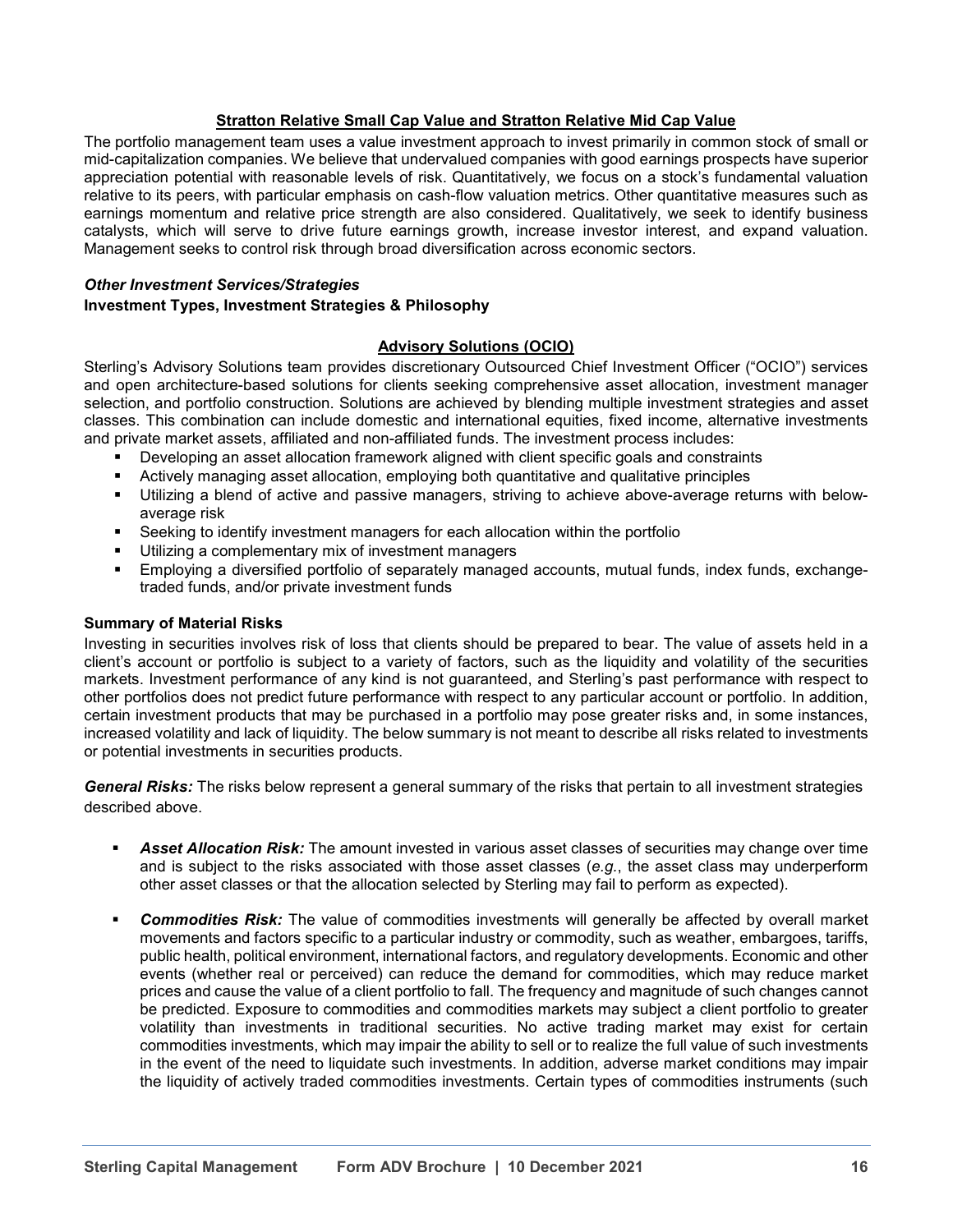as total return swaps and commodity-linked notes) are subject to the risk that the counterparty to the instrument will not perform or will be unable to perform in accordance with the terms of the instrument.

- *Convertible Securities Risk:* Convertible securities are securities that may be converted or exchanged into shares of an underlying stock or other asset at a stated exchange ratio or predetermined price. The market value of convertible securities tends to decline as interest rates increase and may be affected by changes in the price of the underlying security.
- *Counterparty Risk:* A financial institution or other counterparty with whom an investor does business (such as trading or securities lending), or that underwrites, distributes or guarantees any investments or contracts that an investor owns or is otherwise exposed to, may decline in financial condition and become unable to honor its commitments. This could cause the value of an investor's portfolio to decline or could delay the return or delivery of collateral or other assets to the investor. Although there can be no assurance that an investor will be able to do so, the investor may be able to reduce or eliminate its exposure under a swap agreement either by assignment or other disposition, or by entering into an offsetting swap agreement with the same party or another creditworthy party. The investor may have limited ability to eliminate its exposure under a credit default swap if the credit of the referenced entity or underlying asset has declined.
- *Cybersecurity-Related Risk:* Sterling is susceptible to cybersecurity risks that include, among other things, theft, unauthorized monitoring, release, misuse, loss, destruction, or corruption of confidential and highly restricted data; denial of service attacks; unauthorized access to relevant systems; compromises to networks or devices that Sterling and our service providers, if applicable, use to service our client; or operational disruptions or failures in the physical infrastructure or operating systems that support Sterling or our service providers, if applicable. Cyberattacks against, or security breakdowns of, Sterling or our service providers, if applicable, may adversely impact Sterling and our clients, potentially resulting in, among other things, financial losses; the inability to transact business on behalf of clients; violations of applicable privacy and other laws; regulatory fines, penalties, reputational damage, reimbursement or other compensation costs; and/or additional compliance costs. Sterling may incur additional costs related to cybersecurity risk management and remediation. In addition, cybersecurity risks may also impact issuers of securities in which Sterling invest on behalf of clients, which may cause clients' investment in such issuers to lose value. There can be no assurance that Sterling or our service providers, if applicable, will not suffer losses relating to cyberattacks or other information security breaches in the future. While Sterling has established business continuity and risk management systems seeking to address system breaches or failures, there are inherent limitations in such plans and systems.
- **Data Source Risk:** Sterling subscribes to a variety of third party data sources that are used to evaluate. analyze and formulate investment decisions. If a third party provides inaccurate data, client accounts may be negatively affected. While Sterling believes the third party data sources are reliable, there are no guarantees that data will be accurate.
- *Derivatives Risk:* The possibility of suffering a loss from a use of derivatives. The primary risk with many derivatives is that they can amplify a gain or loss, potentially earning or losing substantially more money than the actual cost of the derivative instrument. Use of derivatives for non-hedging purposes is considered a speculative practice and involves greater risks. The use of derivatives such as futures transactions and swap transactions involves other risks, such as the credit risk relating to the other party to a derivative contract (which is heightened for over-the counter swaps and other derivatives as compared to centrally cleared derivatives), the risk of difficulties in pricing and valuation, and the risk that changes in the value of a derivative may not correlate perfectly with relevant assets, rates or indices. There is also the risk that Sterling may be unable to terminate or sell a derivatives position at an advantageous time or price.
- *Early Close/Trading Halt Risk:* An exchange or market may close or impose a market trading halt or issue trading halts on specific securities, or the ability to buy or sell certain securities or financial instruments may be restricted, which may prevent Sterling from buying or selling certain securities or financial instruments. In these circumstances, Sterling may be unable to rebalance its portfolios, may be unable to accurately price its investments and may incur substantial trading losses.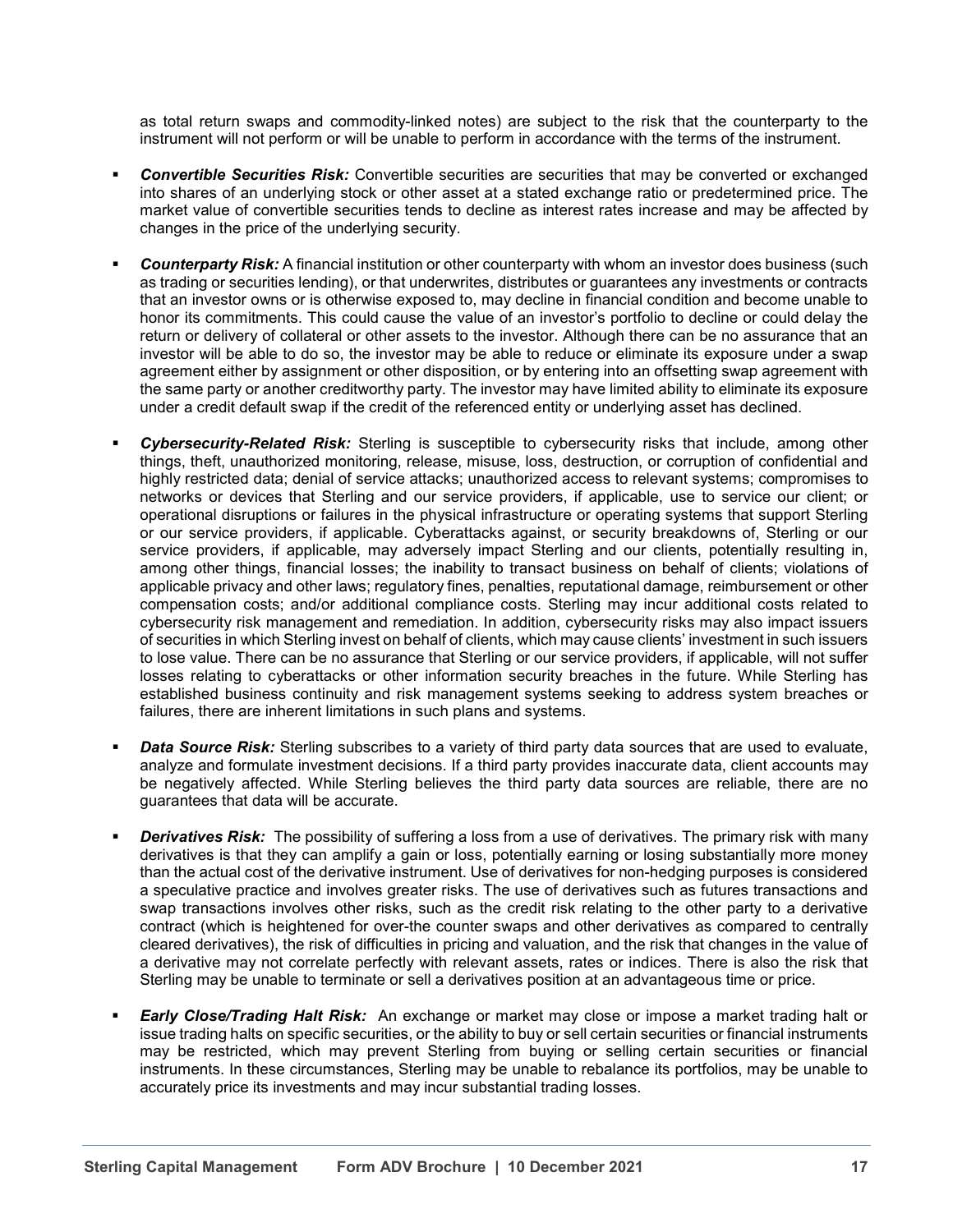- **ESG Risk:** The use of ESG factors could result in selling or avoiding investments that subsequently perform well or purchasing investments that subsequently underperform. As a result, strategies that take ESG factors into account could underperform similar strategies that do not take into account ESG factors. In addition, to the extent Sterling takes ESG factors into account when voting proxies, doing so may not always be consistent with maximizing performance of the issue or the account holding such security.
- *Focused Investment Risk:* Investments focused in sectors, industries, or issuers that are subject to the same or similar risk factors and investments whose prices are strongly correlated are subject to greater overall risk than investments that are more diversified or whose prices are not as closely correlated.
- **Foreign Currency Transaction Risk:** Fluctuations in exchange rates can adversely affect the market value of foreign currency holdings and investments denominated in foreign currencies.
- *Foreign Investment Risk:* Foreign securities involve risks not typically associated with investing in U.S. securities. Foreign securities may be adversely affected by various factors, including currency fluctuations and social, economic, or political instability. These risks are particularly pronounced for emerging markets.
- *Insurance-Linked Securities Risk:* Insurance-linked securities may include event-linked securities (also known as insurance-linked bonds or catastrophe bonds), quota share instruments (also known as reinsurance sidecars), collateralized reinsurance investments, industry loss warranties, event-linked swaps, securities of companies in the insurance or reinsurance industries, and other insurance and reinsurancerelated securities.
- *Interest Rate Risk:* The possibility that the value of the investment will decline due to an increase in interest rates. Interest rate risk is generally higher for longer-term debt instruments and lower for shorter-term debt instruments.
- **Investment Manager Risk:** The possibility that an investment manager may underperform relevant benchmarks and fail to produce the intended results.
- **Issuer Risk:** Changes in the financial condition or credit rating of an issuer of those securities may cause the value of the securities to decline.
- *Key Personnel Risk:* If one or more key individuals become unavailable to Sterling, including any of the portfolio managers of the investment strategies, who are important to the management of the portfolio's assets, the portfolio could suffer material adverse effects, including substantial share redemptions that could require the portfolio to sell portfolio securities at times when markets are not favorable.
- *Leverage Risk:* The risk associated with securities or practices that multiply small index or market movements into large changes in value. Leverage is often associated with investments in derivatives, but also may be embedded directly in the characteristics of other securities.
- *Liquidity Risk:* The possibility that certain securities or derivatives may be difficult or impossible to sell at the time and the price that would normally prevail in the market. The seller may have to lower the price, sell other securities instead or forego an investment opportunity, any of which could have a negative effect on performance.
- *Limited Operating History Risk:* The risk that a newly formed strategy or fund has no or a limited operating history to evaluate and may not attract sufficient assets to achieve or maximize investment and operational efficiencies.
- **Management Risk:** The risk that an investment strategy or technique may fail to produce the intended result.
- *Market Disruption and Geopolitical Risk:* The risk that geopolitical and other unpredictable events such as pandemics, outbreaks of infectious disease, environmental or natural disasters, wars and terrorism will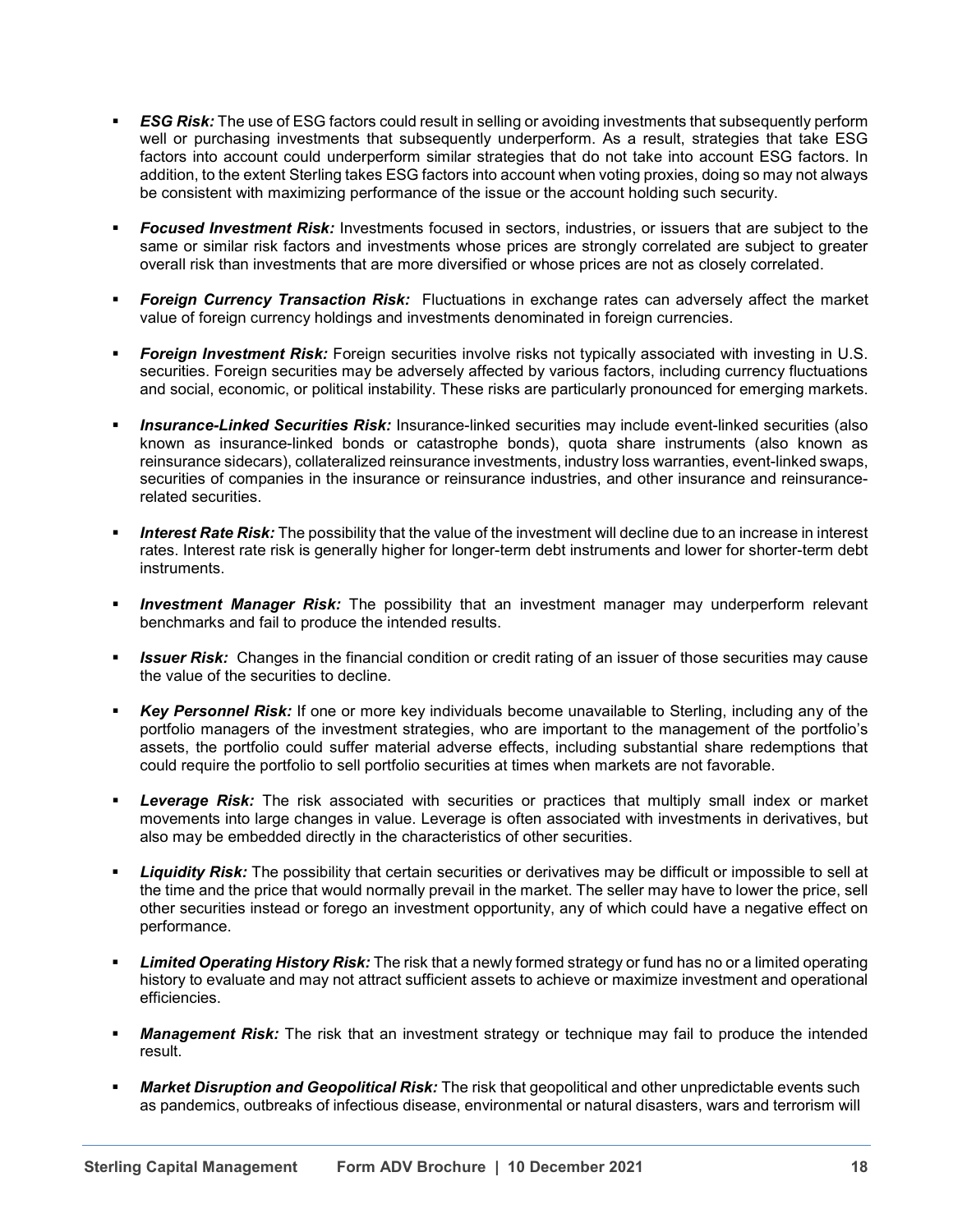disrupt securities markets and adversely affect global economies and markets, thereby decreasing the value of investments. Sudden or significant changes in the supply or prices of commodities or other economic inputs may have material and unexpected effects on both global securities markets and individual countries, regions, sectors, companies, or industries, which could significantly reduce the value of investments. Securities markets may be susceptible to market manipulation or other fraudulent trading practices, which could disrupt their orderly functioning or reduce the prices of securities traded on them. Fraud and other deceptive practices committed by a company undermine Sterling's due diligence efforts and, when discovered, will likely cause a steep decline in the market price of those securities and thus negatively affect the value of investments. In addition, when discovered, financial fraud may contribute to overall market volatility, which can negatively affect an investment program, as well as the rates or indices of underlying investments.

- *Market Risk:* The risk that the market value of a security may move up and down, sometimes rapidly and unpredictably for a variety of reasons, including general financial market conditions, changing market perceptions and changes in government intervention in the financial markets. These fluctuations may cause a security to be worth less than the price originally paid for it, or less than it was worth at an earlier time. Market risk may affect a single issuer, sector of the economy or the market as a whole. For fixed income securities, market risk is largely, but not exclusively, influenced by changes in interest rates. Equity securities generally have greater price volatility than fixed income securities, although under certain market conditions fixed income securities may have comparable or greater price volatility. A rise in interest rates typically causes a fall in values, while a fall in rates typically causes a rise in values. Finally, key information about a security or market may be inaccurate or unavailable. This is particularly relevant to investments in foreign securities.
- *Operational and/or Technology Risk:* Client accounts are subject to operational risks arising from various factors, including but not limited to, processing errors, communication failures, human errors, inadequate or failed internal or external processes, fraud by employees or other parties, limitations or failure in systems and technology, changes in personnel and errors caused by third-party service providers. Client accounts, which are managed by investment personnel across multiple offices, are subject to greater operational risks due to different systems and technology, potential communication failures and personnel changes.
- **Preferred Stock Risk:** Preferred stock represents an interest in a company that generally entitles the holder to receive, in preference to the holders of common stock, dividends, and a fixed share of the proceeds resulting from a liquidation of the company. Preferred stocks are generally subordinated in right of payment to all debt obligations and creditors of the issuer.
- *Pooled Investment Vehicles Risk***:** Pooled investment vehicles include but are not limited to open- and closed-end investment companies, ETFs, CTFs, CIFs, and private funds. Pooled investment vehicles are subject to the risks of investing in the underlying securities or other investments. Shares of closed-end investment companies and ETFs may trade at a premium or discount to net asset value and are subject to secondary market trading risks.
- *Pandemic Risk:* Disease outbreaks that affect local economies or the global economy may materially and adversely impact client portfolio and Sterling's business. For example, uncertainties regarding the Coronavirus-19 (COVID-19) outbreak have resulted in serious economic disruptions across the globe. These types of outbreaks can be expected to cause severe decreases in core business activities such as manufacturing, purchasing, tourism, business conferences and workplace participation, among others. These disruptions lead to instability in the market place, including stock market losses and overall volatility, as has occurred in connection with COVID-19, in the face of such instability, governments may take extreme and unpredictable measures to combat the spread of disease and mitigate the resulting market disruptions and losses. Sterling has a business continuity plan that is reasonably designed to ensure that the firm maintains normal business operations. However, in the event of a pandemic or an outbreak, there can be no assurance that Sterling or Sterling's service providers will be able to maintain normal business operations for an extended period of time or will not lose the services of key personnel on a temporary or long-term basis due to illness or other reasons. The full impacts of a pandemic or disease outbreak are unknown, resulting in a high degree of uncertainly for potentially extended periods of time.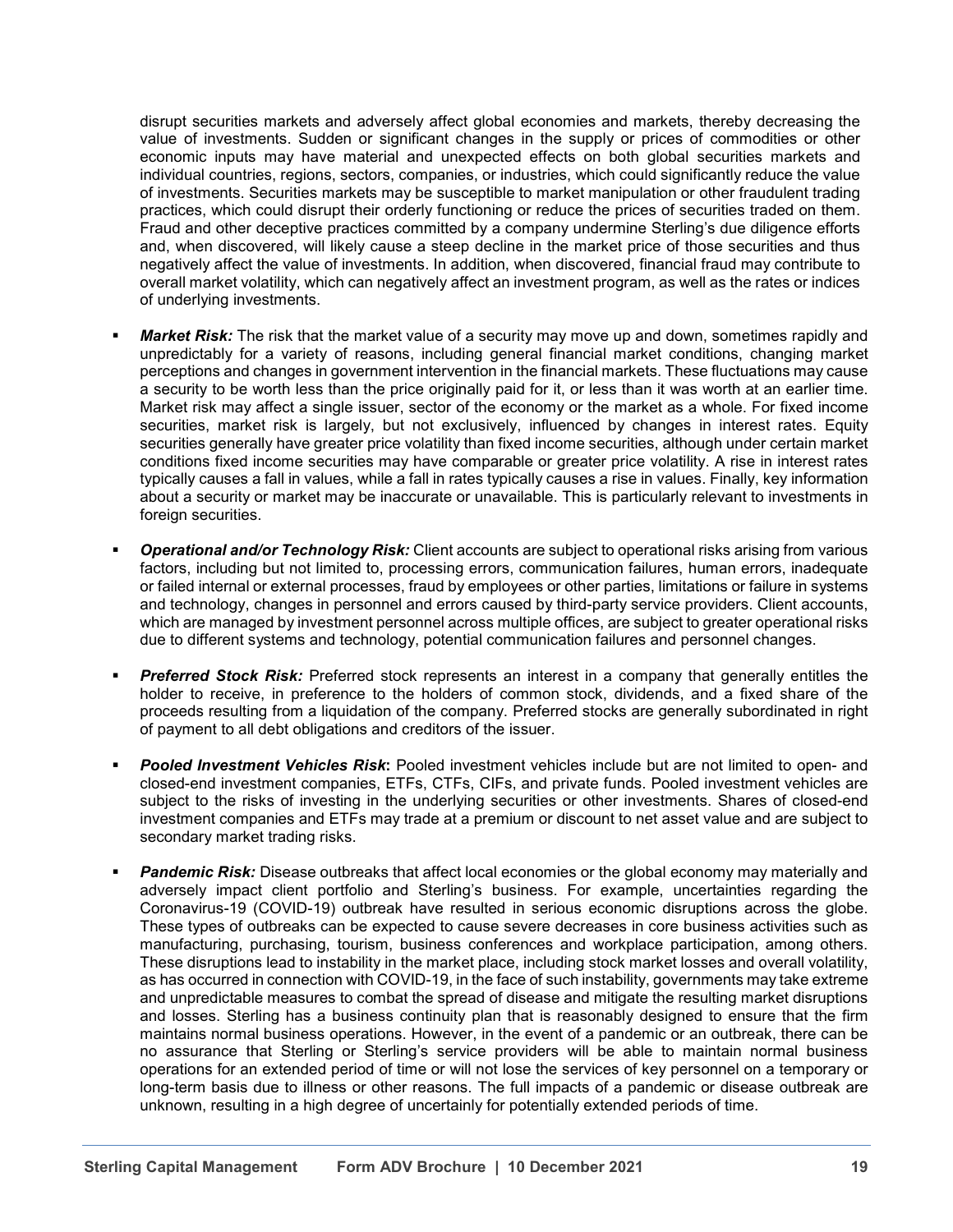- *Regulatory Risk:* Regulatory changes and restrictions imposed by regulators, self-regulatory organizations and exchanges vary from country to country and may affect the value of client investments and their ability to pursue their investment strategies. Any such rules, regulations and other changes, and any uncertainty in respect of their implementation, may result in increased costs, reduced profit margins and reduced investment and trading opportunities, all of which would negatively impact performance.
- **Risks of Loss:** The specific risk associated with a particular strategy depends on the securities used and the extent to which the strategy employs certain portfolio management techniques. Not all of risks apply to each strategy.
- *Security Selection Risk:* Core factors utilized by the strategy may fall out of favor and underperform versus the overall stock market and/or the benchmark index.
- *Valuation Risk:* Certain securities may be difficult to value, and there can be no assurance that the valuation placed on a security will reflect the actual price at which the security might be sold in a market transaction.

*Equity Risks***:** The following risks apply primarily to equity investments.

- *ADR Risk:* ADRs are equity securities traded on U.S. exchanges that are generally issued by banks or trust companies to evidence ownership of foreign equity securities. ADRs may be issued in sponsored or unsponsored programs. In sponsored programs, an issuer has made arrangements to have its securities trade in the form of ADRs. In unsponsored programs, the issuer may not be directly involved in the creation of the program. Investing in ADRs may involve risks in addition to the risks in domestic investments, including less regulatory oversight and less publicly-available information, less stable government and economies, and non-uniform accounting, auditing and financial reporting standards. Additionally, unsponsored ADRs are frequently under no obligation to distribute communications received from the underlying issuer, and there is even less information publicly-available about unsponsored ADRs than sponsored ADRs; unsponsored ADRs are also not obligated to pass through voting rights.
- *Company-Specific Risk:* The possibility that a particular investment may lose value due to factors specific to the company itself, including deterioration of its fundamental characteristics, an occurrence of adverse events at the company, or a downturn in its business prospects.
- **Concentration Risk:** The risk that a strategy's concentration in specific securities may produce a greater risk of loss than a more diversified strategy.
- *Dividend Risk:* Companies that issue dividend-yielding securities are not required to continue to pay dividends on such securities. Therefore, there is the possibility that such companies could reduce or eliminate the payment of dividends in the future.
- *Emerging Markets Risk:* The risks associated with foreign investments are particularly pronounced in connection with investments in emerging markets. In addition, profound social changes and business practices that depart from norms in developed countries' economies have hindered the orderly growth of emerging economies and their markets in the past and have caused instability. High levels of debt tend to make emerging economies heavily reliant on foreign capital and vulnerable to capital flight. These countries are also more likely to experience high levels of inflation, deflation, or currency devaluation, which could also hurt their economies and securities markets. For these and other reasons, investments in emerging markets are often considered speculative.
- *Energy and Natural Resource Company Risk***:** The risks associated with investing in Master Limited Partnerships or other investment vehicles that may concentrate its investments in the energy infrastructure sector and may invest a significant portion of its assets in the natural resources sector of the economy.
- *Equity Securities Risk:* Common stock of an issuer in client portfolios may decline in price if the issuer fails to make anticipated dividend payments. Common stock will be subject to greater dividend risk than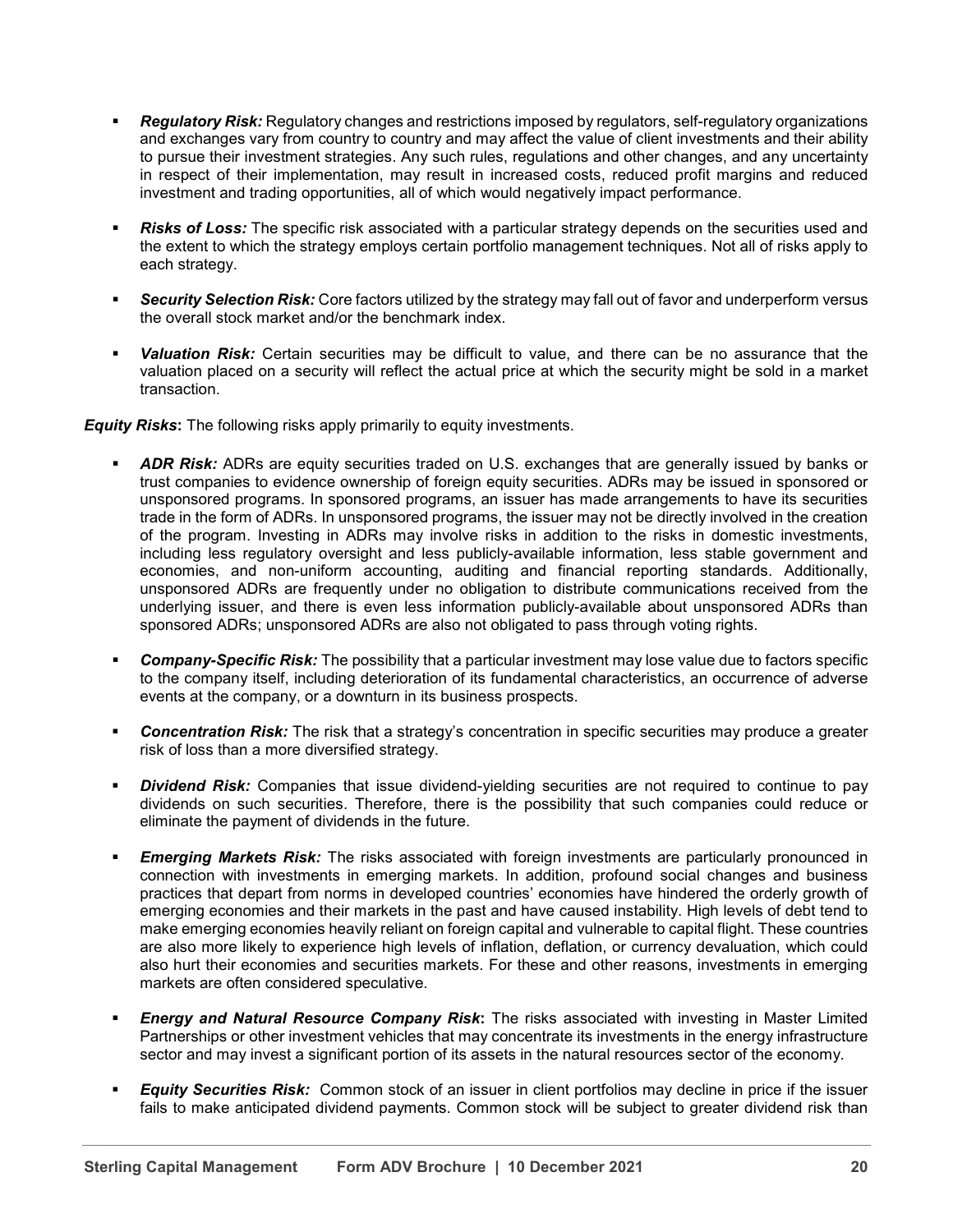preferred stocks or debt instruments of the same issuer. In addition, common stocks have experienced significantly more volatility in returns than other asset classes.

- *ETF Risk:* Investing in an exchange-traded fund (ETF) exposes a client portfolio to all of the risks of that ETF's investments and subjects it to a pro rata portion of the ETF's fees and expenses. As a result, the cost of investing in ETF shares may exceed the cost of investing directly in its underlying investments. ETF shares trade on an exchange at a market price, which may vary from the ETF's net asset value. ETFs may be purchased at prices that exceed the net asset value of their underlying investments and may be sold at prices below such net asset value. Because the market price of ETF shares depends on market demand, the market price of an ETF may be more volatile than the underlying portfolio of securities the ETF is designed to track. A client account may not be able to liquidate ETF holdings at the time and price desired, which may impact performance.
- **Investment Style Risk:** The possibility that the market segment on which a strategy focuses will underperform other kinds of investments or market averages. An investment's value may decrease or remain unchanged if other investors fail to recognize the company's value. In addition, expected positive catalysts or other events may not occur.
- *Large Market Capitalization Companies Risk:*  The value of investments in larger companies may not rise as much as smaller companies or larger companies may be unable to respond quickly to competitive challenges, such as changes in technology and consumer tastes.
- **Loan Risk:** Investments in loans are generally subject to the same risks as investments in other types of debt securities, including, in many cases, investments in high-yield/junk bonds. They may be difficult to value and may be illiquid.
- *Master Limited Partnership ("MLP") Risk:* Investments in MLPs are generally subject to many of the risks that apply to partnerships. For example, holders of the units of MLPs may have limited control and limited voting rights on matters affecting the partnership. MLPs that concentrate in a particular industry or region are subject to risks associated with such industry or region. Investments held by MLPs may be illiquid. Certain MLPs may also be subject to leverage risk.
- *Mid-Capitalization Company Risk:* Investments in mid-capitalization companies may be riskier, more volatile, and more vulnerable to economic, market and industry changes than investments in larger, more established companies. As a result, price changes may be more sudden or erratic than the prices of other equity securities, especially over the short term.
- **Options Risk:** There are significant differences between the securities and options markets that could result in an imperfect correlation between these markets, causing an option transaction not to achieve its objectives. A decision as to whether, when and how to use options involves the exercise of skill and judgment, and even a well-conceived transaction may be unsuccessful to some degree because of market behavior or unexpected events. There can be no assurance that a liquid secondary market will exist for any particular option at a particular time; as a result, it may be costly to liquidate options. There is also no assurance that a liquid market will exist for any particular option contract on an exchange.
- *Quantitative Modeling Risk:* Strategies that employ quantitative models as a management technique. These models examine multiple economic factors using various proprietary and third-party data. The results generated by quantitative analysis may perform differently than expected and may negatively affect strategy performance for various reasons (e.g., human judgment, data imprecision, software or other technology malfunctions, or programming inaccuracies).
- *Real Estate-Related Investment and REIT Risk:* Real estate-related investments may decline in value as a result of factors affecting the real estate industry. Risks associated with investments in securities of companies in the real estate industry include decline in the value of the underlying real estate, default, prepayment, changes in value resulting from changes in interest rates and demand for real and rental property, and the management skill and creditworthiness of REIT issuers.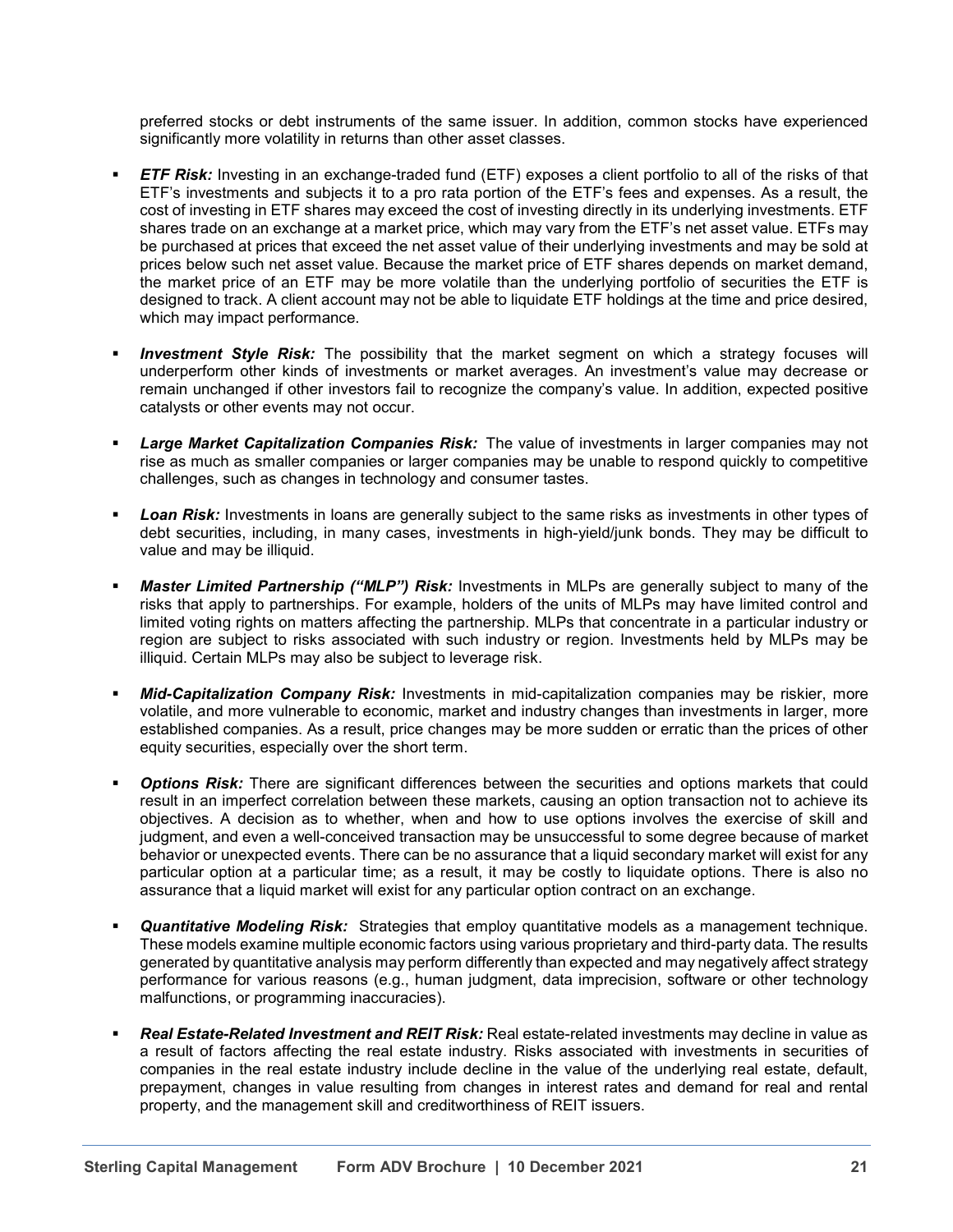- *Short Sale/Options Risk:* There are several risks associated with transactions in options on securities, such as exchange-listed, over-the-counter and index options. A decision as to whether, when and how to use options involves the exercise of skill and judgment, and even a well-conceived transaction may be unsuccessful to some degree because of market behavior or unexpected events. There can be no assurance that a liquid secondary market will exist for any particular option at a particular time, especially when seeking to close out an option position; as a result, it may be costly to liquidate options. There is also no assurance that a liquid market will exist for any particular option contract at any particular time even if the contract is traded on an exchange.
- *Small Capitalization Company Risk:* Investing in smaller, lesser-known companies involves greater risk than investing in those that are more established. A small company's financial well-being may, for example, depend heavily on just a few products or services. In addition, small company stocks tend to trade less frequently and in lesser quantities than those of larger firms.
- *Style Factor Risk:* The possibility that a particular investment may lose value due to its exposure to one or more of many style factors, such as size or market capitalization, momentum, leverage, earnings variability, growth characteristics, value characteristics, yield, etc.
- **Value Investing Risk:** Sterling's assessment of an equity security's intrinsic value may never be fully recognized or realized by the market, and an equity security judged to be undervalued or overvalued may actually be appropriately priced or its price may move in the wrong direction. Because different types of stocks tend to shift in and out of favor depending on market and economic conditions, value-oriented funds may underperform when growth investing is in favor.

*Fixed Income Risks:* The following risks apply primarily to fixed income investments.

- *Bank Loan Risk:* Bank loans are subject to the risk of default. Default in the payment of interest or principal on a loan will result in a reduction of income to the account, a reduction in the value of the loan, and a potential decrease in the account's balance. The risk of default will increase in the event of an economic downturn or a substantial increase in interest rates. Bank loans are subject to the risk that the cash flow of the borrower and property securing the loan or debt, if any, may be insufficient to meet scheduled payments. Bank loans reside higher in the capital structure than high yield bonds; therefore, default losses have been historically lower in the bank loan market. Bank loans that are rated below investment grade share the same risks of other below investment grade securities
- *Collateralized Mortgage Obligations ("CMOs") Risk:* CMOs are comprised of various tranches, the expected cash flows on which have varying degrees of predictability as compared with the underlying mortgage assets. The less predictable the cash flow, the higher the yield and the greater the risk. In addition, if the collateral securing CMOs or any third party guarantees are insufficient to make payments, an account could sustain a loss.
- *Collateralized Loan Obligations ("CLOs") Risk:* Structured finance securities such as CLOs entail a variety of unique risks. The performance of a CLO is affected by a variety of factors, including its priority in the capital structure of the issuer thereof, the availability of any credit enhancement, the level and timing of payments and recoveries on and the characteristics of the underlying receivables, loans or other assets that are being securitized, remoteness of those assets from the originator or transferor, the adequacy of and ability to realize upon any related collateral, and the capability of the servicer of the securitized assets. The value of CLOs may be difficult to determine and generally will fluctuate with, among other things, the financial condition of the obligors or issuers of the underlying portfolio of assets of the related CLO, general economic conditions, the condition of certain financial markets, political events, developments or trends in any particular industry and changes in prevailing interest rates. CLOs are also subject to operational, credit, liquidity, and interest rate risks.
- *Credit Risk:* The possibility that an issuer cannot make timely interest and principal payments on its debt securities such as bonds. The lower a security's rating, the greater its credit risk.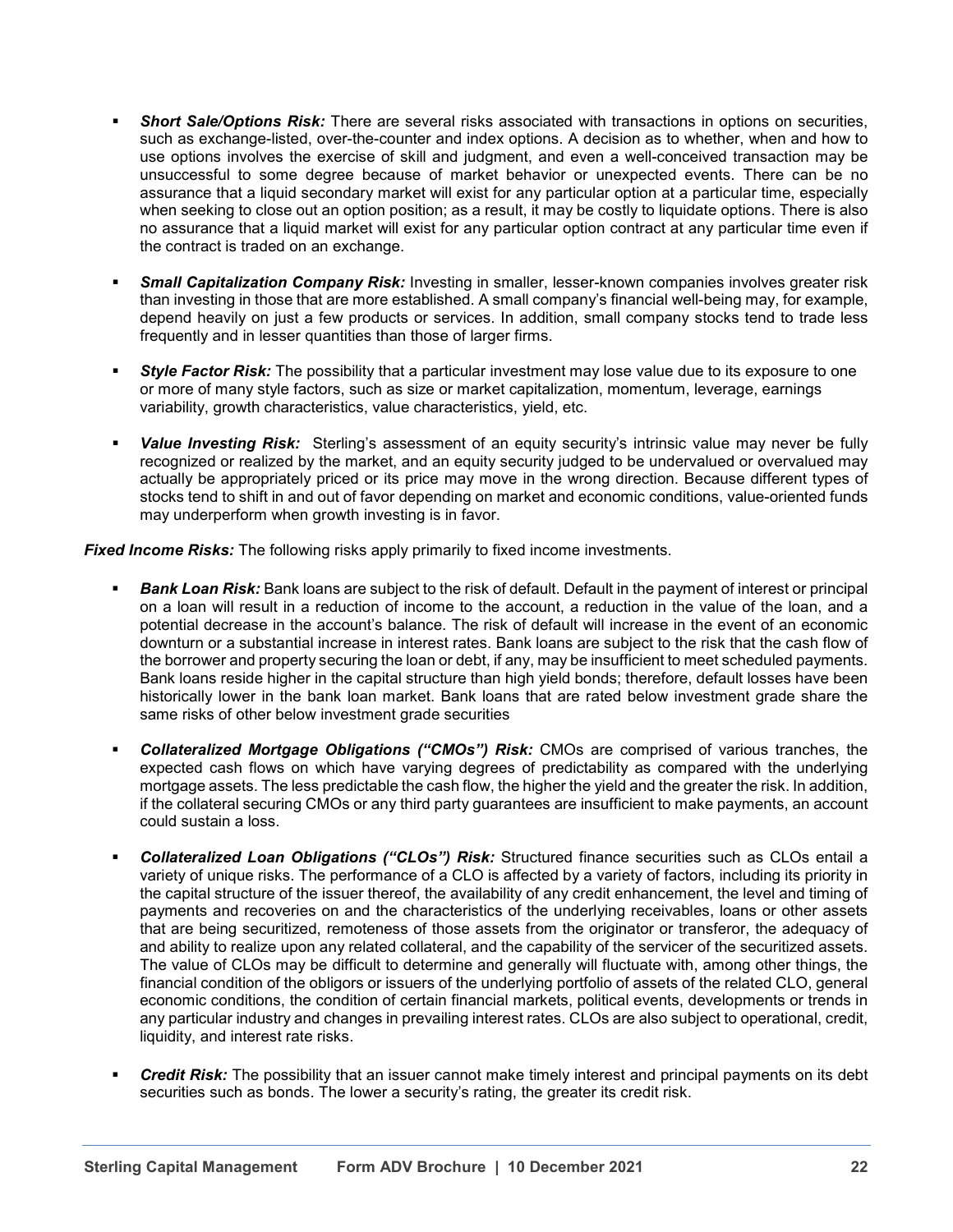- **Estimated Maturity Risk:** The possibility that an underlying security issuer will exercise its right to pay principal on an obligation earlier or later than expected. This may happen when there is a rise or fall in interest rates. These events may shorten or lengthen the duration (*e.g*., interest rate sensitivity) and potentially reduce the value of these securities.
- *Fixed Income Market Risk:* Fixed income securities markets may, in response to governmental intervention, economic or market developments (including potentially a reduction in the number of brokerdealers willing to engage in market-making activity), or other factors, experience periods of increased volatility and reduced liquidity.
- *High-Yield/High-Risk Debt Securities Risk:* High-yield/high-risk debt securities are securities that are rated below investment grade by the primary rating agencies. These securities are considered speculative and involve greater risk of loss than investment grade debt securities.
- *Income Risk:* The possibility that the portfolio's income will decline due to a decrease in interest rates. Income risk is generally high for shorter-term bonds and low for longer-term bonds.
- *LIBOR Risk:* Certain securities use the London Interbank Offered Rate (LIBOR) as a 'reference' or 'benchmark' rate. LIBOR is the average offered rate for various maturities of short-term loans between certain major international banks. LIBOR is expected to be phased out by the end of 2021 for 1-week and 2-month US dollar settings and June 2023 for the remaining US dollar settings. While the effect of the phase out cannot yet be determined, it may result in, among other things, increased volatility or illiquidity in markets for instruments based on LIBOR and changes in the value of such instruments.
- *Mortgage-Backed and Asset-Backed Securities Risk:* Mortgage-backed and other asset-backed securities may be particularly sensitive to changes in prevailing interest rates. Rising interest rates tend to extend the duration of mortgage-backed securities, making them more sensitive to changes in interest rates, and may reduce the market value of the securities. Mortgage-backed securities are also subject to pre-payment risk. Due to their often-complicated structures, various mortgage-backed and asset-backed securities may be difficult to value and may constitute illiquid securities. Furthermore, debtors may be entitled to the protection of a number of state and federal consumer protection credit laws with respect to these securities, which may give the debtor the right to avoid or reduce payment.
- *Municipal Securities Risk:* Municipal obligations are issued by or on behalf of states, territories, and possessions of the United States and their political subdivisions, agencies and instrumentalities and the District of Columbia to obtain funds for various public purposes. Municipal obligations are subject to more credit risk than U.S. government securities that are supported by the full faith and credit of the United States. The ability of municipalities to meet their obligations will depend on the availability of tax and other revenues, economic, political, and other conditions within the state and municipality, and the underlying fiscal condition of the state and municipality. As with other fixed income securities, municipal securities also expose their holders to market risk because their values typically change as interest rates fluctuate.
- *Prepayment/Call Risk:* When mortgages and other obligations are prepaid and when securities are called, the portfolio manager may have to reinvest in securities with a lower yield or fail to recover additional amounts *(e.g*., premiums) paid for securities with higher interest rates, resulting in an unexpected capital loss. Call risk is the possibility that, during periods of declining interest rates, a bond issuer will "call" or repay higher-yielding bonds before their stated maturity date. In both cases, investors receive their principal back and are typically forced to reinvest it in bonds that pay lower interest rates.
- **Private Placement Risk:** Privately issued securities are restricted securities that are not publicly traded, and may be less liquid than those that are publicly traded.
- *Repurchase Agreement Risk:* Repurchase agreements are subject to risks associated with the possibility of default by the seller at a time when the collateral has declined in value, or insolvency of the seller, which may affect an account's right to control the collateral.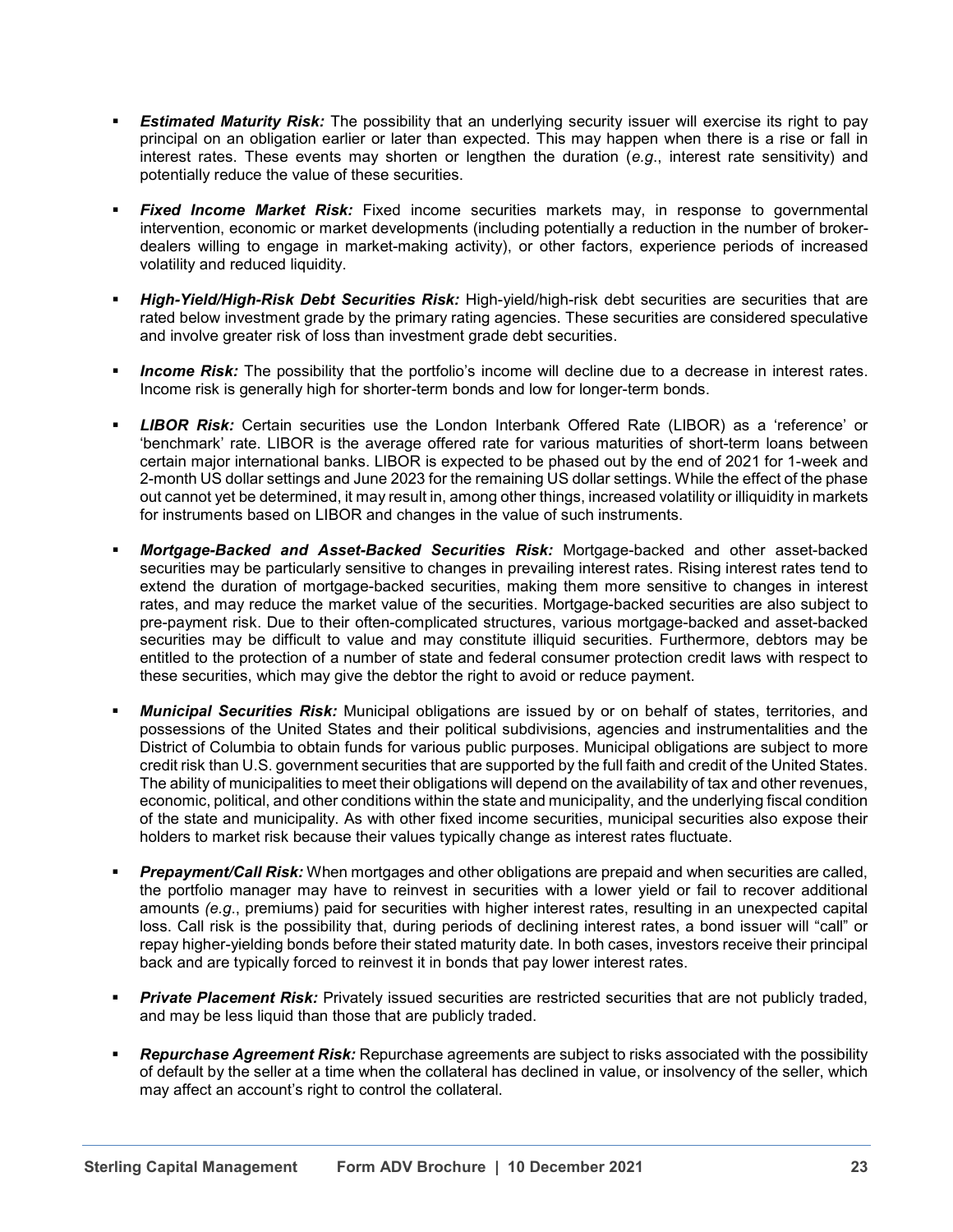- **State-Specific Risk:** By concentrating investments in securities issued by one political subdivision, a strategy may be more vulnerable to unfavorable developments then strategies that are more geographically diversified.
- *Swap Risk:* The use of swap transactions is a highly specialized activity that involves strategies and risks different from those associated with ordinary portfolio security transactions. Incorrectly forecasting default risks, market spreads or other applicable factors or events can significantly affect investment performance. Swaps are highly illiquid and not easily traded away. The portfolio generally may only close out a swap or other two-party contract with its particular counterparty, and generally may only transfer a position with the consent of that counterparty. In addition, the price at which the portfolio may close out such a two-party contract may not correlate with the price change in the underlying reference asset. If the counterparty (whether a clearing corporation, as in the case of exchange-traded instruments, or another third party, as in the case of over-the-counter instruments) defaults, there can be no assurance that the counterparty will be able to meet or enforce the contractual obligations. It is also possible that developments in the derivatives market, including changes in government regulation, could adversely affect Sterling's ability to terminate existing swap or other agreements or to realize amounts to be received under such agreements.
- *Tax Risk:* The risk that the issuer of securities will fail to comply with certain requirements of the Internal Revenue Code, which would cause adverse tax consequences.
- *U.S. Government Securities Risk:* Although U.S. government securities issued directly by the U.S. government are guaranteed by the U.S. Treasury, other U.S. government securities issued by an agency or instrumentality of the U.S. government may not be. No assurance can be given that the U.S. government would provide financial support to its agencies and instrumentalities if not required to do so by law.
- *Variable and Floating Rate Instrument Risk:* Variable and floating rate instruments are generally less sensitive to interest rate changes than other fixed rate instruments; however, the value of floating rate instruments may decline if their interest rates do not rise as quickly, or as much, as general interest rates.
- *Yankee Bond Risk:* Yankee bonds are subject to the same risks as other debt instruments, notably credit risk, market risk, currency and liquidity risk. Other risks include adverse political and economic developments, the extent and quality of government regulations of financial markets and institutions, the imposition of foreign withholding or other taxes, and the expropriation or nationalization of foreign issuers.

## *Affiliated Fund Risks*

- **Ownership Concentration Risk:** Client accounts managed or advised by Sterling and our affiliates and Sterling and/or our affiliates in their own corporate capacities have significant ownership interest in certain Affiliated Funds. A large sale or redemption of shares of an Affiliated Fund by Sterling and/or our affiliates acting on their own behalf or on behalf of their client accounts may occur at any time, including a time that is not desirable and/or which impair the ongoing viability of an Affiliated Fund and result in the termination and liquidation of the Affiliated Fund, which may result in losses and/or adverse tax consequences as a result of the sale of portfolio securities, or, if the Affiliated Fund is able to continue operating, may result in losses, increased transaction costs and/or adverse tax consequences as a result of the sale of portfolio securities.
- *Volcker Rule Risk:* Pursuant to Section 619 of the Dodd-Frank Wall Street Reform and Consumer Protection Act and certain rules promulgated thereunder (the Volcker Rule), if Sterling and/or our affiliates own 25% or more of the outstanding ownership interests of an Affiliated Fund after the permitted seeding period from the implementation of the Affiliated Fund's investment strategy (generally 3-5 years), the Affiliated Fund will be subject to regulatory restrictions on trading that would adversely impact the Affiliated Fund's ability to execute its investment strategy. As a result of the Volker Rule, Sterling and/or our affiliates elect to or may be required to reduce their ownership interests in an Affiliated Fund at a time that is not desirable and/or which impair the ongoing viability of the Affiliated Fund and result in the termination and liquidation of the Affiliated Fund, which may result in losses and adverse tax consequences as a result of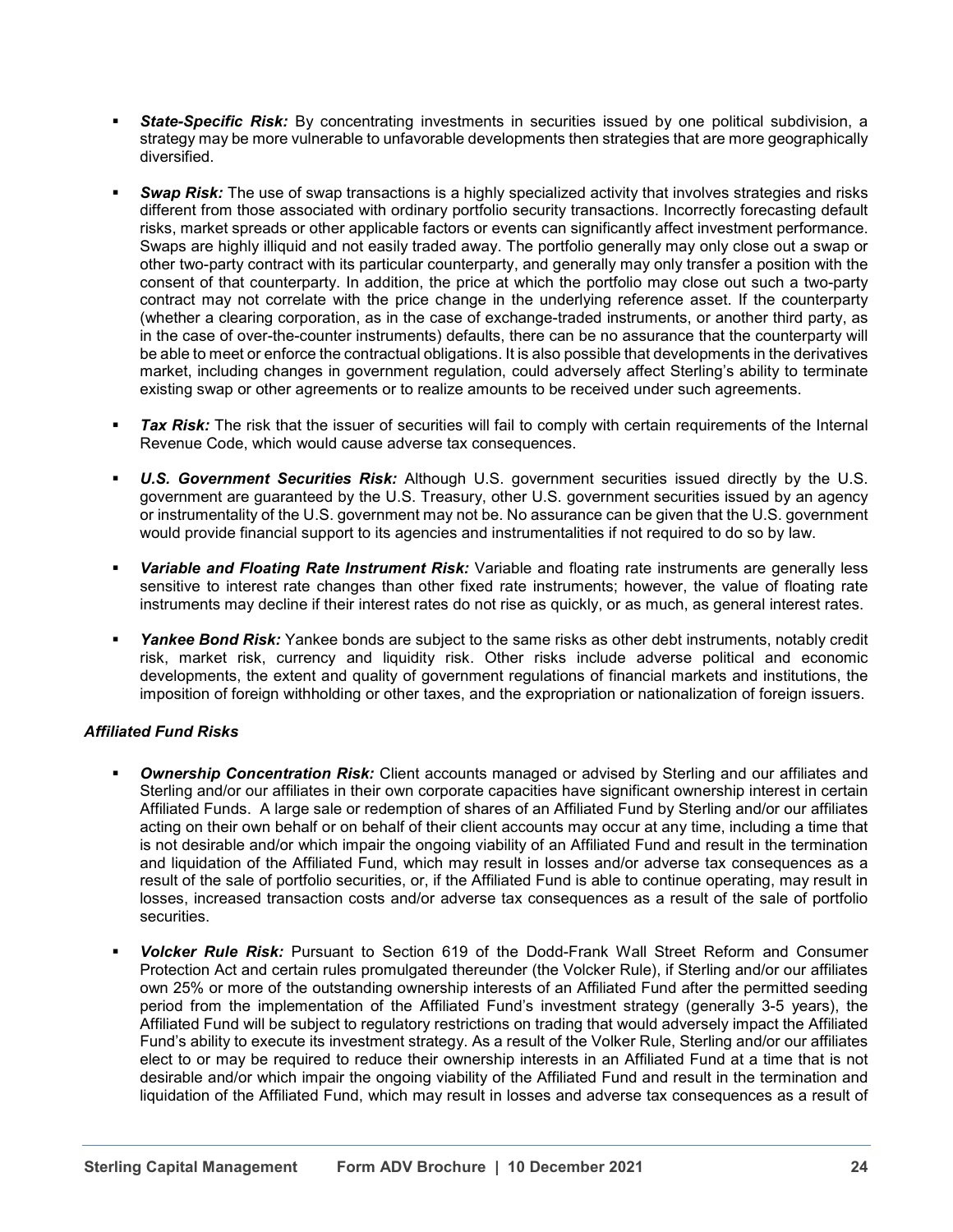the sale of portfolio securities, or, if the Affiliated Fund is able to continue operating, may result in losses, increased transaction costs and adverse tax consequences as a result of the sale of portfolio securities.

 *Bank Holding Company Act Risk:* Under the terms of Bank Holding Company Act of 1956, Sterling and/or our affiliates must reduce our aggregate voting ownership interests in any Affiliated Fund to no more than 5% of the outstanding ownership interests of an Affiliated Fund within a 10-year seeding period. As a result of this legal requirement, Sterling and/or our affiliates may elect to or may be required to reduce their ownership interests in an Affiliated Fund at a time that is not desirable and/or which impairs the ongoing viability of the Affiliated Fund and/or results in the termination and liquidation of the Affiliated Fund, which may result in losses and/or adverse tax consequences as a result of the sale of portfolio securities, or, if the Affiliated Fund is able to continue operating, may result in losses, increased transaction costs and/or adverse tax consequences as a result of the sale of portfolio securities.

## **Item 9 – Disciplinary Information**

Registered investment advisers are required to disclose all material facts regarding any legal or disciplinary events that would be material to your evaluation of Sterling. Sterling does not have any material disciplinary events or matters to disclose.

### **Item 10 – Other Financial Industry Activities and Affiliations**

#### **Registration of Management Persons as Registered Representatives of a Broker-Dealer**

Sterling is not a registered broker-dealer; however, Sterling has employees who are registered representatives of Sterling Capital Distributors, LLC (the "Distributor"), a limited purpose broker-dealer and distributor to the Sterling Capital Funds. The Distributor is not affiliated with Sterling or our affiliates.

#### **Registration as Commodity Pool Operator and Commodity Trading Adviser**

Neither Sterling, nor any of our employees, is registered, or has an application pending to register, as a futures commission merchant, commodity pool operator, a commodity trading adviser, or an associated person of the foregoing entities.

#### **Affiliations and Conflicts of Interest**

As an independently-operated subsidiary of Truist, a diversified banking and financial holding company, Sterling is affiliated with various investment advisers, broker-dealers and other financial entities under common ownership with Truist. From time to time, Sterling may engage in business activities with some of these companies, subject to our policies and procedures governing how we handle conflicts of interest.

Sterling manages accounts on behalf of our affiliates, which creates conflicts of interest related to Sterling's determination to use or recommend the services of such affiliates. The particular services involved will depend on the types of services offered by the affiliate. The use of affiliates to provide services to clients and Sterling creates certain conflicts of interest for Sterling. Among other things, there are financial incentives for Sterling's affiliates, including our parent company, Truist Financial Corporation, to favor affiliated service providers over non-affiliated service providers, and compensation of Sterling's employees may be directly or indirectly related to the financial performance of Sterling. Sterling has adopted policies and procedures reasonably designed to appropriately mitigate conflicts of interest that arise between Sterling and our affiliates. Sterling attempts to mitigate potential conflicts and disclose such potential conflicts as appropriate. Nevertheless, there are circumstances where client interests conflict with Sterling's interests, the interests of our affiliates, the interests of other clients, or the interests of our affiliate's clients. Some of these conflicts of interest are inherent to our business.

Affiliates may recommend and invest client accounts in Affiliated Funds or internally-managed strategies which creates a conflict of interest because Sterling benefits from increased allocations to the Affiliated Funds and to our internally- managed strategies. Sterling and our affiliates may receive administration, custody, trust services or other fees for services provided to such clients.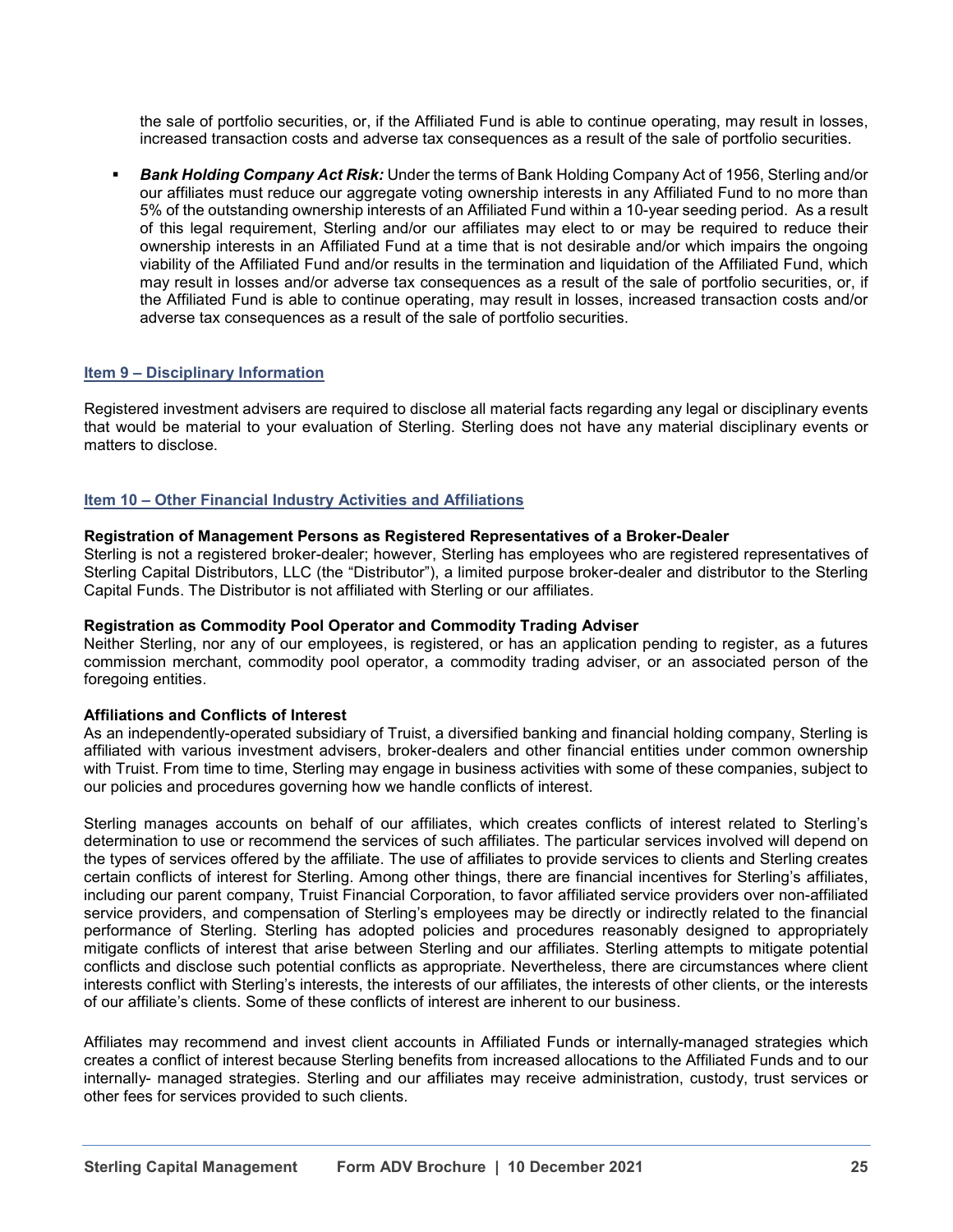Persons associated with Sterling or our affiliates may themselves have investments in securities, pooled investment vehicles, or other assets, that are recommended to clients or affiliated clients or held in portfolios, subject to compliance with our policies regarding personal investments. Additional information regarding these potential conflicts of interest is provided under Item 11 - Code of Ethics, Participation, or Interest in Client Transactions and Personal Trading.

### **Broker-Dealers**

*Sterling Capital Distributors, LLC* (the "Distributor") is a limited purpose broker-dealer and currently serves as the principal underwriter of the Sterling Capital Funds. The Distributor is not affiliated with Sterling or Sterling's affiliates. Sterling employees who are involved in marketing or soliciting the Affiliated Funds are also licensed, registered representatives of the Distributor.

*Truist Securities, Inc.* is a wholly-owned subsidiary of Truist Financial Corporation and a registered broker-dealer. Truist Securities conducts a general securities business with the public, acting as a broker and a dealer in stocks, bonds, mutual funds, options, and other investments. Although Sterling generally does not use affiliated brokerdealers to execute transactions, Sterling may exercise our discretion to effect agency transactions in securities or other instruments through Truist Securities who will economically benefit from such transactions. In addition, Sterling may purchase on behalf of clients securities in offerings with respect to which Truist Securities serves as an underwriter; Truist Securities will economically benefit from such transactions.

*Truist Investment Services, Inc.* ("TIS") is a wholly-owned subsidiary of Truist Financial Corporation, a SECregistered broker-dealer, a member FINRA, a SIPC, and a licensed insurance agency offering securities, brokerage accounts and insurance (including annuities). Although Sterling generally does not use affiliated broker-dealers to execute transactions, Sterling may exercise our discretion to effect agency transactions in securities or other instruments through TIS who will economically benefit from such transactions.

In addition, Sterling may purchase on behalf of clients securities in offerings with respect to which TIS serves as an underwriter. In such cases, the purchase is generally made from a party unaffiliated with Sterling, but TIS may nevertheless benefit indirectly from such transactions. TIS also provides retail distribution for the Sterling Funds; this is a conflict of interest as Sterling receives investment management and other fees from the Sterling Funds.

#### **Registered Investment Companies or Other Pooled Investment Vehicles**

Please refer to Item 4- Advisory Business, Registered Investment Companies and Other Pooled Vehicles.

#### **Other Investment Advisers**

*Sterling Capital (Cayman) Limited* is a wholly-owned subsidiary of Sterling Capital Management LLC and facilitates investment management services to non-U.S. companies.

*Truist Advisory Services, Inc.* ("TAS") is a wholly-owned subsidiary of Truist Financial Corporation and a SECregistered adviser that offers investment advisory services. Sterling provides investment management services to TAS and TAS clients through both discretionary (sub-advisory) and non-discretionary (model) arrangements through various TAS platforms. Sterling receives compensation from TAS for the services provided under these arrangements. These arrangements are a conflict of interest as Sterling is compensated based on the asset under management/advisement and therefore this arrangement provides additional revenue for Sterling.

## **Banking or Thrift Institution**

*Truist Financial Corporation* **("Truist")** is a diversified banking and financial holding company and operates banking subsidiaries across several states and Washington, D.C. Sterling is an independently operated subsidiary of Truist. Sterling generally does not recommend securities issued by Truist for purchase in our client accounts. Truist from time to time may invest in Sterling products or strategies, including providing Sterling with seed capital to support to funds, strategies or products.

Truist and its direct and indirect subsidiaries, including Sterling, are subject to certain U.S. banking laws, including the Bank Holding Company Act of 1956, as amended (the "BHCA"), to regulation and supervision by the Board of Governors of the Federal Reserve System (the "Federal Reserve") and to the provisions of, and regulations under, the Dodd-Frank Wall Street Reform and Consumer Protection Act (the "Dodd-Frank Act"). The BHCA and the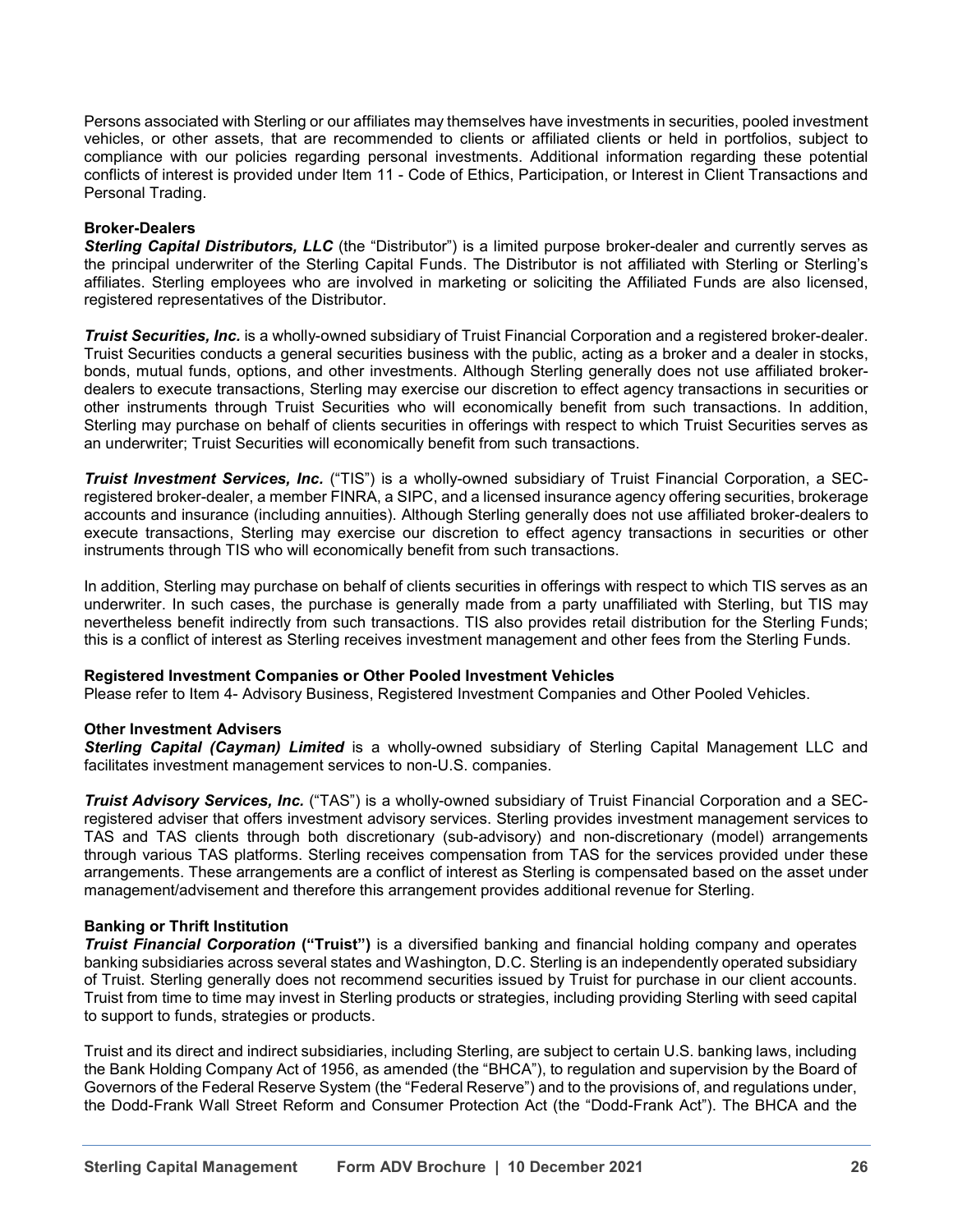Dodd-Frank Act (and other applicable banking laws, and their interpretation and administration by the appropriate regulatory agencies, including but not limited to the Federal Reserve) may restrict the transactions and relationships among Trust, its affiliates (including us) and our clients, and may restrict our investments, transactions and operations.

For example, the BHCA regulations applicable to Truist and us may, among other things, restrict our ability to make certain investments or the size of certain investments, impose a maximum holding period on some or all of our investments, and restrict our ability to participate in the management and operations of the companies in which we invest. In addition, certain BHCA regulations may require aggregation of the positions owned, held or controlled by related entities. Thus, in certain circumstances, positions held by Truist and its affiliates (including us) for client and Affiliated Funds may need to be aggregated and may be subject to a limitation on the amount of a position that may be held. These limitations may have an adverse effect on our ability to manage client investment portfolios. For example, depending on the percentage of a company we and our affiliates (in the aggregate) control at any given time, the limits may: (1) restrict our ability to invest in that company for certain clients and/or (2) require us to sell certain client holdings of that company at a time when it may be undesirable to take such action. Additionally, Truist may in the future, in their sole discretion and without notice, engage in activities impacting us in order to comply with the BHCA, the Dodd-Frank Act or other legal requirements applicable to (or reduce or eliminate the impact or applicability of any bank regulatory or other restrictions on) us and accounts managed by us and our affiliates.

*Truist Bank* is a North Carolina banking company and a wholly owned subsidiary of Truist. Sterling provides investment management services to Truist Bank and Truist Bank clients through both discretionary (sub-advisory) and non-discretionary (model) arrangements through various Truist Bank platforms. Sterling receives compensation from Truist Bank for the services provided under these agreements. These arrangements are a conflict of interest as Sterling is compensated based on the asset under management/advisement and therefore this arrangement provides additional revenue for Sterling. In addition, Truist Bank serves as trustee and/or custodian of certain client accounts for which Sterling provides investment management services either through a direct contract with the client or a contract with Truist Bank.

## **Other Conflicts, Activities and Relationships**

Sterling does not receive direct compensation from other investment advisers for recommending or selecting the other investment advisers. However, employees may benefit indirectly when Sterling employees attend conferences partially or fully paid for by third-party investment managers.

Employees of Sterling may serve on the boards of directors of investment management clients, including the Sterling Funds. Serving in such capacity may give rise to conflicts of interest to the extent that an employee's fiduciary duties to the board may conflict with the interests with the client. Such conflicts will be managed on a case-by-case basis.

Sterling and our affiliates conduct business with companies, managers and investment companies covered by Sterling or one of our affiliates. Furthermore, Sterling and our affiliates and our respective client accounts, may hold a trading position (long or short) in the securities of companies or investment companies subject to such covered activities (*e.g*., research and recommendations). Therefore, Sterling will have a conflict of interest that could affect the objectivity of research and recommendations. Sterling addresses this conflict of interest by supervising the activities by Sterling employees for conformity with Sterling's fiduciary duty to clients as codified in the Advisers Act and Sterling's compliance policies.

Clients of Sterling who are retirement plan sponsors will frequently offer shares of one or more of the Sterling Funds as investment options for their plan participants. It is customary in these situations that a bank, brokerdealer, or other financial institution will serve as a retirement plan trustee and/or custodian. These entities act in the capacity of service providers by offering participant education, record-keeping, marketing, or other shareholder services. In these arrangements, the prospectus of the Sterling Funds allows the fund portfolios to pay these service providers for shareholder recordkeeping services rendered by the service provider. From time to time, Sterling may choose to supplement these payments made by the Sterling Funds with additional cash payments made directly from Sterling to non-affiliated service providers for shareholder services rendered by the service provider.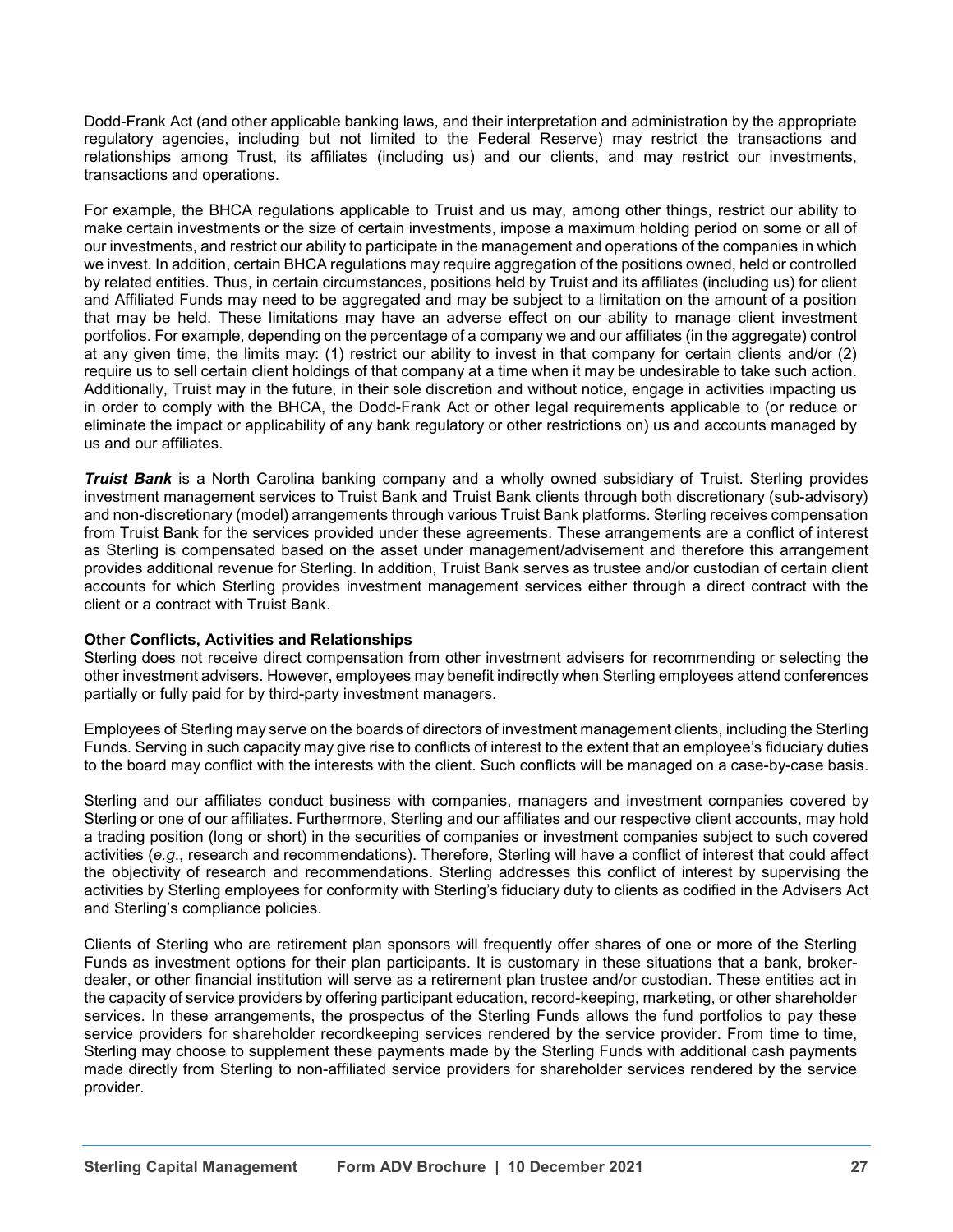Sterling may from time to time take an active role in portfolio companies on behalf of clients. This may take various forms, including company Board of Director participation, solicitation of potential buyers for portfolio companies; and solicitation of other shareholders within the guidelines established by various regulatory bodies. Sterling believes there are occasions when such participation is consistent with Sterling's fiduciary duty to our clients. Sterling has implemented policies and procedures concerning outside business activities to mitigate this conflict of interest.

Sterling, on occasion, assists with sponsoring client conferences organized by Wrap Program Sponsors who recommend Sterling to their clients. In addition, employees of Sterling attend education sessions partially or fully paid for by prospective or existing third-party investment managers. The participation in these education sessions could potentially encourage Sterling teammates to promote and recommend products from those Program Sponsors or investment managers, thus creating a conflict of interest. Sterling addresses this conflict of interest by supervising the activities by Sterling employees for conformity with Sterling's fiduciary duties to clients as codified in the Advisers Act and Sterling's compliance policies.

From time to time, Sterling and our employees give or receive gifts and/or entertainment to or from clients, intermediaries, or service providers, which could have the appearance of affecting or may potentially affect the judgment of Sterling's employees, or the manner in which they conduct business. Sterling addresses this conflict of interest by supervising the activities by Sterling employees for conformity with Sterling's fiduciary duty to clients as codified in the Advisers Act, Sterling's compliance policies.

## **Item 11 – Code of Ethics, Participation, or Interest in Client Transactions and Personal Trading**

### **Code of Ethics**

Sterling has adopted a Code of Ethics (the "Code") which includes provisions that require Sterling employees to, among other things: (i) conduct personal securities transactions in a manner consistent with the Code and associated policies and in such a manner as to avoid any actual or potential conflicts of interest; (ii) comply with applicable laws and regulations; and (iii) annually provide an acknowledgement of compliance with the Code. A copy of the Code will be provided to any client or prospective client upon request. Clients may request a copy by contacting us at the address, telephone number or email on the cover page of this document.

Sterling's Code and associated policies and procedures: (i) are reasonably designed to prevent the misuse of material, nonpublic information by employees; (ii) require employees to obtain approval prior to engaging in all covered security transactions, including those issued in private placements; (iii) restrict employees from purchasing or selling securities for their own accounts or for accounts of family members over which they have control prior to the full satisfaction of clients' needs with respect to such securities; (iv) require employees to provide the details of all reportable personal security transactions; and (v) require employees to promptly report any violation of the Code of which they become aware.

Additionally, all Sterling employees are subject to other Sterling policies and procedures, which set forth restrictions regarding confidential and proprietary information, information barriers, outside business activities and gifts & entertainment. All Sterling employees are required to familiarize themselves, comply, and attest annually to their compliance with provisions of Sterling's policies and procedures.

#### **Participation or Interest in Client Transactions and Other Conflicts of Interest** *Principal Transactions, Cross and Agency Cross Transactions*

When permitted by applicable law and Sterling's policy, Sterling, acting on behalf of its advisory accounts, from time to time enters into a transaction in securities or other instruments with Sterling or through an affiliated broker-dealer and causes accounts to engage in principal transactions, cross transactions and agency cross transactions.

"Principal Transactions" are generally defined as transactions where an adviser, acting as principal for its own account or the account of an affiliated broker-dealer, buys any security from or sells any security to any client. A principal transaction may also be deemed to have occurred if a security is crossed between an affiliated pooled investment vehicle and another client account. When an investment adviser engages in a principal transaction, it may have an incentive to favor its own interests over the interests of its client. Sterling or our affiliates, in certain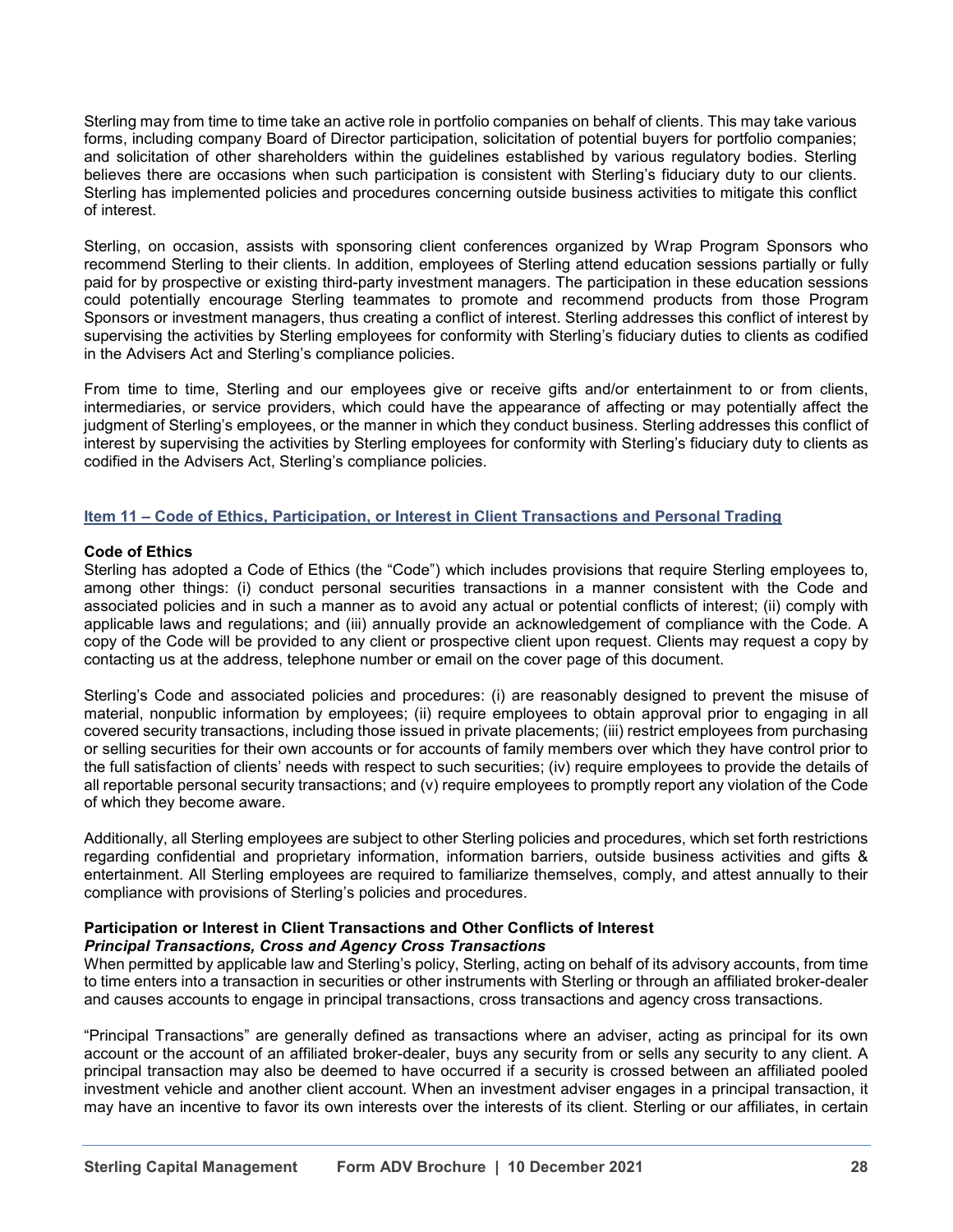circumstances, where permitted by applicable law, may engage in principal transactions including with Affiliated Funds that we advise.

A "cross transaction" occurs when Sterling arranges a transaction between different advisory clients where they buy and sell securities or other instruments from, or to each other. For example, in some instances a security to be sold by one client account may independently be considered appropriate for purchase by another client account. In such cases, Sterling may, but is not required, to cause the security to be "crossed" or transferred directly between the relevant accounts at an independently determined market price. Fixed income cross transactions may be subject to markups, customary custodian fees and transfer fees, no part of which will be received by Sterling.

Sterling may conduct cross trades between two accounts that are executed through external brokers. Sterling generally allows cross trading if the transaction complies with our policy and is fair and equitable to both accounts. Cross trading can reduce the transaction costs for both the buying and selling accounts and may allow for other beneficial efficiencies to clients. Although cross trading presents a potential fiduciary conflict of interest, cross trading may be appropriate if we meet our fiduciary obligations to clients on both sides of the transaction and where best execution requirements are met.

An "agency cross transaction" occurs if Sterling acts directly, or through an affiliate broker-dealer, for both the client and a person on the other side of the transaction. Sterling faces potentially conflicting division of loyalties and responsibilities to the parties in such transactions, including with respect to a decision to enter into such transactions as well as with respect to valuation, pricing and other terms. No such transactions will be effected unless Sterling determines that the transaction is in the best interest of each client account and permitted by applicable law.

Sterling has developed policies and procedures in relation to such transactions and conflicts. In the case of funds or certain other advisory accounts, consent may be granted by a governing body or a committee of investors or independent persons acting for an advisory account, in which case other investors will not have the opportunity to provide or withhold consent to the proposed transaction. Where a registered investment company participates in a cross trade, Sterling will comply with procedures adopted pursuant to Rule 17a-7 under the Investment Company Act of 1940 and related regulatory authority.

## *Use of Affiliated Funds and Internally Managed Strategies*

Conflicts of interest will arise whenever Sterling has an actual or perceived economic or other incentive in our management of clients' portfolios to act in a way that benefits Sterling. Conflicts will result, for example (to the extent the following activities are permitted in the account), when Sterling invests in an investment product, such as an investment company or separately managed account, managed by Sterling.

## Allocation of Client Assets to Affiliated Funds (including new Affiliated Funds)

Sterling, where appropriate and consistent with client guidelines, may purchase for client portfolios shares of the Affiliated Funds as part of the portfolios' investment strategy. Clients should note that Sterling has a conflict of interest and financial incentive to allocate client assets to Affiliated Funds because Sterling receives investment management and other fees from the Affiliated Funds. Sterling reduces our investment management fees with respect to investments in Affiliated Funds in client portfolios. However, this reduction in fees does not eliminate the conflict of interest, as there are other incentives such as increasing Sterling's AUM or providing support to the Affiliated Funds such as allocating client assets to an Affiliated Fund that is small, or pays higher fees to Sterling or its affiliates or to which Sterling or its affiliates provided seed capital. In addition, Sterling could have an incentive not to withdraw a client's investment from an Affiliated Fund in order to avoid or delay the withdrawal's adverse impact on the underlying fund.

Certain accounts managed by Sterling or its affiliates have significant ownership in certain Affiliated Funds. Sterling and its affiliates face conflicts of interest when considering the effect of redemptions on such funds and on other fund shareholders in deciding whether and when to redeem its shares. A large sale or redemption of shares by Sterling acting on behalf of its discretionary clients could result in the underlying Affiliated Fund selling securities when it otherwise would not have done so, and potentially increasing transaction costs and adversely affecting fund performance. A large sale or redemption could also significantly reduce the assets of the fund, causing decreased liquidity and, depending on any applicable expense caps, a higher expense ratio or liquidation of the fund. Sterling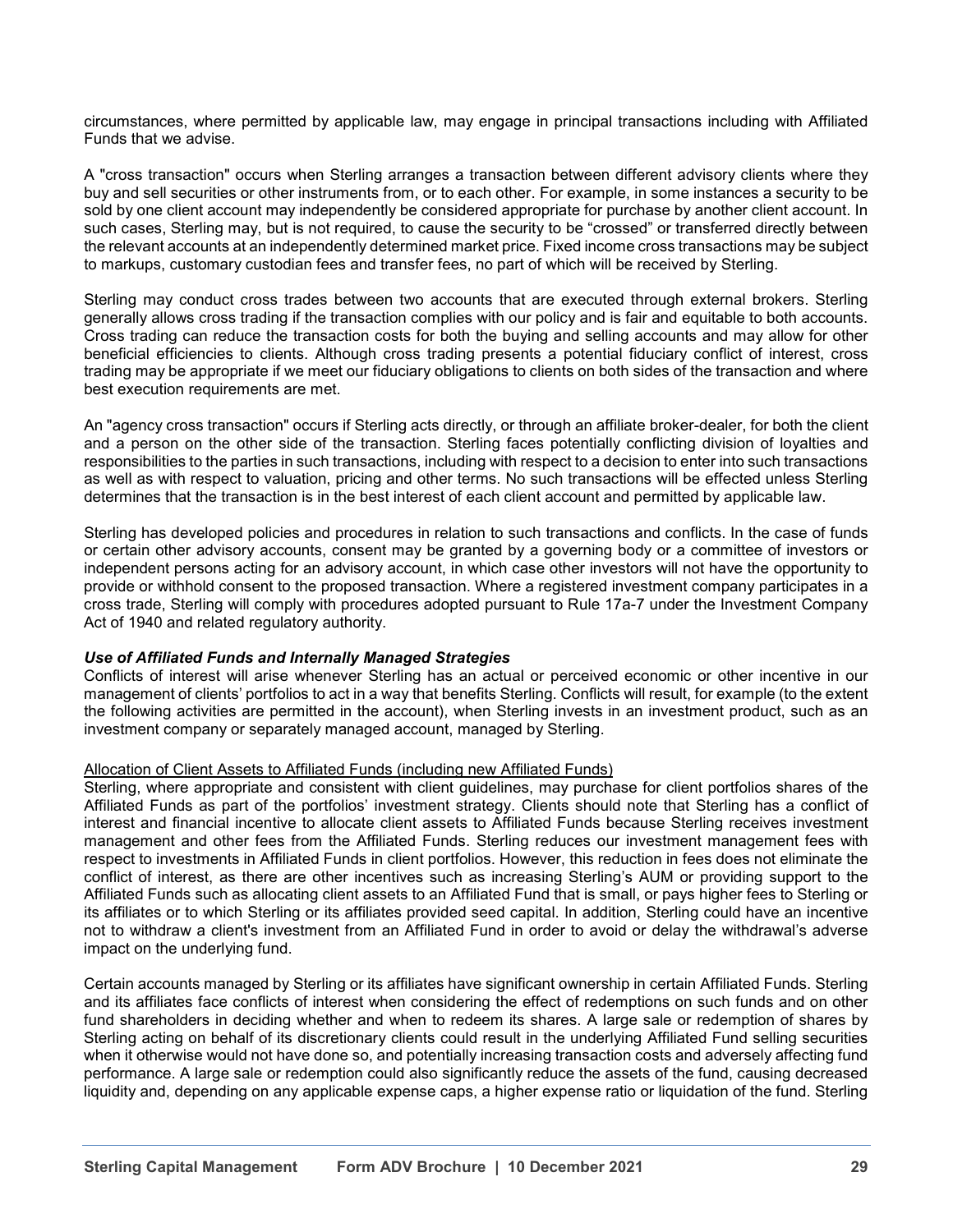has policies and controls in place to govern and monitor its activities and processes for identifying and managing conflicts of interest.

Clients have the right, at any time, to prohibit us from investing any of their managed assets in the Affiliated Funds.

### Advisory Solutions OCIO Asset Allocation

Investment strategies may be selected from both Sterling and third-party asset managers and are subject to a review process by Sterling's Advisory Solutions team. From this pool of strategies the team selects those strategies which they believe fit the asset allocation goals and meets the client's investment objectives or directive of the client. Sterling may allocate a portion of the investment strategy to Affiliated Funds or internally managed strategies. The portion allocated to the Affiliated Funds or internally managed strategies will vary depending on the investment objective and strategy, but ranges from 0 to 100 percent.

It is important to note that Sterling will receive compensation when internally managed strategies are included in the investment allocation. Clients have the right, at any time, to prohibit Sterling from allocating their investment strategy in the Affiliated Funds or internally managed strategies.

### *Affiliated Transactions*

If permitted by a client's investment objectives, and subject to compliance with applicable law, regulations and exemptions, Sterling may purchase securities for client accounts, including new issues, during an underwriting or other offering of such securities in which a broker-dealer affiliate of Sterling acts as a manager, co-manager, underwriter or placement agent and for which the affiliate receives an economic benefit in the form of management, underwriting or other fees.

Although Sterling generally does not use affiliated broker-dealers to execute transactions, Sterling may exercise its discretion to effect agency transactions in securities or other instruments through an affiliated broker-dealer. The affiliate will receive an economic benefit from such transactions.

## **Proprietary Investments by the Adviser and/or its Related Persons**

## *Initial Funding & Seed Capital*

In the ordinary course of business, and subject to compliance with applicable regulations, Sterling, our affiliates and/or existing and future employees will from time-to-time invest in products managed by the firm, and we or our related persons may establish the initial funding ("Sterling Seed Capital") necessary to establish new Affiliated Funds or investment accounts for the purpose of developing new investment strategies and products (collectively, "Proprietary Accounts"). Investment by Sterling, our affiliates or our employees in Proprietary Accounts creates conflicts of interest because we may have an incentive to favor these Proprietary Accounts by, for example, directing our best investment ideas to these accounts or allocating, aggregating or sequencing trades in favor of such accounts, to the disadvantage of other accounts. We also may have an incentive to dedicate more time and attention to our Proprietary Accounts and to give them better execution and brokerage commissions than our other client accounts. We also may waive or reduce fees for Proprietary Accounts or for certain affiliated persons who invest in such Proprietary Accounts.

Sterling Seed Capital may be used to form registered investment companies, including mutual funds and ETFs, and may invest in the same securities as other client accounts. Sterling Seed Capital can be redeemed at any time generally without notice as permitted by the governing documentation and applicable regulations. Due to the requirements of applicable banking laws and regulations Sterling Seed Capital can be required to be withdrawn within a period of three to five years following launch of a mutual fund or ETF (see Item 8 Affiliated Fund Risks). A large redemption of shares by Sterling or its related persons could result in the Affiliated Fund selling securities when it is not desirable accelerating the realization of capital gains and increasing transaction costs. A large redemption could significantly reduce the assets of an Affiliated Fund, causing a higher expense ratio, decreased liquidity, or liquidation of the Affiliated Fund. Sterling Seed Capital also subjects an Affiliated Fund to additional regulatory restrictions, including FINRA Rule 5130. For example, seeded funds are precluded from buying or selling certain securities, including IPOs.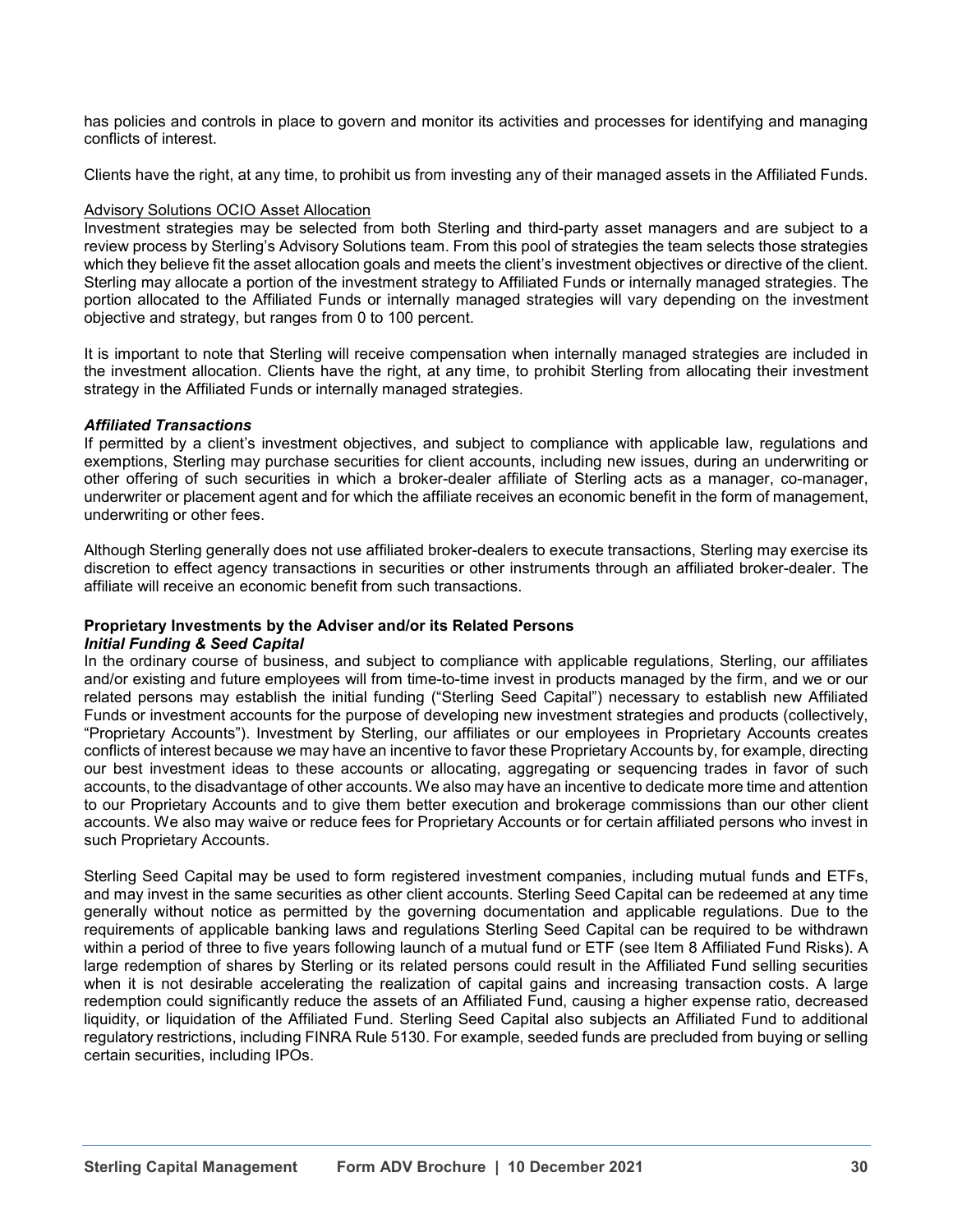Where permitted, Proprietary Accounts can and frequently do, invest in the same securities as other funds and client accounts managed by Sterling. Managing Proprietary Accounts creates a conflict of interest with other investment management accounts as Sterling's portfolio managers may be incented to focus extra attention on or allocate select investment opportunities to Proprietary Accounts. It is Sterling's policy to treat seeded Proprietary Accounts in the same manner as other funds and client accounts for purposes of order aggregation and allocation.

#### *Investing in Securities That Sterling Recommends to Clients*

Employees of Sterling and our affiliates may trade for their own accounts in securities which are recommended to and/or purchased for Sterling's clients. As these situations may involve actual or potential conflicts of interest, Sterling has adopted policies and procedures relating to personal securities transactions, insider trading, and other conflicts of interest. These policies and procedures are intended to identify and mitigate actual and perceived conflicts of interest with clients and to resolve such conflicts appropriately if they do occur. The Code is designed to assure that the personal securities transactions, activities and interests of the employees of Sterling will not interfere with (i) making decisions in the best interest of advisory clients and (ii) implementing such decisions while, at the same time, allowing employees to invest for their own accounts. Under the Code, certain classes of securities have been designated as exempt transactions, based upon a determination that these would not interfere materially with the interest of Sterling's clients. In addition, the Code requires pre-clearance of many transactions, and restricts trading in close proximity to client trading activity. Nonetheless, because the Code in some circumstances would permit employees to invest in the same securities as clients, there is a possibility that employees may benefit from market activity by a client in a security held by an employee. Employee trading is monitored under the Code to reasonably prevent conflicts of interest between Sterling and our clients.

#### **Item 12 – Brokerage Practices**

#### **Broker-Dealer Selection**

As a general practice, Sterling receives discretionary authority from our clients through our investment management agreements at the onset of an advisory relationship. Included in Sterling's authority is the ability to:

- Determine securities to be bought or sold;<br>■ Determine the amount of the securities to
- Determine the amount of the securities to be bought or sold;
- Select brokers and dealers through which to execute transactions on behalf of our clients; and<br>■ Determine commission rates, if any at which transactions are effected
- Determine commission rates, if any, at which transactions are effected.

It is Sterling's policy to seek to obtain best execution on client transactions. An important aspect of our discretionary investment management services includes the selection of broker-dealers. Sterling maintains a list of approved brokers used for the execution of client transactions. Broker-dealers are selected based on our evaluation of the broker-dealer's ability to achieve best execution, the level of commissions or other compensation charged by the broker-dealers, the reputation and financial strength of the firm, and, when applicable, the quality of the research services provided, among other relevant factors. For specific transactions, Sterling's Trading Desks will seek to achieve best execution by selecting approved broker-dealers under the circumstances surrounding the transaction.

Sterling has an established process to oversee and periodically assess the services provided by our broker-dealers. In addition to reviewing the criteria listed above, Sterling will consider the following when evaluating the brokerdealers:

- Execution quality
- Prompt payment and/or delivery of securities<br>■ Receipt of accurate confirmations and record
- Receipt of accurate confirmations and recordkeeping<br>■ The current financial condition and reputation of the fi
- The current financial condition and reputation of the firm<br>■ The firm's ability and responsiveness in executing orders
- The firm's ability and responsiveness in executing orders

Sterling has negotiated custodial arrangements with several brokerage firms that Sterling considers competitive in terms of mitigating the total cost of transaction and other fees (custodial) incurred by clients. In some of these arrangements, Sterling is afforded the ability to deal competitively with firms of our choice in negotiating the purchase and sale of bonds for their clients and the broker acting as custodian will make or take delivery of such bonds without charge to their clients. In exchange, the majority of stock transactions that may occur in this type of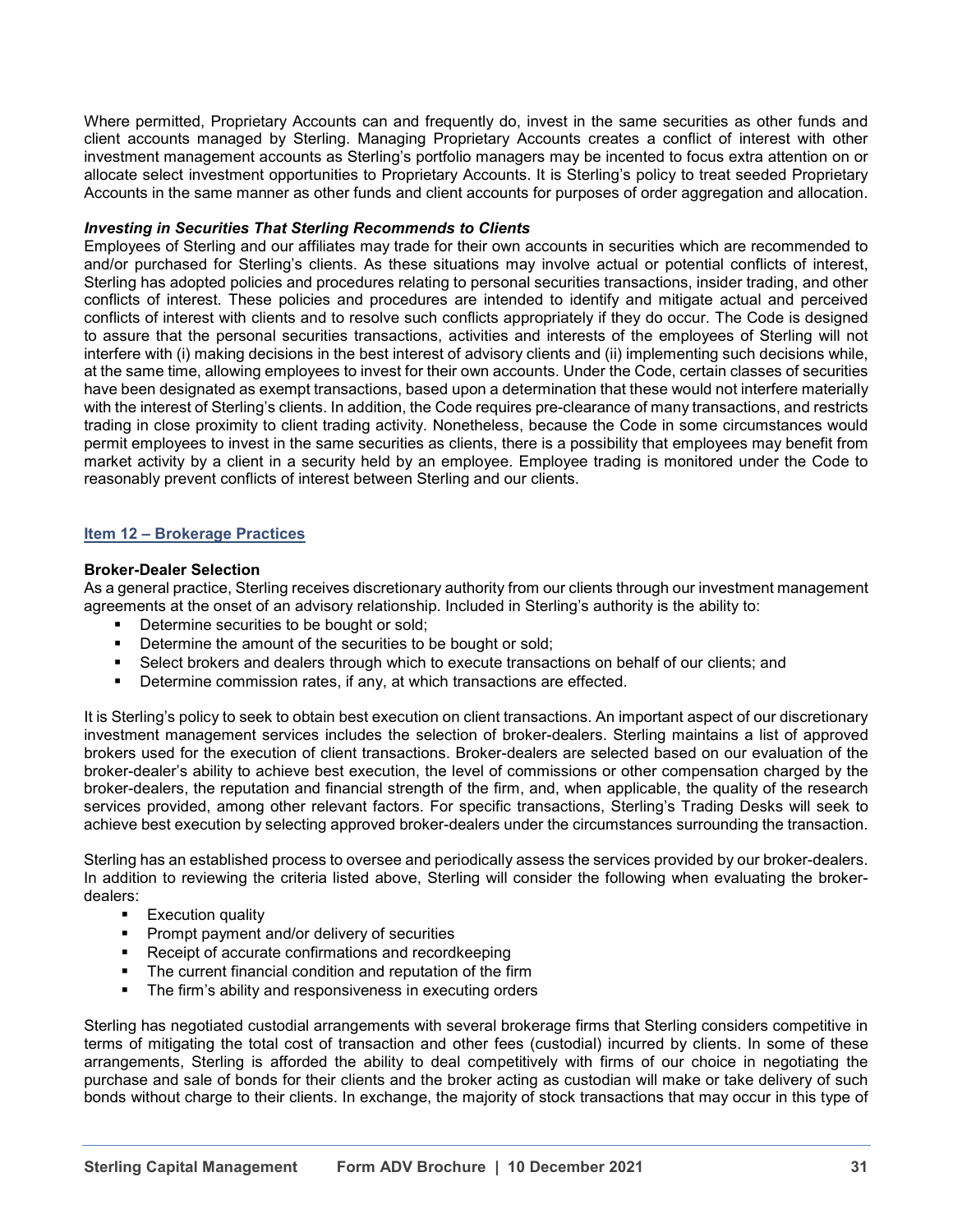account are transacted with the broker acting as custodian. In other arrangements, Sterling clients receive discounted brokerage rates on stock transactions with a minimum ticket charge. In some cases, bond sales or purchases delivered to or sold from a client account incur a charge.

### **Research and Other Soft Dollar Benefits**

Brokerage is at times allocated to firms in exchange for certain services, such as research and brokerage, when the terms of such transactions are consistent with the guidelines set forth in Section 28(e) of the Securities Exchange Act of 1934 ("Section 28(e)"). Specifically, Section 28(e) sets forth a "Safe Harbor" which provides that an investment adviser that has discretion over a client account is not in breach of its fiduciary duty when paying more than the lowest commission rate available. If the adviser determines in good faith that the rate paid is commensurate with the value of research and brokerage services provided by the broker-dealer that provide lawful and appropriate assistance to the investment adviser in its investment decision-making or trade execution processes.

Sterling uses research materials in making investment decisions for a broad range of clients. To the extent consistent with achieving best overall execution, Sterling may allocate orders to broker-dealers that provide research information as part of their general customer service. These research services may include information on individual securities, markets, the economy, statistical information, risk measurement analysis, performance studies and other appropriate research products and services. Sterling receives research products and services from both proprietary (created or developed by a broker-dealer) and third-party research firms in connection with managing client portfolios. Proprietary broker-dealer research typically includes analyst research reports, sales brokerage coverage, conferences, and one-on-one meetings with both analysts and companies. For proprietary broker-dealer services that are "bundled" (*e.g*. offer trade execution and research products for one commission rate), Sterling considers a portion of the commission for trade execution and the remainder for research services.

Sterling uses brokerage services and products for executing client's securities transactions. Sterling's use of brokerage services must relate to trade execution and trade implementation from the point when Sterling communicates with the broker-dealer for the purpose of transmitting a trade order, through the point when funds or securities are credited to the client account. Eligible services and products include functions incidental to effecting securities transactions, such as clearance, settlement, custody, and related communications. Trading software used to route orders and algorithmic trading software are also considered to be eligible brokerage services.

For third-party ("soft dollar") research and brokerage services, we predominantly use client commission arrangements ("CCAs") with participating broker-dealers and also allocate a portion of the commission to trade execution and the remainder to research or brokerage services. We believe that using soft dollars to obtain the type of research and brokerage services mentioned above enhances our investment research and trading process, thereby increasing the prospect for higher investment returns. Services received pursuant to soft dollar arrangements may be used to benefit the account that generates the commissions as well as other accounts. Research products or brokerage services received by Sterling might also be used for functions that are not research or brokerage related. Where such product or service has a soft dollar/hard dollar ("mixed use") component, Sterling will make a reasonable allocation according to our use and pay for the non-research or brokerage functions in hard dollars using our own funds.

Sterling uses client soft dollar commissions for the benefit of our clients. However, use of client commissions for research and other soft dollar benefits creates a conflict of interest between the client and Sterling. For example:

- **E** It directly reduces Sterling out-of-pocket costs for those services;
- It creates an incentive to select a certain broker-dealer or research product or service;<br>■ Clients may nay commission rates that are bigher than would otherwise be the case i
- Clients may pay commission rates that are higher than would otherwise be the case if they traded solely for execution purposes;
- Not all research commissions generated by a client's trade will necessarily benefit a particular client's portfolio;
- **EXEL** Research products and brokerage services provided by the commission credits may benefit all clients including those not participating in a given transaction;
- Soft dollar benefits may not be proportionate to soft dollar commissions generated;
- Sterling may invest client assets in securities issued by the broker-dealers or their affiliates, and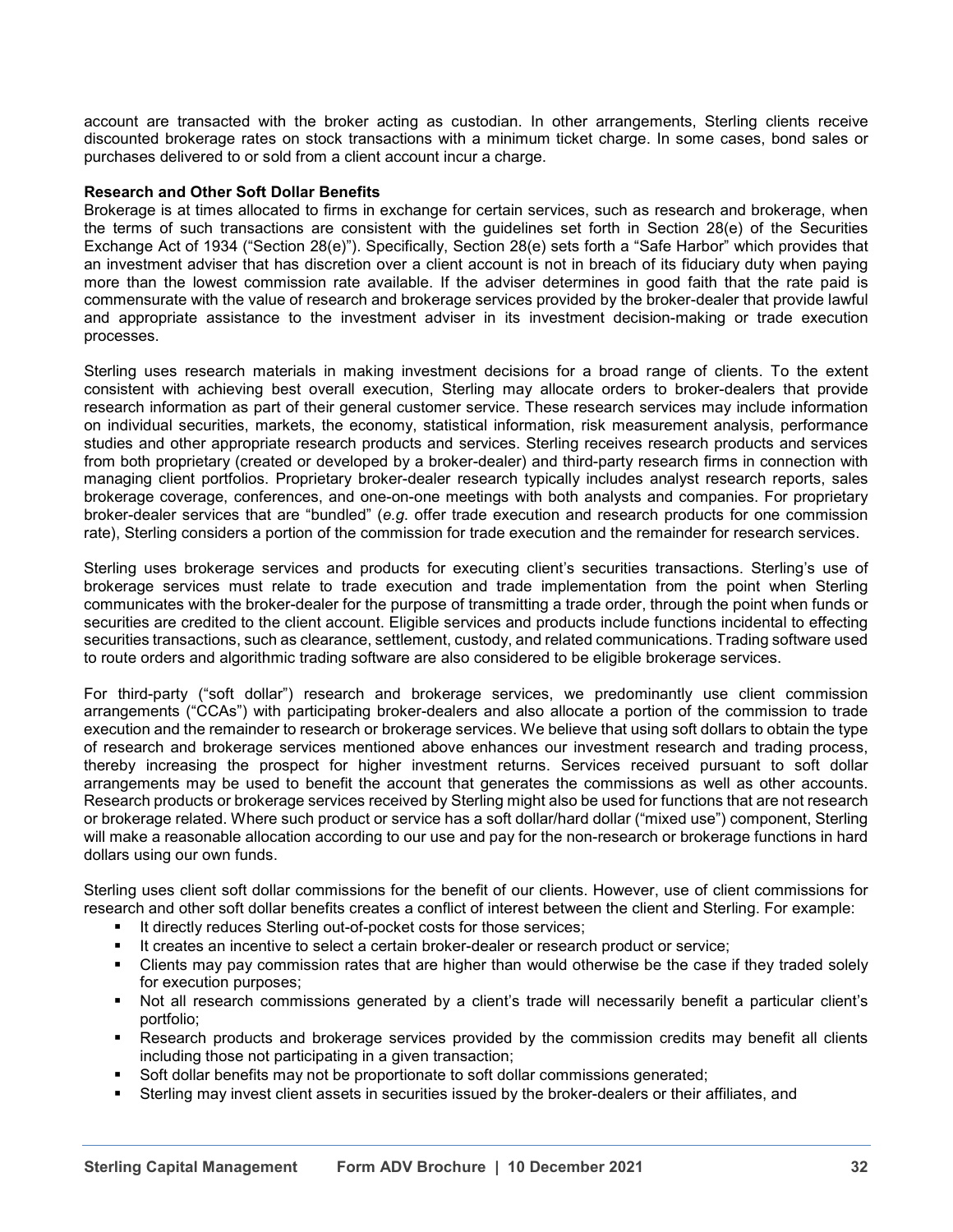**EXECT** Sterling may provide investment management services to the broker-dealers or their affiliates.

In some cases, research services are generated by third-parties but provided to Sterling by or through brokerdealers. Although it is not possible to assign an exact dollar value to these services, they may reduce our expenses. The investment management fees paid to Sterling are not reduced because we receive such services.

In accordance with the Safe Harbor, Sterling has entered into arrangements for research and/or brokerage services. To facilitate payment of these services, Sterling has CCAs in place, directing the transacting brokerdealer to collect and pool commissions generated by client trades and then periodically directing the broker-dealer to pay invoices from that pool. Arrangements are reviewed by Sterling's Best Execution Group periodically to determine if the product or service meets the eligibility criteria of "research" or "brokerage" in the Safe Harbor; that the product or service provides lawful and appropriate assistance in Sterling's investment decision-making responsibilities and makes a good faith determination that the client commissions paid are reasonable in relation to the value of the services received. Sterling is not contractually obligated to direct trades to any broker-dealers in connection with these CCA arrangements. When we execute orders through these broker-dealers, clients may pay commissions higher than those obtainable from other brokers. We periodically review our total commission structure with an industry survey of comparable managers.

Sterling uses a commission aggregation platform to aggregate and reconcile commission credits in one location so that all credits are housed in a segregated account. Sterling's procedure for working with broker-dealers or third-party service providers using client commissions is multi-faceted. For example, portfolio managers and analysts "vote" for broker-dealers with proprietary research services at least annually. Considerations typically include, but are not limited to: (i) number of company or analyst meeting opportunities; (ii) quality of the company or analysts and their research reports; (iii) sales coverage; and (iv) conference participation.

Sterling on occasion directs fixed income securities transactions to a broker-dealer that provides specialized research services, generally paying a small premium on those transactions in recognition of the value of the services provided.

## **Brokerage for Client Referrals**

Sterling does not consider broker-dealer or third-party referrals in selecting or recommending broker-dealers.

## **Advisory Solutions Multi-Strategy Models**

Trading for multi-strategy models provided to unaffiliated entities is generally not performed by Sterling. In these cases, Sterling provides the investment models through a third-party platform. The Program Sponsor (or the applicable advisor) in turn may apply the investment models and make trade recommendations based on the model information provided by Sterling.

#### **Registered Investment Companies and Other Pooled Vehicles**

The prospectus or offering document for the Affiliated Funds set forth the types and amounts of securities that may be bought or sold by Sterling on behalf of the Affiliated Funds. The investment management agreements entered into by Sterling and the Affiliated Funds gives Sterling the authority to select the brokers or dealers that will execute the purchases and sales of the securities of the Affiliated Funds' portfolios managed by Sterling. The agreements also directs Sterling to use our best efforts to obtain the best available price and most favorable execution of these transactions. Sterling is given the authority to effect transactions at commission rates that are in excess of the minimum available commission rates when deemed appropriate by Sterling.

#### **Trading for Wrap Accounts**

Sterling manages accounts in a number of Wrap Programs that are not traded through Sterling's trade order management system. Instead, these accounts are traded through each Program Sponsor's system and thus shares are not allocated to these accounts using Sterling's trade order management system's computer-generated methods.

Clients of Wrap Programs typically pay the Program Sponsor a single fee based on assets held at the Program Sponsor for all trading, custodial, and other services provided by Program Sponsor. This fee precludes a client from paying the sponsor commissions on a per transaction basis. When Sterling selects another broker-dealer to effect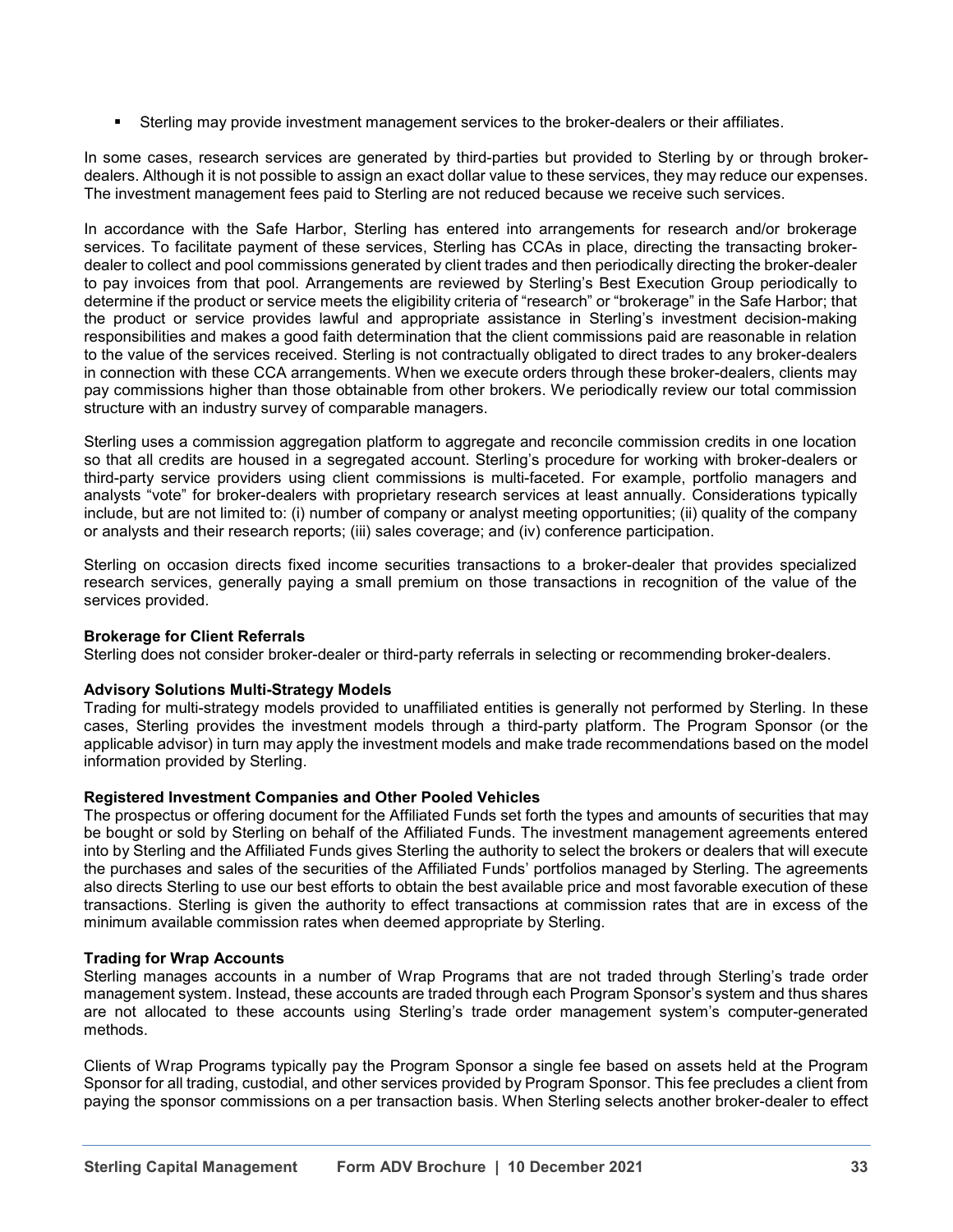a trade other than the Program Sponsor, an additional handling fee may be assessed by the Program Sponsor. Sterling would normally expect to trade directly with the Program Sponsor in most instances. Under certain circumstances and if permitted by the Program Sponsor, Sterling may choose to trade away if doing so provides better pricing and an overall benefit to the client.

It is important that these accounts receive equitable treatment in regards to block trading activities. To accomplish this Sterling's traders employ a rotation to ensure that all of Sterling's clients receive fair and equitable treatment over time.

## **Trade Aggregation**

Sterling typically aggregates client orders, where appropriate, in an effort to obtain a more favorable execution. Aggregating trades facilitates better execution for all clients and potentially reduces the overall commission rate. Trades will be aggregated to the extent permissible by policies and procedures, client guidelines and regulations. Client-imposed investment restrictions may result in a potentially less favorable execution outside of an aggregated discretionary trade.

Investment decisions deemed appropriate for one client may also be deemed appropriate for other clients therefore the same security may be purchased or sold at or about the same time for more than one client. When this is the case, Sterling may aggregate the same security, same side (*i.e.,* buy or sell) trades for multiple clients, including clients of Sterling's affiliates, and execute the trade as a single block. When transactions are so aggregated, the securities purchased or sold will be allocated in a fair and equitable manner. The prices applicable to the aggregate transactions on a given day will be averaged, and the portfolios generally will be deemed to have purchased or sold their proportionate share of the security involved at the average price.

Aggregation of trade orders may not be possible at all times. For example, securities that are thinly traded may not be aggregated and allocated among all clients seeking the same investment opportunity. In addition, some issuers have threshold limitations on aggregating ownership interest.

Sterling will not aggregate transactions unless it believes that it is in the best interests of the clients, and consistent with seeking best execution. Nevertheless, there is no assurance that the aggregation of transactions will benefit all clients equally, and in some instances, combined orders could adversely affect the price or volume of a security. In addition, under certain circumstances, clients may not be charged the same commission in connection with an aggregated order. Sterling may also choose not to aggregate trades in circumstances where it is not beneficial to do so.

#### **Trade Rotation**

Sterling's equity trade rotation is designed to ensure that all clients are treated in a fair and equitable manner over time.

Discretionary portfolio trades executed by Sterling's trading desk for a given strategy are not aggregated with nondiscretionary trades, including those executed by the trading desk of an unaffiliated manager, Sponsor, or financial adviser. Client orders placed by Sterling's trading desk for a given security could potentially compete with client orders placed by the trading desk of an unaffiliated manager, Sponsor, or financial adviser. Timing delays and/or other operational factors inherently associated with trade implementation away from Sterling discretionary trades may result in client orders being executed at the same time, before, or after the client orders of an unaffiliated manager, Sponsor, or financial adviser. This may result in some clients receiving materially different prices relative to other clients.

Depending on market circumstances and volatility, Sterling may use either a single or multi-channel equity trade rotation when the same trade that is being made for discretionary portfolios is also being provided to nondiscretionary portfolios. Regardless of whether a single or multi-channel rotation is used, the platforms within a given rotation will be delivered contemporaneously with the discretionary portfolio trades. All trade rotations within a given channel will rotate either randomly or sequentially, as Sterling deems appropriate. An example of when a sequential rotation may be more appropriate is when there are only two clients in a rotation. Sterling reserves the right to alter the rotation process if it is in the best interest of any client due to unforeseen circumstances (*e.g.*, system outages, timing delays, etc.).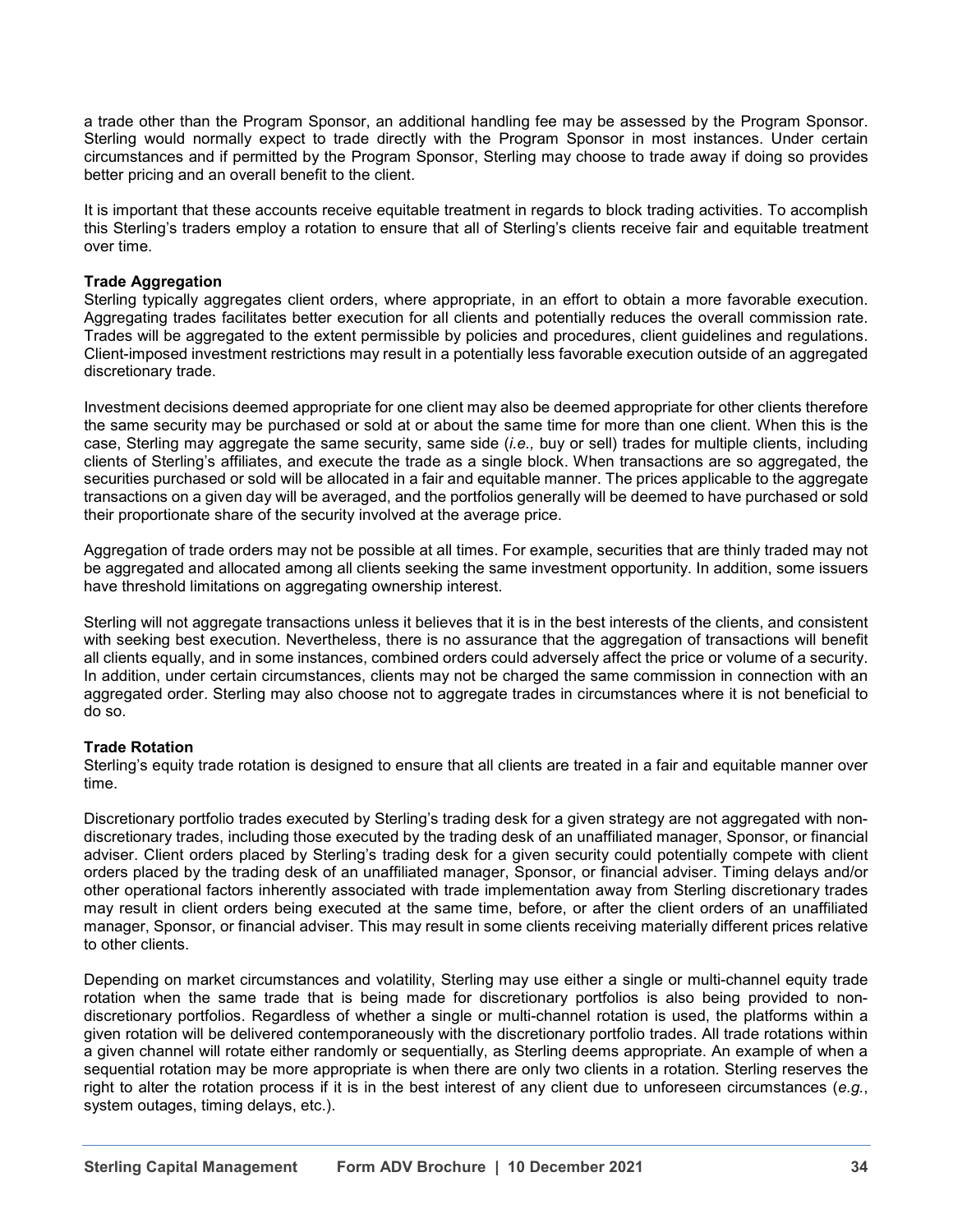An exception to our single or multi-channel trade rotation process may occur if a security is extremely illiquid, as it may be beneficial to wait until one or more clients have, or appear to have, completed trading before releasing the trade information farther down the rotation.

In circumstances where Sterling uses a sequential rotation, a new client would be added to the bottom of the list without restarting the rotation. When a client is removed from a sequential rotation, the process will continue in successive order without restarting the rotation.

#### **Trade Allocation**

At the end of each trading day, Sterling allocates executed orders to their designated portfolios. Due to the potential liquidity characteristics of certain equities, Sterling may only be able to fill a portion of a trade order in any given trading day. As such, Sterling has developed a process to efficiently and equitably handle the allocation of partiallyfilled trades. This process is accomplished through computer-generated assignments using one of three trade fill methods available on Sterling's trading system: "Pro-rata," "Random," and "Level Percent."

Sterling personnel may use their judgment in cases where computerized assignment of fills or rotation of trade orders is not practical. Judgment is used in the context of care, diligence, and equity to clients. Judgment typically entails a sense of what is appropriate in terms of size. For example, it is inefficient for very large portfolios to receive a modest allocation of shares, and likewise it is inequitable for a small portfolio to receive a large allocation of shares that would complete that portfolio's trade allocation quickly, where other portfolios may take several trading days to complete their positions. The computer system allows Sterling's trading desk to manually adjust the generated outcomes, and the traders make such manual adjustments when circumstances warrant.

The randomness of the computer-generated methods is a component in Sterling's allocation strategy to ensure that no preferential treatment is afforded to certain portfolios when viewed in the long term. These computer-generated allocation methods are typically applied to portfolios where clients have not directed Sterling to use specified brokers.

#### **Client-Directed Brokerage and Transactions** *Client-Directed Brokerage*

Some clients have an existing relationship with a broker-dealer, and they may instruct Sterling to execute all transactions through that broker-dealer. In the event that a client directs Sterling to use a particular broker- dealer ("Directed Brokerage"), it should be understood that Sterling might not be able to negotiate commissions or fees, obtain volume discounts or achieve best execution. As a result, Directed Brokerage transactions may result in higher commissions, greater spreads or less favorable net prices than would be the case if Sterling were able to select brokers and dealers to execute transactions. Additionally, Directed Brokerage transactions may not be aggregated or added to a block trade for execution purposes with orders for the same securities for other accounts managed by Sterling. In the event that a purchase or sale order is placed for multiple accounts, orders for accounts giving Sterling full brokerage discretion will generally be placed ahead of Directed Brokerage orders. Sterling has no responsibility for reporting or monitoring commission rates or spreads when the client elects Direct Brokerage. In situations where the client directs our firm to effect portfolio transactions through a particular broker-dealer, we will require the client to provide these directions in writing.

Wrap Programs typically charge transaction-specific commissions on agency transactions executed by the Program Sponsor designated under the Wrap Program. It is anticipated that Sterling will affect most trades with the Program Sponsor or the program's designated broker-dealer. Under certain circumstances, and in an attempt to secure best execution, a security may be purchased away from the Program Sponsor. An additional charge could apply for accepting such delivery, so long as Sterling believes the net result would be advantageous to the client. Some Wrap Programs prohibit Sterling from effecting transactions away from the Program Sponsor. It is not possible for Sterling to aggregate trades for clients where Sterling does not have the authority to trade securities on the client's behalf or where Sterling does not have discretion as to which broker(s) to use. For these reasons, it is possible that transactions effected through a Wrap Program may provide less advantageous executions than if Sterling had selected another broker-dealer to execute the transactions.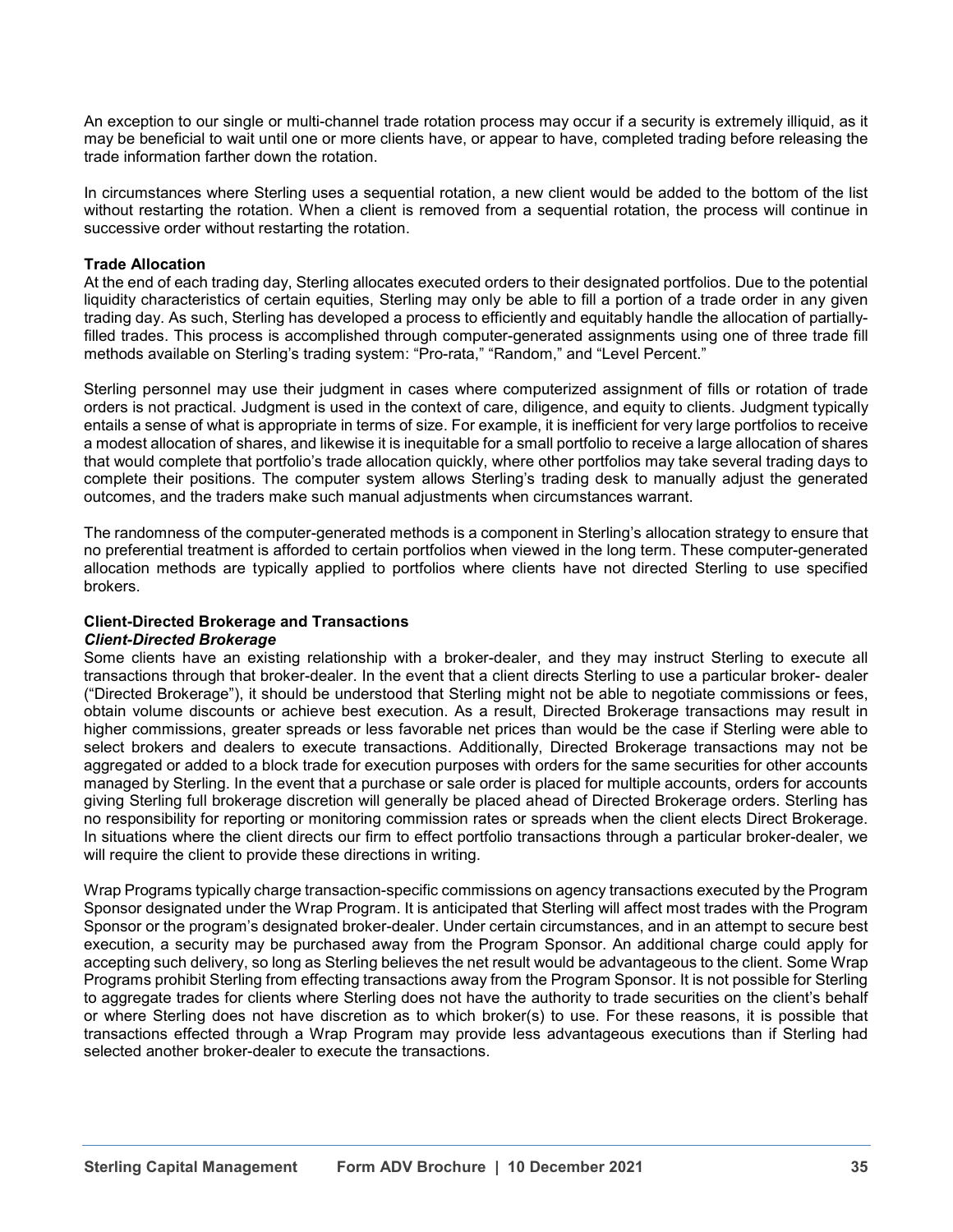## *Client-Directed Transactions*

Sterling may from time to time accommodate client requests to execute a client self-directed trade ("Directed Trade"). Sterling will seek to execute Directed Trade transactions on a best efforts basis using a third-party brokerdealer. Sterling reserves the right not to accommodate any particular client trade request. The client will assume any fees or commissions associated with a Directed Trade.

### **Trade Errors**

Trade errors may occur in connection with Sterling's management of portfolios. Sterling will investigate trade errors and determine whether reimbursement to the client is warranted. In the event of a trade error loss caused by Sterling, we will seek to restore the client's portfolio to the position it should have been in had the trading error not occurred. Corrective actions may include canceling the trade, adjusting an allocation, and/or reimbursing the client. In the event the error results in a gain, Sterling may retain the profit (or permit the client to retain it).

#### **Item 13 – Review of Accounts**

Depending on the nature of the client's portfolio, the client's own monitoring capabilities, the type of advice, and the arrangements made with the client, the frequency of reviews range from daily to quarterly. The level of review may encompass the entire portfolio, a section of the portfolio, or a specific transaction or investment. The frequency of the review depends upon a variety of factors such as the risk profile of the portfolio, the portfolio's activity level, the volatility of the asset allocation sectors in which the portfolio is invested, and the client's preferences, if any. Additional review may occur when the investment strategies and objectives are changed by the client or Sterling and when significant events occur that are expected to affect the value of the portfolio.

Sterling provides formal reporting to our clients on a quarterly basis unless specified otherwise by the client. These reports generally include (i) a portfolio valuation; (ii) a summary of acquisitions and disposals; (iii) a summary of cash movements; and (iv) a performance summary. Formal client review meetings are generally conducted on a regular basis at intervals selected by the client. During these reviews, the investment results and portfolio strategy are discussed. In addition, client objectives and risk tolerance are reviewed. For Wrap Program clients, account reviews and reports will differ and is dependent to the agreement between Sterling and Program Sponsor.

Please refer to Item 15 – Custody for reports provided to clients regarding custody. We suggest to our clients that the information they receive from Sterling, including invoices and periodic statements, be compared to the statements clients receive from their custodians.

#### **Item 14 – Client Referrals and Other Compensation**

Sterling has entered into referral arrangements with third parties who recommend Sterling's investment management services to potential clients. Such arrangements include compensation paid by Sterling to the referral source. To the extent required by law, we require that the person referring a client to us (the "Referral Agent") enter into a written agreement with us. Under this written agreement, the Referral Agent would be obligated to provide the prospective client with a separate disclosure document before Sterling begins to manage assets for such prospective client. This separate disclosure document provides the prospective client with information regarding the nature of our relationship with the Referral Agent and any referral fees we pay to such Referral Agent. Referral fees are paid by Sterling and not by our clients.

Sterling may engage affiliates as Referral Agents, and any such affiliate may be compensated by us for referral activities. We may also compensate our employees for business development activities, including the securing or retention of client assets by Sterling.

From time to time, we may receive indirect benefits from service providers or third-party vendors in the form of gifts and entertainment (*e.g.*, tickets to sporting events, etc.). When received, these occasions are evaluated in the context of Sterling's gifts and entertainment policy to ensure they are reasonable in value and customary in nature to ensure their occurrence does not present any conflicts of interest.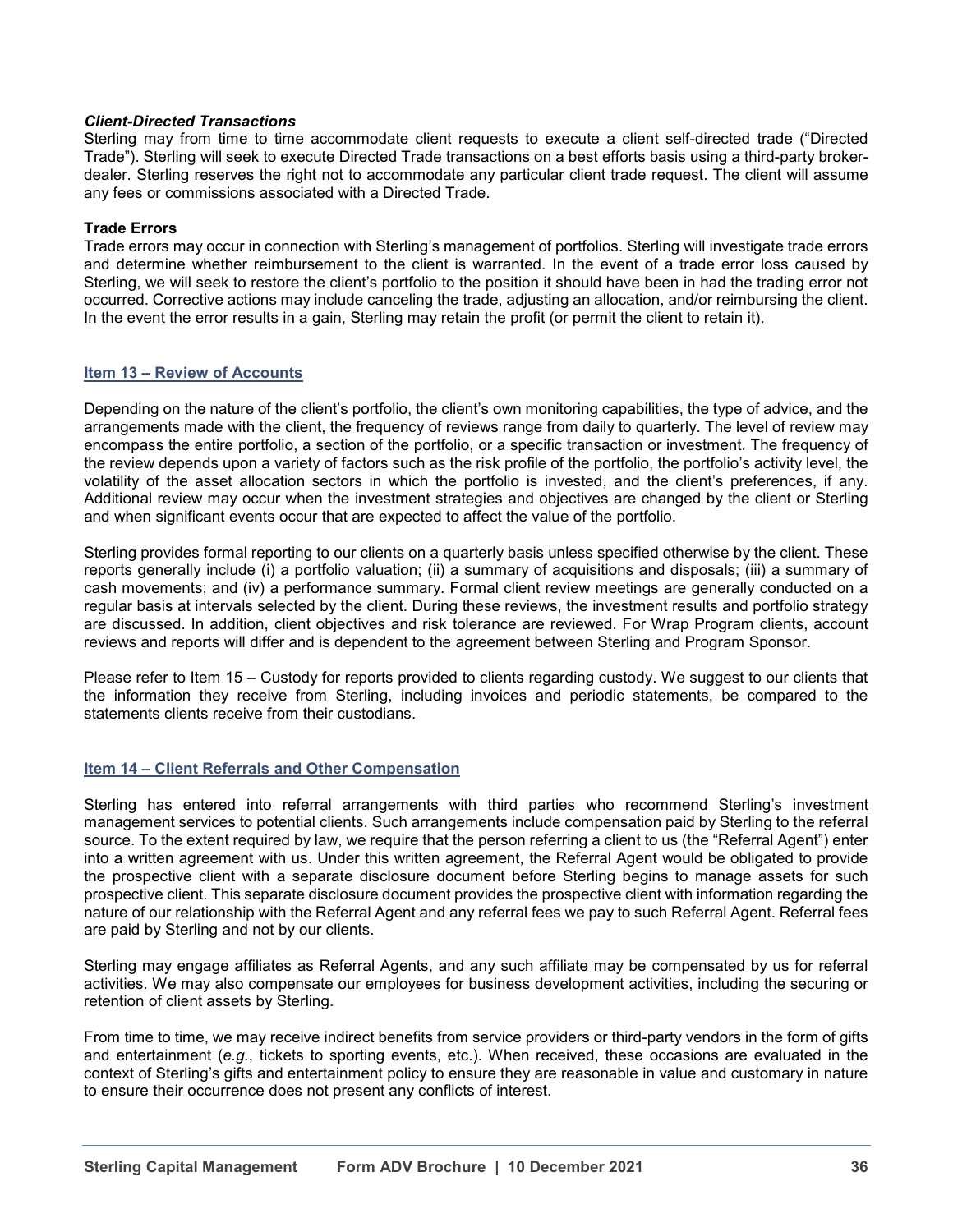#### **Item 15 – Custody**

Sterling does not act as a custodian for client assets. Client assets will be held at a qualified custodian such as a broker-dealer, bank, or other qualified custodian. However, under the Advisers Act, Sterling may be deemed to have constructive custody of client assets in certain instances, including any of the following: (i) Clients maintain assets at a qualified custodian affiliated with Sterling; (ii) Sterling has the authorization to deduct or draft advisory fees from a client's investment or bank account; (iii) Sterling employees serve as a trustee for a non-family member's account; (iv) Sterling has been given client authorization to transfer funds or securities from a client's account to a pre-designated third-party; (v) Sterling has online access to client's other investment accounts; and (vi) where the terms of an agreement between a client and a qualified custodian inadvertently gives Sterling powers that may be construed as custody over such client's assets (collectively, "inadvertent custody").

In the case of Affiliated Funds, the Affiliated Funds have made arrangements with qualified custodians as disclosed in the relevant fund offering documents. In the case of separately managed accounts, clients must select and appoint their own custodians, whose services and fees will be separate from Sterling's fees. Clients are responsible for arranging for all custodial services, including negotiating custody agreements and fees and opening custodial accounts.

Whether Sterling is deemed to have inadvertent custody or not, if a client does not receive account statement from their custodian on at least a quarterly basis, the client should contact Sterling and their custodian immediately. Clients should carefully review their custodian statements to ensure they reflect appropriate activity in their account. Clients may also receive reports from Sterling. Clients should compare the account statements that they receive from their qualified custodian with the reports they receive from Sterling. If there are discrepancies between a client's custodian statement and Sterling's report, clients should contact their custodians or a Sterling representative for more information.

#### **Item 16 – Investment Discretion**

Sterling provides discretionary investment management services to clients. Sterling and the client will enter in to an investment management agreement, or other document, at the onset of the advisory relationship. This investment management agreement allows Sterling, without obtaining client consent, to implement investment decisions on the client's behalf. Sterling generally receives discretionary authority from clients (or a client's agent, such as a Program Sponsor in the context of discretionary Wrap Programs) to select and to determine the quantity of securities or financial instruments to be bought or sold for the client's portfolio. Sterling is guided by the investment objectives, guidelines, and restrictions that are developed in consultation with clients. These guidelines usually include the investment objective, risk level, and the types and amounts of securities that will make up the portfolio.

Included in our discretionary authority is the ability to select broker-dealers through which to execute transactions on behalf of clients, and the commission rates, if any, at which transactions are effected. We may accept direction from the client or agree to limitations with respect to our discretion regarding which broker-dealers are to be used and what commissions are to be paid. If a client directs us or limits us by providing specific instructions to use a particular broker-dealer or by providing us with particular instructions for trading, the client should be aware that Sterling may have opportunity risk and may not be in a position to freely negotiate commission rates or spreads, obtain volume discounts on aggregated orders, or to select broker-dealers on the basis of best price and execution. Portfolios with special instructions may incur higher commissions, create disparity in portfolio investment, and result in greater spreads or less favorable execution on some transactions than would be the case if Sterling were free to select the broker-dealer. For best execution, a security may be purchased away from the custodian brokerage firm and a minimal charge could apply for accepting such delivery, so long as the net result to the client would be advantageous. In situations where the client directs our firm to effect portfolio transactions through a particular broker-dealer, we will require the client to provide these directions in writing. The major consideration in allocating brokerage business is the pursuit of best execution on all transactions effected for all portfolios. As discussed in Item 12 - Brokerage Practices, Sterling may allocate brokerage to firms that supply research and brokerage services, statistical data, and other services when the terms of all transactions and the capabilities of different broker-dealers are consistent with the guidelines set forth in the Safe Harbor.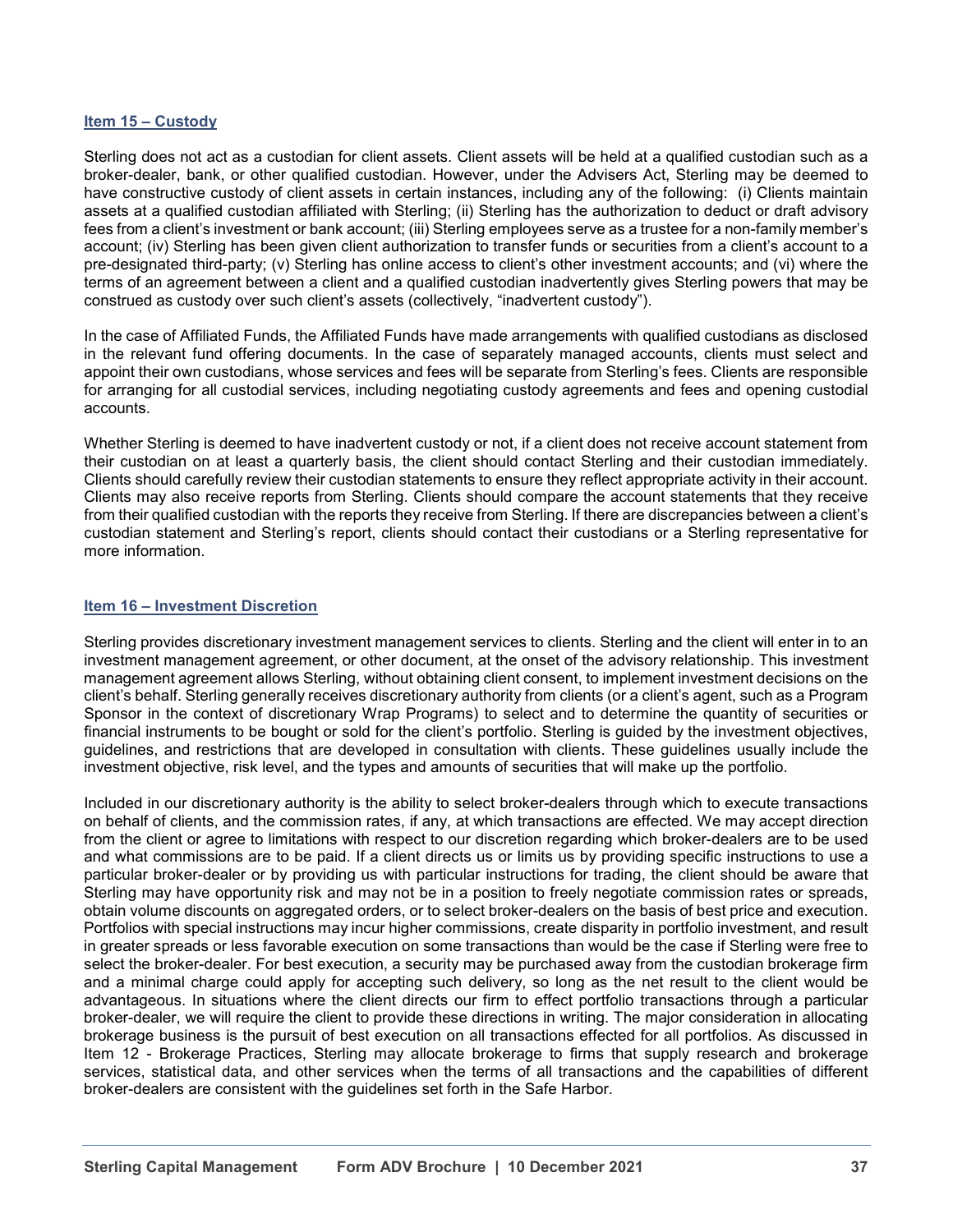For Wrap Program accounts, Sterling's discretionary authority is limited by the selected mandate's investment strategy and may be further limited by reasonable, client-imposed and Sterling agreed upon restrictions. With respect to certain portfolios, such as registered investment companies, Sterling's authority to trade securities may also be limited by certain securities, tax, and other laws that may, for example, require diversification of investments and impose other limitations.

Sterling provides non-discretionary investment management services to certain clients. Some clients may grant Sterling limited discretion with respect to the assets in their portfolio (*e.g.*, the client may require that Sterling seek the client's approval prior to any buy or sell transaction in the client's portfolio). In these instances, Sterling's ability to transact on behalf of the client will be limited.

# **Item 17 – Voting Client Securities**

#### **Proxy Voting**

The following describes the procedures through which Sterling votes proxies in accordance with Rule 206(4)-6 under the Advisers Act on behalf of all clients for which Sterling has been delegated proxy voting responsibility.

#### *General Policy*

Sterling has adopted a Proxy Voting Policy, available to clients upon request, which is designed to vote proxies for the best interests of clients and mitigate potential conflicts of interest. Sterling currently utilizes the services of an independent proxy voting service, Glass, Lewis & Co. ("Glass Lewis"). Glass Lewis performs extensive research on factors relevant to proxy voting, such as company management, policies, and practices. Based on its research and experience, Glass Lewis has designed and maintains several proxy voting guidelines, These guidelines leverage Glass Lewis' expertise in best practices among corporate issuers in matters related to governance and shareholder rights and value creation. These guidelines vary by country or by specialty factors such as environmental, social, religious or other issues. Sterling has engaged Glass Lewis to provide analysis and to vote proxies on behalf of all clients who delegate their proxy voting rights to Sterling. While clients are always free to vote their own proxies, for those that delegate proxy voting to Sterling, we have approved certain Glass Lewis proxy voting guidelines for voting our client's proxies. Sterling reserves the right to vote proxies in a manner that is different than the vote recommended by Glass Lewis or to utilize the services of another independent proxy voting service in our sole discretion.

Glass Lewis uses an electronic vote management system that automatically populates each ballot with vote recommendations based on the specific proxy voting guideline selected by Sterling, thereby enabling the automatic submission of votes in a timely and efficient manner. The pre-population of voting recommendations on a ballot adheres to Sterling's selected proxy voting guidelines. Under no circumstances is Glass Lewis authorized to deviate from the proxy voting guidelines set by Sterling without direction from Sterling. In instances where Sterling becomes aware that an issuer intends to file or has filed additional soliciting materials before the vote submission deadline, Sterling will consider such information prior to the submission deadline to ensure that based on the issuer's information that it remains in the client's best interests to vote along with the Glass Lewis recommendation.

As part of the normal and customary ongoing security analysis and portfolio management function, our equity investment team members review proxy materials and related research publications to inform their views on issuer proxy measures. Based upon our proxy review and analysis Sterling may choose to override the Glass Lewis recommendation if deemed in the client's best interest.

Sterling understands the importance of exercising our clients' votes and will take all reasonable steps to exercise this right. However, in some circumstances, it is impractical or sometimes impossible for Sterling to vote. The following highlights some potential instances in which a proxy may not be voted:

Voting in certain countries requires "share blocking." Shareholders wishing to vote their proxies must deposit their shares shortly before the date of the meeting with a designated depositary. During this blocking period, shares that will be voted at the meeting cannot be sold until the meeting has taken place and the shares are returned to the client's custodian banks. Sterling may determine that the value of exercising the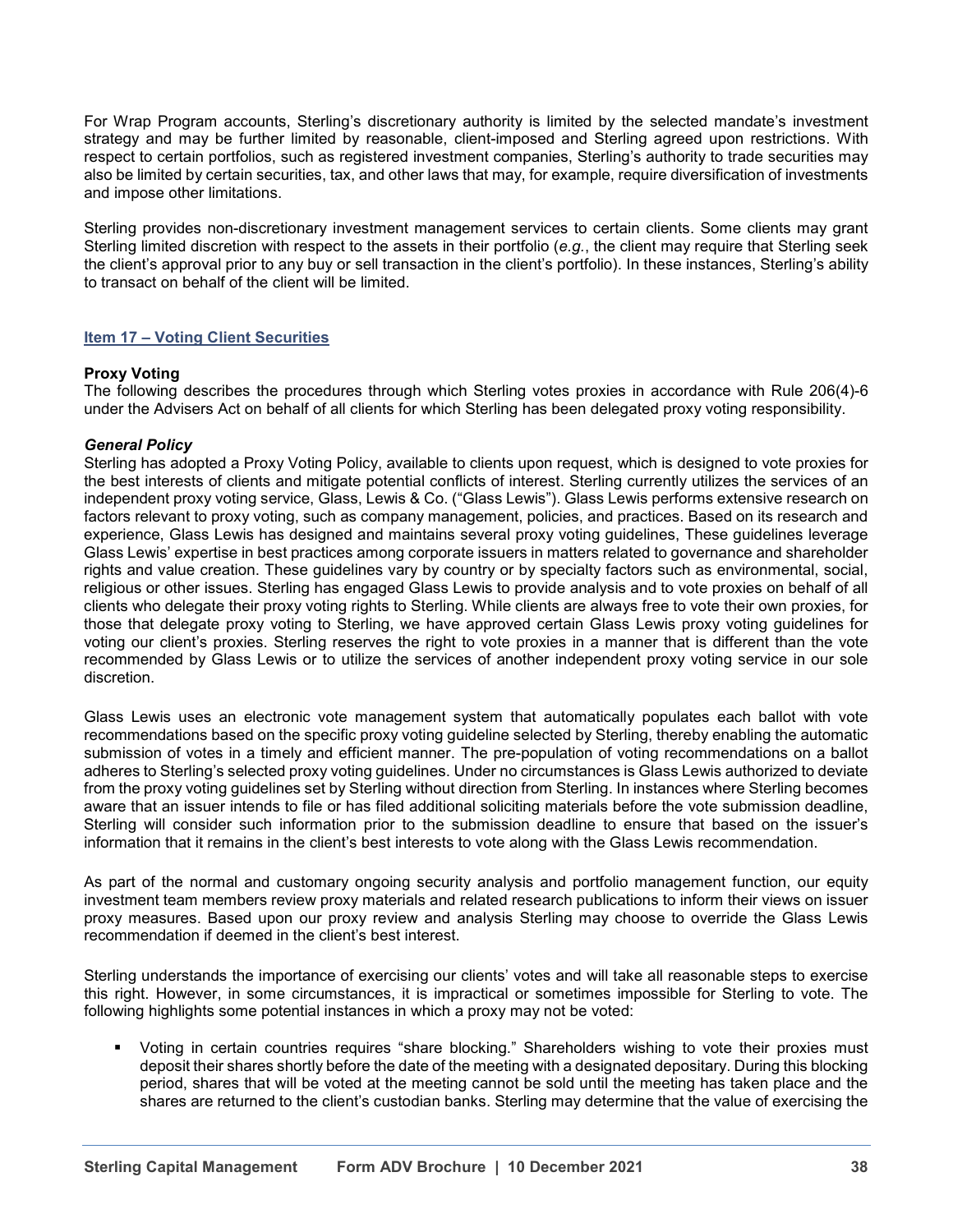vote is outweighed by the detriment of not being able to sell the shares during this period. In cases where Sterling wants to retain the ability to trade shares, Sterling may abstain from voting those shares. A list of the countries that meet this description is available upon request.

- The costs of voting (*e.g*., custodian fees, vote agency fees, etc.) in emerging and other international markets may be substantially higher than in the United States. As such, Sterling, through Glass Lewis, may limit voting on securities in instances where the issues presented are unlikely to have a material impact on shareholder value.
- Sterling many choose not to vote a proxy if Sterling believes it would be the client's interest to make it difficult for the issuer to obtain a quorum or if Sterling believes the cost of voting these proxies outweighs any possible benefit to the client.
- When Sterling takes over management of an account, the existing securities in the account may be sold. However, if the client was a shareholder of record on the execution date, Sterling may receive proxies for these securities. In these instances, Sterling will not vote such proxies as the companies are no longer held in the client's account and have no economic value for the client.
- In limited circumstances, other market-specific impediments to voting shares may limit Sterling's ability to cast votes, including, but not limited to, late delivery of proxy materials, untimely vote cut-off dates, power of attorney and share re-registration requirements, or any other unusual voting requirements. In these limited instances, Sterling will vote securities on a best efforts basis.
- If a client lends securities, Sterling will vote the securities' shares as reported by client's custodian.

# *Conflicts of Interest*

In certain circumstances, Sterling may have a relationship with an issuer that could pose a conflict of interest when voting shares of that issuer on behalf of clients. If Sterling has a material conflict of interest with the issuer, the proxy will be voted according to Glass Lewis recommendation and will not be overridden.

#### *Records of Proxy Voting*

Upon request, and as available via Glass Lewis, Sterling will disclose to our clients how Sterling voted such client's proxies. In addition, a client may obtain a copy of Sterling's Proxy Voting Policy and information as to how the proxies have been voted by contacting Sterling at the address, telephone number or email on the cover page of this document.

Form N-PX is used by investment companies to file reports with the SEC containing the proxy voting record for the most recent 12-month period ending June 30. Form N-PX must be filed no later than August 31 of each year. Sterling will provide the Form N-PX to the Affiliated Funds' Administrator who will file the form with the SEC.

#### *Monitoring of Glass Lewis*

Sterling monitors the services provided by Glass Lewis to evaluate whether it has the ability to analyze proxy issues and make recommendations in the best interests of Sterling's clients. Monitoring of Glass Lewis includes:

- Sampling of votes cast by Glass Lewis to confirm that the Vote Guidelines selected by Sterling are being followed;
- Meeting with Glass Lewis and having discussions with their personnel to determine if they continue to have the capacity and competency to carry out their proxy obligations;
- Reviewing Glass Lewis policies and procedures, with a particular focus on those relating to identifying and addressing conflicts of interest and ensuring that current and accurate information is used in creating recommendations; and
- Requesting Glass Lewis notify us if there is material change to their policies and procedures, particularly with respect to conflicts, or material business practices (*e.g*., entering or exiting new lines of business), and reviewing any such change.

# *Review of Policy*

From time to time, Sterling reviews our Proxy Voting Policy and the services provided by Glass Lewis to determine whether the continued use of Glass Lewis and the Glass Lewis recommendations are in the best interests of clients. Sterling may, in our sole discretion, make any changes to our independent proxy voting service provider.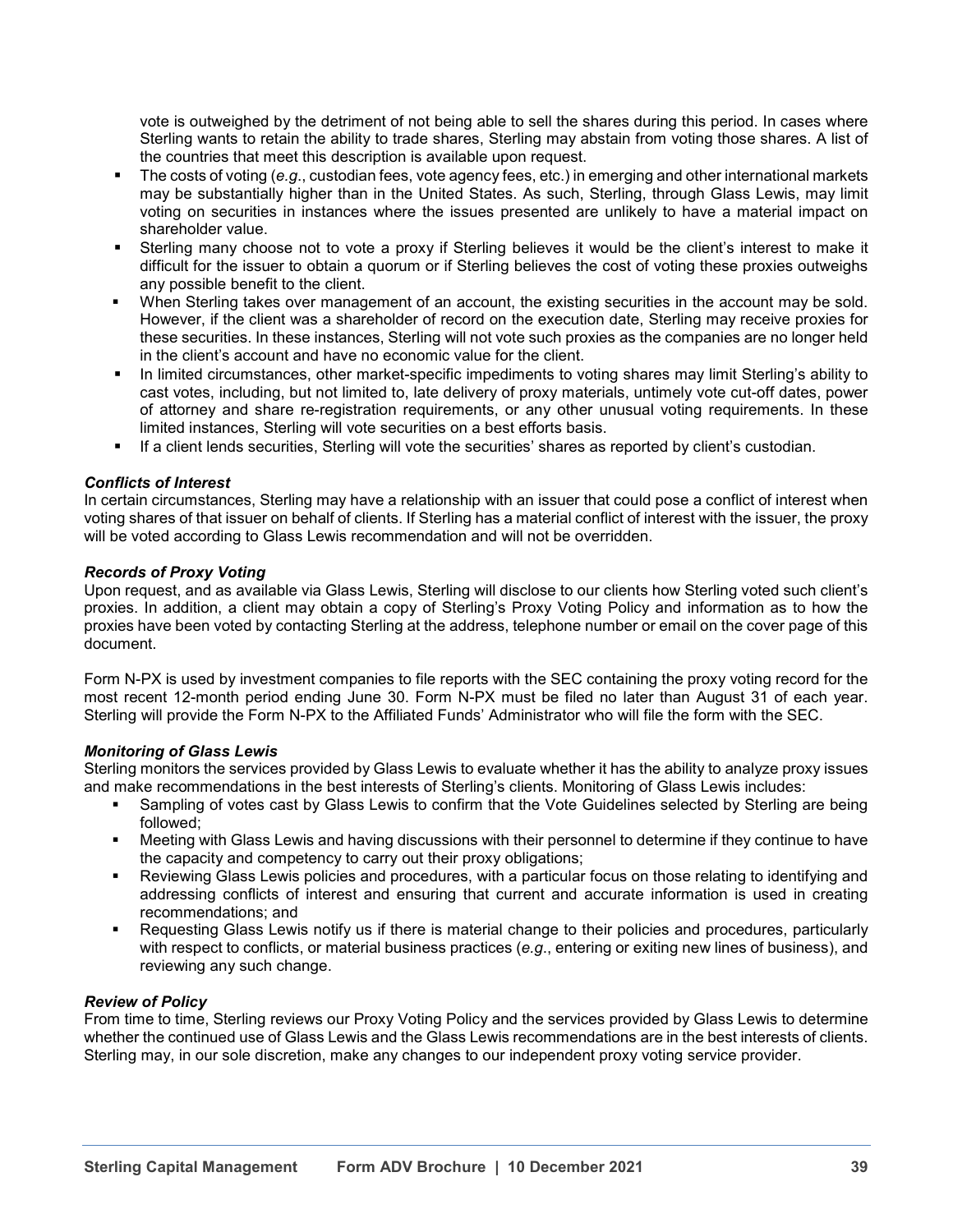# *Other Proxy Voting Arrangements*

With respect to those client portfolios where Sterling is not authorized to vote proxies, clients should arrange to receive proxy material directly from their custodians. In certain Wrap Program accounts, Sterling may not be delegated the responsibility to vote proxies on behalf of the Wrap Program accounts, instead the Program Sponsor or another service provider may vote such proxies. Clients in such Wrap Programs should contact the sponsor for a copy of the Program Sponsor's proxy voting policy.

#### **Litigations, Class Actions and Bankruptcies**

As an investment manager Sterling may be asked to decide whether to participate in litigation, including by filing proofs of claim in class actions, or bankruptcy proceedings for assets held in a portfolio. It is the client's responsibility to monitor and analyze their portfolio and consult with their own advisers and custodian about whether it may have claims that it should consider pursuing. Sterling will not handle or otherwise process any potential "class action" claims or similar settlements that clients may be entitled to for securities held in client portfolios.

Generally, clients will receive the paper work for such claims directly from their account custodians. Each client should verify with their custodian or other account administrator whether such claims are being made on the client's behalf by the custodian or if the client is expected to file such claims directly. Sterling will provide such assistance to clients, or their agents and advisers, as we are reasonably capable of providing, but Sterling does not accept responsibility for responding to class action notifications and expressly disclaims liability for the failure to respond to such notifications.

#### **Item 18 – Financial Information**

Registered investment advisers are required in this Item to provide you with certain financial information or disclosures about Sterling's financial condition. Sterling has no financial commitment that impairs our ability to meet contractual and fiduciary commitments to clients and has not been the subject of a bankruptcy proceeding.

*The remainder of this page is intentionally left blank.*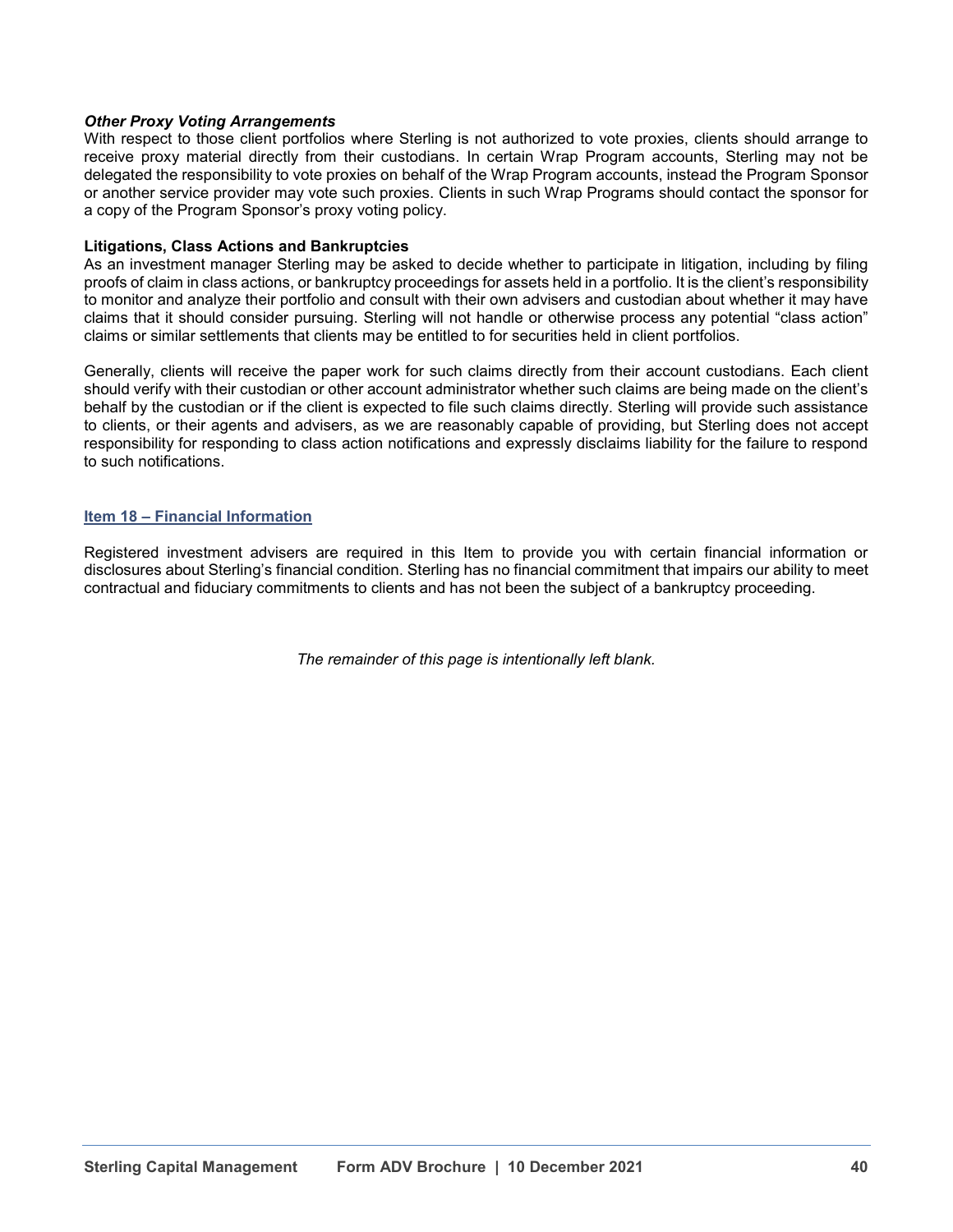| <b>FACTS</b> | WHAT DOES STERLING CAPITAL MANAGEMENT<br>DO WITH YOUR PERSONAL INFORMATION?                                                                                                                                                                                                                                                                                                    |  |
|--------------|--------------------------------------------------------------------------------------------------------------------------------------------------------------------------------------------------------------------------------------------------------------------------------------------------------------------------------------------------------------------------------|--|
| Why?         | Financial companies choose how they share your personal information. Federal law<br>gives consumers the right to limit some but not all sharing. Federal law also requires us<br>to tell you how we collect, share, and protect your personal information. Please read<br>this notice carefully to understand what we do.                                                      |  |
| What?        | The types of personal information we collect and share depend on the product or<br>service you have with us. This information can include:<br>Social Security number and assets<br>income and investment experience<br>risk tolerance and retirement assets<br>٠<br>When you are no longer our customer, we continue to share your information as<br>described in this notice. |  |
| How?         | All financial companies need to share customers' personal information to run their<br>everyday business. In the section below, we list the reasons financial companies can<br>share their customers' personal information; the reasons Sterling Capital Management<br>chooses to share; and whether you can limit this sharing.                                                |  |

| Reasons we can share your personal information                                                                                                                                              | <b>Does Sterling Capital</b><br>Management share? | Can you limit this<br>sharing? |
|---------------------------------------------------------------------------------------------------------------------------------------------------------------------------------------------|---------------------------------------------------|--------------------------------|
| For our everyday business purposes -<br>such as to process your transactions, maintain your<br>account(s), respond to court orders and legal<br>investigations, or report to credit bureaus | <b>Yes</b>                                        | No.                            |
| For our marketing purposes -<br>to offer our products and services to you                                                                                                                   | Yes                                               | No.                            |
| For joint marketing with other financial companies                                                                                                                                          | No.                                               | We don't share                 |
| For our affiliates' everyday business purposes -<br>information about your transactions and experiences                                                                                     | Yes                                               | No.                            |
| For our affiliates' everyday business purposes -<br>information about your creditworthiness                                                                                                 | No.                                               | We don't share                 |
| For our affiliates to market to you                                                                                                                                                         | Yes                                               | Yes                            |
| For nonaffiliates to market to you                                                                                                                                                          | No                                                | We don't share                 |

| To limit our sharing |                | ■ Please call 877-835-4836 to leave a message and a Sterling representative<br>will return your call.                                                    |
|----------------------|----------------|----------------------------------------------------------------------------------------------------------------------------------------------------------|
|                      | $\blacksquare$ | Please note: If you are a new client, we can begin sharing your information<br>30 days from the date we provided this notice. When you are no longer our |
|                      |                | client, we can continue to share your information as described in this                                                                                   |
|                      |                | notice. However, you can contact us at any time to limit our sharing.                                                                                    |
| Questions?           | ш              | Please call 877-835-4836 to leave a message and a Sterling representative<br>will return your call.                                                      |
|                      |                |                                                                                                                                                          |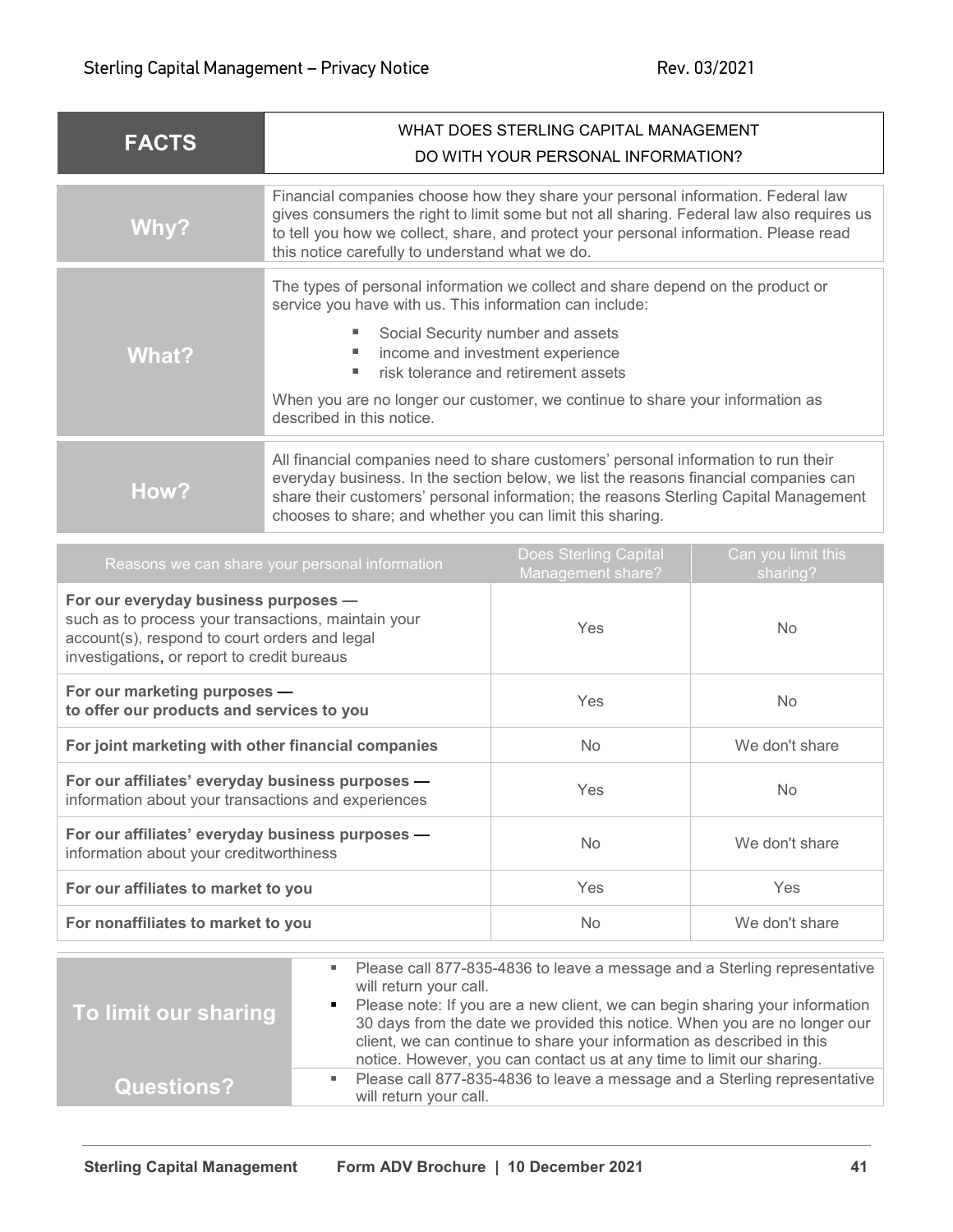# **Page 2**

| Who we are                                                                                |                                                                                                                                                                                                                                                                                                                                                                                                            |  |
|-------------------------------------------------------------------------------------------|------------------------------------------------------------------------------------------------------------------------------------------------------------------------------------------------------------------------------------------------------------------------------------------------------------------------------------------------------------------------------------------------------------|--|
| Who is providing this notice?                                                             | This notice is provided by Sterling Capital Management LLC                                                                                                                                                                                                                                                                                                                                                 |  |
| What we do                                                                                |                                                                                                                                                                                                                                                                                                                                                                                                            |  |
| <b>How does Sterling Capital</b><br><b>Management protect my</b><br>personal information? | To protect your personal information from unauthorized access and use, we use<br>ш<br>security measures that comply with federal law. These measures include<br>computer safeguards and secured files and buildings. Our employees are bound<br>by our Code of Ethics and policies to access consumer information only for<br>legitimate business purposes and to keep information about you confidential. |  |
| <b>How does Sterling Capital</b>                                                          | We collect your personal information, for example, when you:                                                                                                                                                                                                                                                                                                                                               |  |
| <b>Management collect my</b><br>personal information?                                     | tell us about your investment or retirement portfolio or enter into an investment<br>ш<br>advisory contract<br>seek advice about your investments or give us your income information<br>ш<br>give us your contact information.<br>ш                                                                                                                                                                        |  |
| Why can't I limit all sharing?                                                            | Federal law gives you the right to limit only:                                                                                                                                                                                                                                                                                                                                                             |  |
|                                                                                           | sharing for affiliates' everyday business purposes - information about your<br>ш<br>creditworthiness<br>affiliates from using your information to market to you<br>ш<br>sharing for nonaffiliates to market to you.<br>ш                                                                                                                                                                                   |  |
|                                                                                           | State laws and individual companies may give you additional rights to limit sharing.                                                                                                                                                                                                                                                                                                                       |  |
| <b>Definitions</b>                                                                        |                                                                                                                                                                                                                                                                                                                                                                                                            |  |
| <b>Affiliates</b>                                                                         | Companies related by common ownership or control. They can be financial and<br>nonfinancial companies.                                                                                                                                                                                                                                                                                                     |  |
|                                                                                           | Our affiliates include financial companies with Truist, BB&T and SunTrust in their<br>name. For example, affiliates include financial companies such as Truist Bank, a<br>custodial bank, as well as Truist Advisory Services and Truist Investment<br>Services.                                                                                                                                           |  |
| <b>Nonaffiliates</b>                                                                      | Companies not related by common ownership or control. They can be financial and<br>nonfinancial companies.                                                                                                                                                                                                                                                                                                 |  |
|                                                                                           | Sterling Capital Management does not share with nonaffiliates so they can<br>market to you.                                                                                                                                                                                                                                                                                                                |  |
| Joint marketing                                                                           | A formal agreement between nonaffiliated financial companies that together market<br>financial products or services to you.                                                                                                                                                                                                                                                                                |  |
|                                                                                           | Sterling Capital Management does not jointly market.                                                                                                                                                                                                                                                                                                                                                       |  |
| <b>Other important information</b>                                                        |                                                                                                                                                                                                                                                                                                                                                                                                            |  |

You may have other privacy protections under some state laws. We will comply with applicable state laws as to information about you.

Accounts with California and Vermont addresses will be treated as if you opted out of sharing information among our affiliates.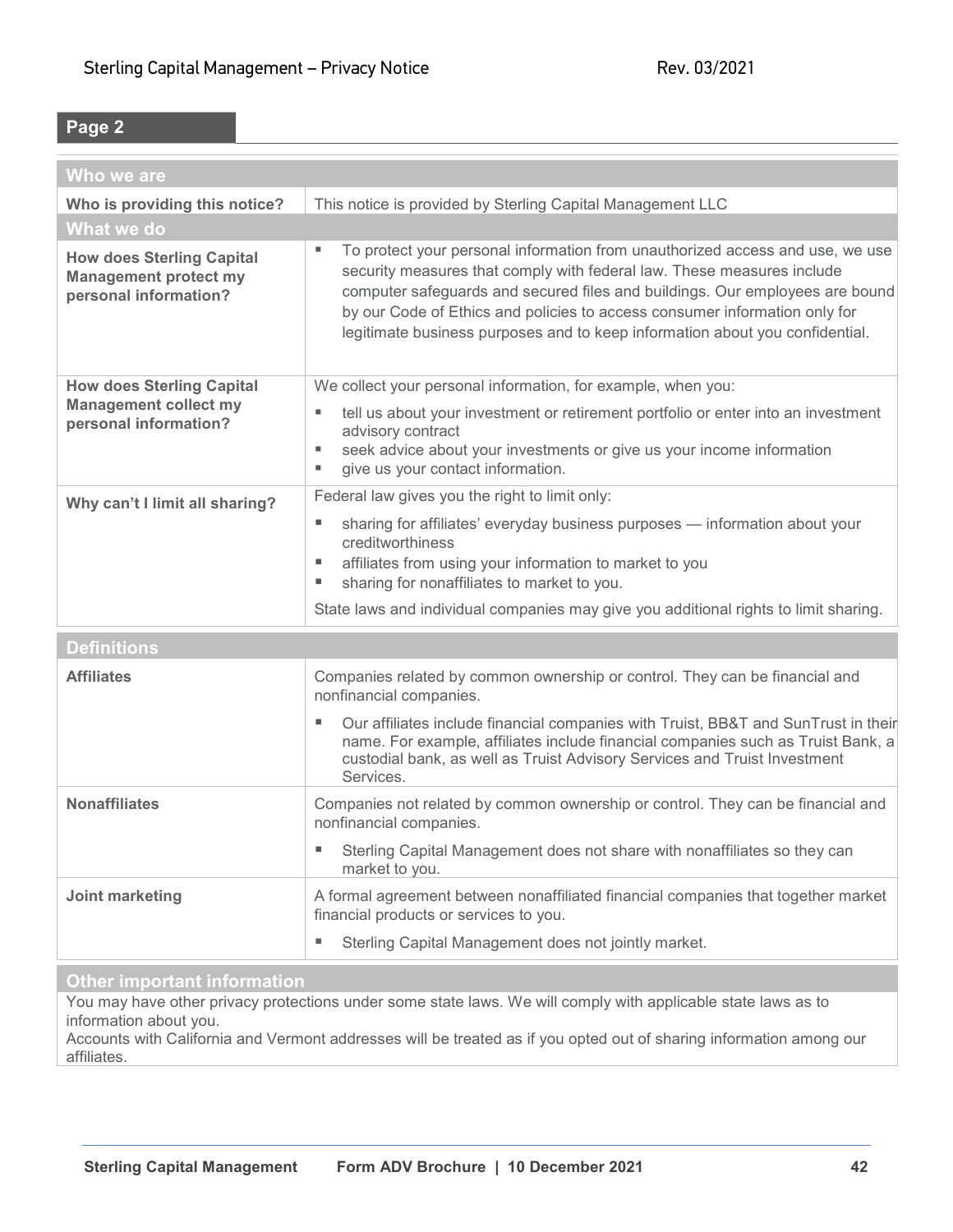

# **Sterling Capital Management LLC**

#### **Guide to Services and Compensation ERISA Section 408(b)(2) Notice**

The following is a guide to important information that you should consider in connection with the services to be provided by Sterling Capital Management LLC (the "Firm" or "we" or "us") in respect of your employee pension benefit plan or trust (the "Plan"). This information is intended to satisfy the disclosure requirements under 29 C.F.R. §2550.408b-2(c)(1)(iv), to the extent applicable.

Should you have any questions concerning this guide or the information provided to you concerning our services or compensation, please do not hesitate to contact your Relationship Manager.

| <b>Required Information</b>                                                                                                                                                              | <b>Description and/or Location(s)<sup>1</sup></b>                                                                                                                                                                                                                                                                                                                                                                                                                                       |
|------------------------------------------------------------------------------------------------------------------------------------------------------------------------------------------|-----------------------------------------------------------------------------------------------------------------------------------------------------------------------------------------------------------------------------------------------------------------------------------------------------------------------------------------------------------------------------------------------------------------------------------------------------------------------------------------|
| <b>Services.</b> Description of the services that<br>Sterling will provide to the Plan.                                                                                                  | Sterling has been retained to provide investment management<br>services to the Plan.                                                                                                                                                                                                                                                                                                                                                                                                    |
| <b>Status.</b> Whether Sterling will provide services<br>directly to the Plans(s) as an ERISA fiduciary<br>and/or as an investment adviser under the<br>Investment Advisers Act of 1940. | Please refer to the Firm's Investment Advisory Agreement for the Plan<br>(as may be amended from time to time), which provides that the Firm<br>will provide certain investment-related services in respect of the Plan<br>as an investment adviser registered with the U.S. Securities and<br>Exchange Commission under the U.S. Investment Advisers Act of<br>1940, as amended, and as a "fiduciary" within the meaning of 3(38)<br>or a "co-fiduciary" under Section 3(21) of ERISA. |
| Direct Compensation. Compensation that<br>Sterling expects to receive directly from the                                                                                                  | Please refer to the Investment Advisory Agreement.                                                                                                                                                                                                                                                                                                                                                                                                                                      |
| Plan.                                                                                                                                                                                    | Sterling receives a fee (generally expressed as a percentage of<br>assets under management) for providing investment management<br>services to the Plan.                                                                                                                                                                                                                                                                                                                                |
| <b>Indirect Compensation.</b> Compensation<br>Sterling will receive from other parties that are                                                                                          | Please refer to the Investment Advisory Agreement.                                                                                                                                                                                                                                                                                                                                                                                                                                      |
| not related to the Firm.                                                                                                                                                                 | To assist in the investment management process the Firm may use<br>client brokerage commissions to purchase research and brokerage<br>services, such as stock screening and research tools as well as<br>quotation and trade execution services. Research thus obtained<br>does not have a quantifiable dollar value. Please refer to the<br>Investment Advisory Agreement and the Firm's ADV Part 2A for the                                                                           |

<sup>&</sup>lt;sup>1</sup>This guide includes summary information. We suggest that you review the entirety of the referenced materials and documents, all of which should have been provided to you. If you would like to request additional copies of referenced materials and documents, please contact us. This guide is not intended as an agreement for services; nor is it intended to change, modify, or otherwise amend the referenced materials and documents or any other existing agreements between the Plan and the Firm.

 $\overline{a}$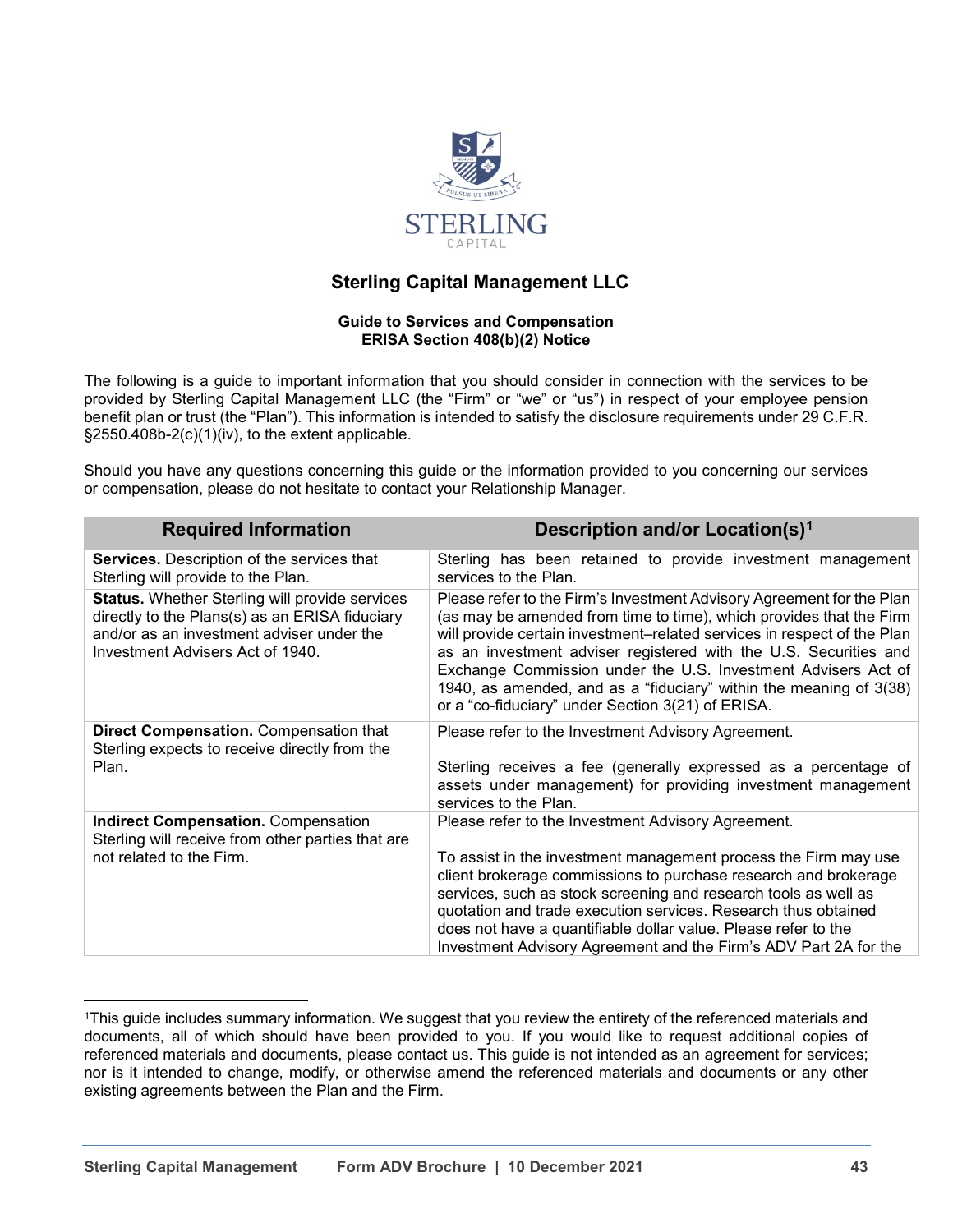|                                                                                                                                                                                                                                                                   | full disclosure of brokerage and execution practices including<br>research and the use of soft dollars.                                                                                                                                                                                                                                                                                                   |
|-------------------------------------------------------------------------------------------------------------------------------------------------------------------------------------------------------------------------------------------------------------------|-----------------------------------------------------------------------------------------------------------------------------------------------------------------------------------------------------------------------------------------------------------------------------------------------------------------------------------------------------------------------------------------------------------|
|                                                                                                                                                                                                                                                                   | In accordance with industry practice, we and our affiliates may, from<br>time to time, receive non-monetary gifts and gratuities, such as<br>promotional items (coffee mugs, calendars, gift baskets, etc.), meals<br>and entertainment (collectively, "gifts") from third parties. For this<br>purpose, we allocate the value between clients in accordance with a<br>reasonable allocation methodology. |
| Fees and Expenses related to the Plan's<br>Sterling-Sponsored Funds <sup>2</sup> .                                                                                                                                                                                | Please refer the Sterling-Sponsored Funds' Prospectus.                                                                                                                                                                                                                                                                                                                                                    |
| Compensation paid among related parties.<br>Compensation that will be paid among Sterling<br>and related parties if set on a transaction basis<br>or charged directly against the Plan's<br>investment and reflected in the net asset value<br>of the investment. | Not applicable, as the Firm does not reasonably expect that<br>compensation will be paid among the Firm and related parties.                                                                                                                                                                                                                                                                              |
| <b>Compensation for termination of contract or</b><br>arrangement. Compensation Sterling will<br>receive if the Plan terminates our service.                                                                                                                      | Please refer to the Investment Advisory Agreement.                                                                                                                                                                                                                                                                                                                                                        |
| Cost of Recordkeeping Services. The cost to<br>the Plan for recordkeeping services.                                                                                                                                                                               | Not applicable, as Sterling does not reasonably expect to provide<br>recordkeeping services to the Plan.                                                                                                                                                                                                                                                                                                  |
| Manner of receipt. The manner of receipt of<br>compensation Sterling receives.                                                                                                                                                                                    | Please refer to the Investment Advisory Agreement.<br>Any research and brokerage services are generally received by<br>Sterling from executing broker-dealers or third parties as part of the<br>securities transactions in the Plan's account. Please refer to the<br>Investment Advisory Agreement and the Firm's ADV Part 2A for the<br>full disclosure of brokerage and execution practices.          |
| Other Fees and Expenses.                                                                                                                                                                                                                                          | Please refer to the Investment Advisory Agreement.                                                                                                                                                                                                                                                                                                                                                        |

<span id="page-43-0"></span> $^2$  "Sterling-Sponsored Funds" refers to a registered investment company under the Investment Company Act of 1940, as amended, that is sponsored by Sterling Capital Management. For updated information on the annual fund operating expenses of a Sterling-Sponsored Funds, please visit www.SterlingCapital.com.

**\_\_\_\_\_\_\_\_\_\_\_\_\_\_\_\_\_\_\_\_\_\_\_\_\_\_\_\_\_\_\_\_\_\_\_\_\_\_\_\_\_\_**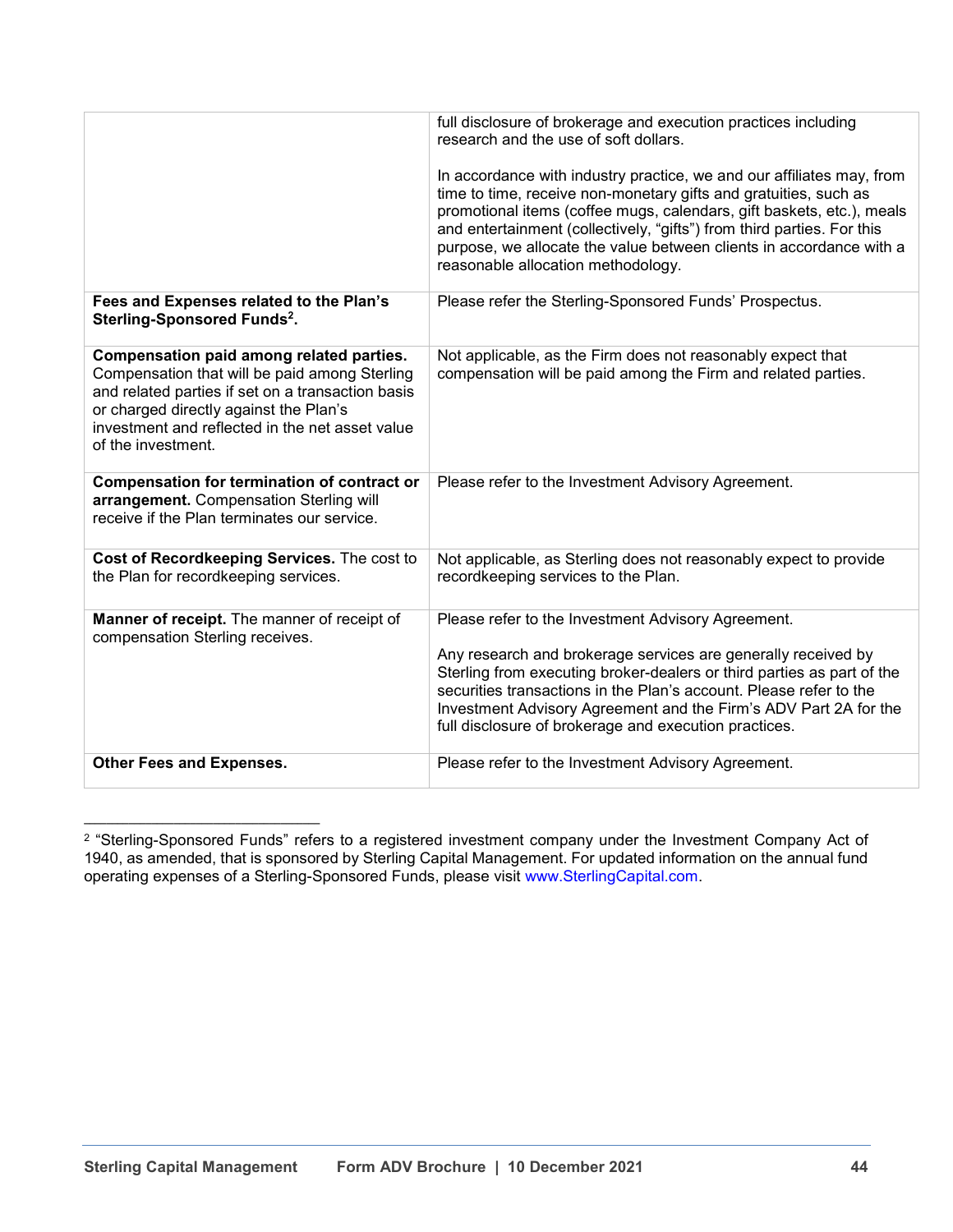

# Brochure Supplement

January 31, 2022

Main Office: 4350 Congress Street, Suite 1000 Charlotte, NC 28209 Phone: 704.927.4175 Fax: 704.376.8127

434 Fayetteville Street, Suite 500 Raleigh, NC 27601 Phone: 919.716.9070 Fax: 919.716.9462

948 Laskin Road, Suite 202 Virginia Beach, VA 23451 Phone: 757.417.4908

150 South Warner Road, Suite 460A King of Prussia, PA 19406 Phone: 610.941.1107

**This Brochure Supplement provides information about the Investment Professionals that supplements the Sterling Capital Management LLC brochure. You should have received a copy of that brochure. Please contact Sterling's Compliance Department at scmcompliance@sterlingcapital.com if you did not receive Sterling's brochure or if you have any questions about the contents of this supplement.**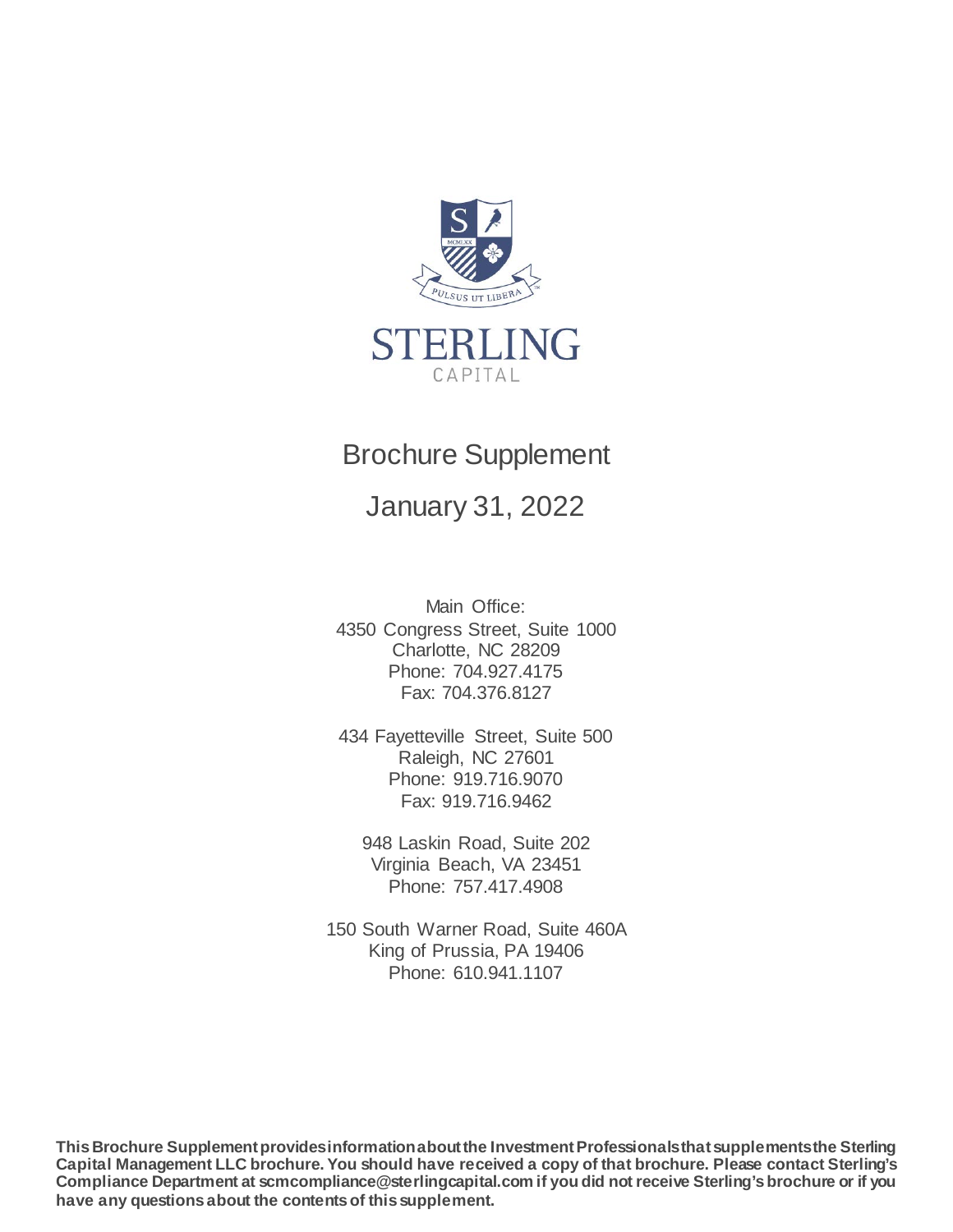

# **Mark M. Montgomery, CFA1**

Senior Managing Director Head of Fixed Income

# **Educational Background and Business Experience**

Mark M. Montgomery, CFA<sup>1</sup>, (born 1968), Senior Managing Director, joined Sterling Capital Management in 1997and has investment experience since 1990. Mark is chief investment officer and head of fixed income. Prior to joining Sterling, he held a number of positions at The Vanguard group. He began his fixed income career working on Vanguard's taxable index bond team and later joined the municipal group working with their long-term and high-yield portfolio management team. Mark received his B.S. in Marketing with a minor in Public Administration from West Chester University and his M.B.A with a concentration in Investment Management from Drexel University. He holds the Chartered Financial Analyst® designation.

# **Disciplinary Information**

Registered investment advisers are required to disclose all material facts regarding any legal or disciplinary events that would be material to your evaluation of each supervised person providing investment advice. Mark M. Montgomery has no information to report under this item.

# **Other Business Activities**

Registered investment advisers are required to disclose any other business activity or occupation in which the supervised person is actively engaged. Mark M. Montgomery has no other business activities to report that represent a substantial amount of the supervised person's time and income where it would potentially create a conflict of interest to clients.

# **Additional Compensation**

Registered investment advisers are required to disclose any economic benefit provided to the supervised person for advisory services by someone who is not a client. Mark M. Montgomery has no information to report under this item.

# **Supervision**

Several different areas are included in the oversight of the Fixed Income Team*.* The Compliance Department is responsible for monitoring personal trading, and other aspects of the Code of Ethics, for all employees. In addition, the Compliance Department, in conjunction with various investment team leaders, monitors compliance with clients' investment guidelines. Charles Durham, the firm's Chief Compliance Officer, can be contacted at scmcompliance@sterlingcapital.com.

Supervisor: Alexander W. McAlister, President, 704.927.4175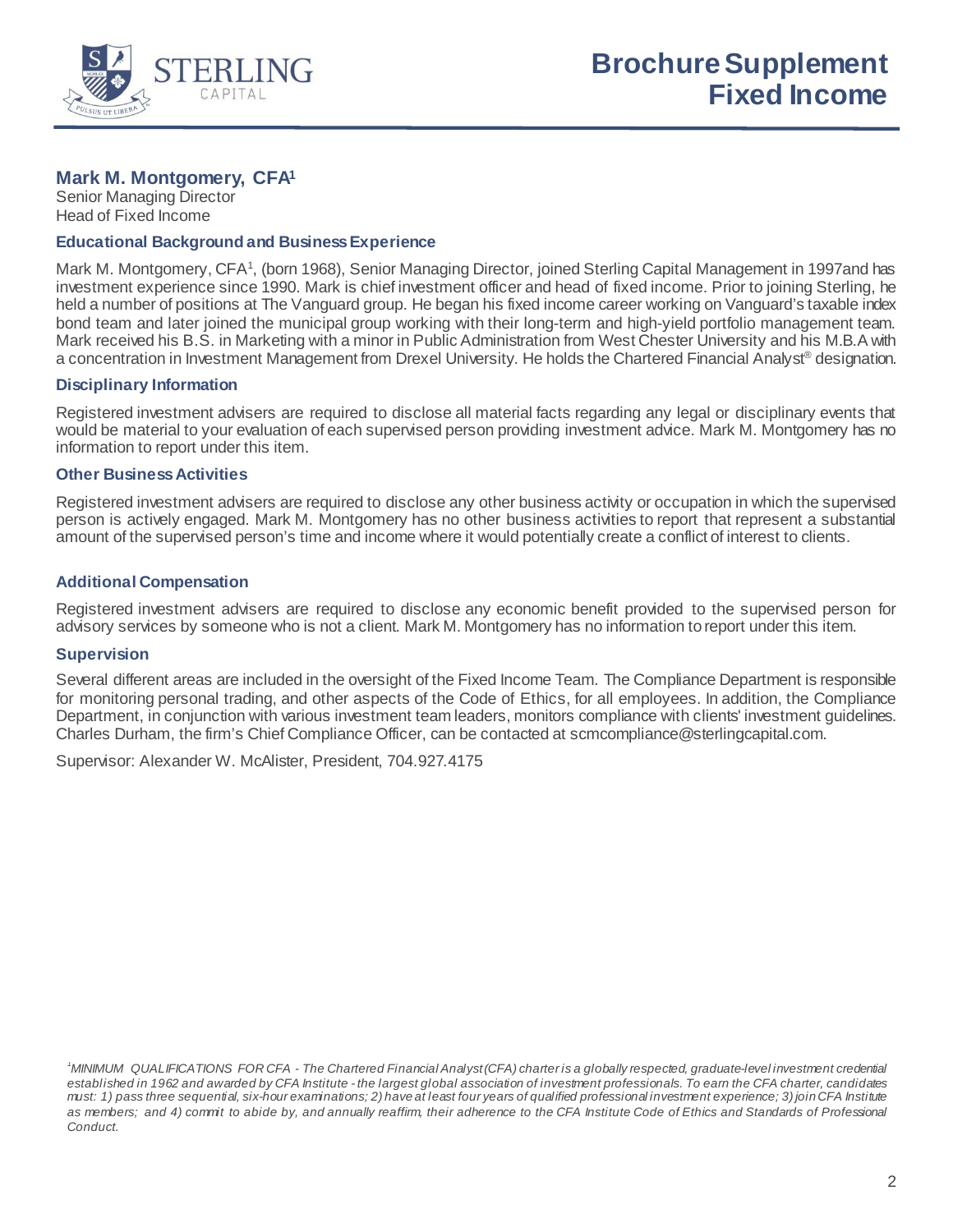

# **Peter L. Brown, CFA1**

Managing Director Portfolio Manager & Head of Investment Grade Credit

# **Educational Background and Business Experience**

Peter L. Brown, CFA<sup>1</sup>, (born 1977), Managing Director, joined Sterling Capital Management in 2004 and has investment experience since 2000. Pete is a fixed income portfolio manager and head of Sterling's corporate credit team. Prior to joining Sterling, he held financial analyst positions at National Institutes of Health and First Union National Bank/First Union Securities. Pete received his B.S. in Statistics with minors in Business Management, Marketing and Communications from Cornell University and his M.B.A. from Wake Forest University. He holds the Chartered Financial Analyst<sup>®</sup> designation.

# **Disciplinary Information**

Registered investment advisers are required to disclose all material facts regarding any legal or disciplinary events that would be material to your evaluation of each supervised person providing investment advice. Peter L. Brown has no information to report under this item.

# **Other Business Activities**

Registered investment advisers are required to disclose any other business activity or occupation in which the supervised person is actively engaged. Peter L. Brown has no other business activities to report that represent a substantial amount of the supervised person's time and income where it would potentially create a conflict of interest to clients.

# **Additional Compensation**

Registered investment advisers are required to disclose any economic benefit provided to the supervised person for advisory services by someone who is not a client. Peter L. Brown has no information to report under this item.

#### **Supervision**

Several different areas are included in the oversight of the Fixed Income Team*.* The Compliance Department is responsible for monitoring personal trading, and other aspects of the Code of Ethics, for all employees. In addition, the Compliance Department, in conjunction with various investment team leaders, monitors compliance with clients' investment guidelines. Charles Durham, the firm's Chief Compliance Officer, can be contacted at scmcompliance@sterlingcapital.com.

*<sup>1</sup> MINIMUM QUALIFICATIONS FOR CFA - The Chartered Financial Analyst (CFA) charter is a globally respected, graduate-level investment credential established in 1962 and awarded by CFA Institute - the largest global association of investment professionals. To earn the CFA charter, candidates must: 1) pass three sequential, six-hour examinations; 2) have at least four years of qualified professional investment experience; 3) join CFA Institute as members; and 4) commit to abide by, and annually reaffirm, their adherence to the CFA Institute Code of Ethics and Standards of Professional Conduct.*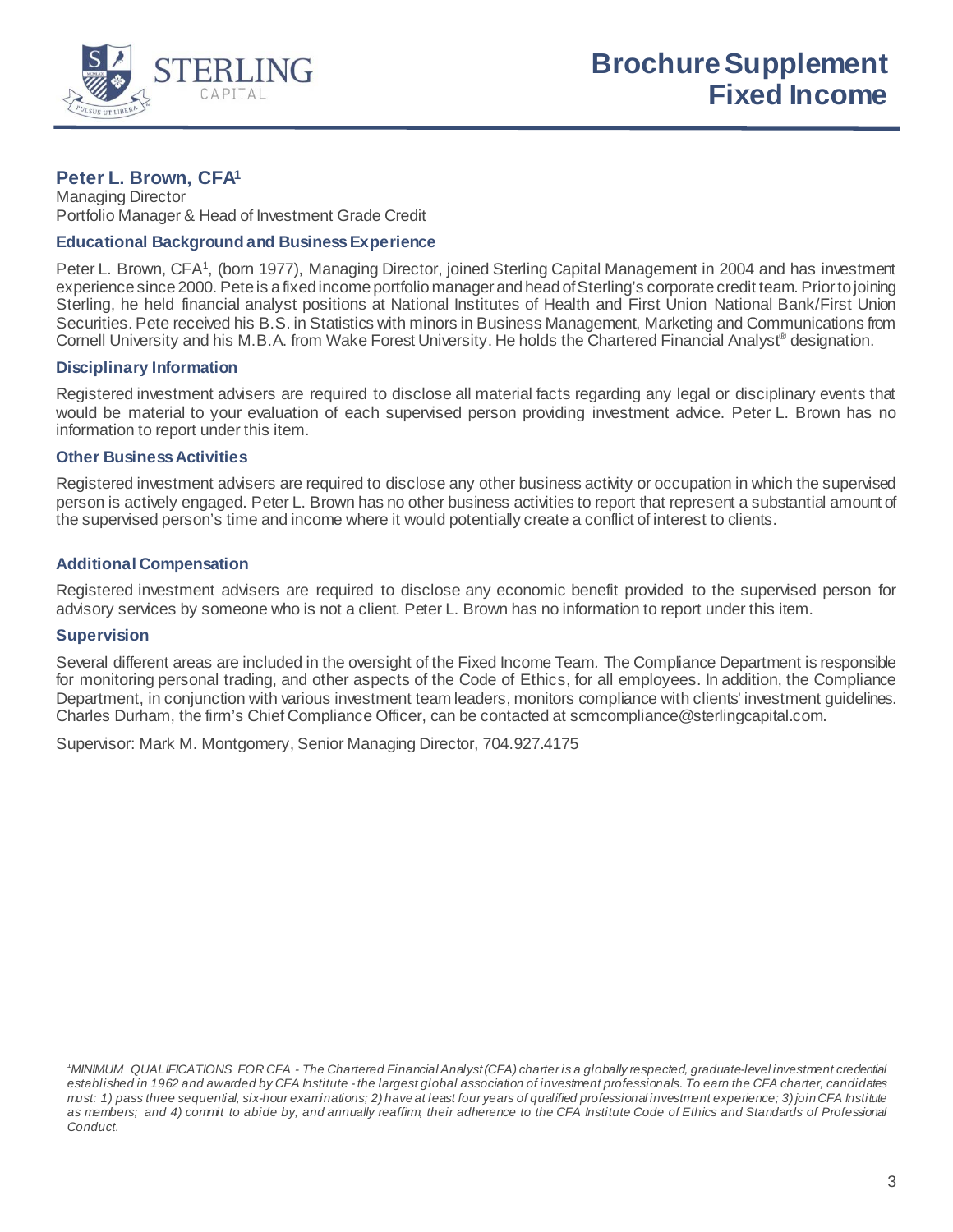

# **Neil T. Grant, CFA1**

Managing Director Senior Portfolio Manager

# **Educational Background and Business Experience**

Neil T. Grant, CFA<sup>1</sup>, (born 1969), Managing Director, joined Sterling Capital Management in 2004 and has investment experience since 1991. Neil is a senior fixed income portfolio manager. Prior to joining Sterling, he worked at ING Investment Management as a vice president on the structured finance team. Prior to ING, he worked at Bear Stearns & Company on the commitment desk supporting the mortgage conduit. Neil received his B.S. in Finance from Syracuse University and his M.B.A. from Emory University. He holds the Chartered Financial Analyst® designation.

# **Disciplinary Information**

Registered investment advisers are required to disclose all material facts regarding any legal or disciplinary events that would be material to your evaluation of each supervised person providing investment advice. Neil T. Grant has no information to report under this item.

# **Other Business Activities**

Registered investment advisers are required to disclose any other business activity or occupation in which the supervised person is actively engaged. Neil T. Grant has no other business activities to report that represent a substantial amount of the supervised person's time and income where it would potentially create a conflict of interest to clients.

# **Additional Compensation**

Registered investment advisers are required to disclose any economic benefit provided to the supervised person for advisory services by someone who is not a client. Neil T. Grant has no information to report under this item.

#### **Supervision**

Several different areas are included in the oversight of the Fixed Income Team*.* The Compliance Department is responsible for monitoring personal trading, and other aspects of the Code of Ethics, for all employees. In addition, the Compliance Department, in conjunction with various investment team leaders, monitors compliance with clients' investment guidelines. Charles Durham, the firm's Chief Compliance Officer, can be contacted at scmcompliance@sterlingcapital.com.

*<sup>1</sup> MINIMUM QUALIFICATIONS FOR CFA - The Chartered Financial Analyst (CFA) charter is a globally respected, graduate-level investment credential established in 1962 and awarded by CFA Institute - the largest global association of investment professionals. To earn the CFA charter, candidates must: 1) pass three sequential, six-hour examinations; 2) have at least four years of qualified professional investment experience; 3) join CFA Institute as members; and 4) commit to abide by, and annually reaffirm, their adherence to the CFA Institute Code of Ethics and Standards of Professional Conduct.*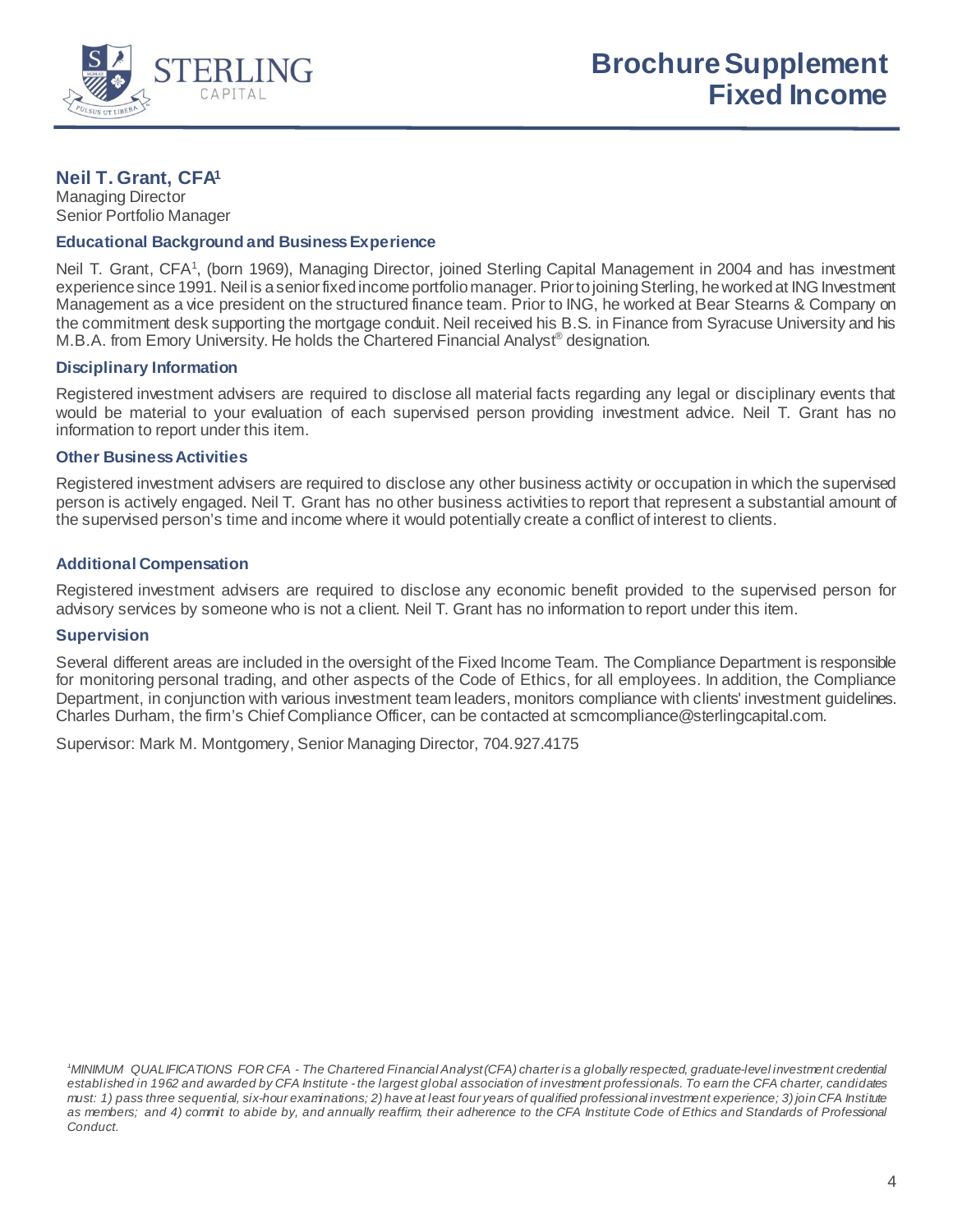

# **Andrew Richman, CTFA2**

Managing Director Portfolio Manager

# **Educational Background and Business Experience**

Andrew Richman, CTFA<sup>2</sup>, (born 1964), Managing Director, joined SunTrust in 2001 and Sterling Capital Management in 2020 as part of an integration following the merger of equals between SunTrust Banks and BB&T Corporation. Andy has investment experience since 1988 and is a fixed income portfolio manager and senior fixed income strategist. Prior to his 20 years in SunTrust's portfolio management division, Andy ran a trust and investment department in Florida as the trust department senior manager, worked as an equity portfolio manager with Sanford Bernstein and worked in fixed income trading at Salomon Brothers in New York. He received his B.A. from the State University of New York at Albany and his M.B.A. with a concentration in International Business from the University of Miami. He is also a graduate of the ABA National Trust School at Northwestern University and holds the Certified Trust & Financial Advisor designation.

# **Disciplinary Information**

Registered investment advisers are required to disclose all material facts regarding any legal or disciplinary events that would be material to your evaluation of each supervised person providing investment advice. Andrew Richman has no information to report under this item.

# **Other Business Activities**

Registered investment advisers are required to disclose any other business activity or occupation in which the supervised person is actively engaged. Andrew Richman has no other business activities to report that represent a substantial amount of the supervised person's time and income where it would potentially create a conflict of interest to clients.

# **Additional Compensation**

Registered investment advisers are required to disclose any economic benefit provided to the supervised person for advisory services by someone who is not a client. Andrew Richman has no information to report under this item.

# **Supervision**

Several different areas are included in the oversight of the Fixed Income Team*.* The Compliance Department is responsible for monitoring personal trading, and other aspects of the Code of Ethics, for all employees. In addition, the Compliance Department, in conjunction with various investment team leaders, monitors compliance with clients' investment guidelines. Charles Durham, the firm's Chief Compliance Officer, can be contacted at scmcompliance@sterlingcapital.com.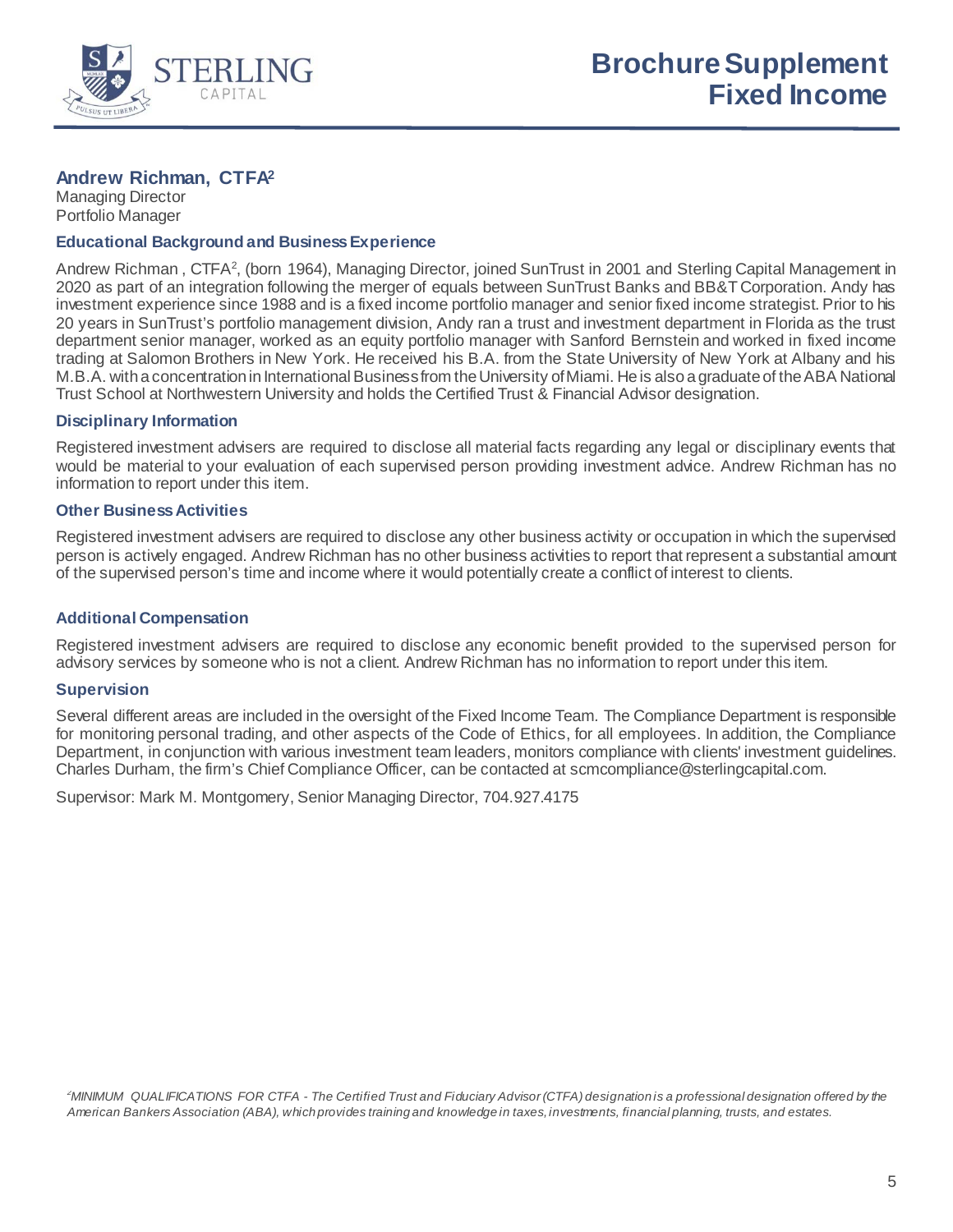

# **Kevin J. Stoll, CFA1**

Managing Director Head of Quantitative Research

# **Educational Background and Business Experience**

Kevin J. Stoll, CFA<sup>1</sup>, (born 1976), Managing Director, first worked at Sterling Capital Management from 2004 to 2007 and rejoined the firm in 2013. He has investment experience since 1998. Kevin is head of quantitative research and is responsible for developing and applying quantitative analytics used in the investment and risk management process. Kevin also leads Sterling's asset allocation process. Prior to joining Sterling, he worked at Smith Breeden Associates where he was director of quantitative research and analytics. Kevin also has prior investment experience as an analyst at Jones Lang LaSalle. Kevin received his B.A. in Economics and Mathematical Methods in the Social Sciences from Northwestern University and his M.B.A. from Duke University's Fuqua School of Business. He holds the Chartered Financial Analyst® designation.

# **Disciplinary Information**

Registered investment advisers are required to disclose all material facts regarding any legal or disciplinary events that would be material to your evaluation of each supervised person providing investment advice. Kevin J. Stoll has no information to report under this item.

# **Other Business Activities**

Registered investment advisers are required to disclose any other business activity or occupation in which the supervised person is actively engaged. Kevin J. Stoll has no other business activities to report that represent a substantial amount of the supervised person's time and income where it would potentially create a conflict of interest to clients.

# **Additional Compensation**

Registered investment advisers are required to disclose any economic benefit provided to the supervised person for advisory services by someone who is not a client. Kevin J. Stoll has no information to report under this item.

#### **Supervision**

Several different areas are included in the oversight of the Fixed Income Team. The Compliance Department is responsible for monitoring personal trading, and other aspects of the Code of Ethics, for all employees. In addition, the Compliance Department, in conjunction with various investment team leaders, monitors compliance with clients' investment guidelines. Charles Durham, the firm's Chief Compliance Officer, can be contacted at scmcompliance@sterlingcapital.com.

Supervisor: Mark M. Montgomery, Senior Managing Director, 704.927.4175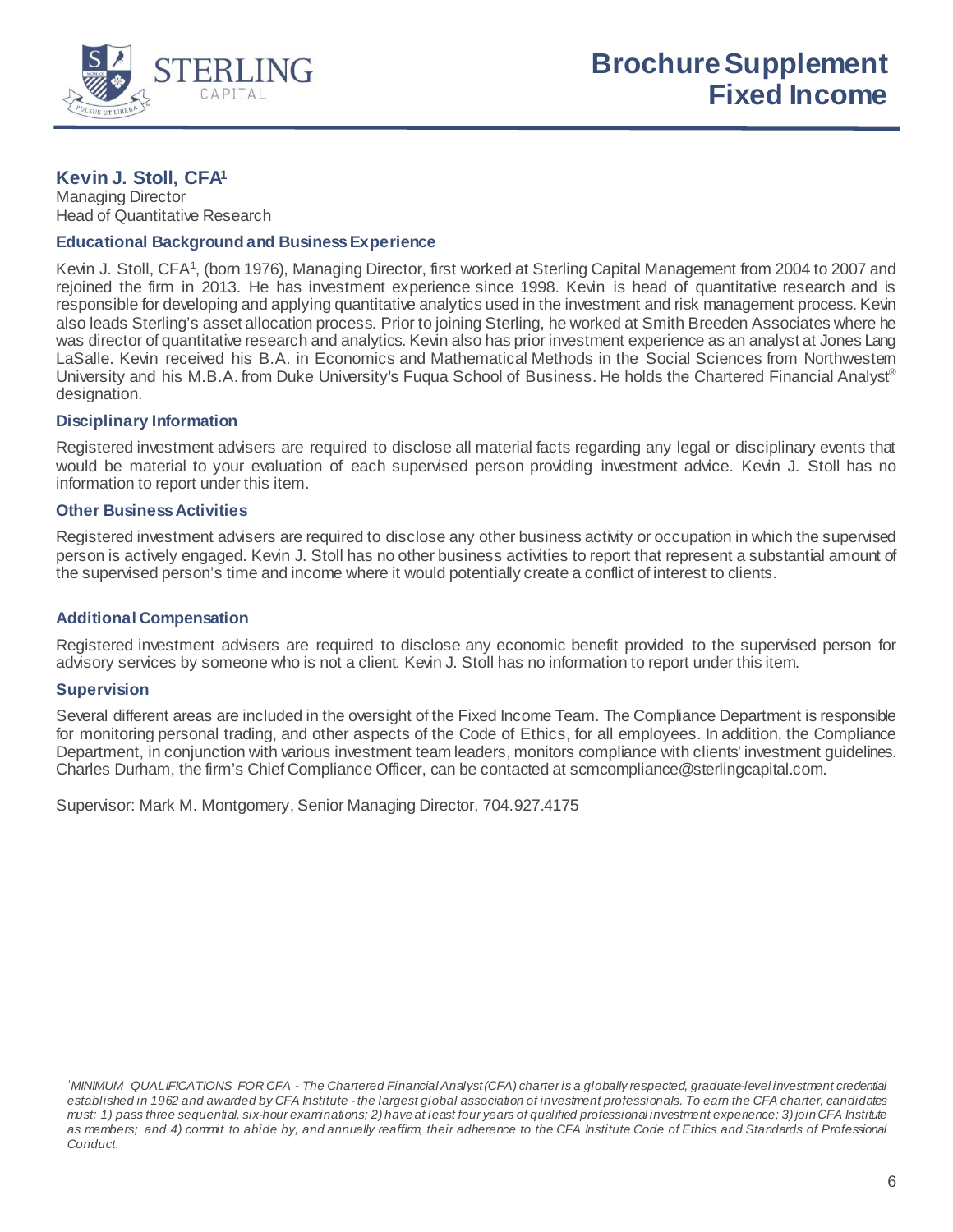

# **Robert A. Brown, CFA1**

Executive Director Portfolio Manager & Head of Non-Investment Grade Credit

# **Educational Background and Business Experience**

Robert A. Brown, CFA<sup>1</sup>, (born 1964), Executive Director, joined Sterling Capital Management in 2016 and has investment experience since 1986. Robert is a fixed income portfolio manager and is head of non-investment grade credit. Prior to joining Sterling, he worked at Concerto Asset Management specializing in high yield credit management. He was also managing director and head of credit research for Wachovia Securities Principal Credit Trading Group. Robert received his B.A. in Geography with Economics from the University of Exeter. He holds the Chartered Financial Analyst<sup>®</sup> designation.

# **Disciplinary Information**

Registered investment advisers are required to disclose all material facts regarding any legal or disciplinary events that would be material to your evaluation of each supervised person providing investment advice. Robert A. Brown has no information to report under this item.

#### **Other Business Activities**

Registered investment advisers are required to disclose any other business activity or occupation in which the supervised person is actively engaged. Robert A. Brown has no other business activities to report that represent a substantial amount of the supervised person's time and income where it would potentially create a conflict of interest to clients.

# **Additional Compensation**

Registered investment advisers are required to disclose any economic benefit provided to the supervised person for advisory services by someone who is not a client. Robert A. Brown has no information to report under this item.

#### **Supervision**

Several different areas are included in the oversight of the Fixed Income Team*.* The Compliance Department is responsible for monitoring personal trading, and other aspects of the Code of Ethics, for all employees. In addition, the Compliance Department, in conjunction with various investment team leaders, monitors compliance with clients' investment guidelines. Charles Durham, the firm's Chief Compliance Officer, can be contacted at scmcompliance@sterlingcapital.com.

*<sup>1</sup> MINIMUM QUALIFICATIONS FOR CFA - The Chartered Financial Analyst (CFA) charter is a globally respected, graduate-level investment credential established in 1962 and awarded by CFA Institute - the largest global association of investment professionals. To earn the CFA charter, candidates must: 1) pass three sequential, six-hour examinations; 2) have at least four years of qualified professional investment experience; 3) join CFA Institute as members; and 4) commit to abide by, and annually reaffirm, their adherence to the CFA Institute Code of Ethics and Standards of Professional Conduct.*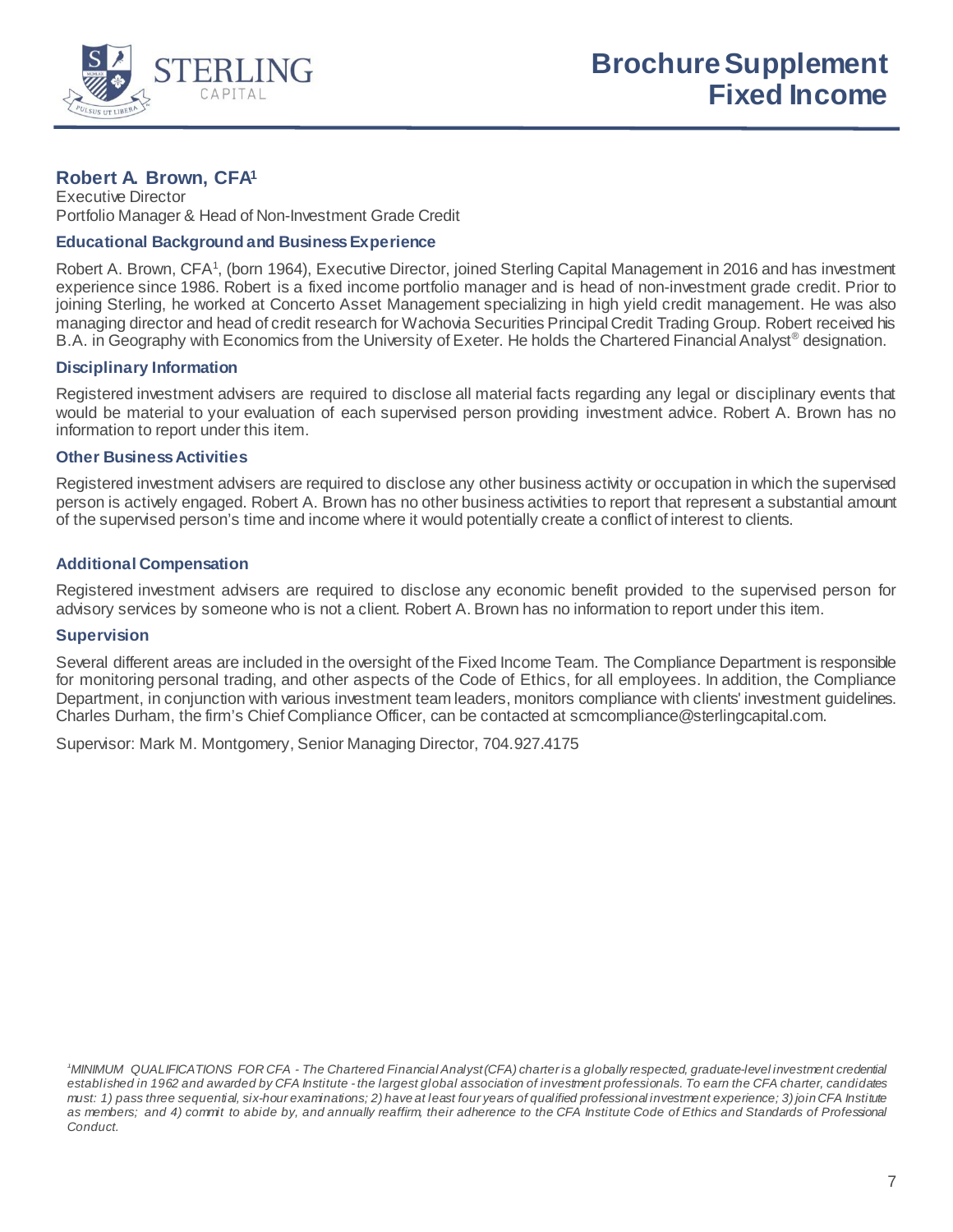

# **Kevin E. McNair, CFA1**

Executive Director Portfolio Manager

# **Educational Background and Business Experience**

Kevin E. McNair, CFA<sup>1</sup>, (born 1971), Executive Director, joined BB&T Asset Management in 1994 and Sterling Capital Management through merger in 2010. He has investment experience since 1994. Kevin is a fixed income portfolio manager. Kevin received his B.A. in Economics from the University of North Carolina at Chapel Hill and his M.A. in Economics from North Carolina State University. He holds the Chartered Financial Analyst<sup>®</sup> designation.

# **Disciplinary Information**

Registered investment advisers are required to disclose all material facts regarding any legal or disciplinary events that would be material to your evaluation of each supervised person providing investment advice. Kevin E. McNair has no information to report under this item.

# **Other Business Activities**

Registered investment advisers are required to disclose any other business activity or occupation in which the supervised person is actively engaged. Kevin E. McNair has no other business activities to report that represent a substantial amount of the supervised person's time and income where it would potentially create a conflict of interest to clients.

# **Additional Compensation**

Registered investment advisers are required to disclose any economic benefit provided to the supervised person for advisory services by someone who is not a client. Kevin E. McNair has no information to report under this item.

#### **Supervision**

Several different areas are included in the oversight of the Fixed Income Team*.* The Compliance Department is responsible for monitoring personal trading, and other aspects of the Code of Ethics, for all employees. In addition, the Compliance Department, in conjunction with various investment team leaders, monitors compliance with clients' investment guidelines. Charles Durham, the firm's Chief Compliance Officer, can be contacted at scmcompliance@sterlingcapital.com.

Supervisor: Robert F. Millikan, Executive Director, 704.927.4175

*<sup>1</sup> MINIMUM QUALIFICATIONS FOR CFA - The Chartered Financial Analyst (CFA) charter is a globally respected, graduate-level investment credential established in 1962 and awarded by CFA Institute - the largest global association of investment professionals. To earn the CFA charter, candidates must: 1) pass three sequential, six-hour examinations; 2) have at least four years of qualified professional investment experience; 3) join CFA Institute as members; and 4) commit to abide by, and annually reaffirm, their adherence to the CFA Institute Code of Ethics and Standards of Professional Conduct.*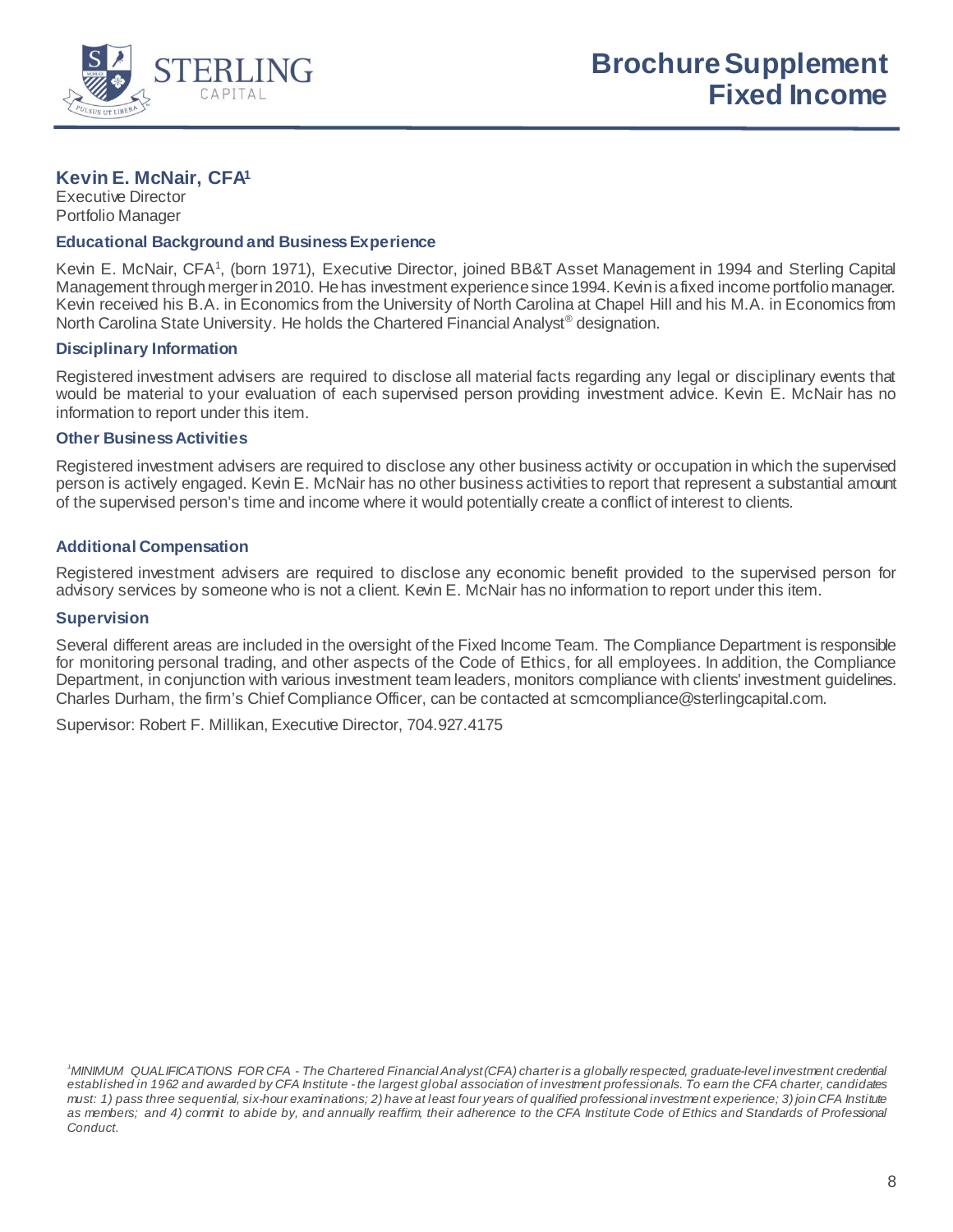

# **Michael P. McVicker**

Executive Director Portfolio Manager

#### **Educational Background and Business Experience**

Michael P. McVicker, (born 1972), Executive Director, joined Sterling Capital Management in 1992 and has investment experience since 1992. Mike is a fixed income portfolio manager responsible for enhanced cash and intermediate municipal portfolios as well as associate portfolio manager responsibilities for the state-specific municipal bond portfolios for the Sterling Capital Funds. Prior to joining the Fixed Income team, he was Sterling's director of operations managing the client reporting and performance team. Mike received his B.S.B.A. in Finance with a minor in Psychology from the University of North Carolina at Charlotte.

# **Disciplinary Information**

Registered investment advisers are required to disclose all material facts regarding any legal or disciplinary events that would be material to your evaluation of each supervised person providing investment advice. Michael P. McVicker has no information to report under this item.

# **Other Business Activities**

Registered investment advisers are required to disclose any other business activity or occupation in which the supervised person is actively engaged. Michael P. McVicker has no other business activities to report that represent a substantial amount of the supervised person's time and income where it would potentially create a conflict of interest to clients.

# **Additional Compensation**

Registered investment advisers are required to disclose any economic benefit provided to the supervised person for advisory services by someone who is not a client. Michael P. McVicker has no information to report under this item.

#### **Supervision**

Several different areas are included in the oversight of the Fixed Income Team*.* The Compliance Department is responsible for monitoring personal trading, and other aspects of the Code of Ethics, for all employees. In addition, the Compliance Department, in conjunction with various investment team leaders, monitors compliance with clients' investment guidelines. Charles Durham, the firm's Chief Compliance Officer, can be contacted at scmcompliance@sterlingcapital.com.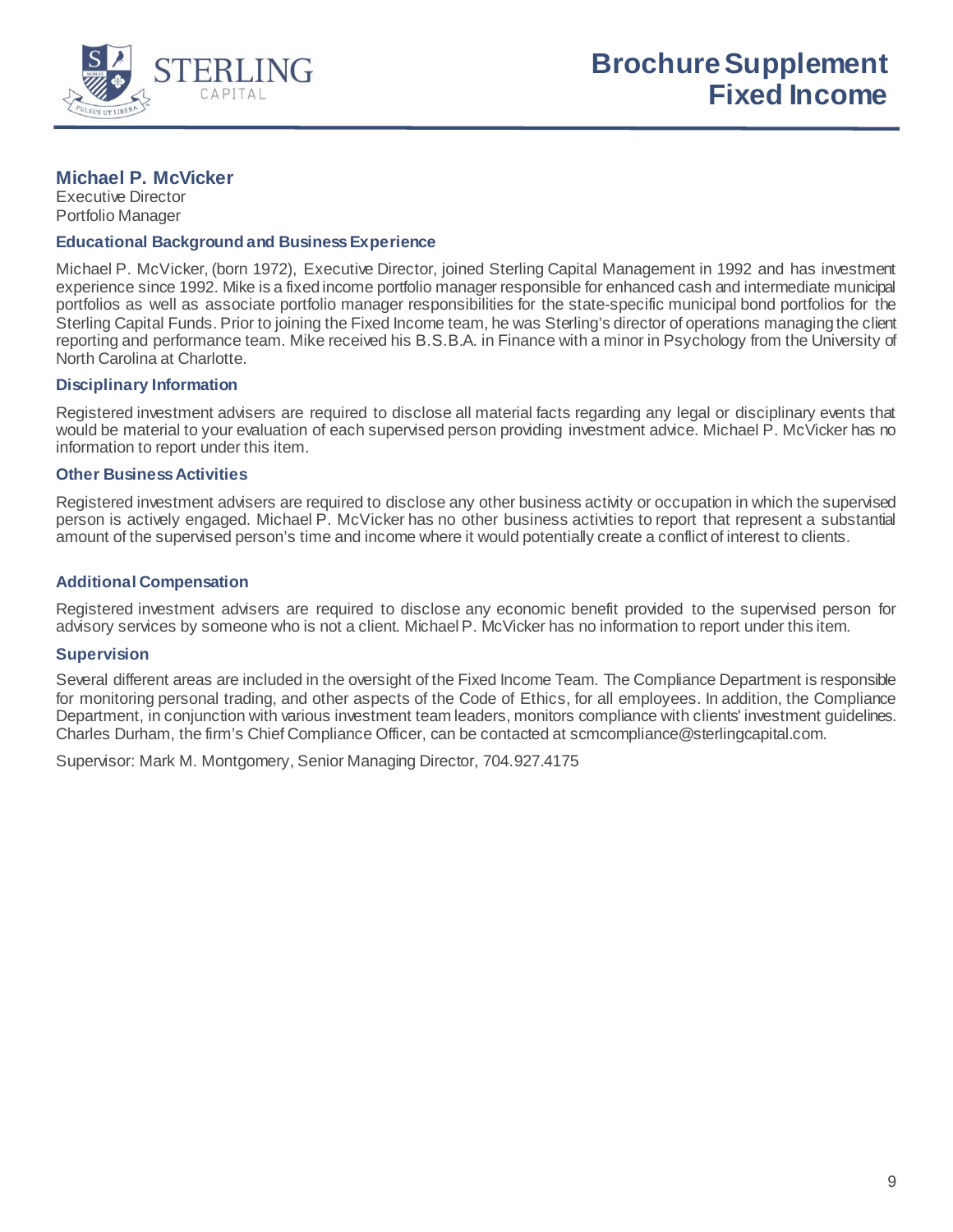

# **Robert F. Millikan, CFA1**

Executive Director Portfolio Manager

# **Educational Background and Business Experience**

Robert F. Millikan, CFA<sup>1</sup>, (born 1966), Executive Director, joined BB&T Asset Management in 2000 and Sterling Capital Management through merger in 2010. He has investment experience since 1990. Bob is a fixed income portfolio manager responsible for the state-specific municipal bond fund portfolios for the Sterling Capital Funds as well as for the tax-free funds' investment policy, research and management. Prior to joining BB&T, he worked for First Citizens Bank as vice president and fixed income portfolio manager for both taxable and tax-exempt accounts. Bob received his B.A. in Economics from Wake Forest University. He is a past president of the North Carolina Society of Financial Analysts and a past chairperson of the Board of Directors for the Carolinas Municipal Advisory Council. He holds the Chartered Financial Analyst<sup>®</sup> designation and is currently serving on the CFA<sup>®</sup> North Carolina Strategic Advisory Board.

# **Disciplinary Information**

Registered investment advisers are required to disclose all material facts regarding any legal or disciplinary events that would be material to your evaluation of each supervised person providing investment advice. Robert F. Millikan has no information to report under this item.

# **Other Business Activities**

Registered investment advisers are required to disclose any other business activity or occupation in which the supervised person is actively engaged. Robert F. Millikan has no other business activities to report that represent a substantial amount of the supervised person's time and income where it would potentially create a conflict of interest to clients.

# **Additional Compensation**

Registered investment advisers are required to disclose any economic benefit provided to the supervised person for advisory services by someone who is not a client. Robert F. Millikan has no information to report under this item.

#### **Supervision**

Several different areas are included in the oversight of the Fixed Income Team*.* The Compliance Department is responsible for monitoring personal trading, and other aspects of the Code of Ethics, for all employees. In addition, the Compliance Department, in conjunction with various investment team leaders, monitors compliance with clients' investment guidelines. Charles Durham, the firm's Chief Compliance Officer, can be contacted at scmcompliance@sterlingcapital.com.

Supervisor: Mark M. Montgomery, Senior Managing Director, 704.927.4175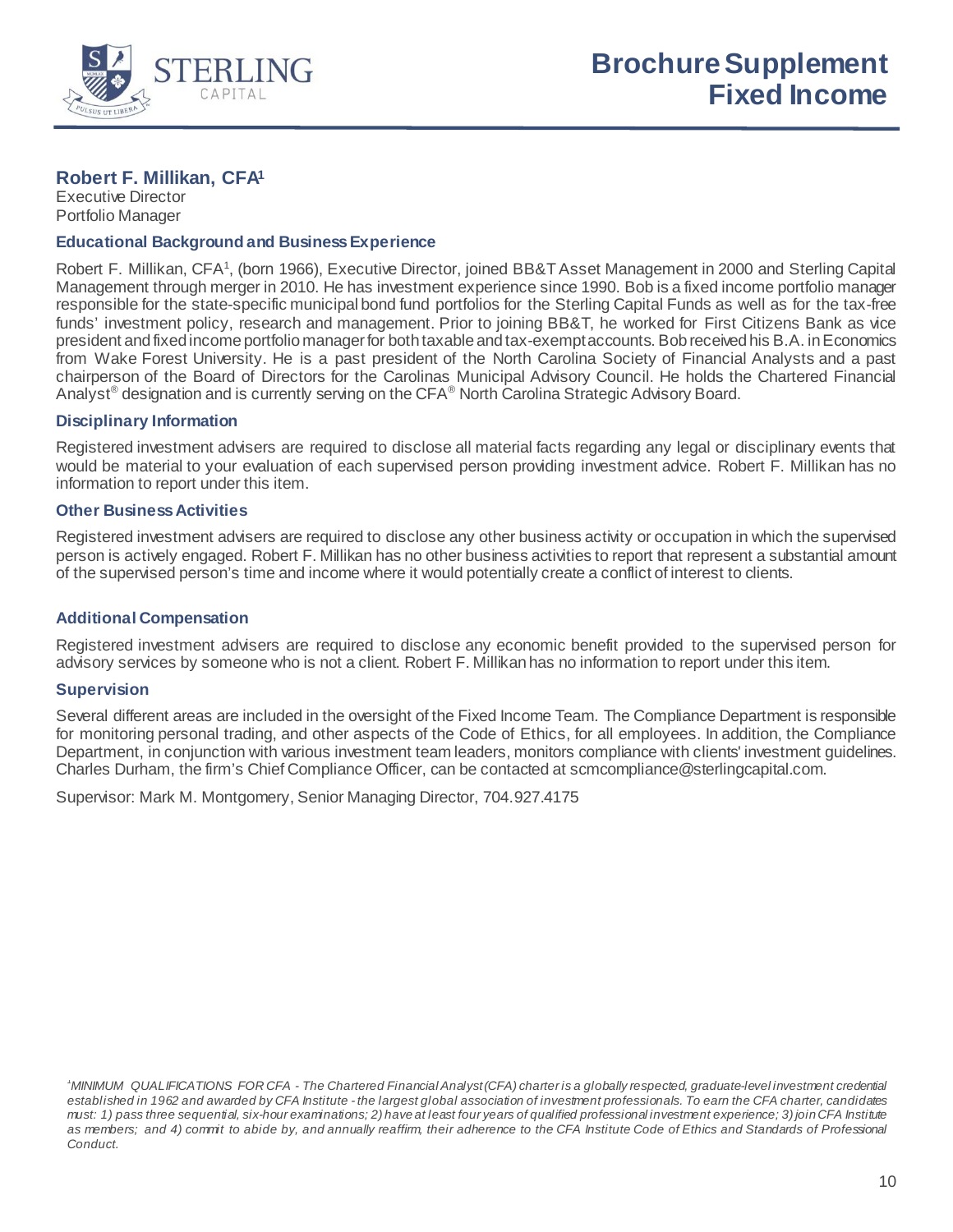

# **Byron G. Mims, CFA1**

Executive Director Portfolio Manager

# **Educational Background and Business Experience**

Byron G. Mims, CFA<sup>1</sup>, (born 1984), Executive Director, joined Sterling Capital Management in 2012 and has investment experience since 2006. Byron is a fixed income portfolio manager. Prior to joining Sterling, he worked for Smith Breeden Associates as a vice president on the asset-backed securities team and was primarily responsible for non-agency mortgagebacked securities and consumer asset-backed securities. Byron received his B.S. in Economics from North Carolina State University, where he was a summa cum laude graduate and was recognized as valedictorian. He holds the Chartered Financial Analyst® designation.

# **Disciplinary Information**

Registered investment advisers are required to disclose all material facts regarding any legal or disciplinary events that would be material to your evaluation of each supervised person providing investment advice. Byron G. Mims has no information to report under this item.

# **Other Business Activities**

Registered investment advisers are required to disclose any other business activity or occupation in which the supervised person is actively engaged. Byron G. Mims has no other business activities to report that represent a substantial amount of the supervised person's time and income where it would potentially create a conflict of interest to clients.

# **Additional Compensation**

Registered investment advisers are required to disclose any economic benefit provided to the supervised person for advisory services by someone who is not a client. Byron G. Mims has no information to report under this item.

#### **Supervision**

Several different areas are included in the oversight of the Fixed Income Team*.* The Compliance Department is responsible for monitoring personal trading, and other aspects of the Code of Ethics, for all employees. In addition, the Compliance Department, in conjunction with various investment team leaders, monitors compliance with clients' investment guidelines. Charles Durham, the firm's Chief Compliance Officer, can be contacted at scmcompliance@sterlingcapital.com.

Supervisor: Mark M. Montgomery, Senior Managing Director, 704.927.4175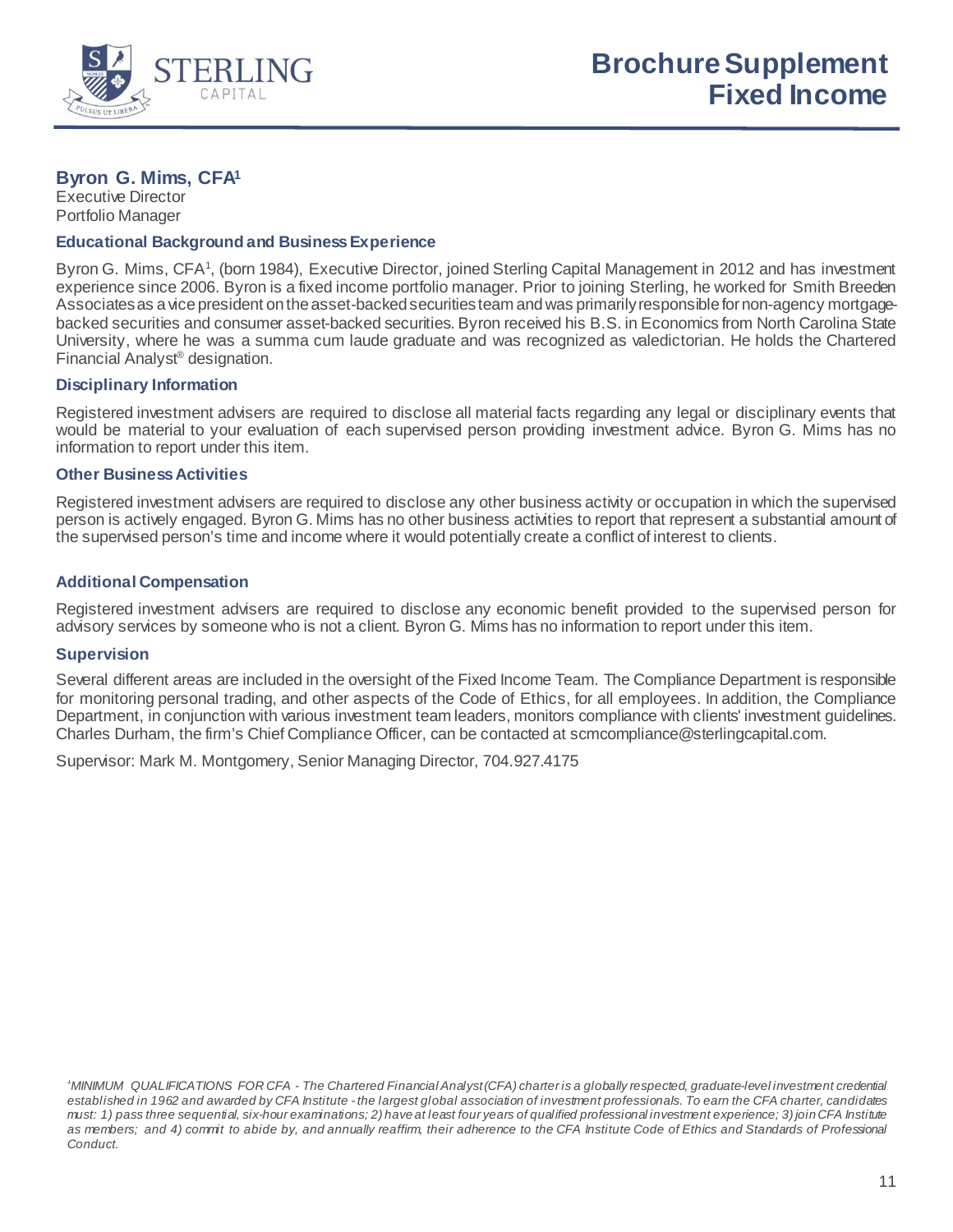

# **Jeffrey D. Ormsby, CFA1**

Executive Director Portfolio Manager

# **Educational Background and Business Experience**

Jeffrey D. Ormsby, CFA<sup>1</sup>, (born 1984), Executive Director, joined Sterling Capital Management in 2010 and has investment experience since 2006. Jeff is a fixed income portfolio manager. Prior to joining Sterling, he worked for Smith Breeden Associates as a CMBS trader and portfolio management analyst within the investments group. Jeff received his B.S. in Economics from North Carolina State University, where he was a summa cum laude graduate and was recognized as Valedictorian, and his M.B.A. from the University of North Carolina at Chapel Hill's Kenan-Flagler Business School, where he was the Norman Block Valedictorian Award recipient. He holds the Chartered Financial Analyst® designation.

# **Disciplinary Information**

Registered investment advisers are required to disclose all material facts regarding any legal or disciplinary events that would be material to your evaluation of each supervised person providing investment advice. Jeffrey D. Ormsby has no information to report under this item.

# **Other Business Activities**

Registered investment advisers are required to disclose any other business activity or occupation in which the supervised person is actively engaged. Jeffrey D. Ormsby has no other business activities to report that represent a substantial amount of the supervised person's time and income where it would potentially create a conflict of interest to clients.

# **Additional Compensation**

Registered investment advisers are required to disclose any economic benefit provided to the supervised person for advisory services by someone who is not a client. Jeffrey D. Ormsby has no information to report under this item.

#### **Supervision**

Several different areas are included in the oversight of the Fixed Income Team*.* The Compliance Department is responsible for monitoring personal trading, and other aspects of the Code of Ethics, for all employees. In addition, the Compliance Department, in conjunction with various investment team leaders, monitors compliance with clients' investment guidelines. Charles Durham, the firm's Chief Compliance Officer, can be contacted at scmcompliance@sterlingcapital.com.

Supervisor: Mark M. Montgomery, Senior Managing Director, 704.927.4175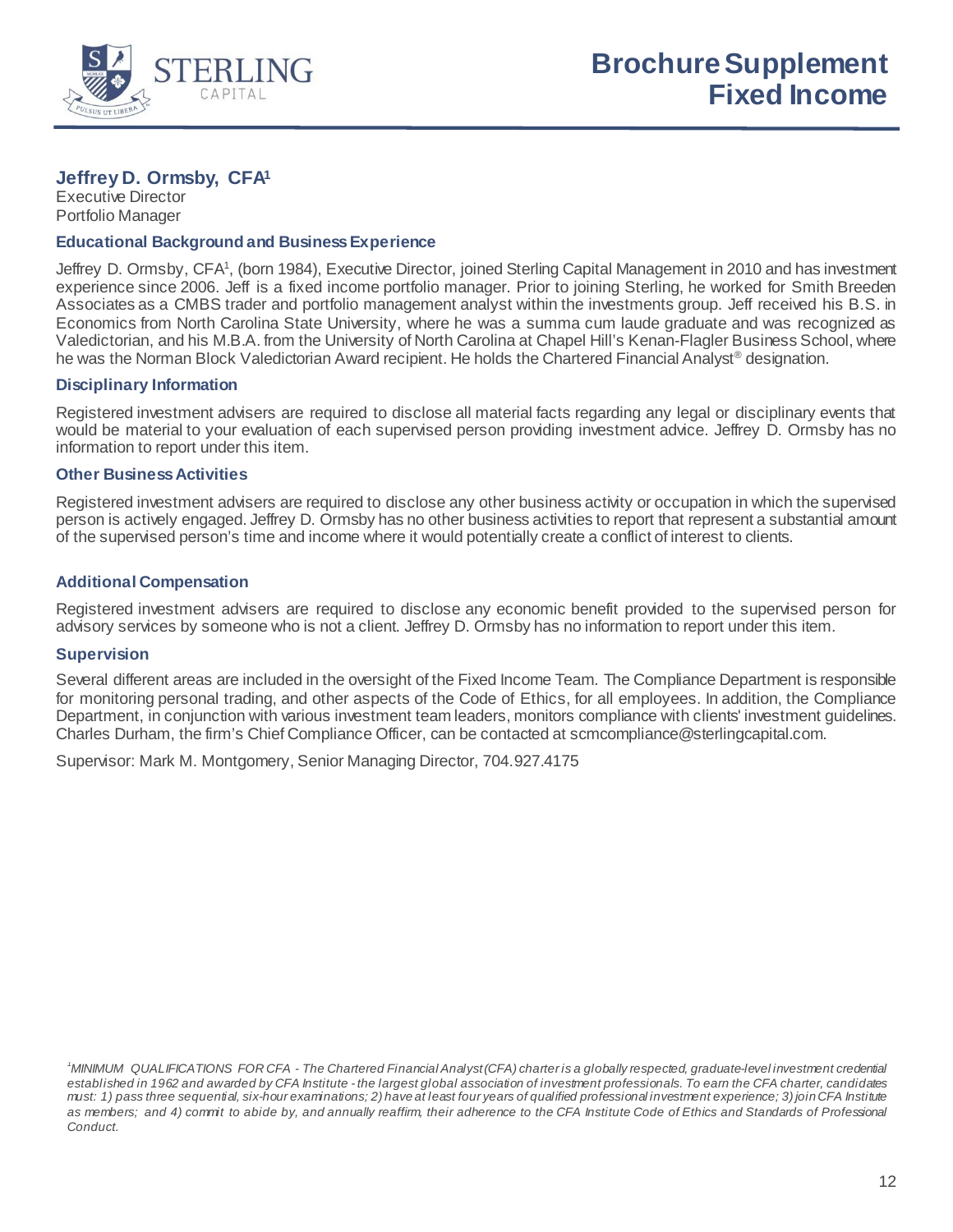

# **Michael Z. Sun, CFA1**

Executive Director Portfolio Manager

# **Educational Background and Business Experience**

Michael Z. Sun, CFA<sup>1</sup>, (born 1969), Executive Director, joined Sterling Capital Management in 2009 and has investment experience since 1998. Michael is a fixed income portfolio manager responsible for the fixed income structured products. Prior to joining Sterling, he served as vice president, portfolio manager/senior research analyst for Evergreen Investments. Michael received his B.S. in Geography from Nanjing University, his M.S. in Urban and Regional Study from Beijing University and his M.A. in Economics from Bowling Green State University. He holds the Chartered Financial Analyst® designation.

# **Disciplinary Information**

Registered investment advisers are required to disclose all material facts regarding any legal or disciplinary events that would be material to your evaluation of each supervised person providing investment advice. Michael Z. Sun has no information to report under this item.

# **Other Business Activities**

Registered investment advisers are required to disclose any other business activity or occupation in which the supervised person is actively engaged. Michael Z. Sun has no other business activities to report that represent a substantial amount of the supervised person's time and income where it would potentially create a conflict of interest to clients.

# **Additional Compensation**

Registered investment advisers are required to disclose any economic benefit provided to the supervised person for advisory services by someone who is not a client. Michael Z. Sun has no information to report under this item.

#### **Supervision**

Several different areas are included in the oversight of the Fixed Income Team*.* The Compliance Department is responsible for monitoring personal trading, and other aspects of the Code of Ethics, for all employees. In addition, the Compliance Department, in conjunction with various investment team leaders, monitors compliance with clients' investment guidelines. Charles Durham, the firm's Chief Compliance Officer, can be contacted at scmcompliance@sterlingcapital.com.

Supervisor: Mark M. Montgomery, Senior Managing Director, 704.927.4175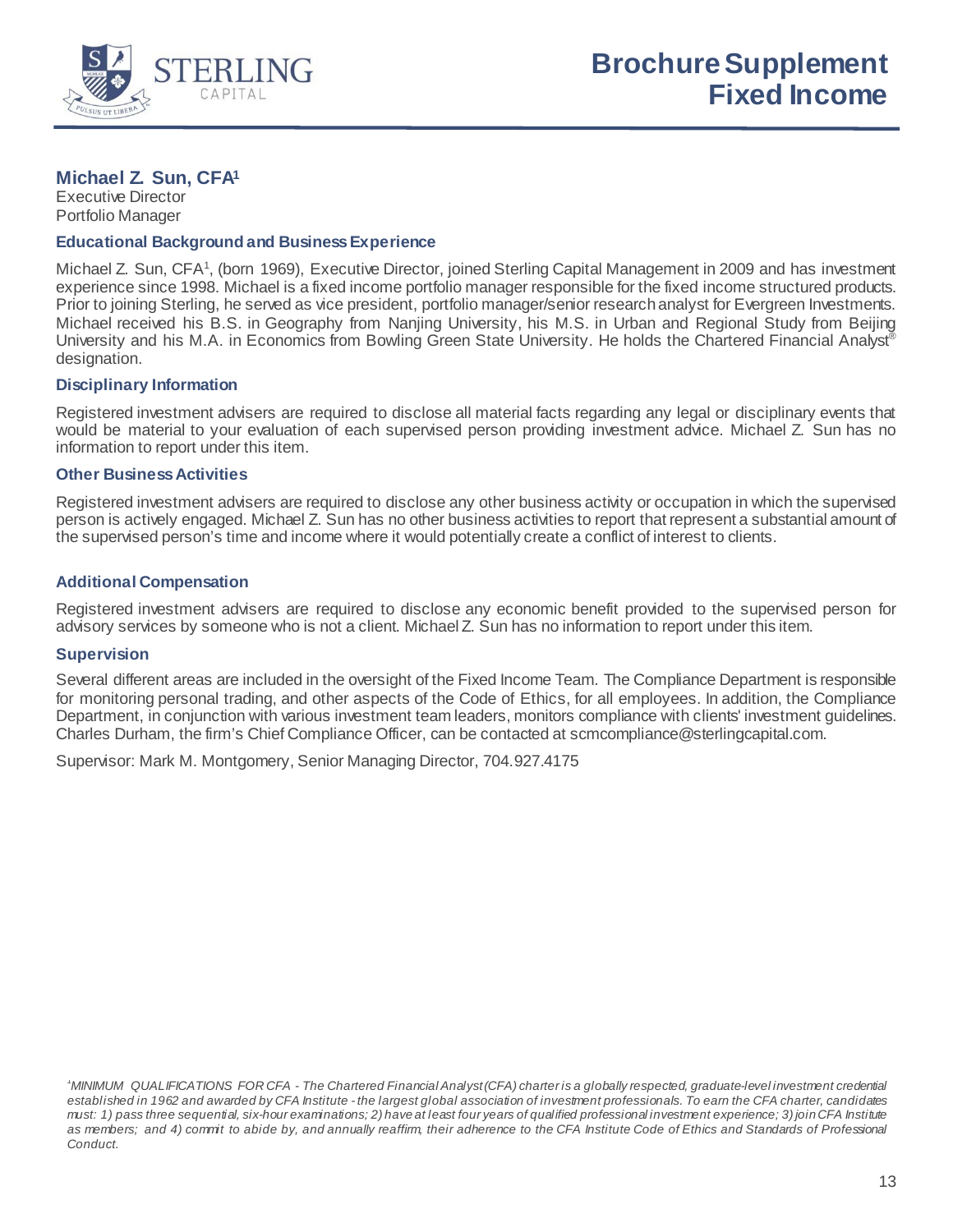

# **M. Dow Taylor, CFA1**

Executive Director Portfolio Manager

# **Educational Background and Business Experience**

M. Dow Taylor, Jr., CFA<sup>1</sup>, (born 1974), Executive Director, joined BB&T Asset Management in 2003 and Sterling Capital Management through merger in 2010. He has investment experience since 2000. Dow is a fixed income portfolio manager. Prior to joining BB&T, he worked for BB&T Wealth Management as a financial planning specialist. Dow received his B.S. in Business/Finance from North Carolina State University. He holds the Chartered Financial Analyst<sup>®</sup> designation.

# **Disciplinary Information**

Registered investment advisers are required to disclose all material facts regarding any legal or disciplinary events that would be material to your evaluation of each supervised person providing investment advice. M. Dow Taylor has no information to report under this item.

# **Other Business Activities**

Registered investment advisers are required to disclose any other business activity or occupation in which the supervised person is actively engaged. M. Dow Taylor has no other business activities to report that represent a substantial amount of the supervised person's time and income where it would potentially create a conflict of interest to clients.

# **Additional Compensation**

Registered investment advisers are required to disclose any economic benefit provided to the supervised person for advisory services by someone who is not a client. M. Dow Taylor has no information to report under this item.

#### **Supervision**

Several different areas are included in the oversight of the Fixed Income Team*.* The Compliance Department is responsible for monitoring personal trading, and other aspects of the Code of Ethics, for all employees. In addition, the Compliance Department, in conjunction with various investment team leaders, monitors compliance with clients' investment guidelines. Charles Durham, the firm's Chief Compliance Officer, can be contacted at scmcompliance@sterlingcapital.com.

*<sup>1</sup> MINIMUM QUALIFICATIONS FOR CFA - The Chartered Financial Analyst (CFA) charter is a globally respected, graduate-level investment credential established in 1962 and awarded by CFA Institute - the largest global association of investment professionals. To earn the CFA charter, candidates must: 1) pass three sequential, six-hour examinations; 2) have at least four years of qualified professional investment experience; 3) join CFA Institute as members; and 4) commit to abide by, and annually reaffirm, their adherence to the CFA Institute Code of Ethics and Standards of Professional Conduct.*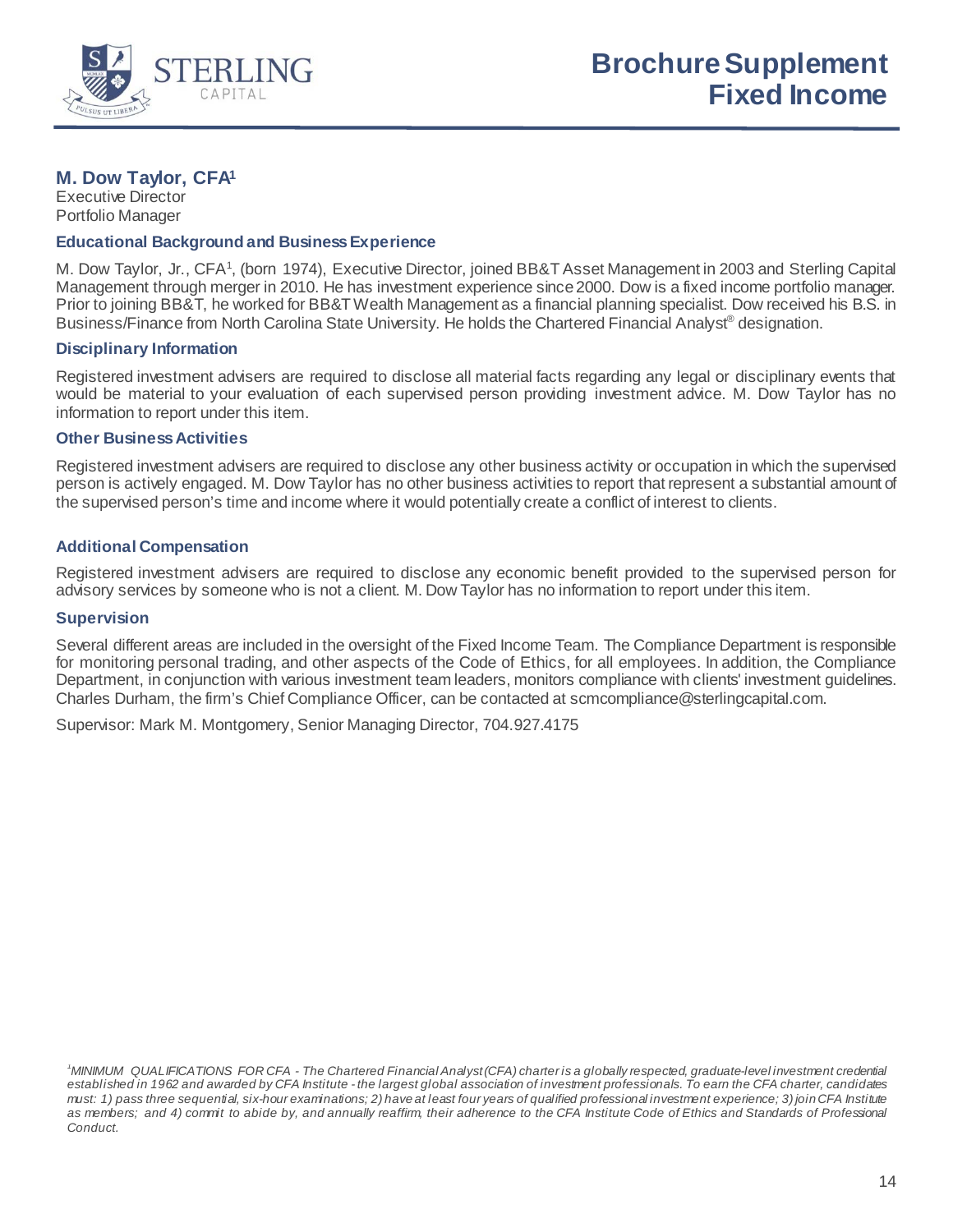

# **Gregory M. Zage, CFA1**

Executive Director Portfolio Manager

# **Educational Background and Business Experience**

Gregory M. Zage, CFA<sup>1</sup>, (born 1984), Executive Director, joined Sterling Capital Management in 2007 and has investment experience since 2007. Gregory is a fixed income portfolio manager. He is currently responsible for municipal trading and tax-exempt portfolio management. Previously at Sterling, he was responsible for high-grade corporate credit trading and short duration taxable portfolio management. Gregory received his B.A. in Economics with a minor in Spanish from Davidson College. He holds the Chartered Financial Analyst® designation.

# **Disciplinary Information**

Registered investment advisers are required to disclose all material facts regarding any legal or disciplinary events that would be material to your evaluation of each supervised person providing investment advice. Gregory M. Zage has no information to report under this item.

#### **Other Business Activities**

Registered investment advisers are required to disclose any other business activity or occupation in which the supervised person is actively engaged. Gregory M. Zage has no other business activities to report that represent a substantial amount of the supervised person's time and income where it would potentially create a conflict of interest to clients.

# **Additional Compensation**

Registered investment advisers are required to disclose any economic benefit provided to the supervised person for advisory services by someone who is not a client. Gregory M. Zage has no information to report under this item.

#### **Supervision**

Several different areas are included in the oversight of the Fixed Income Team*.* The Compliance Department is responsible for monitoring personal trading, and other aspects of the Code of Ethics, for all employees. In addition, the Compliance Department, in conjunction with various investment team leaders, monitors compliance with clients' investment guidelines. Charles Durham, the firm's Chief Compliance Officer, can be contacted at scmcompliance@sterlingcapital.com.

*<sup>1</sup> MINIMUM QUALIFICATIONS FOR CFA - The Chartered Financial Analyst (CFA) charter is a globally respected, graduate-level investment credential established in 1962 and awarded by CFA Institute - the largest global association of investment professionals. To earn the CFA charter, candidates must: 1) pass three sequential, six-hour examinations; 2) have at least four years of qualified professional investment experience; 3) join CFA Institute as members; and 4) commit to abide by, and annually reaffirm, their adherence to the CFA Institute Code of Ethics and Standards of Professional Conduct.*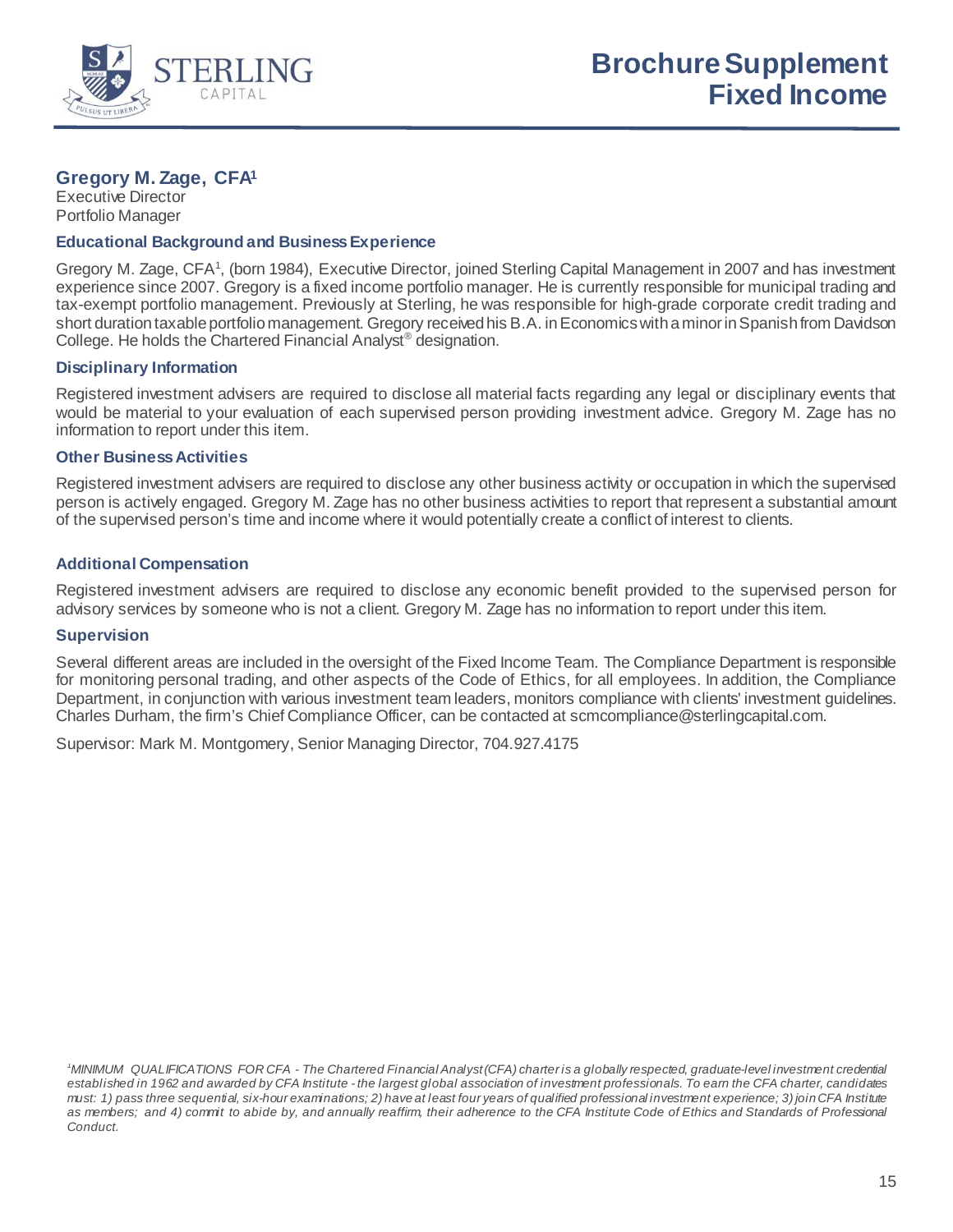

# **Stephen H. Freilich, CFA1**

**Director** Portfolio Manager

# **Educational Background and Business Experience**

Stephen H. Freilich, CFA<sup>1</sup>, (born 1964), Director, joined SunTrust Advisory Services in 2013 and Sterling Capital Management in 2020 as part of an integration following the merger of equals between SunTrust Banks and BB&T Corporation. Stephen has investment experience since 1996 and is a taxable fixed income portfolio manager. Prior to joining SunTrust, he spent 15 years in the public sector, including 10 years as Treasurer of the South Florida Water Management District. Stephen received his B.S. in Finance with a concentration in Investment Analysis and Portfolio Management from George Mason University and his M.S. in Finance from Georgetown University's McDonough School of Business. He holds the Chartered Financial Analyst® designation.

# **Disciplinary Information**

Registered investment advisers are required to disclose all material facts regarding any legal or disciplinary events that would be material to your evaluation of each supervised person providing investment advice. Stephen H. Freilich has no information to report under this item.

# **Other Business Activities**

Registered investment advisers are required to disclose any other business activity or occupation in which the supervised person is actively engaged. Stephen H. Freilich has no other business activities to report that represent a substantial amount of the supervised person's time and income where it would potentially create a conflict of interest to clients.

# **Additional Compensation**

Registered investment advisers are required to disclose any economic benefit provided to the supervised person for advisory services by someone who is not a client. Stephen H. Freilich has no information to report under this item.

#### **Supervision**

Several different areas are included in the oversight of the Fixed Income Team*.* The Compliance Department is responsible for monitoring personal trading, and other aspects of the Code of Ethics, for all employees. In addition, the Compliance Department, in conjunction with various investment team leaders, monitors compliance with clients' investment guidelines. Charles Durham, the firm's Chief Compliance Officer, can be contacted at scmcompliance@sterlingcapital.com.

Supervisor: Andrew Richman, Managing Director, 561.972.9333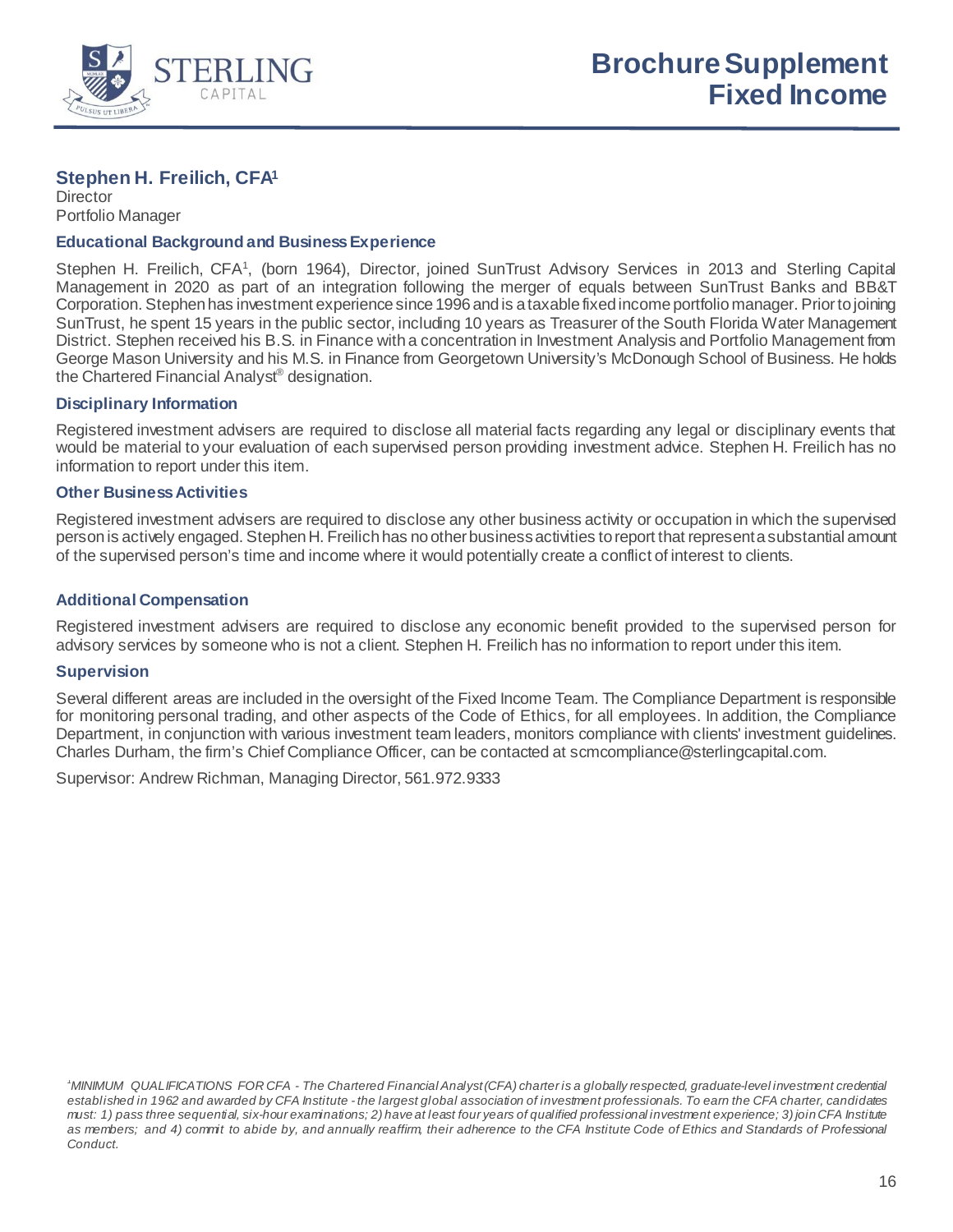

# **Alex M. Harshberger, CFA1**

**Director** Portfolio Manager

#### **Educational Background and Business Experience**

Alex M. Harshberger, CFA<sup>1</sup>, (born 1989), Director, joined Sterling Capital Management in 2016 and has investment experience since 2013. Alex is a fixed income portfolio manager. Previously she was a quantitative research analyst. Prior to Sterling, she was a senior actuarial analyst with Willis Towers Watson. Prior to Willis Towers Watson, she worked as a research assistant at the Federal Reserve Board of Governors. Alex received her B.S. in Mathematics and Economics from the University of Pittsburgh, where she was a summa cum laude graduate, and her M.Sc. in Economics from the University of Sussex. She holds the Chartered Financial Analyst® and Associate of the Society of Actuaries designations.

# **Disciplinary Information**

Registered investment advisers are required to disclose all material facts regarding any legal or disciplinary events that would be material to your evaluation of each supervised person providing investment advice. Alex M. Harshberger has no information to report under this item.

# **Other Business Activities**

Registered investment advisers are required to disclose any other business activity or occupation in which the supervised person is actively engaged. Alex M. Harshberger has no other business activities to report that represent a substantial amount of the supervised person's time and income where it would potentially create a conflict of interest to clients.

# **Additional Compensation**

Registered investment advisers are required to disclose any economic benefit provided to the supervised person for advisory services by someone who is not a client. Alex M. Harshberger has no information to report under this item.

#### **Supervision**

Several different areas are included in the oversight of the Fixed Income Team*.* The Compliance Department is responsible for monitoring personal trading, and other aspects of the Code of Ethics, for all employees. In addition, the Compliance Department, in conjunction with various investment team leaders, monitors compliance with clients' investment guidelines. Charles Durham, the firm's Chief Compliance Officer, can be contacted at scmcompliance@sterlingcapital.com.

Supervisor: Peter L. Brown, Executive Director, 704.927.4123

*1 MINIMUM QUALIFICATIONS FOR CFA - The Chartered Financial Analyst (CFA) charter is a globally respected, graduate-level investment credential established in 1962 and awarded by CFA Institute - the largest global association of investment professionals. To earn the CFA charter, candidates must: 1) pass three sequential, six-hour examinations; 2) have at least four years of qualified professional investment experience; 3) join CFA Institute as members; and 4) commit to abide by, and annually reaffirm, their adherence to the CFA Institute Code of Ethics and Standards of Professional Conduct.*

*3 MINIMUM QUALIFICATIONS FOR ASA - The Associate of the Society of Actuaries (ASA) is a professional organization for actuaries based in North America. The Society's vision is for actuaries to be recognized as the leading professionals in the modeling and management of financial risk and contingent events. Requirements for membership for the SOA include the actuarial exams, a comprehensive series of competitive exams. Topics covered in the exams include mathematics, finance, insurance, economics, interest theory, life models, and actuarial science.*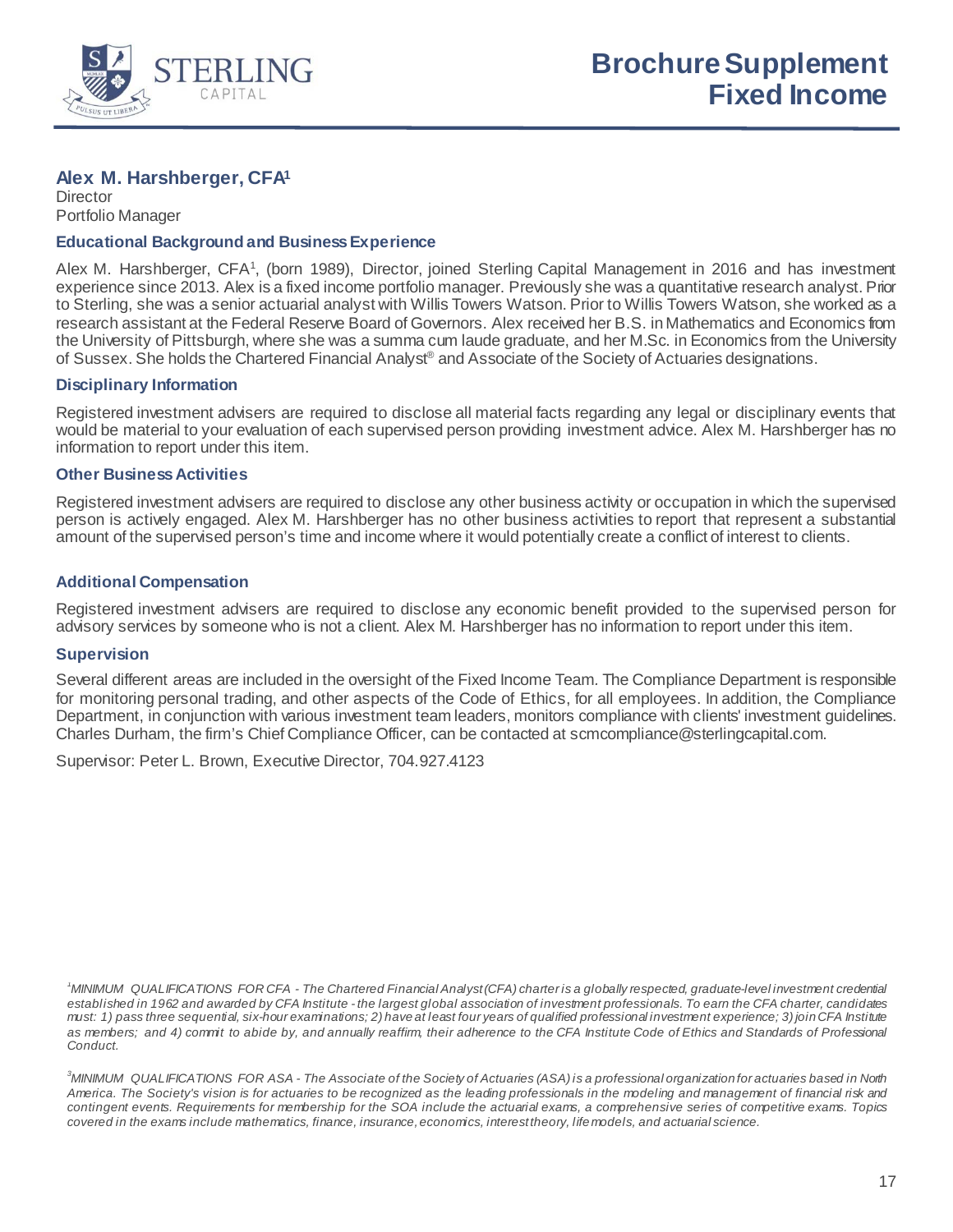

# **Rich C. Petruzzo, CFA1**

**Director** Portfolio Manager

# **Educational Background and Business Experience**

Rich C. Petruzzo, CFA<sup>1</sup>, (born 1981), Director, joined SunTrust Advisory Services in 2014 and Sterling Capital Management in 2020 as part of an integration following the merger of equals between SunTrust Banks and BB&T Corporation. He has investment experience since 2004 and is a municipal fixed income portfolio manager. Prior to his role at SunTrust, Rich held various roles of increasing responsibility in investment management at The Vanguard Group and was ultimately responsible for high yield municipal trading. He received his B.S. in Finance from Drexel University and holds the Chartered Financial Analyst® designation.

# **Disciplinary Information**

Registered investment advisers are required to disclose all material facts regarding any legal or disciplinary events that would be material to your evaluation of each supervised person providing investment advice. Rich C. Petruzzo has no information to report under this item.

# **Other Business Activities**

Registered investment advisers are required to disclose any other business activity or occupation in which the supervised person is actively engaged. Rich C. Petruzzo has no other business activities to report that represent a substantial amount of the supervised person's time and income where it would potentially create a conflict of interest to clients.

# **Additional Compensation**

Registered investment advisers are required to disclose any economic benefit provided to the supervised person for advisory services by someone who is not a client. Rich C. Petruzzo has no information to report under this item.

#### **Supervision**

Several different areas are included in the oversight of the Fixed Income Team*.* The Compliance Department is responsible for monitoring personal trading, and other aspects of the Code of Ethics, for all employees. In addition, the Compliance Department, in conjunction with various investment team leaders, monitors compliance with clients' investment guidelines. Charles Durham, the firm's Chief Compliance Officer, can be contacted at scmcompliance@sterlingcapital.com.

Supervisor: Andrew Richman, Managing Director, 561.972.9333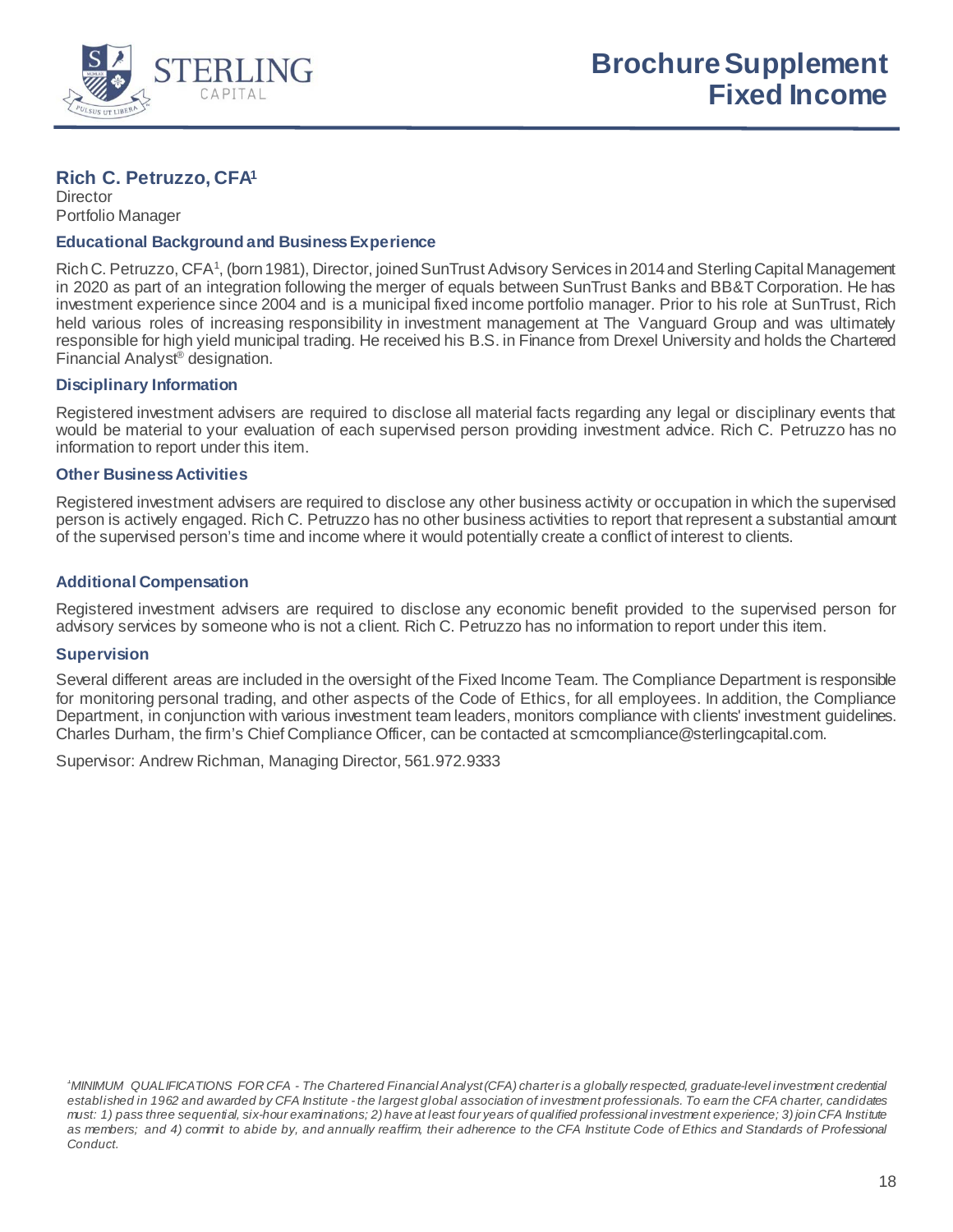

# **Robert W. Bridges, CFA1**

Senior Managing Director Head of Equity Co-Head of Factor Investing/Behavioral Finance

# **Educational Background and Business Experience**

Robert W. Bridges, CFA<sup>1</sup>, (born 1966) Senior Managing Director, joined Sterling Capital Management in 1996 and has investment experience since 1991. Bob is chief investment officer and head of equity. He also leads Sterling Capital's Fundamental Equity Team and serves as co-head of the Factor Investing/Behavioral Finance portfolios. He became part of Sterling's Fundamental Equity Team in 2000 and from that time had 14 years of experience as a senior analyst supporting the firm's mid value and small cap value fundamental portfolios. In 2006, he embarked on a research project that led to the development of the firm's first factor based strategy. This process led to the creation of the Sterling Behavioral Small Cap Value portfolio in 2008 and laid the groundwork for future expansion into other factor-based portfolios. Bob has significant experience in portfolio construction methods, risk analytics, fundamental analysis and quantitative analysis. Prior to joining Sterling, he worked as a research analyst and investment committee member at Bridges Investment Counsel (now known as Bridges Trust). Bob received his B.S. in Business from Wake Forest University. He holds the Chartered Financial Analyst® designation.

# **Disciplinary Information**

Registered investment advisers are required to disclose all material facts regarding any legal or disciplinary events that would be material to your evaluation of each supervised person providing investment advice. Robert W. Bridges has no information to report under this item.

# **Other Business Activities**

Registered investment advisers are required to disclose any other business activity or occupation in which the supervised person is actively engaged. Robert W. Bridges has no other business activities to report that represent a substantial amount of the supervised person's time and income where it would potentially create a conflict of interest to clients.

# **Additional Compensation**

Registered investment advisers are required to disclose any economic benefit provided to the supervised person for advisory services by someone who is not a client. Robert W. Bridges has no information to report under this item.

# **Supervision**

Several different areas are included in the oversight of Robert W. Bridges. The Compliance Department is responsible for monitoring personal trading, and other aspects of the Code of Ethics, for all employees. In addition, the Compliance Department, in conjunction with various investment team leaders, monitors compliance with clients' investment guidelines. Charles Durham, the firm's Chief Compliance Officer, can be contacted at scmcompliance@sterlingcapital.com.

Supervisor: Alexander W. McAlister, President, 704.927.4175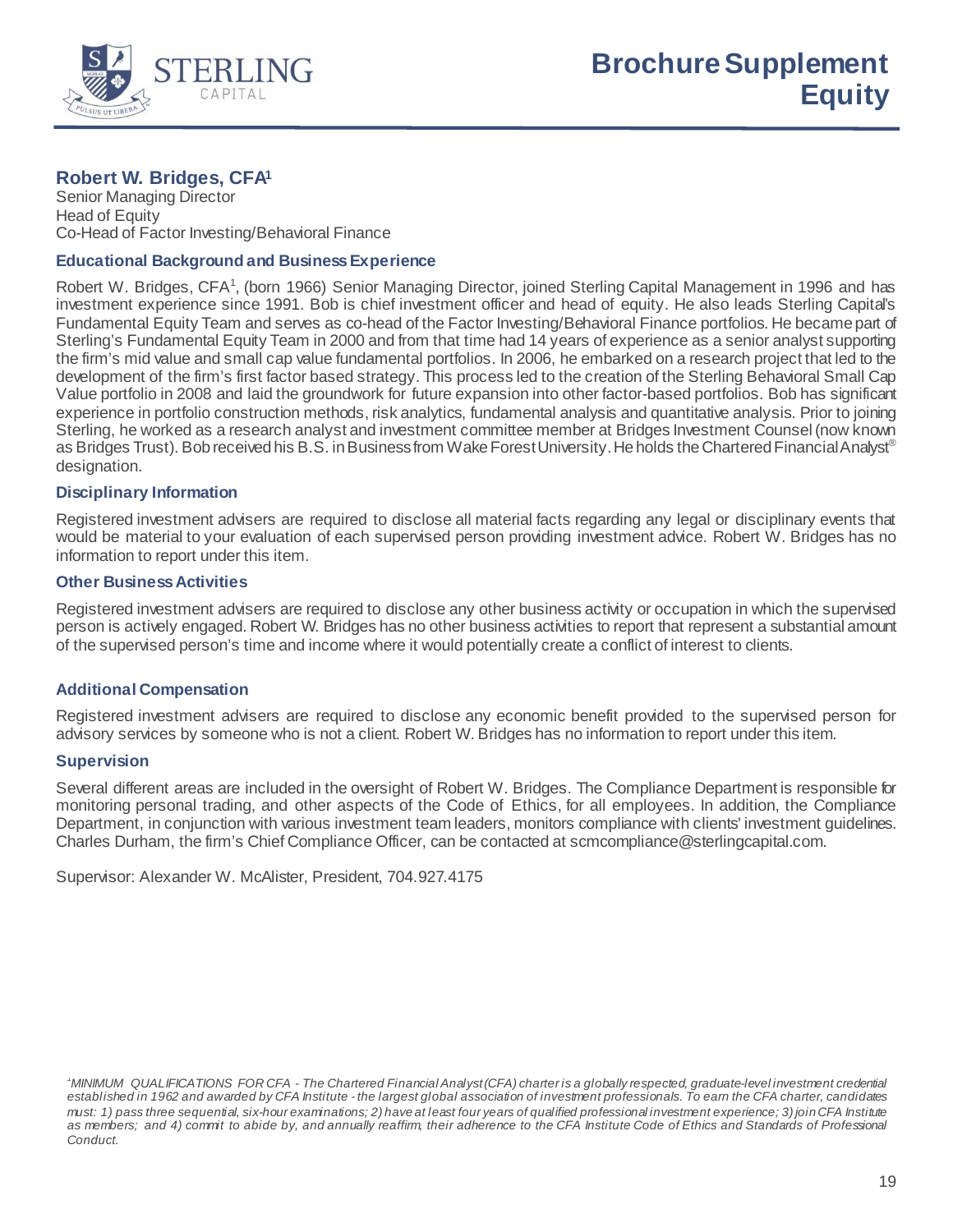

# **Robert O. Weller, CFA1**

Executive Director Co-Head of Factor Investing/Behavioral Finance Portfolio Manager

# **Educational Background and Business Experience**

Robert O. Weller, CFA<sup>1</sup>, (born 1973), Executive Director, joined Sterling Capital Management in 2012 and has investment experience since 1996. Rob is an equity portfolio manager and co-head of the Factor Investing/Behavioral Finance team. Prior to joining Sterling, he was one of the founding members of the U.S. based Large Cap, Mid Cap and Multi Cap Behavioral Finance strategies in 2003 at J.P. Morgan Investment Management. He was responsible for the initial research on and implementation of the strategies. His day-to-day duties included portfolio management as well as ongoing behavioral, quantitative and qualitative research. During his tenure, the funds were listed multiple times in the Wall Street Journal as "Category Kings" for top-ranked performance and were all top quintile performers relative to their peer groups since inception. He helped grow an initial \$4 million in seed capital to over \$21 billion in assets under management. Rob joined J.P. Morgan in 1997. He left Investment Management in 2010 to return to the private bank to manage multi-asset class portfolios and subsequently head equities globally for the private bank's discretionary platform. He started his career at Legg Mason Wood Walker in 1996. Rob received his B.B.A. in Finance from Loyola University Maryland. He holds the Chartered Financial Analyst® designation.

# **Disciplinary Information**

Registered investment advisers are required to disclose all material facts regarding any legal or disciplinary events that would be material to your evaluation of each supervised person providing investment advice. Robert O. Weller has no information to report under this item.

# **Other Business Activities**

Registered investment advisers are required to disclose any other business activity or occupation in which the supervised person is actively engaged. Robert O. Weller has no other business activities to report that represent a substantial amount of the supervised person's time and income where it would potentially create a conflict of interest to clients.

# **Additional Compensation**

Registered investment advisers are required to disclose any economic benefit provided to the supervised person for advisory services by someone who is not a client. Robert O. Weller has no information to report under this item.

#### **Supervision**

Several different areas are included in the oversight of Robert O. Weller. The Compliance Department is responsible for monitoring personal trading, and other aspects of the Code of Ethics, for all employees. In addition, the Compliance Department, in conjunction with various investment team leaders, monitors compliance with clients' investment guidelines. Charles Durham, the firm's Chief Compliance Officer, can be contacted at scmcompliance@sterlingcapital.com.

Supervisor: Robert W. Bridges, Senior Managing Director, 704.927.4101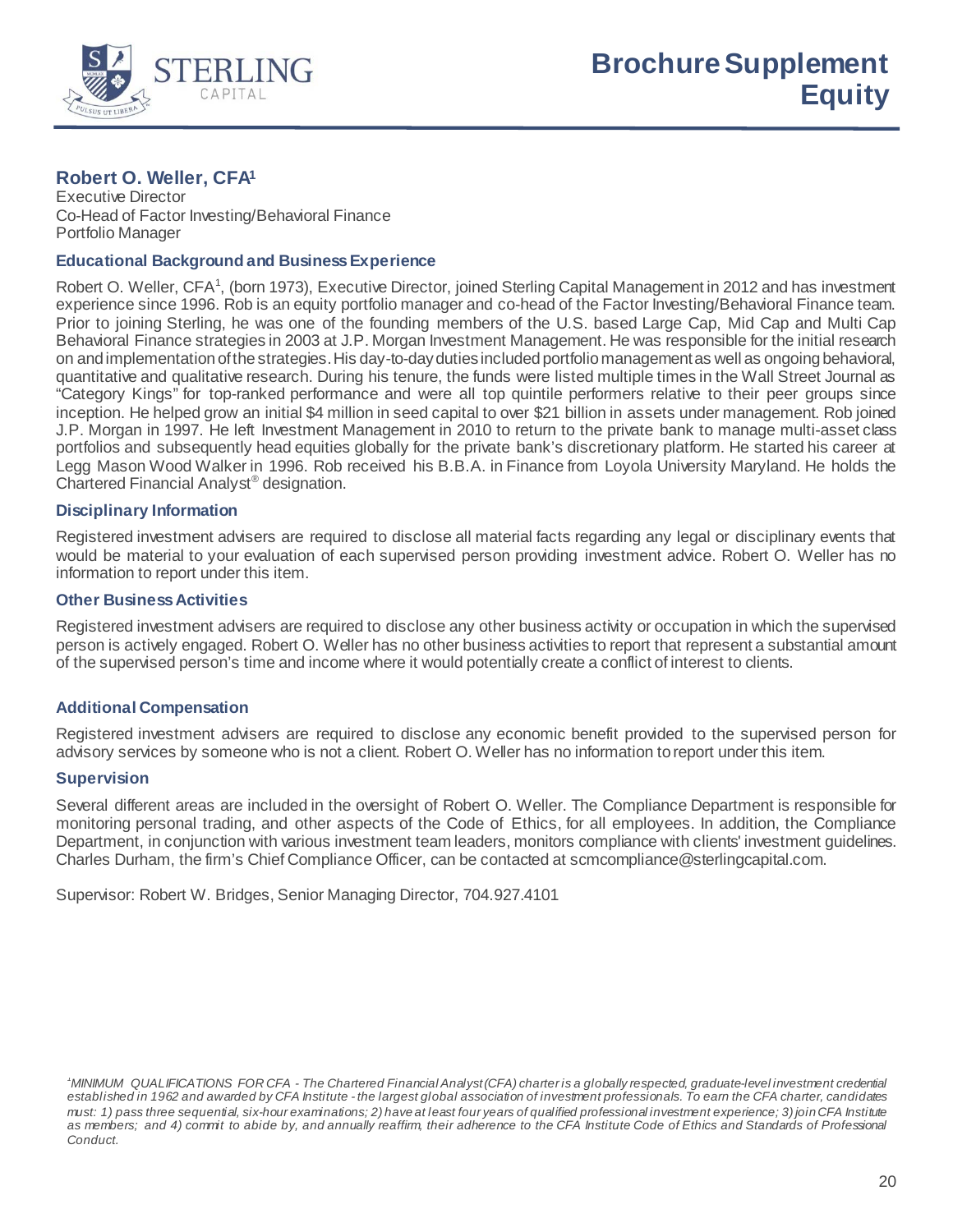

# **Adam B. Bergman, CFA1**

Executive Director Portfolio Manager – Insight Co-Portfolio Manager – Equity Income

# **Educational Background and Business Experience**

Adam B. Bergman, CFA<sup>1</sup>, (born 1974), Executive Director, joined the CHOICE Asset Management team of BB&T Scott & Stringfellow in 2003. In January 2013, the CHOICE team integrated with Sterling Capital Management and rebranded as the firm's Equity Opportunities Group. Adam has investment experience since 1996. He is lead portfolio manager of the Insight strategy and co-portfolio manager of the Equity Income strategy. Prior to joining the team, he directed the investor relations efforts at Advance Auto Parts and Dollar Tree Stores. Prior to working in investor relations, he served as a sellside research analyst at Scott & Stringfellow. Adam received his B.S. in Commerce from the University of Virginia's McIntire School of Commerce. He earned a Graduate Certificate in Investor Relations from the University of California at Irvine and he holds the Chartered Financial Analyst® designation.

# **Disciplinary Information**

Registered investment advisers are required to disclose all material facts regarding any legal or disciplinary events that would be material to your evaluation of each supervised person providing investment advice. Adam B. Bergman has no information to report under this item.

# **Other Business Activities**

Registered investment advisers are required to disclose any other business activity or occupation in which the supervised person is actively engaged. Adam B. Bergman has no other business activities to report that represent a substantial amount of the supervised person's time and income where it would potentially create a conflict of interest to clients.

#### **Additional Compensation**

Registered investment advisers are required to disclose any economic benefit provided to the supervised person for advisory services by someone who is not a client. Adam B. Bergman has no information to report under this item.

#### **Supervision**

Several different areas are included in the oversight of the Equity Opportunities Team. The Compliance Department is responsible for monitoring personal trading, and other aspects of the Code of Ethics, for all employees. In addition, the Compliance Department, in conjunction with various investment team leaders, monitors compliance with clients' investment guidelines. Charles Durham, the firm's Chief Compliance Officer, can be contacted at scmcompliance@sterlingcapital.com.

Supervisor: Robert W. Bridges, Senior Managing Director, 704.927.4101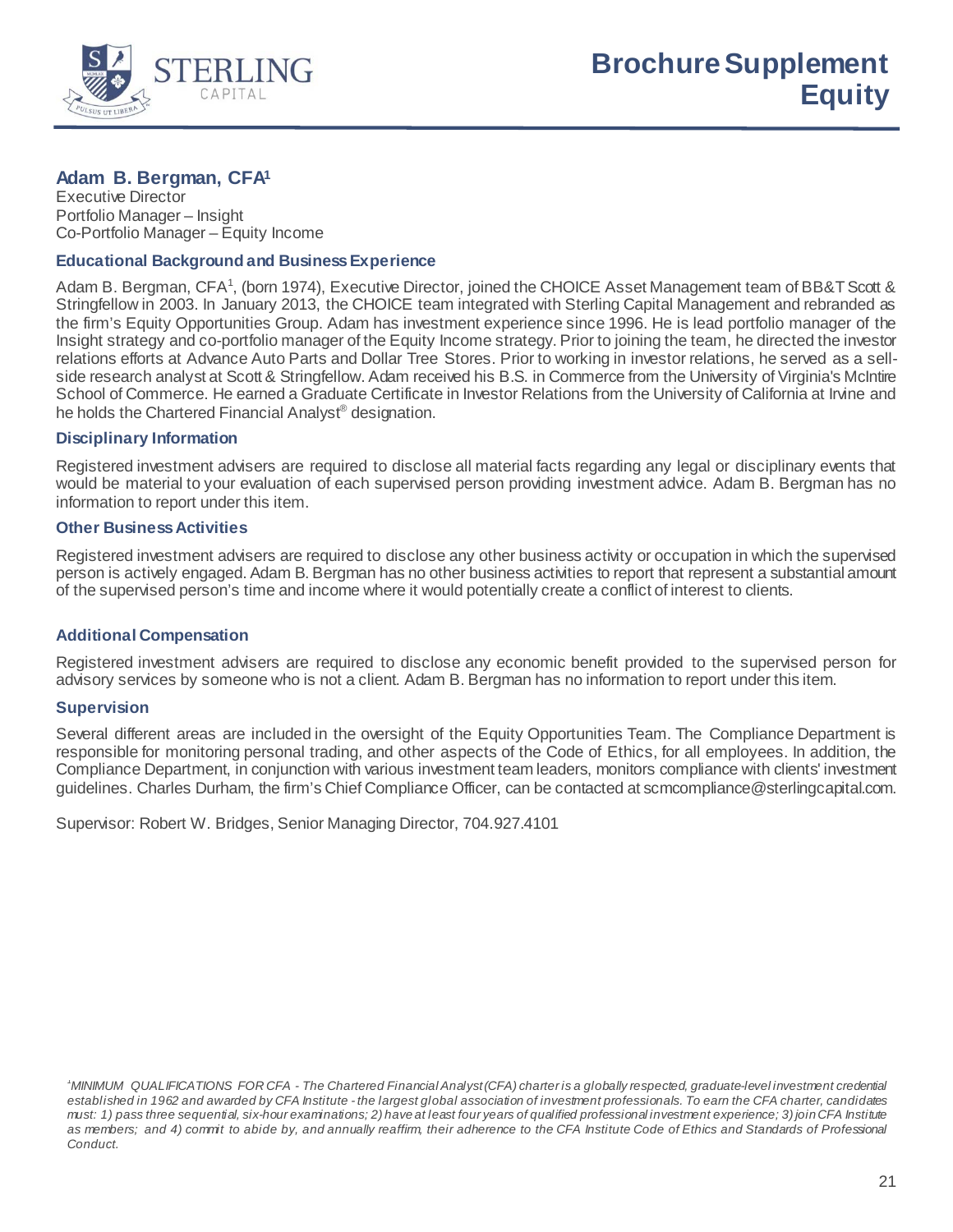

# **Colin R. Ducharme, CFA1**

Executive Director Co-Portfolio Manager – Focus & Focus Equity

# **Educational Background and Business Experience**

Colin R. Ducharme, CFA<sup>1</sup>, (born 1978), Executive Director, joined the CHOICE Asset Management team of BB&T Scott & Stringfellow in 2011. In January 2013, the CHOICE team integrated with Sterling Capital Management and rebranded as the firm's Equity Opportunities Group. Colin has investment experience since 2004 and is Co-Portfolio Managerof the Focus and Focus Equity strategies. Prior to joining Sterling, he was a vice president at Chase Investment Counsel, an independent registered investment advisor. Colin received his B.A. in Physics from the University of Virginia, and his M.B.A. and S.M. in Materials Science and Engineering from the Massachusetts Institute of Technology. Colin earned the Certificate in ESG Investing, which is developed, administered and awarded by the CFA Society of the United Kingdom. He is a licensed CPA and holds the Chartered Financial Analyst® designation.

# **Disciplinary Information**

Registered investment advisers are required to disclose all material facts regarding any legal or disciplinary events that would be material to your evaluation of each supervised person providing investment advice. Colin R. Ducharme has no information to report under this item.

# **Other Business Activities**

Registered investment advisers are required to disclose any other business activity or occupation in which the supervised person is actively engaged. Colin R. Ducharme has no other business activities to report that represent a substantial amount of the supervised person's time and income where it would potentially create a conflict of interest to clients.

# **Additional Compensation**

Registered investment advisers are required to disclose any economic benefit provided to the supervised person for advisory services by someone who is not a client. Colin R. Ducharme has no information to report under this item.

#### **Supervision**

Several different areas are included in the oversight of the Equity Opportunities Team. The Compliance Department is responsible for monitoring personal trading, and other aspects of the Code of Ethics, for all employees. In addition, the Compliance Department, in conjunction with various investment team leaders, monitors compliance with clients' investment guidelines. Charles Durham, the firm's Chief Compliance Officer, can be contacted at scmcompliance@sterlingcapital.com.

Supervisor: Robert W. Bridges, Senior Managing Director, 704.927.4101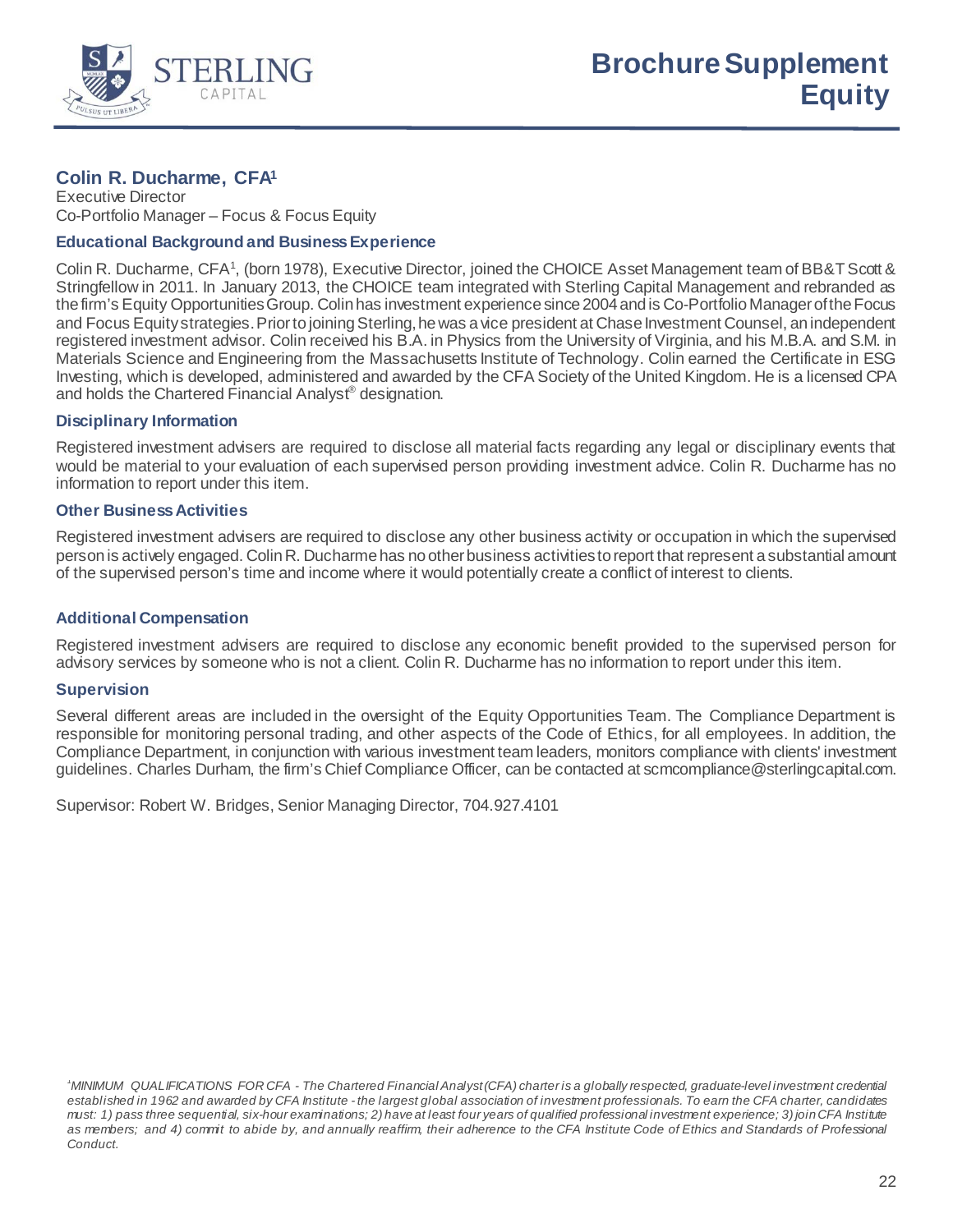

# **Joshua L. Haggerty, CFA1**

Executive Director Co-Portfolio Manager – Special Opportunities

# **Educational Background and Business Experience**

Joshua L. Haggerty, CFA<sup>1</sup>, (born 1976), Executive Director, joined the CHOICE Asset Management team of BB&T Scott & Stringfellow in 2005. In January 2013, the CHOICE team integrated with Sterling Capital Management and rebranded as the firm's Equity Opportunities Group. Josh has investment experience since 1998. He is co-portfolio manager of the Special Opportunities strategy. Prior to joining the team, he worked for Vantage Consulting Group where his responsibilities included managing a long/short hedge fund. Josh received his B.B.A. in Finance from James Madison University. He holds the Chartered Financial Analyst® designation.

# **Disciplinary Information**

Registered investment advisers are required to disclose all material facts regarding any legal or disciplinary events that would be material to your evaluation of each supervised person providing investment advice. Joshua L. Haggerty has no information to report under this item.

# **Other Business Activities**

Registered investment advisers are required to disclose any other business activity or occupation in which the supervised person is actively engaged. Joshua L. Haggerty has no other business activities to report that represent a substantial amount of the supervised person's time and income where it would potentially create a conflict of interest to clients.

# **Additional Compensation**

Registered investment advisers are required to disclose any economic benefit provided to the supervised person for advisory services by someone who is not a client. Joshua L. Haggerty has no information to report under this item.

# **Supervision**

Several different areas are included in the oversight of the Equity Opportunities Team. The Compliance Department is responsible for monitoring personal trading, and other aspects of the Code of Ethics, for all employees. In addition, the Compliance Department, in conjunction with various investment team leaders, monitors compliance with clients' investment guidelines. Charles Durham, the firm's Chief Compliance Officer, can be contacted at scmcompliance@sterlingcapital.com.

Supervisor: Robert W. Bridges, Senior Managing Director, 704.927.4101

*<sup>1</sup> MINIMUM QUALIFICATIONS FOR CFA - The Chartered Financial Analyst (CFA) charter is a globally respected, graduate-level investment credential established in 1962 and awarded by CFA Institute - the largest global association of investment professionals. To earn the CFA charter, candidates must: 1) pass three sequential, six-hour examinations; 2) have at least four years of qualified professional investment experience; 3) join CFA Institute as members; and 4) commit to abide by, and annually reaffirm, their adherence to the CFA Institute Code of Ethics and Standards of Professional Conduct.*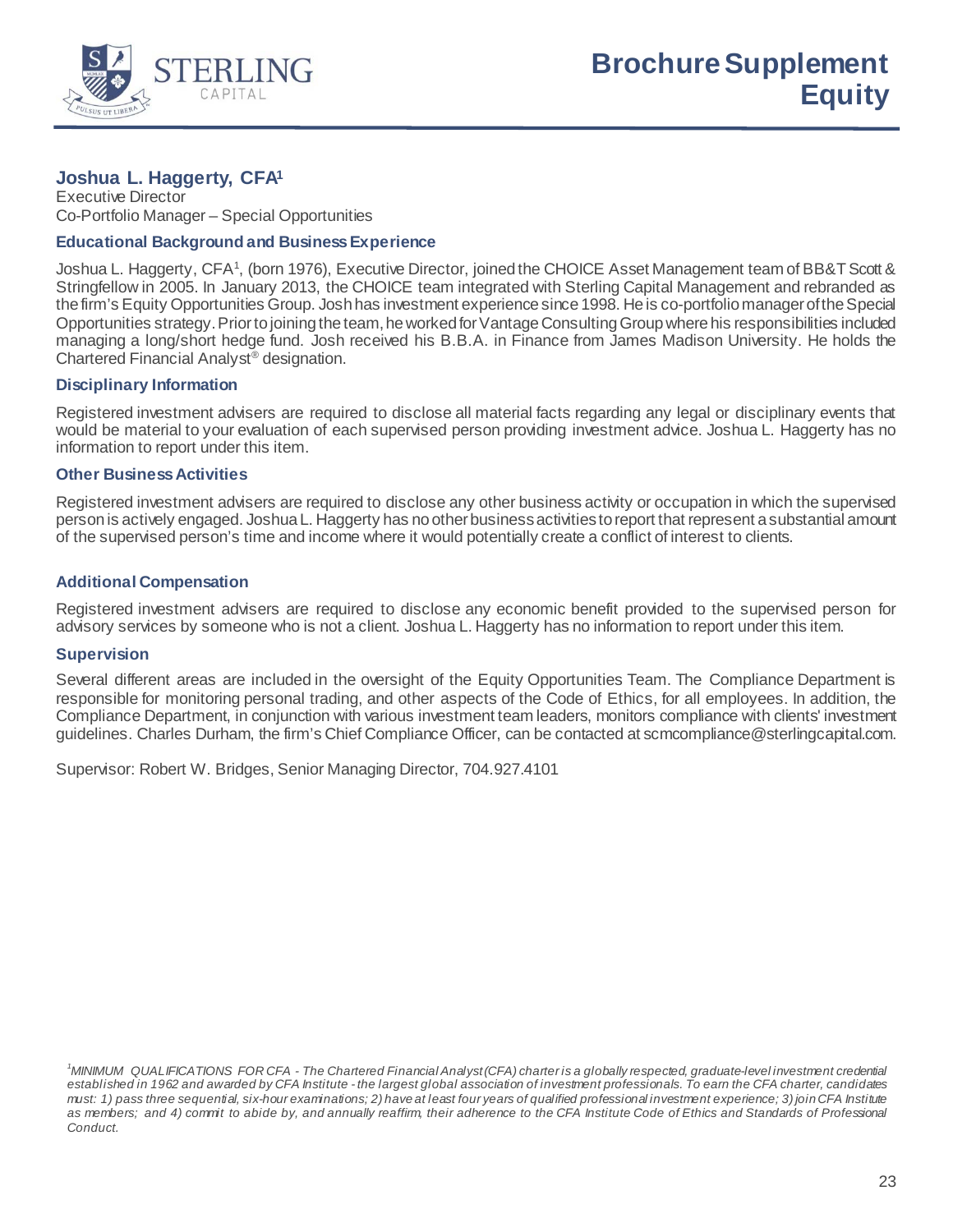

# **Jeremy M. Lopez, CFA1**

Executive Director Co-Portfolio Manager – Focus, Focus Equity & Global Leaders

# **Educational Background and Business Experience**

Jeremy M. Lopez, CFA<sup>1</sup>, (born 1975), Executive Director, joined Sterling Capital Management in 2016 and has investment experience since 1997. Jeremy is co-portfolio manager of the Focus, Focus Equity and Global Leaders strategies. Prior to joining Sterling, he worked as an equity research analyst at Herndon Capital Management and Wells Capital Management. Additionally, he was a senior equity research associate at William & Blair Company. Jeremy received his B.A. in Economics from Wheaton College and his M.B.A. from the University of Chicago's Booth School of Business. He holds the Chartered Financial Analyst® designation.

# **Disciplinary Information**

Registered investment advisers are required to disclose all material facts regarding any legal or disciplinary events that would be material to your evaluation of each supervised person providing investment advice. Jeremy M. Lopez has no information to report under this item.

# **Other Business Activities**

Registered investment advisers are required to disclose any other business activity or occupation in which the supervised person is actively engaged. Jeremy M. Lopez has no other business activities to report that represent a substantial amount of the supervised person's time and income where it would potentially create a conflict of interest to clients.

# **Additional Compensation**

Registered investment advisers are required to disclose any economic benefit provided to the supervised person for advisory services by someone who is not a client. Jeremy M. Lopez has no information to report under this item.

#### **Supervision**

Several different areas are included in the oversight of the Equity Opportunities Team. The Compliance Department is responsible for monitoring personal trading, and other aspects of the Code of Ethics, for all employees. In addition, the Compliance Department, in conjunction with various investment team leaders, monitors compliance with clients' investment guidelines. Charles Durham, the firm's Chief Compliance Officer, can be contacted at scmcompliance@sterlingcapital.com.

Supervisor: Robert W. Bridges, Senior Managing Director, 704.927.4101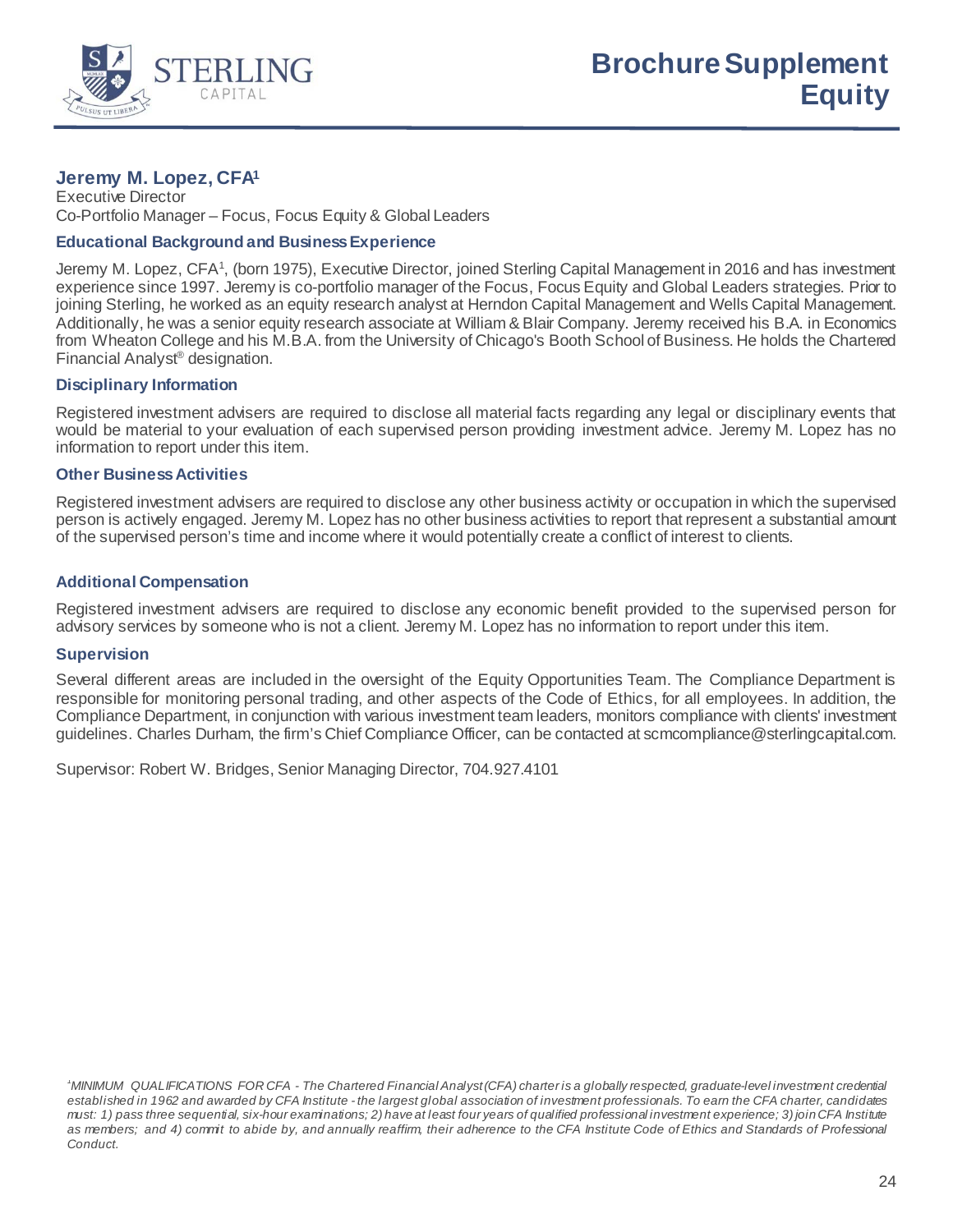

# **Daniel A. Morrall**

Executive Director Associate Portfolio Manager – Special Opportunities

# **Educational Background and Business Experience**

Daniel A. Morrall, (born 1976), Executive Director, joined Sterling Capital Management in 2014 and has investment experience since 2001. Dan is associate portfolio manager of the Special Opportunities strategy. Prior to joining Sterling, he worked as an equity analyst for Harber Asset Management and S Squared Technology LLC, technology-biased long/short funds. Dan also has experience as an investment banker at Bank of America Merrill Lynch. Prior to corporate finance, he worked at OutPurchase, a pre-IPO software startup in Silicon Valley. Dan received his B.S. in Business and Economics from Washington and Lee University, his M.B.A. from Columbia Business School, and his M.S.I.T. from Capella University.

# **Disciplinary Information**

Registered investment advisers are required to disclose all material facts regarding any legal or disciplinary events that would be material to your evaluation of each supervised person providing investment advice. Daniel A. Morrall has no information to report under this item.

# **Other Business Activities**

Registered investment advisers are required to disclose any other business activity or occupation in which the supervised person is actively engaged. Daniel A. Morrall has no other business activities to report that represent a substantial amount of the supervised person's time and income where it would potentially create a conflict of interest to clients.

# **Additional Compensation**

Registered investment advisers are required to disclose any economic benefit provided to the supervised person for advisory services by someone who is not a client. Daniel A. Morrall has no information to report under this item.

#### **Supervision**

Several different areas are included in the oversight of the Equity Opportunities Team. The Compliance Department is responsible for monitoring personal trading, and other aspects of the Code of Ethics, for all employees. In addition, the Compliance Department, in conjunction with various investment team leaders, monitors compliance with clients' investment guidelines. Charles Durham, the firm's Chief Compliance Officer, can be contacted at scmcompliance@sterlingcapital.com.

Supervisor: Robert W. Bridges, Senior Managing Director, 704.927.4101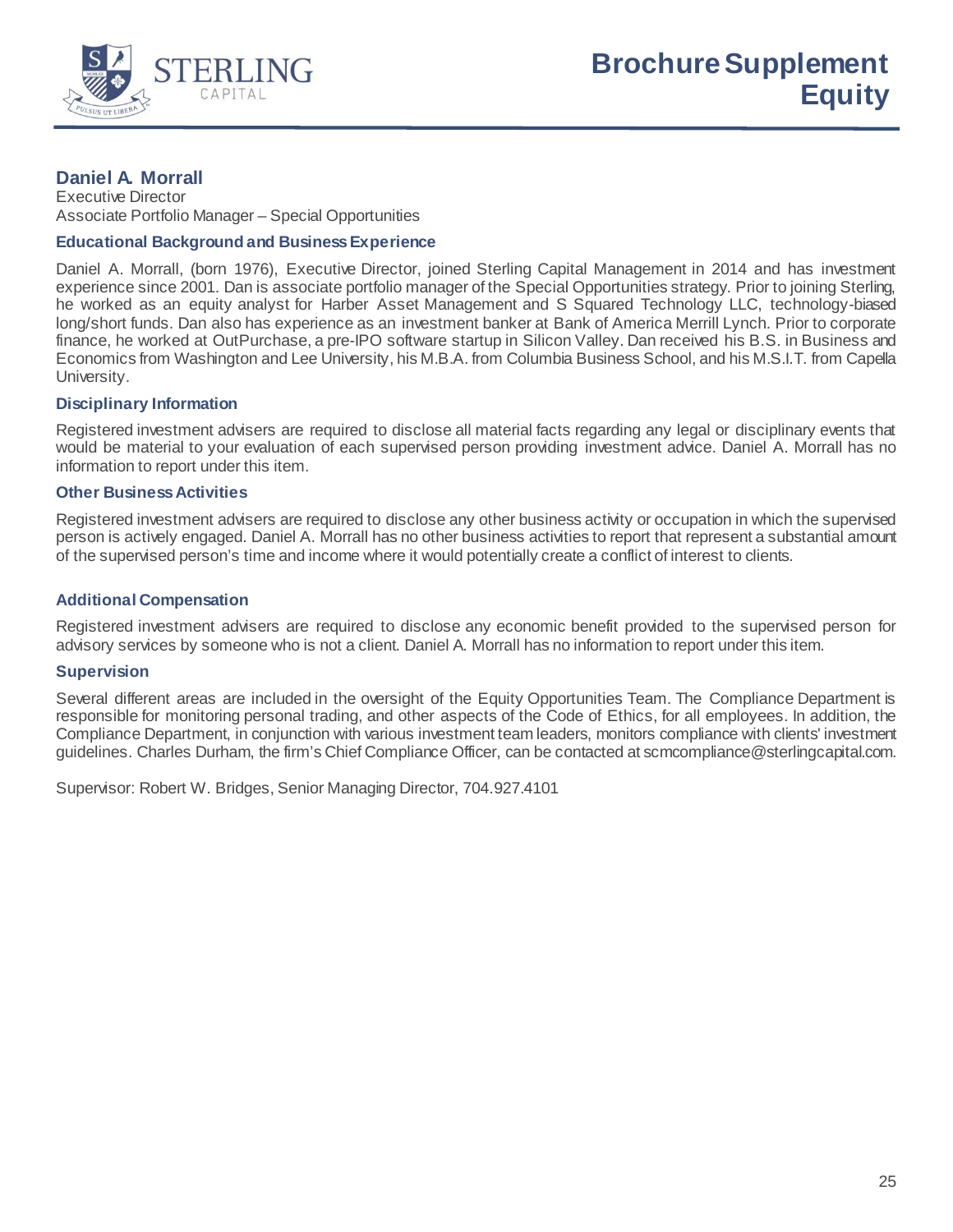

# **Charles J. Wittmann, CFA1**

Executive Director Co-Portfolio Manager – Global Leaders Associate Portfolio Manager – Equity Income

# **Educational Background and Business Experience**

Charles J. Wittmann, CFA<sup>1</sup>, (born 1966), Executive Director, joined Sterling Capital Management in 2014 and has investment experience since 1995. Chip is co-portfolio manager of the Global Leaders strategy and associate portfolio manager of the Equity Income strategy. Prior to joining Sterling, he worked for Thompson Siegel & Walmsley as a portfolio manager and (generalist) analyst. Prior to TS&W, he was a founding portfolio manager and analyst with Shockoe Capital, an equity long/short hedge fund. Chip received his B.A. in Economics from Davidson College and his M.B.A. from Duke University's Fuqua School of Business. Chip earned the Certificate in ESG Investing, which is developed, administered and awarded by the CFA Society of the United Kingdom. He holds the Chartered Financial Analyst<sup>®</sup> designation.

#### **Disciplinary Information**

Registered investment advisers are required to disclose all material facts regarding any legal or disciplinary events that would be material to your evaluation of each supervised person providing investment advice. Charles J. Wittmann has no information to report under this item.

# **Other Business Activities**

Registered investment advisers are required to disclose any other business activity or occupation in which the supervised person is actively engaged. Charles J. Wittmann has no other business activities to report that represent a substantial amount of the supervised person's time and income where it would potentially create a conflict of interest to clients.

# **Additional Compensation**

Registered investment advisers are required to disclose any economic benefit provided to the supervised person for advisory services by someone who is not a client. Charles J. Wittmann has no information to report under this item.

#### **Supervision**

Several different areas are included in the oversight of the Equity Opportunities Team. The Compliance Department is responsible for monitoring personal trading, and other aspects of the Code of Ethics, for all employees. In addition, the Compliance Department, in conjunction with various investment team leaders, monitors compliance with clients' investment guidelines. Charles Durham, the firm's Chief Compliance Officer, can be contacted at scmcompliance@sterlingcapital.com.

Supervisor: Robert W. Bridges, Senior Managing Director, 704.927.4101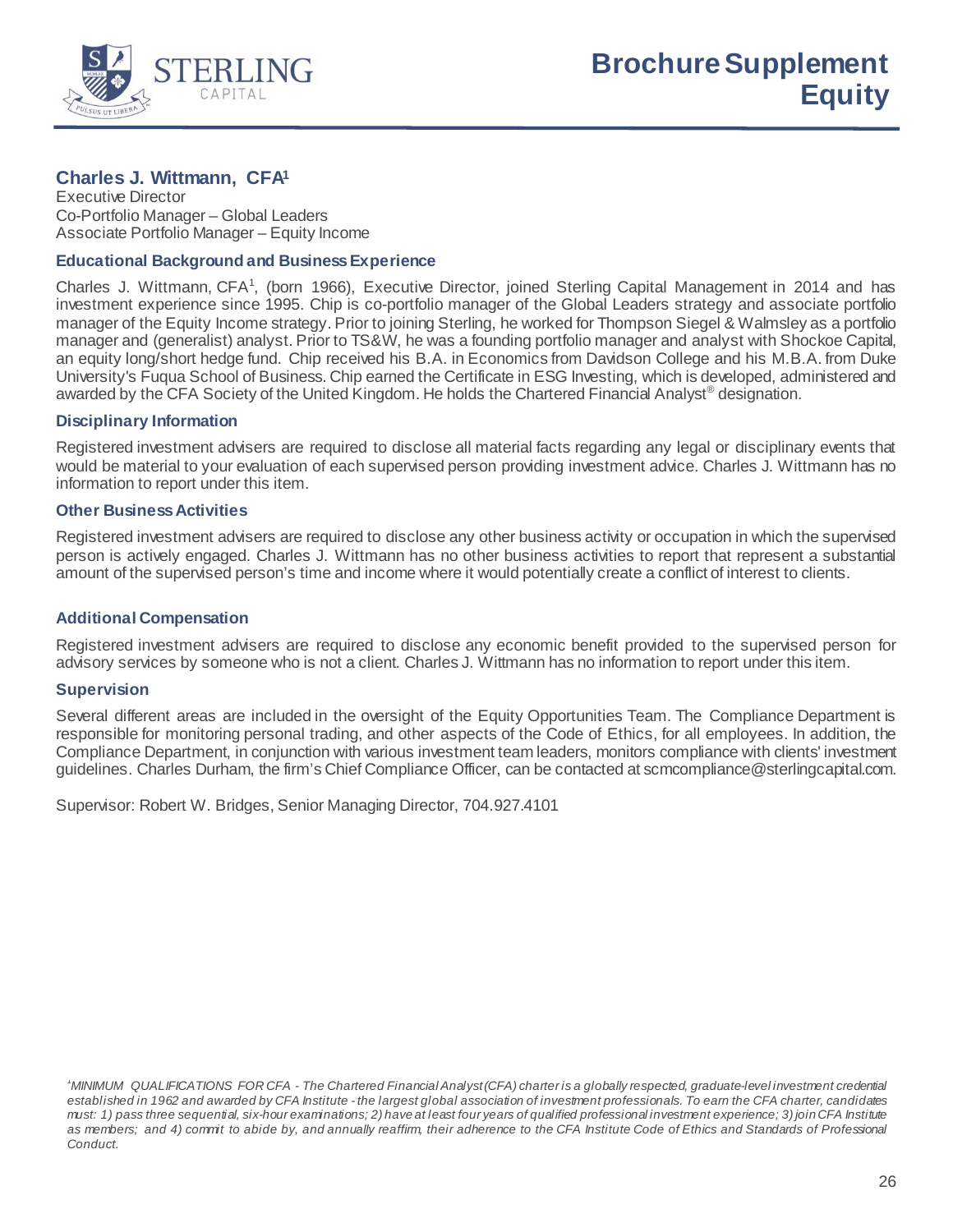

# **Alden Ray, CFA1**

**Director** Equity Analyst – Equity Opportunities

# **Educational Background and Business Experience**

Alden Ray, CFA<sup>1</sup>, (born 1989), Director and Equity Analyst supporting all Equity Opportunities strategies. Prior to joining Sterling, he worked at Amica Mutual as an equity research analyst where he managed the Industrials and Financials sleeves of the firm's large cap quality-oriented equity strategy. His previous work experience also includes roles as an Investment Specialist at Bank of America Merrill Lynch and a Financial Services Representative for John Hancock. Alden received his B.S. in Finance and Business Administration from Salve Regina University, and will complete his M.B.A. from the Johns Hopkins University in May 2022. He holds the Chartered Financial Analyst<sup>®</sup> designation.

# **Disciplinary Information**

Registered investment advisers are required to disclose all material facts regarding any legal or disciplinary events that would be material to your evaluation of each supervised person providing investment advice. Alden Ray has no information to report under this item.

# **Other Business Activities**

Registered investment advisers are required to disclose any other business activity or occupation in which the supervised person is actively engaged. Alden Ray has no other business activities to report that represent a substantial amount of the supervised person's time and income where it would potentially create a conflict of interest to clients.

# **Additional Compensation**

Registered investment advisers are required to disclose any economic benefit provided to the supervised person for advisory services by someone who is not a client. Alden Ray has no information to report under this item.

# **Supervision**

Several different areas are included in the oversight of the Equity Opportunities Team. The Compliance Department is responsible for monitoring personal trading, and other aspects of the Code of Ethics, for all employees. In addition, the Compliance Department, in conjunction with various investment team leaders, monitors compliance with clients' investment guidelines. Charles Durham, the firm's Chief Compliance Officer, can be contacted at scmcompliance@sterlingcapital.com.

Supervisor: Robert W. Bridges, Senior Managing Director, 704.927.4101

*<sup>1</sup> MINIMUM QUALIFICATIONS FOR CFA - The Chartered Financial Analyst (CFA) charter is a globally respected, graduate-level investment credential established in 1962 and awarded by CFA Institute - the largest global association of investment professionals. To earn the CFA charter, candidates must: 1) pass three sequential, six-hour examinations; 2) have at least four years of qualified professional investment experience; 3) join CFA Institute as members; and 4) commit to abide by, and annually reaffirm, their adherence to the CFA Institute Code of Ethics and Standards of Professional Conduct.*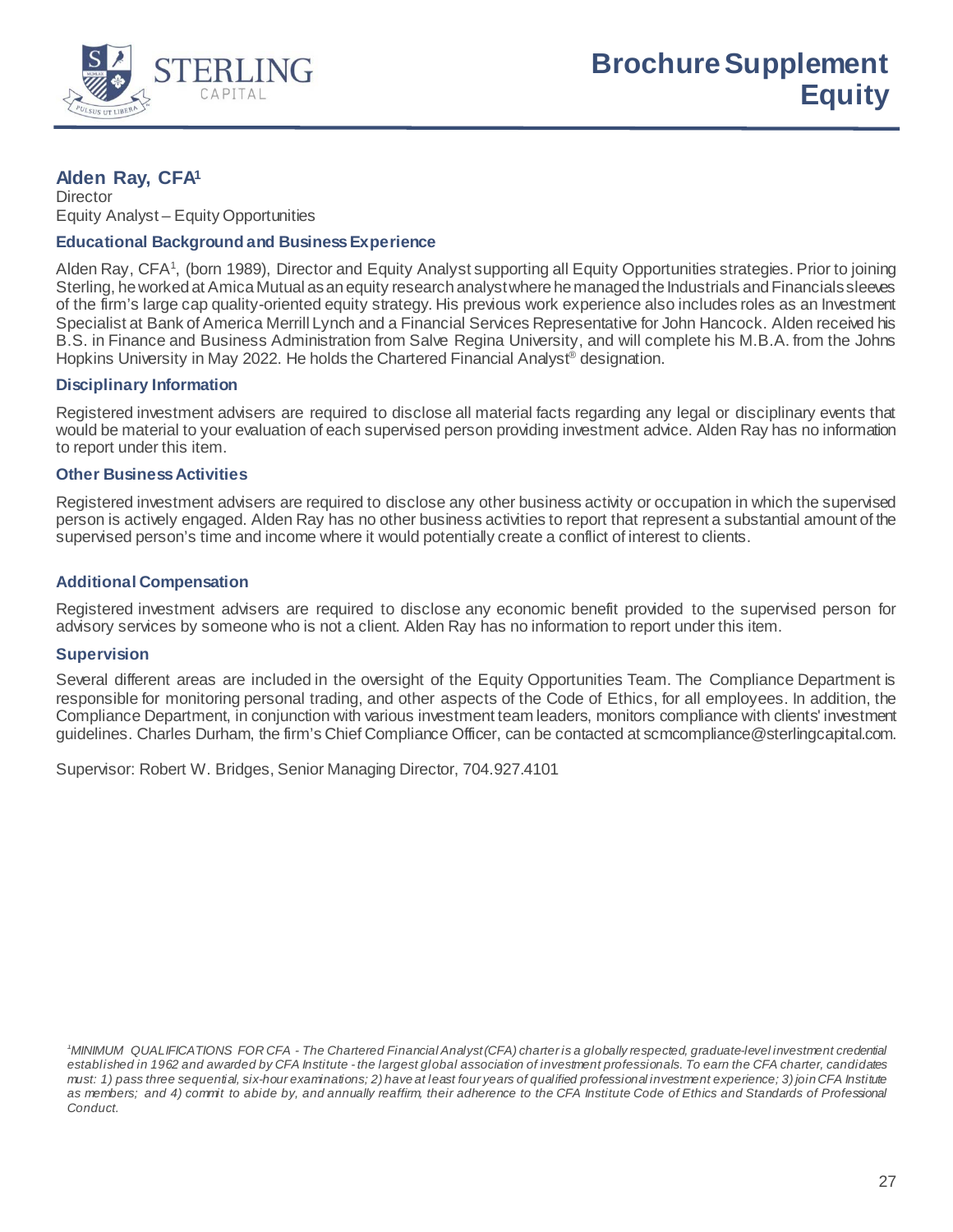

# **Patrick W. Rau, CFA1**

Managing Director Co-Portfolio Manager - Mid-Cap Value and Small-Cap Value

# **Educational Background and Business Experience**

Patrick W. Rau, CFA<sup>1</sup>, (born 1967), Managing Director, joined Sterling Capital Management in 2001 and has investment experience since 1993. Patrick is co-portfolio manager of the Fundamental Equity Mid Cap Value and Fundamental Equity Small Cap Value strategies. Prior to joining Sterling, he worked at Bank of America Capital Management where he comanaged the Nations Convertible Securities Fund. Patrick received his A.B. in Political Science from Duke University and his M.B.A. from Vanderbilt University. He holds the Chartered Financial Analyst<sup>®</sup> designation.

# **Disciplinary Information**

Registered investment advisers are required to disclose all material facts regarding any legal or disciplinary events that would be material to your evaluation of each supervised person providing investment advice. Patrick W. Rau has no information to report under this item.

#### **Other Business Activities**

Registered investment advisers are required to disclose any other business activity or occupation in which the supervised person is actively engaged. Patrick W. Rau has no other business activities to report that represent a substantial amount of the supervised person's time and income where it would potentially create a conflict of interest to clients.

# **Additional Compensation**

Registered investment advisers are required to disclose any economic benefit provided to the supervised person for advisory services by someone who is not a client. Patrick W. Rau has no information to report under this item.

#### **Supervision**

Several different areas are included in the oversight of Patrick W. Rau. The Compliance Department is responsible for monitoring personal trading, and other aspects of the Code of Ethics, for all employees. In addition, the Compliance Department, in conjunction with various investment team leaders, monitors compliance with clients' investment guidelines. Charles Durham, the firm's Chief Compliance Officer, can be contacted at scmcompliance@sterlingcapital.com.

Supervisor: Robert W. Bridges, Senior Managing Director, 704.927.4101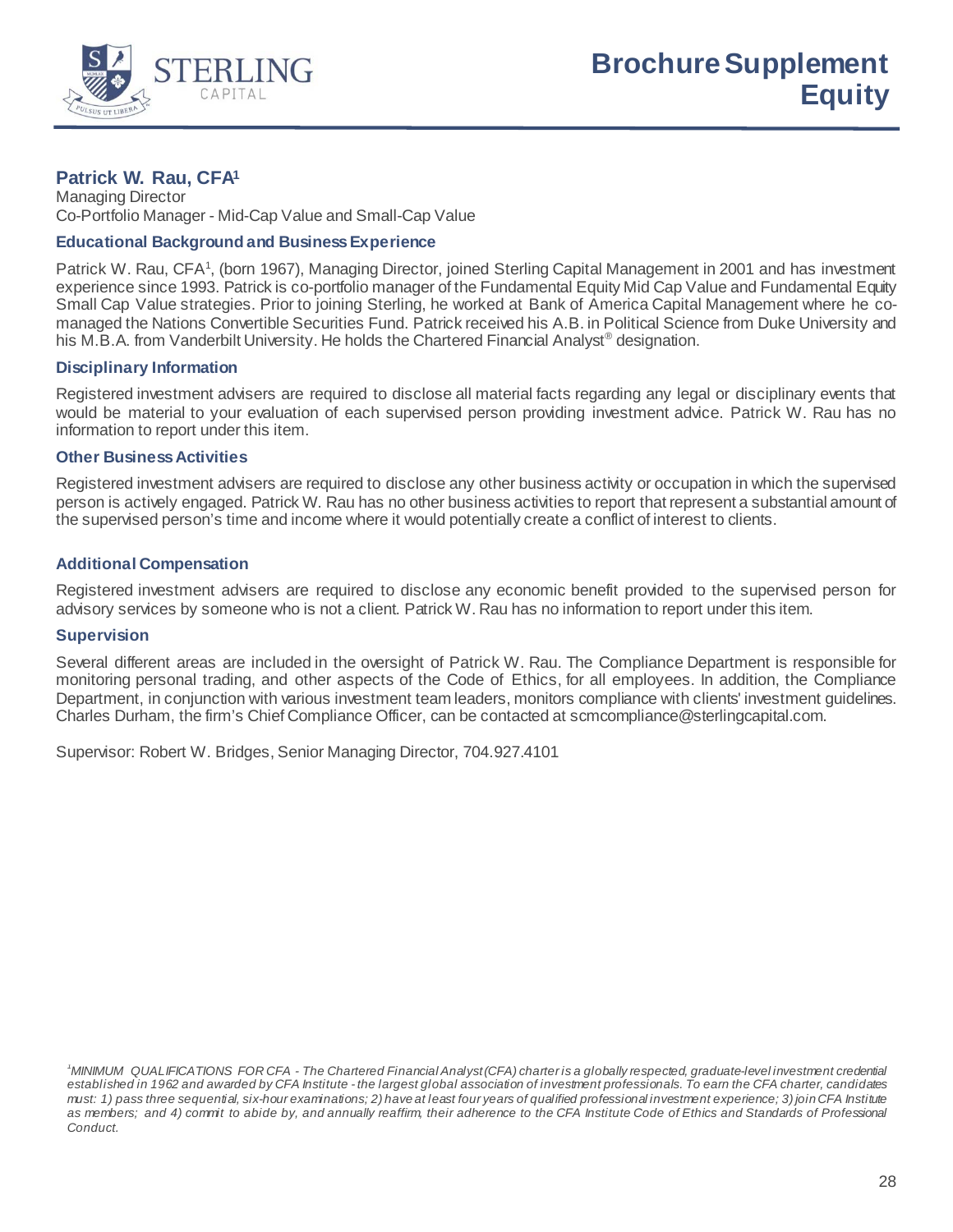

# **Lee D. Houser, CFA1**

Executive Director Co-Portfolio Manager – SMID Opportunities Associate Portfolio Manager - Mid-Cap Value and Small Cap Value

### **Educational Background and Business Experience**

Lee D. Houser, CFA<sup>1</sup>, (born 1970), Executive Director, joined Sterling Capital Management in 2006 and has investment experience since 1999. Lee is co-portfolio manager of the SMID Opportunities strategy and associate portfolio manager of the Fundamental Equity Mid Cap Value and Fundamental Equity Small Cap Value strategies. Prior to joining Sterling, he worked for ICM Asset Management as a senior research analyst. Previous work experience includes analyst positions at Redchip Research and Raymond James Financial, Inc. He also worked as a software engineer with Bell Atlantic Corp. Lee received his B.S. in Mathematics and Economics from James Madison University, where he was a summa cum laude graduate, and his M.B.A. from Duke University. He holds the Chartered Financial Analyst® designation.

#### **Disciplinary Information**

Registered investment advisers are required to disclose all material facts regarding any legal or disciplinary events that would be material to your evaluation of each supervised person providing investment advice. Lee D. Houser has no information to report under this item.

### **Other Business Activities**

Registered investment advisers are required to disclose any other business activity or occupation in which the supervised person is actively engaged. Lee D. Houser has no other business activities to report that represent a substantial amount of the supervised person's time and income where it would potentially create a conflict of interest to clients.

## **Additional Compensation**

Registered investment advisers are required to disclose any economic benefit provided to the supervised person for advisory services by someone who is not a client. Lee D. Houser has no information to report under this item.

#### **Supervision**

Several different areas are included in the oversight of Lee D. Houser. The Compliance Department is responsible for monitoring personal trading, and other aspects of the Code of Ethics, for all employees. In addition, the Compliance Department, in conjunction with various investment team leaders, monitors compliance with clients' investment guidelines. Charles Durham, the firm's Chief Compliance Officer, can be contacted at scmcompliance@sterlingcapital.com.

Supervisor: Robert W. Bridges, Senior Managing Director, 704.927.4101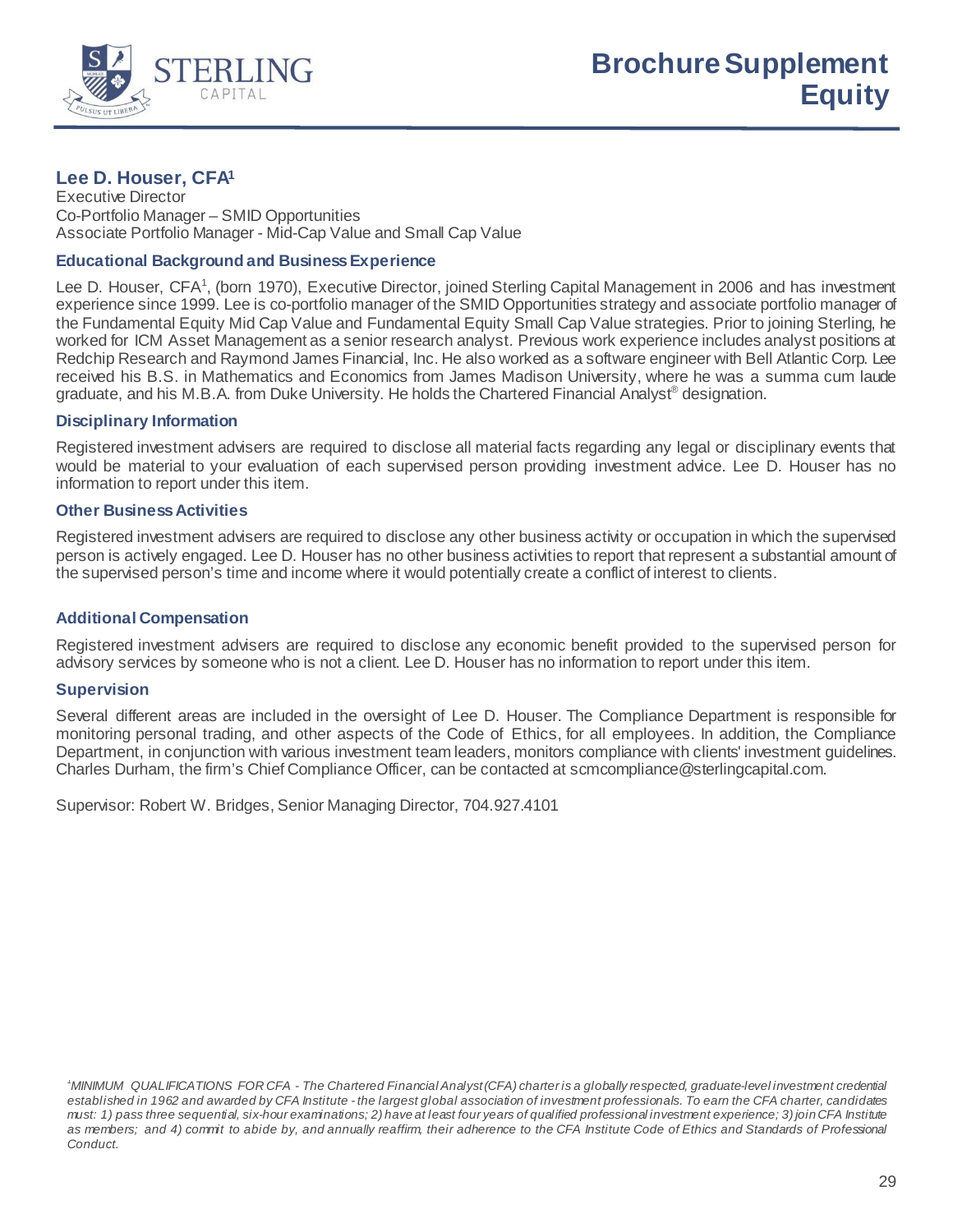

# **William C. Smith, CFA1**

Executive Director Co-Portfolio Manager - Mid-Cap Value and Small Cap Value

## **Educational Background and Business Experience**

William C. Smith, CFA<sup>1</sup>, (born 1980), Executive Director, joined Sterling Capital Management in 2015 and has investment experience since 2002. Will is co-portfolio manager of the Fundamental Equity Mid Cap Value and Fundamental Equity Small Cap Value strategies. Prior to joining Sterling, he was an executive director with Goldman Sachs in London as the lead sell-side analyst covering the global media and telecommunications sector. Prior to Goldman Sachs, he worked for Jefferies International as the lead sell-side analyst covering the global media sector. Will received his B.E. in Structural Engineering from Vanderbilt University and his M.B.A. from the London Business School. He holds the Chartered Financial Analyst® designation.

### **Disciplinary Information**

Registered investment advisers are required to disclose all material facts regarding any legal or disciplinary events that would be material to your evaluation of each supervised person providing investment advice. William C. Smith has no information to report under this item.

### **Other Business Activities**

Registered investment advisers are required to disclose any other business activity or occupation in which the supervised person is actively engaged. William C. Smith has no other business activities to report that represent a substantial amount of the supervised person's time and income where it would potentially create a conflict of interest to clients.

### **Additional Compensation**

Registered investment advisers are required to disclose any economic benefit provided to the supervised person for advisory services by someone who is not a client. William C. Smith has no information to report under this item.

#### **Supervision**

Several different areas are included in the oversight of William C. Smith. The Compliance Department is responsible for monitoring personal trading, and other aspects of the Code of Ethics, for all employees. In addition, the Compliance Department, in conjunction with various investment team leaders, monitors compliance with clients' investment guidelines. Charles Durham, the firm's Chief Compliance Officer, can be contacted at scmcompliance@sterlingcapital.com.

Supervisor: Robert W. Bridges, Senior Managing Director, 704.927.4101

*<sup>1</sup> MINIMUM QUALIFICATIONS FOR CFA - The Chartered Financial Analyst (CFA) charter is a globally respected, graduate-level investment credential established in 1962 and awarded by CFA Institute - the largest global association of investment professionals. To earn the CFA charter, candidates must: 1) pass three sequential, six-hour examinations; 2) have at least four years of qualified professional investment experience; 3) join CFA Institute as members; and 4) commit to abide by, and annually reaffirm, their adherence to the CFA Institute Code of Ethics and Standards of Professional Conduct.*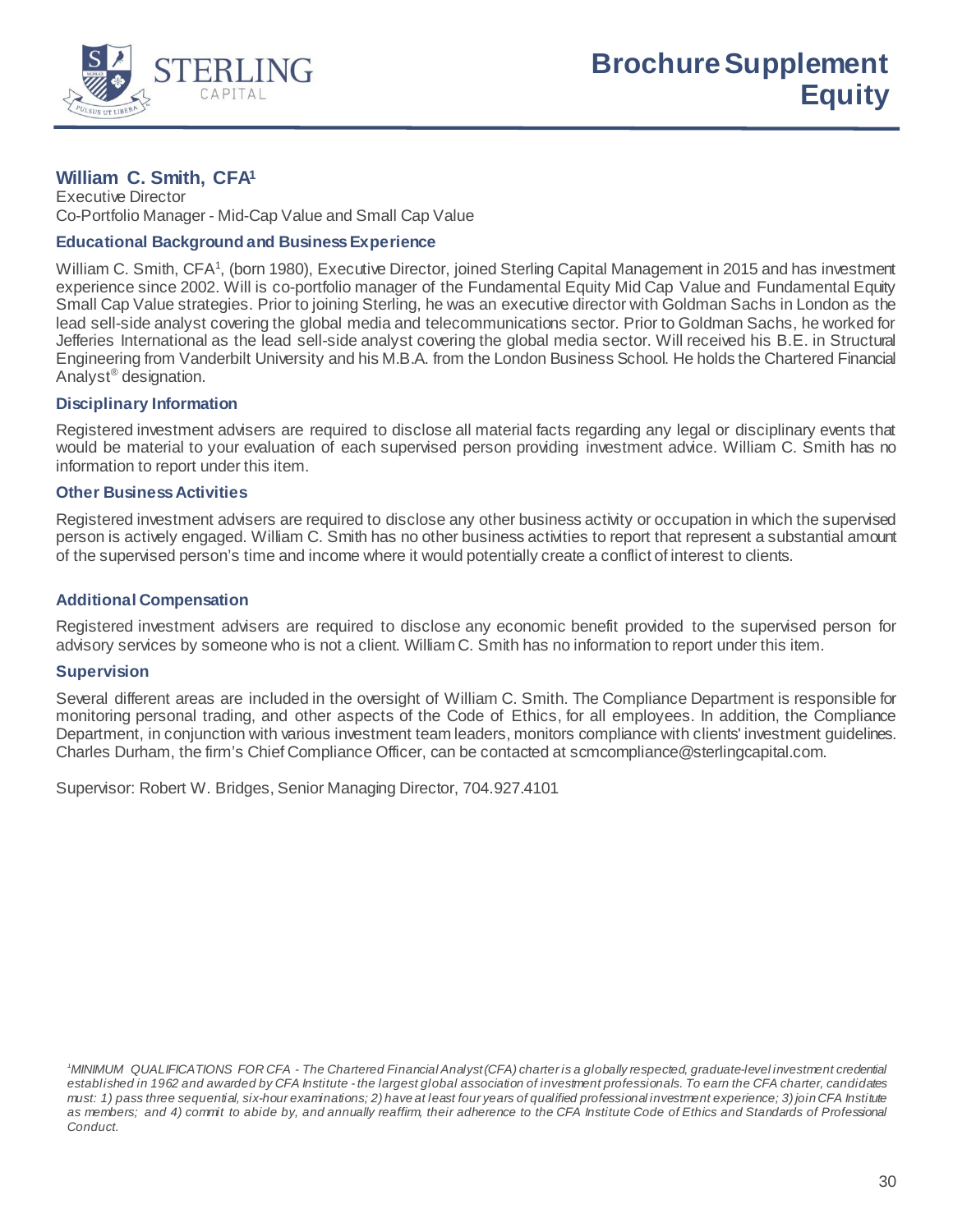

# **James L. Curtis, CFA1**

**Director** Co-Portfolio Manager – SMID Opportunities

### **Educational Background and Business Experience**

James L. Curtis, CFA<sup>1</sup>, (born 1969), Director, first worked at Sterling Capital Management from 1999 to 2001 and rejoined the firm in 2020. He has investment experience since 1996 and serves as co-portfolio manager of the SMID Opportunities strategy. Prior to rejoining Sterling, Jim was a portfolio manager and senior equity analyst at Putnam Investments and worked on the Raptor Global Fund at Tudor Investment Corporation. Most recently, he founded, and serves as managing principal of, Staghorn Capital Management, acting as portfolio manager of a global long-short hedge fund. Jim received his B.S.B.A. in Finance from the University of North Carolina at Chapel Hill's Kenan-Flagler Business School and his M.B.A. in Finance from Emory University's Goizueta Business School. He holds the Chartered Financial Analyst® designation.

### **Disciplinary Information**

Registered investment advisers are required to disclose all material facts regarding any legal or disciplinary events that would be material to your evaluation of each supervised person providing investment advice. James L. Curtis has no information to report under this item.

### **Other Business Activities**

Registered investment advisers are required to disclose any other business activity or occupation in which the supervised person is actively engaged. James L. Curtis has no other business activities to report that represent a substantial amount of the supervised person's time and income where it would potentially create a conflict of interest to clients.

### **Additional Compensation**

Registered investment advisers are required to disclose any economic benefit provided to the supervised person for advisory services by someone who is not a client. James L. Curtis has no information to report under this item.

#### **Supervision**

Several different areas are included in the oversight of James L. Curtis. The Compliance Department is responsible for monitoring personal trading, and other aspects of the Code of Ethics, for all employees. In addition, the Compliance Department, in conjunction with various investment team leaders, monitors compliance with clients' investment guidelines. Charles Durham, the firm's Chief Compliance Officer, can be contacted at scmcompliance@sterlingcapital.com.

Supervisor: Robert W. Bridges, Senior Managing Director, 704.927.4101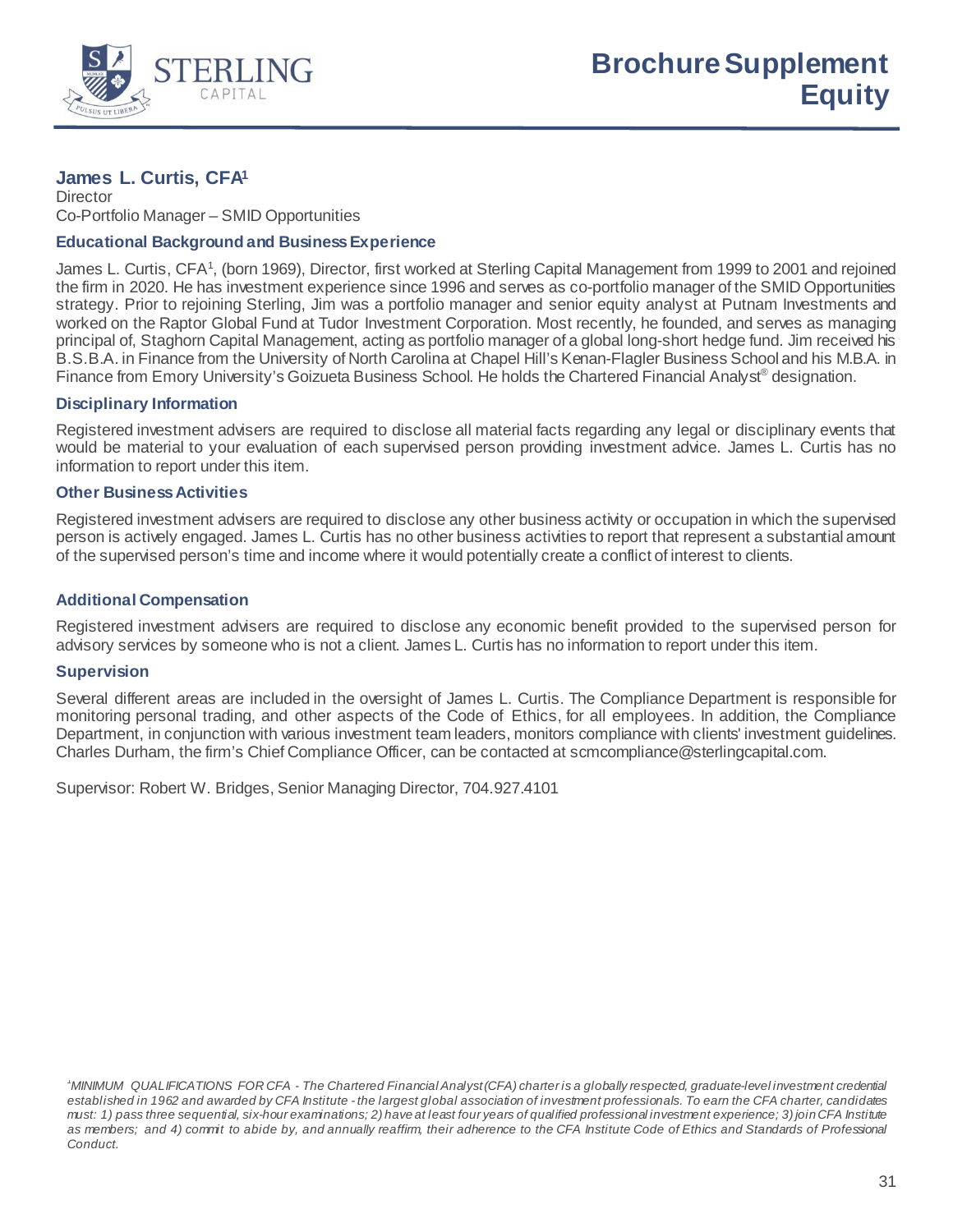

# **Gerald M. Van Horn, CFA1**

Executive Director Portfolio Manager - Stratton Small Cap Value

### **Educational Background and Business Experience**

Gerald M. Van Horn, CFA<sup>1</sup>, (born 1973), Executive Director, joined the Stratton Funds team of Stratton Management Company in 1998 and Sterling Capital Management as part of a business acquisition in 2015. He has investment experience since 1996. Jerry is portfolio manager of the Stratton Small Cap Value strategy. Prior to joining Stratton, he served as an economic research analyst at Rightime Econometrics. Jerry received his B.A. in Economics from the College of New Jersey. He holds the Chartered Financial Analyst<sup>®</sup> designation and is a member of the CFA<sup>®</sup> Society of Philadelphia and the CFA<sup>®</sup> Institute.

### **Disciplinary Information**

Registered investment advisers are required to disclose all material facts regarding any legal or disciplinary events that would be material to your evaluation of each supervised person providing investment advice. Gerald M. Van Horn has no information to report under this item.

### **Other Business Activities**

Registered investment advisers are required to disclose any other business activity or occupation in which the supervised person is actively engaged. Gerald M. Van Horn has no other business activities to report that represent a substantial amount of the supervised person's time and income where it would potentially create a conflict of interest to clients.

# **Additional Compensation**

Registered investment advisers are required to disclose any economic benefit provided to the supervised person for advisory services by someone who is not a client. Gerald M. Van Horn has no information to report under this item.

# **Supervision**

Several different areas are included in the oversight of Gerald M. Van Horn. The Compliance Department is responsible for monitoring personal trading, and other aspects of the Code of Ethics, for all employees. In addition, the Compliance Department, in conjunction with various investment team leaders, monitors compliance with clients' investment guidelines. Charles Durham, the firm's Chief Compliance Officer, can be contacted at scmcompliance@sterlingcapital.com.

Supervisor: Robert W. Bridges, Senior Managing Director, 704.927.4101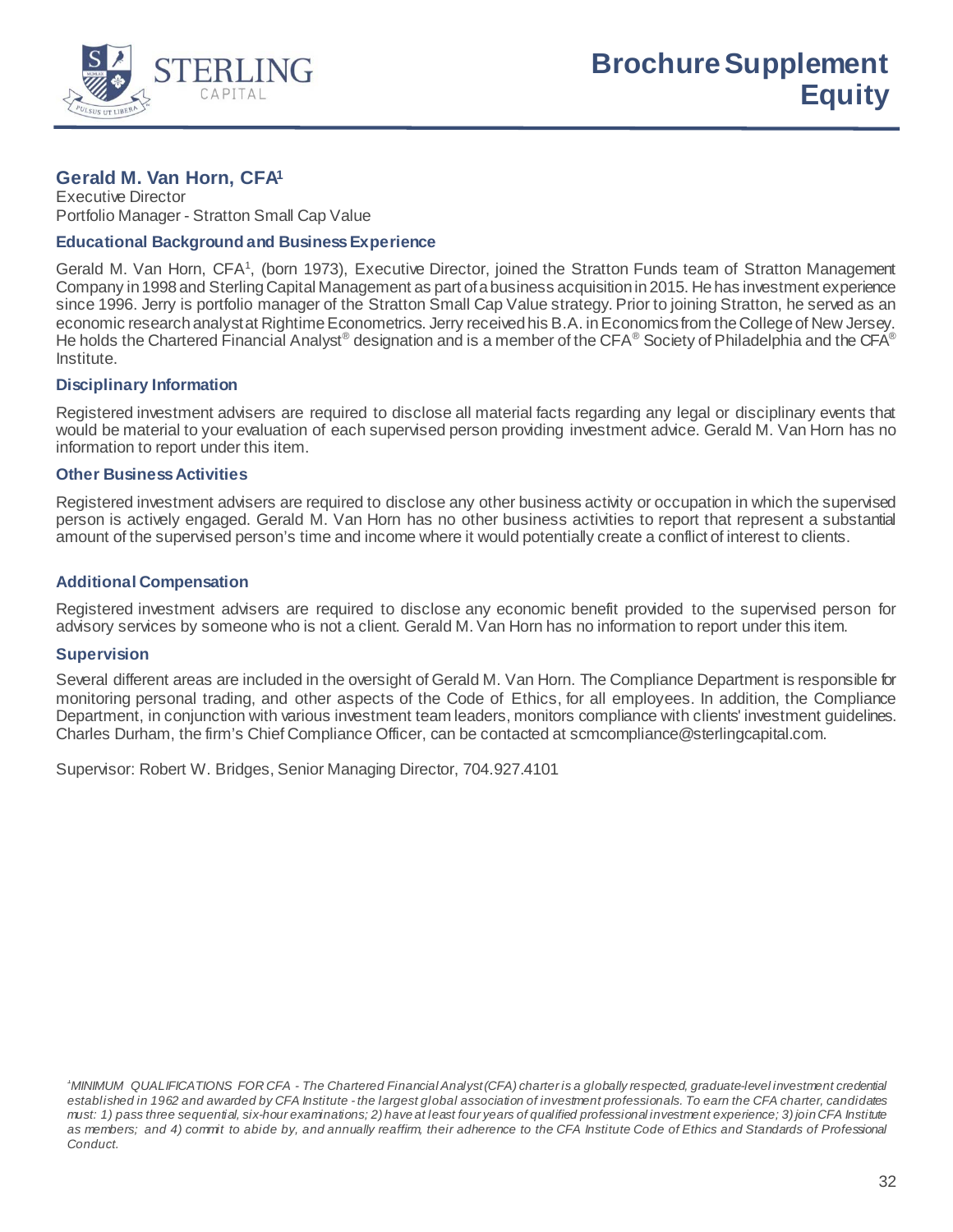

# **Andrew T. DiZio, CFA1**

Executive Director Co-Portfolio Manager - Stratton Mid Cap Value and Real Estate Associate Portfolio Manager – Stratton Small Cap Value

## **Educational Background and Business Experience**

Andrew T. DiZio, CFA<sup>1</sup>, (born 1980), Executive Director, joined the Stratton Funds team of Stratton Management Company in 2012 and Sterling Capital Management as part of a business acquisition in 2015. He has investment experience since 2003. Andy is co-portfolio manager of the Stratton Mid Cap Value and Stratton Real Estate strategies and associate portfolio manager of the Stratton Small Cap Value strategy. Prior to joining Stratton, he was vice president at Janney Montgomery Scott where he served as a Real Estate Investment Trust sector analyst. Andy received his B.S. in Finance with a minor in Economics from Pennsylvania State University. He holds the Chartered Financial Analyst® designation and is a member of the CFA<sup>®</sup> Society of Philadelphia and the CFA<sup>®</sup> Institute.

### **Disciplinary Information**

Registered investment advisers are required to disclose all material facts regarding any legal or disciplinary events that would be material to your evaluation of each supervised person providing investment advice. Andrew T. DiZio has no information to report under this item.

### **Other Business Activities**

Registered investment advisers are required to disclose any other business activity or occupation in which the supervised person is actively engaged. Andrew T. DiZio has no other business activities to report that represent a substantial amount of the supervised person's time and income where it would potentially create a conflict of interest to clients.

# **Additional Compensation**

Registered investment advisers are required to disclose any economic benefit provided to the supervised person for advisory services by someone who is not a client. Andrew T. DiZio has no information to report under this item.

#### **Supervision**

Several different areas are included in the oversight of Andrew T. DiZio. The Compliance Department is responsible for monitoring personal trading, and other aspects of the Code of Ethics, for all employees. In addition, the Compliance Department, in conjunction with various investment team leaders, monitors compliance with clients' investment guidelines. Charles Durham, the firm's Chief Compliance Officer, can be contacted at scmcompliance@sterlingcapital.com.

Supervisor: Gerald M. VanHorn, Executive Director, 610.260.6815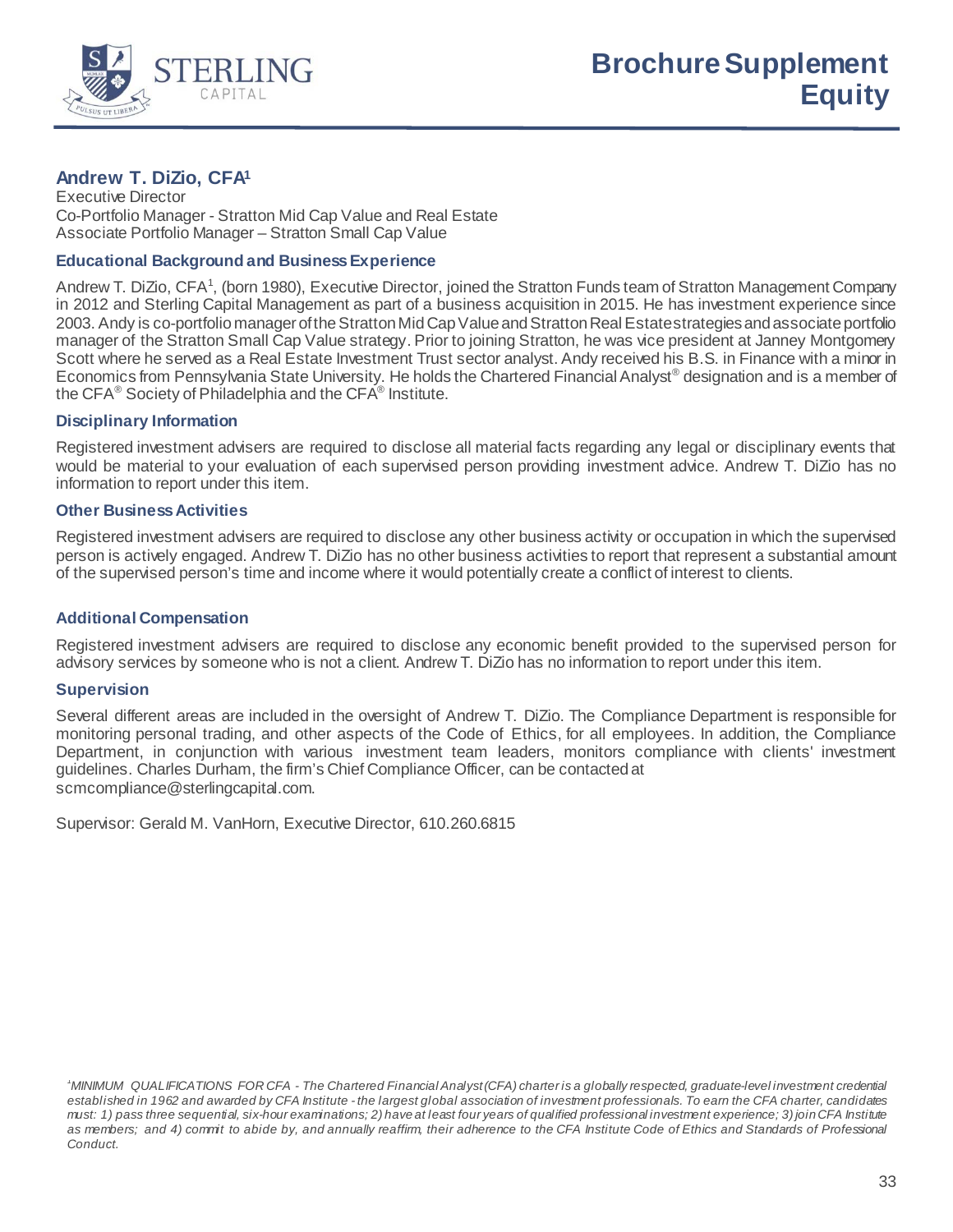

# **Shawn M. Gallagher, CFA1**

Executive Director Co-Portfolio Manager - Stratton Mid Cap Value and Real Estate Associate Portfolio Manager – Stratton Small Cap Value

## **Educational Background and Business Experience**

Shawn M. Gallagher, CFA<sup>1</sup>, (born 1980), Executive Director, joined the Stratton Funds team of Stratton Management Company in 2005 and Sterling Capital Management as part of a business acquisition in 2015. He has investment experience since 2003. Shawn is co-portfolio manager of the Stratton Mid Cap Value and Stratton Real Estate strategies and associate portfolio manager of the Stratton Small Cap Value strategy. Prior to joining Stratton, he served as an analyst in AT&T's Financial Leadership Program. Shawn received his B.S. in Finance from Pennsylvania State University. He holds the Chartered Financial Analyst® designation and is a member of the CFA® Society of Philadelphia and the CFA® Institute.

### **Disciplinary Information**

Registered investment advisers are required to disclose all material facts regarding any legal or disciplinary events that would be material to your evaluation of each supervised person providing investment advice. Shawn M. Gallagher has no information to report under this item.

### **Other Business Activities**

Registered investment advisers are required to disclose any other business activity or occupation in which the supervised person is actively engaged. Shawn M. Gallagher has no other business activities to report that represent a substantial amount of the supervised person's time and income where it would potentially create a conflict of interest to clients.

### **Additional Compensation**

Registered investment advisers are required to disclose any economic benefit provided to the supervised person for advisory services by someone who is not a client. Shawn M. Gallagher has no information to report under this item.

#### **Supervision**

Several different areas are included in the oversight of Shawn M. Gallagher. The Compliance Department is responsible for monitoring personal trading, and other aspects of the Code of Ethics, for all employees. In addition, the Compliance Department, in conjunction with various investment team leaders, monitors compliance with clients' investment guidelines. Charles Durham, the firm's Chief Compliance Officer, can be contacted at scmcompliance@sterlingcapital.com.

Supervisor: Gerald M. VanHorn, Executive Director, 610.260.6815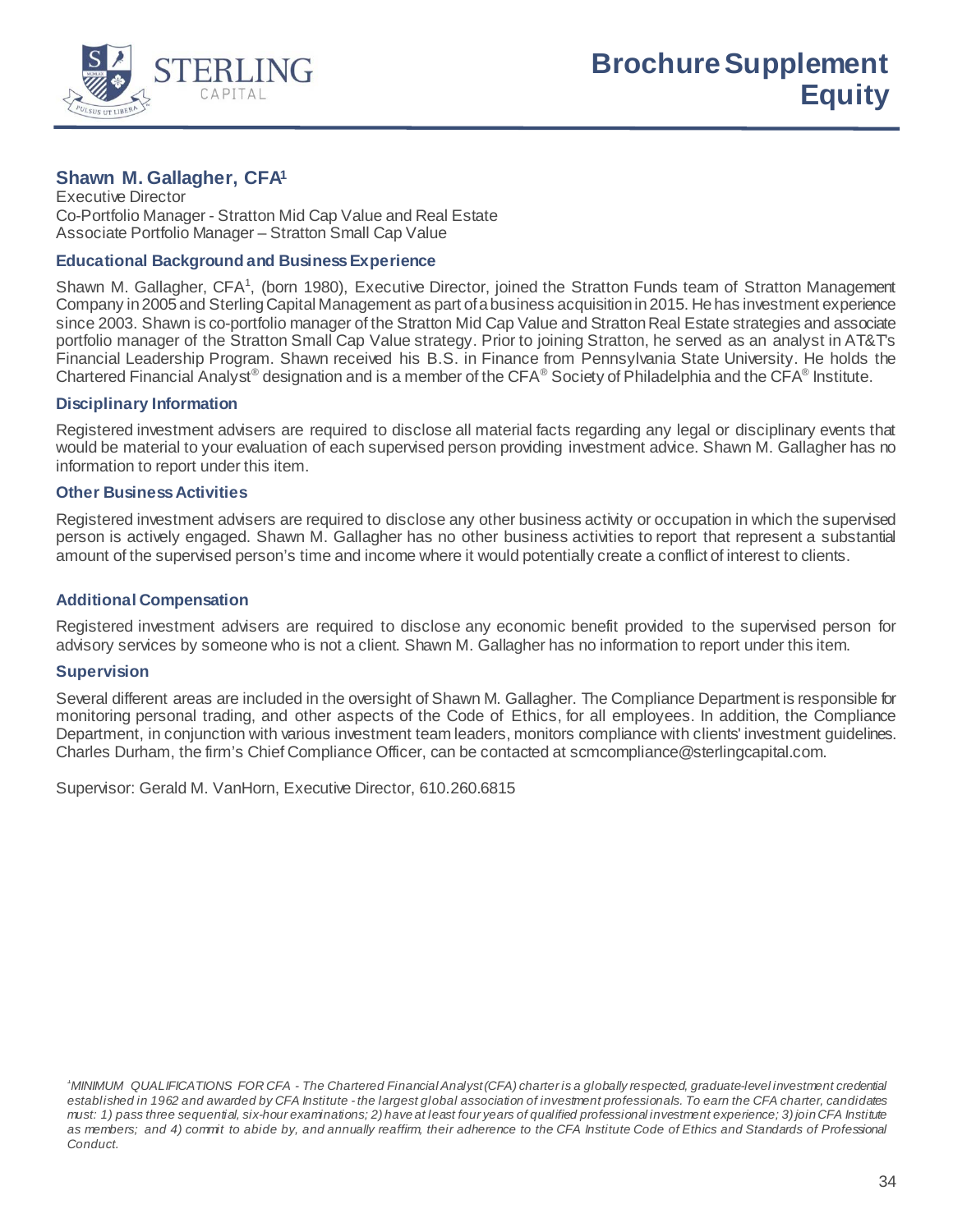

# **James C. Willis, CFA1**

Managing Director Director of Advisory Solutions

#### **Educational Background and Business Experience**

James C. Willis, CFA<sup>1</sup>, (born 1972), Managing Director, joined BB&T Asset Management in 2003 and Sterling Capital Management through merger in 2010. He has investment experience since 1996. As head of Advisory Solutions, Jim is responsible for investment manager search and selection and for the oversight of Sterling's comprehensive open architecture platform. Jim received his B.A. in Economics and Political Science from Rice University and his M.B.A. from Georgetown University. He holds the Chartered Financial Analyst® designation.

# **Disciplinary Information**

Registered investment advisers are required to disclose all material facts regarding any legal or disciplinary events that would be material to your evaluation of each supervised person providing investment advice. James C. Willis has no information to report under this item.

#### **Other Business Activities**

Registered investment advisers are required to disclose any other business activity or occupation in which the supervised person is actively engaged. James C. Willis has no other business activities to report that represent a substantial amount of the supervised person's time and income where it would potentially create a conflict of interest to clients.

# **Additional Compensation**

Registered investment advisers are required to disclose any economic benefit provided to the supervised person for advisory services by someone who is not a client. James C. Willis has no information to report under this item.

#### **Supervision**

Several different areas are included in the oversight of the Advisory Solutions Team. The Compliance Department is responsible for monitoring personal trading, and other aspects of the Code of Ethics, for all employees. In addition, the Compliance Department, in conjunction with various investment team leaders, monitors compliance with clients' investment guidelines. Charles Durham, the firm's Chief Compliance Officer, can be contacted at scmcompliance@sterlingcapital.com.

Supervisor: Alexander W. McAlister, President, 704.927.4175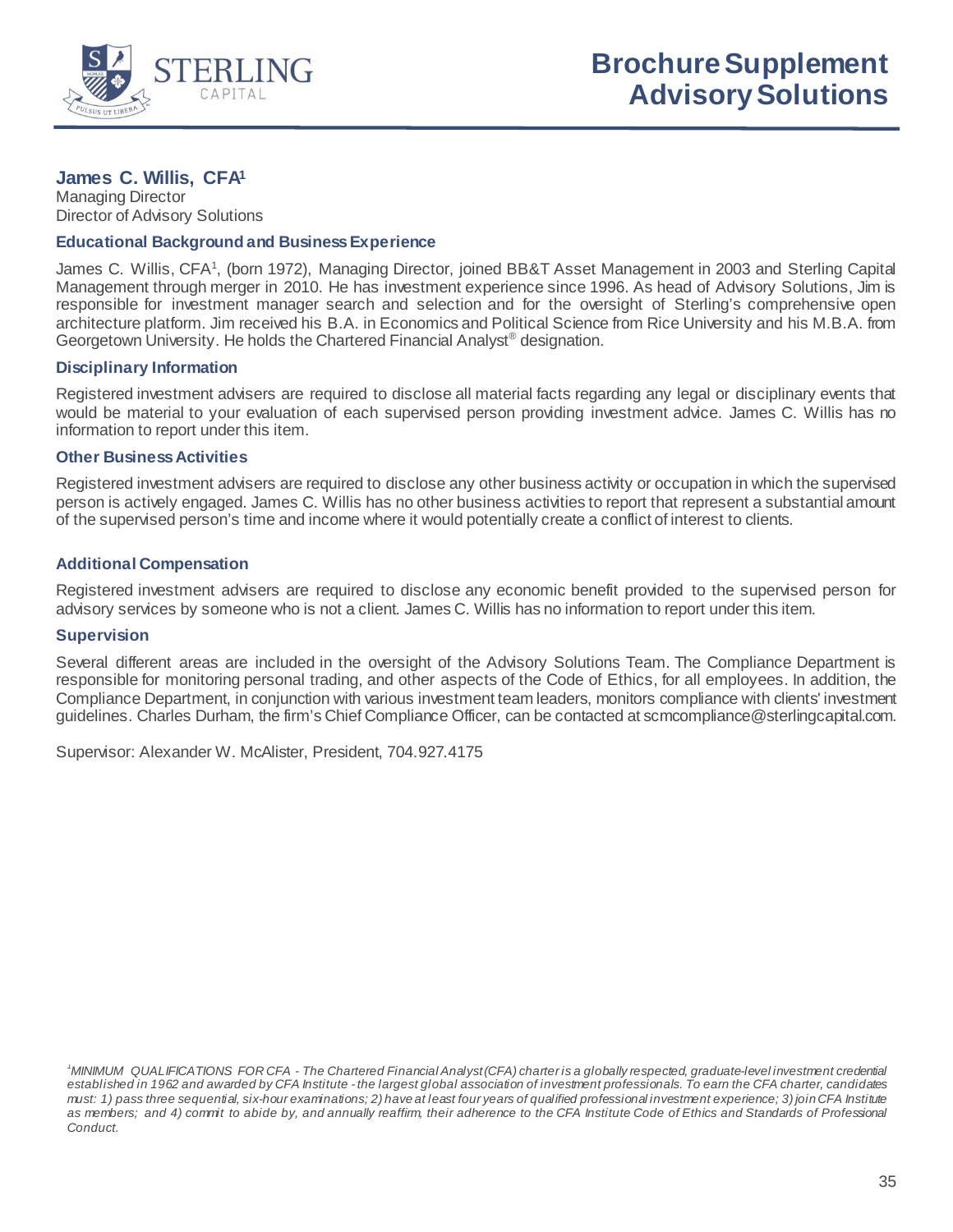

# **Jeffrey J. Schappe, CFA1**

Managing Director Chief Market Strategist

#### **Educational Background and Business Experience**

Jeffrey J. Schappe, CFA<sup>1</sup>, (born 1961), Managing Director, joined BB&T Asset Management in 2004 and Sterling Capital Management through merger in 2010. He has investment experience since 1991. As chief market strategist, Jeff chairs Sterling's Investment Committee and manages Truist's Corporate Defined Benefit Pension Plan. Prior to joining BB&T, he served as CIO and portfolio manager at Citizens Advisers and as Director of Research and portfolio manager at Conseco Capital Management. Jeff received his B.A. in Journalism and his M.B.A. in Finance, Investments and Banking from the University of Wisconsin - Madison. He holds the Chartered Financial Analyst® designation.

### **Disciplinary Information**

Registered investment advisers are required to disclose all material facts regarding any legal or disciplinary events that would be material to your evaluation of each supervised person providing investment advice. Jeffrey J. Schappe has no information to report under this item.

### **Other Business Activities**

Registered investment advisers are required to disclose any other business activity or occupation in which the supervised person is actively engaged. Jeffrey J. Schappe has no other business activities to report that represent a substantial amount of the supervised person's time and income where it would potentially create a conflict of interest to clients.

# **Additional Compensation**

Registered investment advisers are required to disclose any economic benefit provided to the supervised person for advisory services by someone who is not a client. Jeffrey J. Schappe has no information to report under this item.

# **Supervision**

Several different areas are included in the oversight of the Advisory Solutions Team. The Compliance Department is responsible for monitoring personal trading, and other aspects of the Code of Ethics, for all employees. In addition, the Compliance Department, in conjunction with various investment team leaders, monitors compliance with clients' investment guidelines. Charles Durham, the firm's Chief Compliance Officer, can be contacted at scmcompliance@sterlingcapital.com.

Supervisor: James C. Willis, Managing Director, 919.716.6260

*<sup>1</sup> MINIMUM QUALIFICATIONS FOR CFA - The Chartered Financial Analyst (CFA) charter is a globally respected, graduate-level investment credential established in 1962 and awarded by CFA Institute - the largest global association of investment professionals. To earn the CFA charter, candidates must: 1) pass three sequential, six-hour examinations; 2) have at least four years of qualified professional investment experience; 3) join CFA Institute as members; and 4) commit to abide by, and annually reaffirm, their adherence to the CFA Institute Code of Ethics and Standards of Professional Conduct.*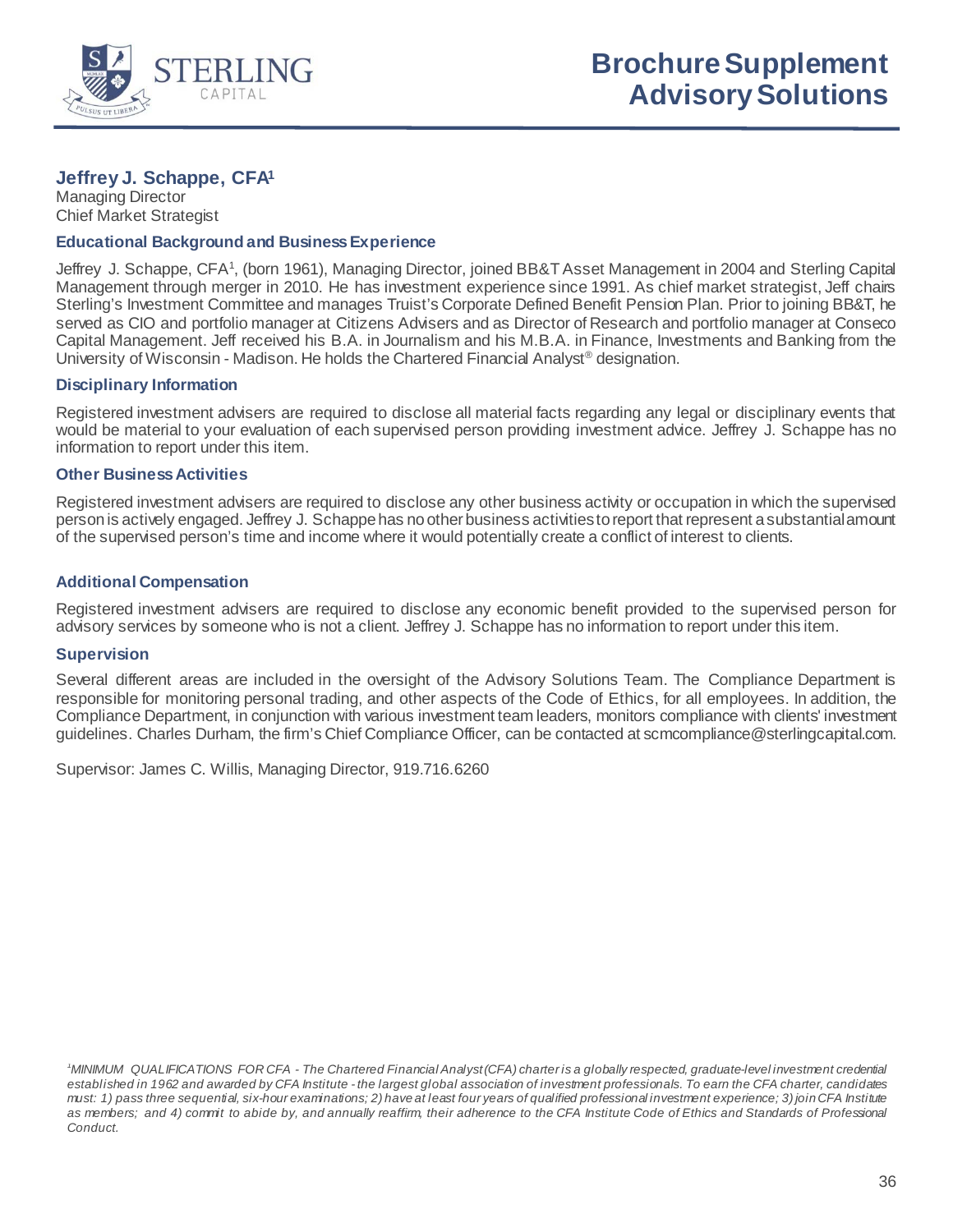

# **Kevin J. Stoll, CFA1**

Managing Director Head of Quantitative Research

### **Educational Background and Business Experience**

Kevin J. Stoll, CFA<sup>1</sup>, (born 1976), Managing Director, first worked at Sterling Capital Management from 2004 to 2007 and rejoined the firm in 2013. He has investment experience since 1998. Kevin is head of quantitative research and is responsible for developing and applying quantitative analytics used in the investment and risk management process. Kevin also leads Sterling's asset allocation process. Prior to joining Sterling, he worked at Smith Breeden Associates where he was director of quantitative research and analytics. Kevin also has prior investment experience as an analyst at Jones Lang LaSalle. Kevin received his B.A. in Economics and Mathematical Methods in the Social Sciences from Northwestern University and his M.B.A. from Duke University's Fuqua School of Business. He holds the Chartered Financial Analyst® designation.

### **Disciplinary Information**

Registered investment advisers are required to disclose all material facts regarding any legal or disciplinary events that would be material to your evaluation of each supervised person providing investment advice. Kevin J. Stoll has no information to report under this item.

### **Other Business Activities**

Registered investment advisers are required to disclose any other business activity or occupation in which the supervised person is actively engaged. Kevin J. Stoll has no other business activities to report that represent a substantial amount of the supervised person's time and income where it would potentially create a conflict of interest to clients.

# **Additional Compensation**

Registered investment advisers are required to disclose any economic benefit provided to the supervised person for advisory services by someone who is not a client. Kevin J. Stoll has no information to report under this item.

#### **Supervision**

Several different areas are included in the oversight of the Advisory Solutions Team. The Compliance Department is responsible for monitoring personal trading, and other aspects of the Code of Ethics, for all employees. In addition, the Compliance Department, in conjunction with various investment team leaders, monitors compliance with clients' investment guidelines. Charles Durham, the firm's Chief Compliance Officer, can be contacted at scmcompliance@sterlingcapital.com.

Supervisor: Mark M. Montgomery, Senior Managing Director, 704.927.4175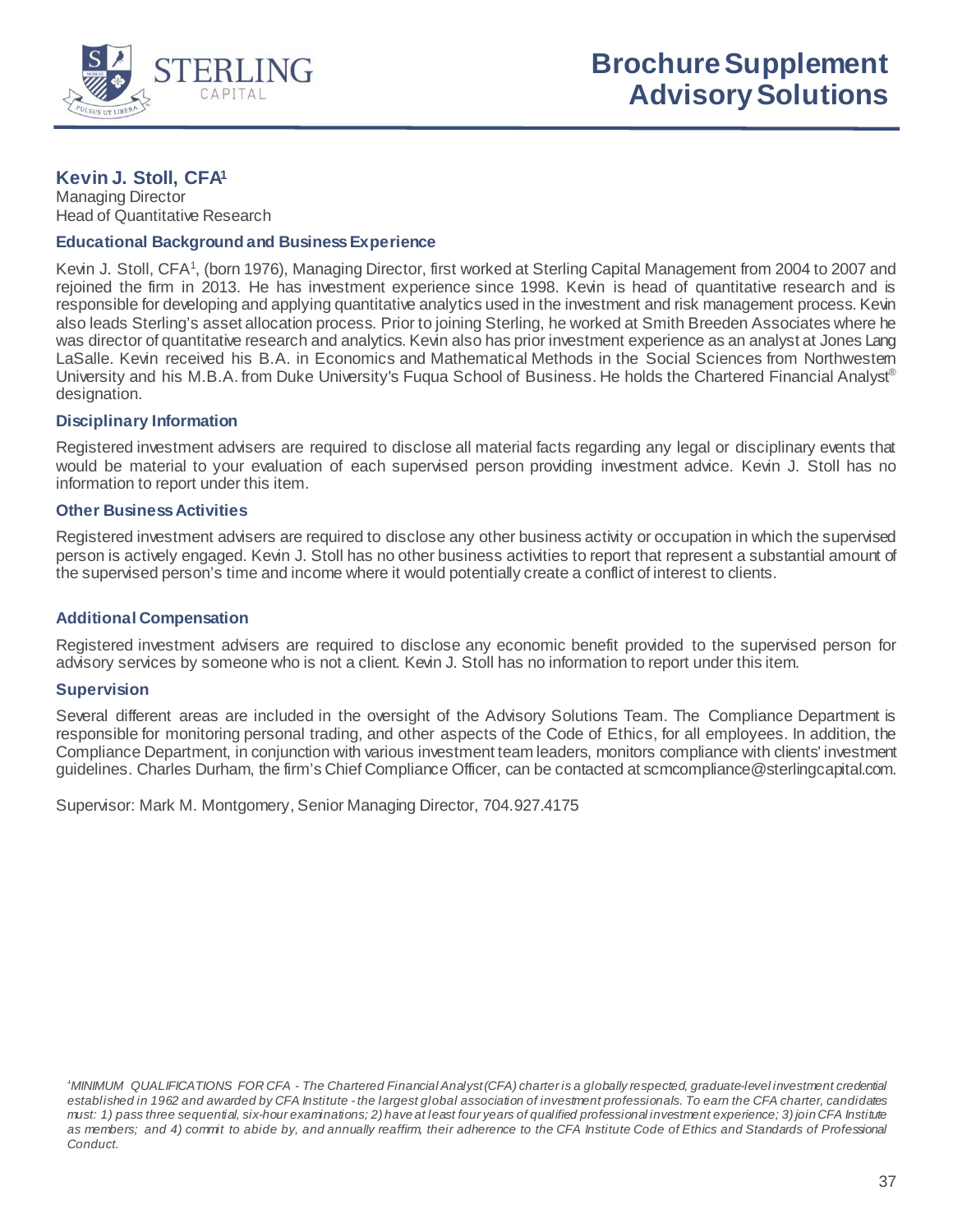

# **Shane A. Burke**

Executive Director Portfolio Manager

#### **Educational Background and Business Experience**

Shane A. Burke, (born 1980), Executive Director, joined Sterling Capital Management in 2013 and has investment experience since 2002. Shane is a portfolio manager on Sterling's Advisory Solutions team with a focus on fixed income. Prior to joining Sterling, he worked as a senior analyst at New England Pension Consultants (NEPC) and as a portfolio accountant with State Street Corporation. Shane received his B.S. in Finance from the University of North Carolina at Wilmington and his M.B.A. from San Francisco - Golden Gate University.

### **Disciplinary Information**

Registered investment advisers are required to disclose all material facts regarding any legal or disciplinary events that would be material to your evaluation of each supervised person providing investment advice. Shane A. Burke has no information to report under this item.

#### **Other Business Activities**

Registered investment advisers are required to disclose any other business activity or occupation in which the supervised person is actively engaged. Shane A. Burke has no other business activities to report that represent a substantial amount of the supervised person's time and income where it would potentially create a conflict of interest to clients.

# **Additional Compensation**

Registered investment advisers are required to disclose any economic benefit provided to the supervised person for advisory services by someone who is not a client. Shane A. Burke has no information to report under this item.

#### **Supervision**

Several different areas are included in the oversight of the Advisory Solutions Team. The Compliance Department is responsible for monitoring personal trading, and other aspects of the Code of Ethics, for all employees. In addition, the Compliance Department, in conjunction with various investment team leaders, monitors compliance with clients' investment guidelines. Charles Durham, the firm's Chief Compliance Officer, can be contacted at scmcompliance@sterlingcapital.com.

Supervisor: James C. Willis, Managing Director, 919.716.6260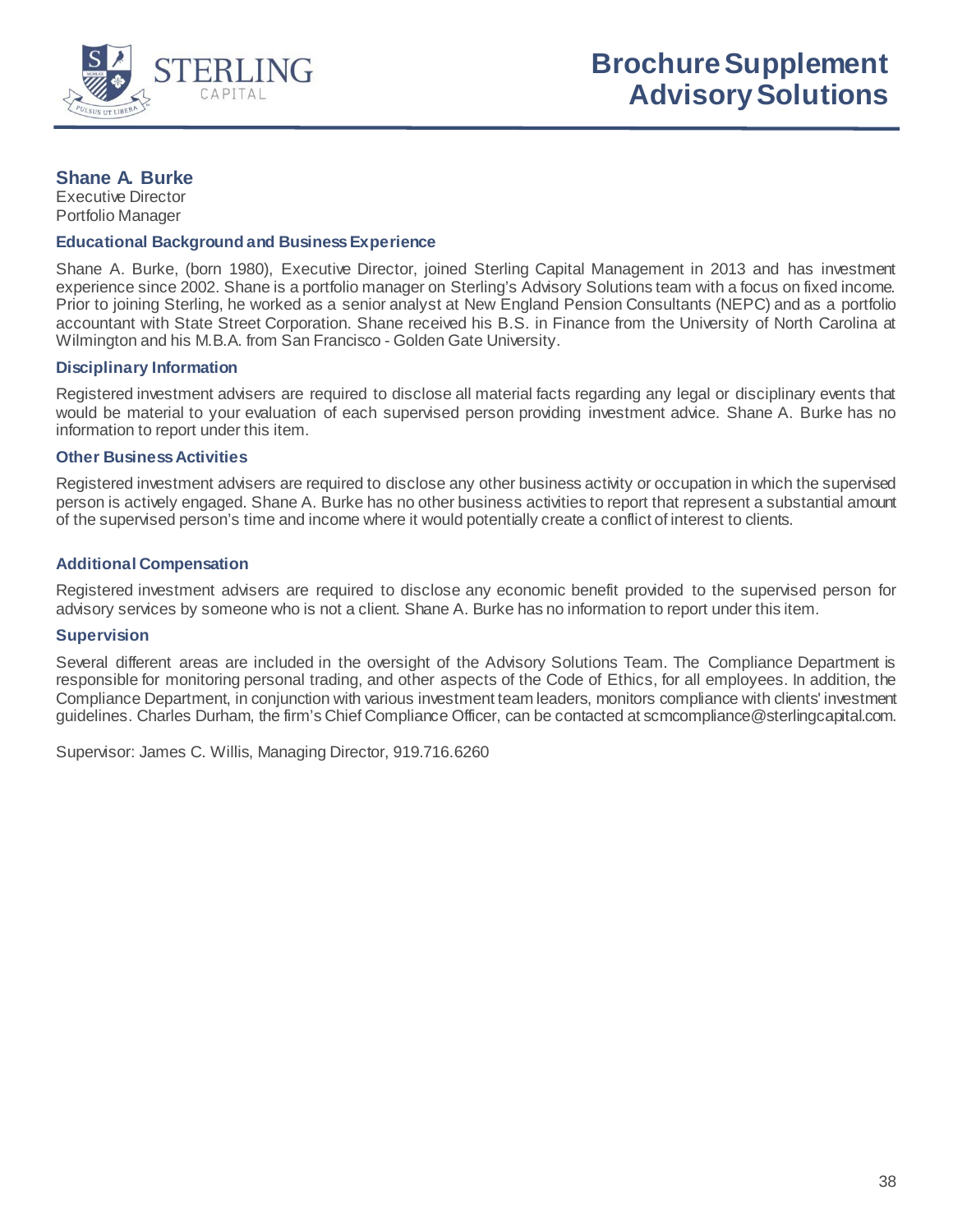

# **Brandon W. Carl, CFA1**

Executive Director Portfolio Manager

### **Educational Background and Business Experience**

Brandon W. Carl, CFA<sup>1</sup>, (born 1978), Executive Director, joined BB&T Asset Management in 2001 and Sterling Capital Management through merger in 2010. He has investment experience since 2001. Brandon is a portfolio manager on Sterling's Advisory Solutions team with a focus on equity. Previously, he graduated from the BB&T Leadership Development Program and was an equity analyst covering the healthcare and consumer staples sectors for BB&T Asset Management. Brandon received his B.S. in Finance and Management from the University of South Carolina. He holds the Chartered Financial Analyst® designation.

## **Disciplinary Information**

Registered investment advisers are required to disclose all material facts regarding any legal or disciplinary events that would be material to your evaluation of each supervised person providing investment advice. Brandon W. Carl has no information to report under this item.

### **Other Business Activities**

Registered investment advisers are required to disclose any other business activity or occupation in which the supervised person is actively engaged. Brandon W. Carl has no other business activities to report that represent a substantial amount of the supervised person's time and income where it would potentially create a conflict of interest to clients.

# **Additional Compensation**

Registered investment advisers are required to disclose any economic benefit provided to the supervised person for advisory services by someone who is not a client. Brandon W. Carl has no information to report under this item.

# **Supervision**

Several different areas are included in the oversight of the Advisory Solutions Team. The Compliance Department is responsible for monitoring personal trading, and other aspects of the Code of Ethics, for all employees. In addition, the Compliance Department, in conjunction with various investment team leaders, monitors compliance with clients' investment guidelines. Charles Durham, the firm's Chief Compliance Officer, can be contacted at scmcompliance@sterlingcapital.com.

Supervisor: James C. Willis, Managing Director, 919.716.6260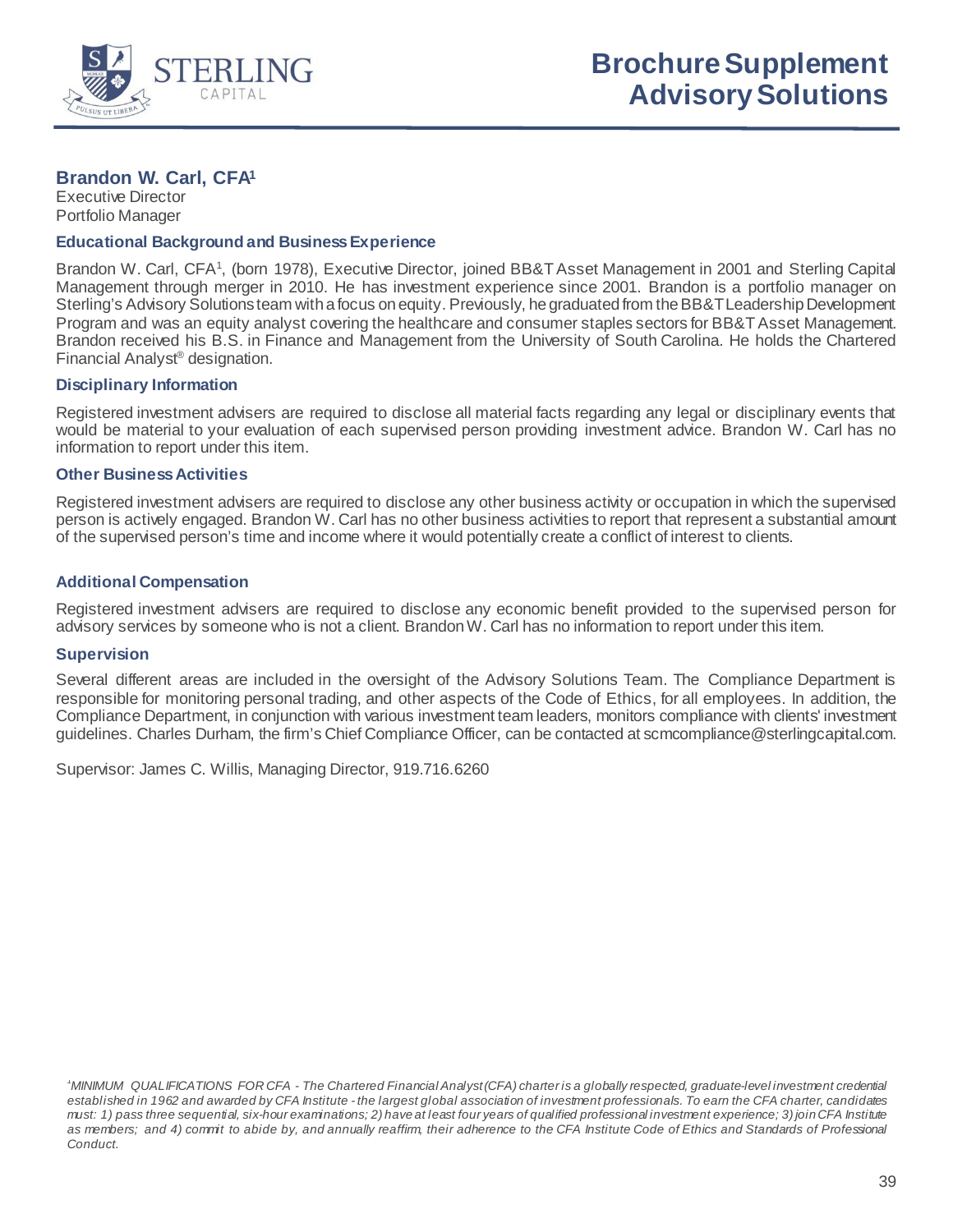

# **J. Travis Pollack, CFA1**

**Director** Investment Analyst

## **Educational Background and Business Experience**

J. Travis Pollack, CFA<sup>1</sup>, (born 1976), Director, joined BB&T Asset Management in 2005 and Sterling Capital Management through merger in 2010. He has investment experience since 2001. Travis is an investment analyst on the Advisory Solutions team responsible for coverage of alternative investments and private markets. He also supports the team with performance analytics and analysis. Prior to joining BB&T, he worked for State Street Corporation as a senior mutual fund accountant. Travis received his B.S. and M.B.A. from the University of South Carolina. He holds the Chartered Financial Analyst® designation.

### **Disciplinary Information**

Registered investment advisers are required to disclose all material facts regarding any legal or disciplinary events that would be material to your evaluation of each supervised person providing investment advice. J. Travis Pollack has no information to report under this item.

### **Other Business Activities**

Registered investment advisers are required to disclose any other business activity or occupation in which the supervised person is actively engaged. J. Travis Pollack has no other business activities to report that represent a substantial amount of the supervised person's time and income where it would potentially create a conflict of interest to clients.

# **Additional Compensation**

Registered investment advisers are required to disclose any economic benefit provided to the supervised person for advisory services by someone who is not a client. J. Travis Pollack has no information to report under this item.

## **Supervision**

Several different areas are included in the oversight of the Advisory Solutions Team. The Compliance Department is responsible for monitoring personal trading, and other aspects of the Code of Ethics, for all employees. In addition, the Compliance Department, in conjunction with various investment team leaders, monitors compliance with clients' investment guidelines. Charles Durham, the firm's Chief Compliance Officer, can be contacted at scmcompliance@sterlingcapital.com.

Supervisor: James C. Willis, Managing Director, 919.716.6260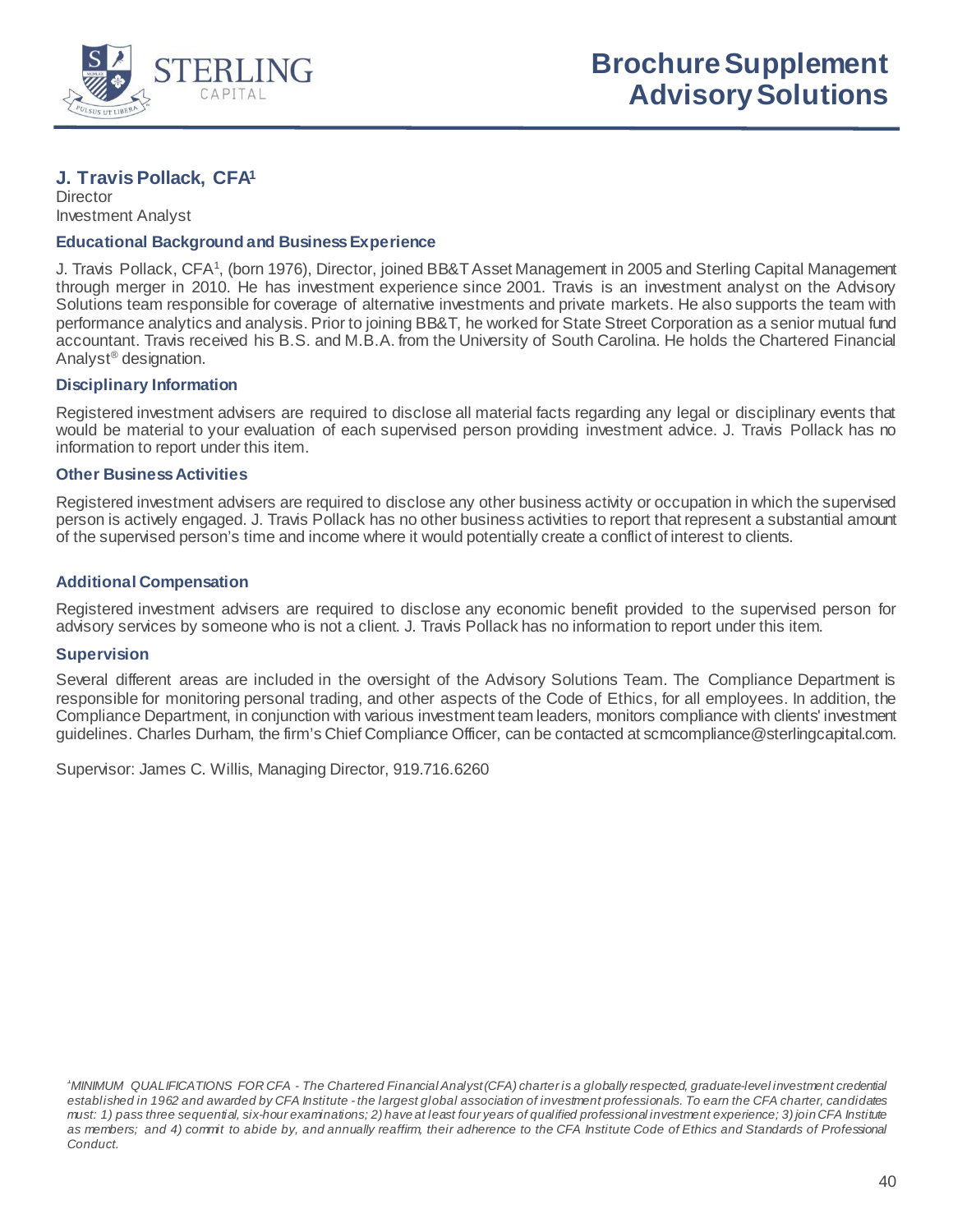

# **Rusty A. Woodward, CFA1, CAIA4**

**Director** Investment Analyst

### **Educational Background and Business Experience**

Rusty A. Woodward, CFA<sup>1</sup>, (born 1988), Director, joined Sterling Capital Management in 2019. He has investment experience since 2011. Rusty is an investment analyst on the Advisory Solutions Team. Prior to joining Sterling, he worked for BB&T in various roles, most recently as a corporate credit analyst. Rusty received his B.B.A. in finance and economics from the University of Georgia. He holds the Chartered Financial Analyst® and Chartered Alternative Investment Analyst® designations.

### **Disciplinary Information**

Registered investment advisers are required to disclose all material facts regarding any legal or disciplinary events that would be material to your evaluation of each supervised person providing investment advice. Rusty A. Woodward has no information to report under this item.

#### **Other Business Activities**

Registered investment advisers are required to disclose any other business activity or occupation in which the supervised person is actively engaged. Rusty A. Woodward has no other business activities to report that represent a substantial amount of the supervised person's time and income where it would potentially create a conflict of interest to clients.

# **Additional Compensation**

Registered investment advisers are required to disclose any economic benefit provided to the supervised person for advisory services by someone who is not a client. Rusty A. Woodward has no information to report under this item.

#### **Supervision**

Several different areas are included in the oversight of the Advisory Solutions Team. The Compliance Department is responsible for monitoring personal trading, and other aspects of the Code of Ethics, for all employees. In addition, the Compliance Department, in conjunction with various investment team leaders, monitors compliance with clients' investment guidelines. Charles Durham, the firm's Chief Compliance Officer, can be contacted at scmcompliance@sterlingcapital.com.

Supervisor: James C. Willis, Managing Director, 919.716.6260

*<sup>1</sup> MINIMUM QUALIFICATIONS FOR CFA - The Chartered Financial Analyst (CFA) charter is a globally respected, graduate-level investment credential established in 1962 and awarded by CFA Institute - the largest global association of investment professionals. To earn the CFA charter, candidates must: 1) pass three sequential, six-hour examinations; 2) have at least four years of qualified professional investment experience; 3) join CFA Institute as members; and 4) commit to abide by, and annually reaffirm, their adherence to the CFA Institute Code of Ethics and Standards of Professional Conduct.*

*<sup>4</sup> MINIMUM QUALIFICATIONS FOR CAIA - The Chartered Alternative Investment Analyst® (CAIA) charter is a graduate-level alternative investment credential awarded by the CAIA Association - a global provider of Alternative Investment education. To earn the CAIA, candidates must: 1) pass two sequential examinations.*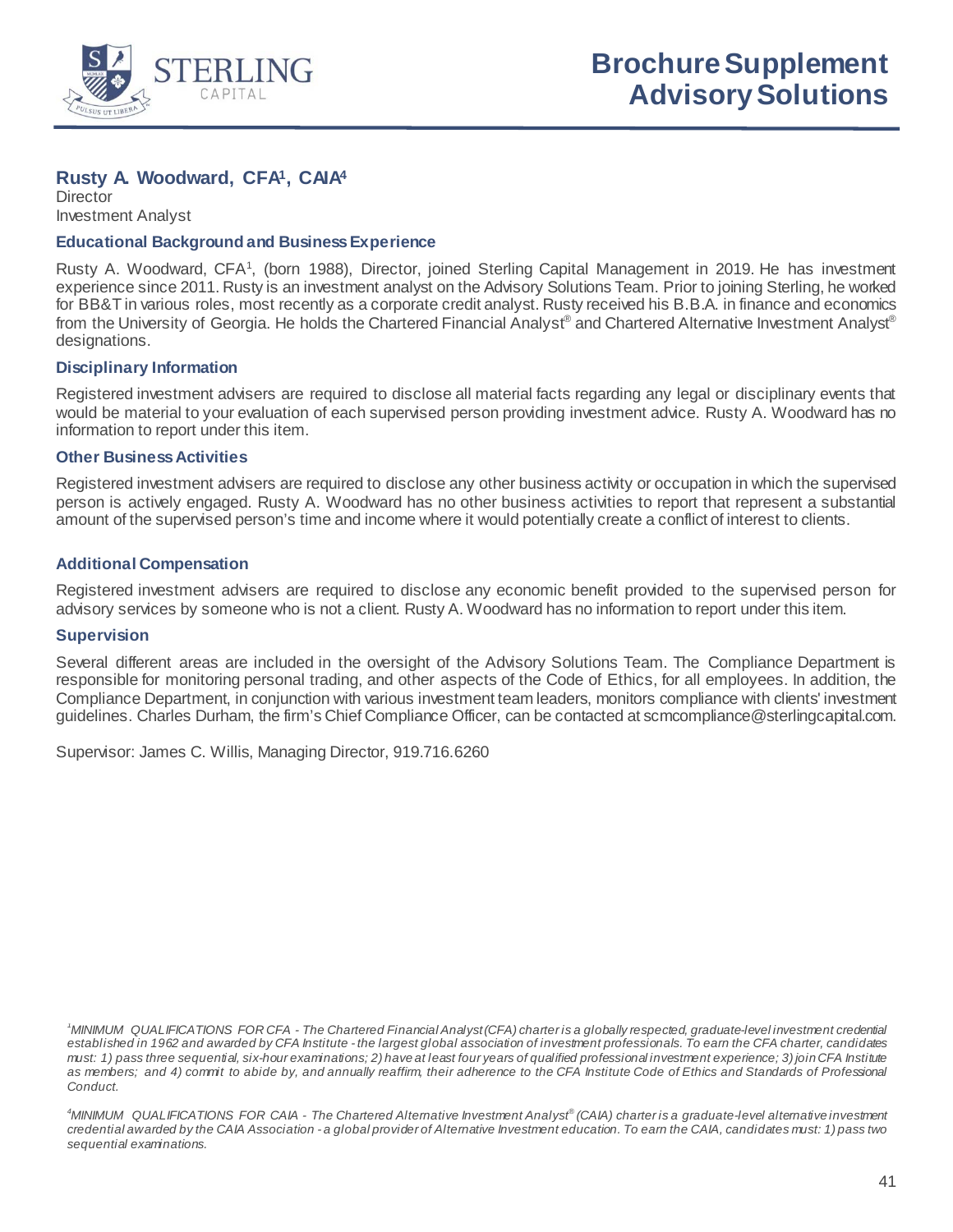

# **Scarlett Guo**

Associate Director Quantitative Research Analyst

#### **Educational Background and Business Experience**

Jialei (Scarlett) Guo, (born 1993), Associate Director, joined Sterling Capital Management in 2018 and has investment experience since 2018. Scarlett is a quantitative research analyst. Scarlett received her B.A. in Economics from the Sichuan University (Chengdu, China) and her M.A. in Financial Economics from Duke University.

### **Disciplinary Information**

Registered investment advisers are required to disclose all material facts regarding any legal or disciplinary events that would be material to your evaluation of each supervised person providing investment advice. Scarlett Guo has no information to report under this item.

### **Other Business Activities**

Registered investment advisers are required to disclose any other business activity or occupation in which the supervised person is actively engaged. Scarlett Guo has no other business activities to report that represent a substantial amount of the supervised person's time and income where it would potentially create a conflict of interest to clients.

# **Additional Compensation**

Registered investment advisers are required to disclose any economic benefit provided to the supervised person for advisory services by someone who is not a client. Scarlett Guo has no information to report under this item.

### **Supervision**

Several different areas are included in the oversight of the Advisory Solutions Team. The Compliance Department is responsible for monitoring personal trading, and other aspects of the Code of Ethics, for all employees. In addition, the Compliance Department, in conjunction with various investment team leaders, monitors compliance with clients' investment guidelines. Charles Durham, the firm's Chief Compliance Officer, can be contacted at scmcompliance@sterlingcapital.com.

Supervisor: Kevin J. Stoll, Managing Director, 919.716.9478